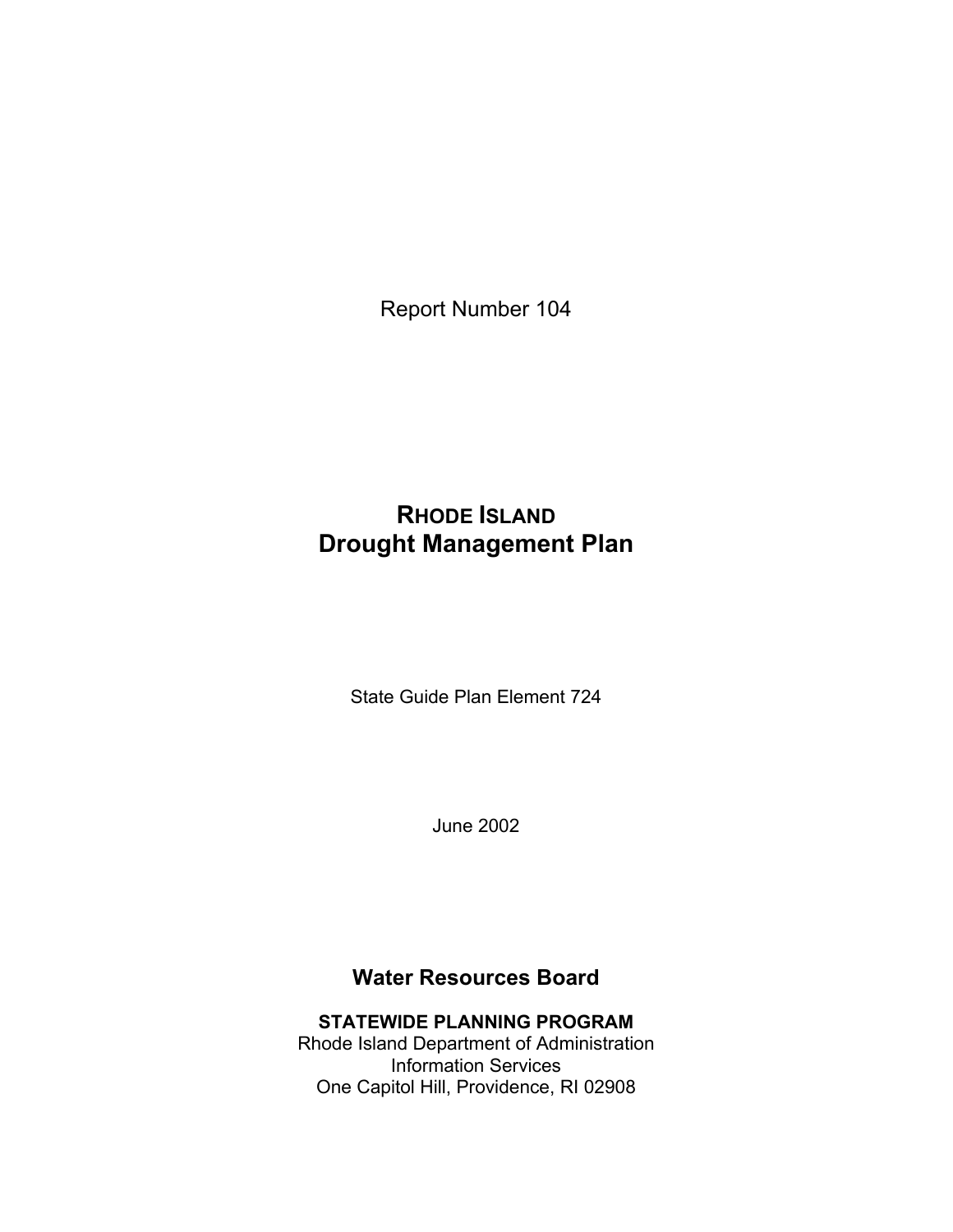**The Rhode Island Statewide Planning Program**, Department of Administration is established by *Chapter 42-11 of the Rhode Island General Laws* as the central planning agency for state government. The work of the Program is guided by the State Planning Council, comprised of state, local, and public representatives, and federal and other advisors.

The objectives of the Program are: (1) to prepare strategic and systems plans for the state; (2) to coordinate activities of the public and private sectors within this framework of policies and programs; (3) to assist local governments in management, finance, and planning; and (4) to advise the Governor and others concerned on physical, social, and economic topics.

State appropriations and federal grants support activities of the Statewide Planning Program. The contents of this plan reflect the deliberations of the State Planning Council and the recommendations of the Long-term Drought Management Task Force. This publication is based upon publicly supported research and may not be copyrighted. It may be reprinted, in part or full, with the customary crediting of the source.

Copies of this information are also available in a format for the physically challenged, and electronic file on the Statewide Planning web site and on computer disk. Contact the Statewide Planning Program, One Capitol Hill, Providence, RI, 02908, (401) 222- 7901.

**The Rhode Island Water Resources Board** is a state agency charged by *Chapter 46- 15 of the Rhode Island General Laws* with the development, use and conservation of water resources. The main function of the board is to assure that a sufficient water supply is available to the present and future populations of the state. The board is also charged with the sole responsibility for apportioning available water when necessary and establishing water allocation for the state. The Rhode Island Water Resources Board corporate is a separate quasi-public corporation from the board. It has the power to establish public water supply facilities, lease facilities or sell water derived from those facilities. The board provides staff to the board corporate in order to fulfill the mission of both.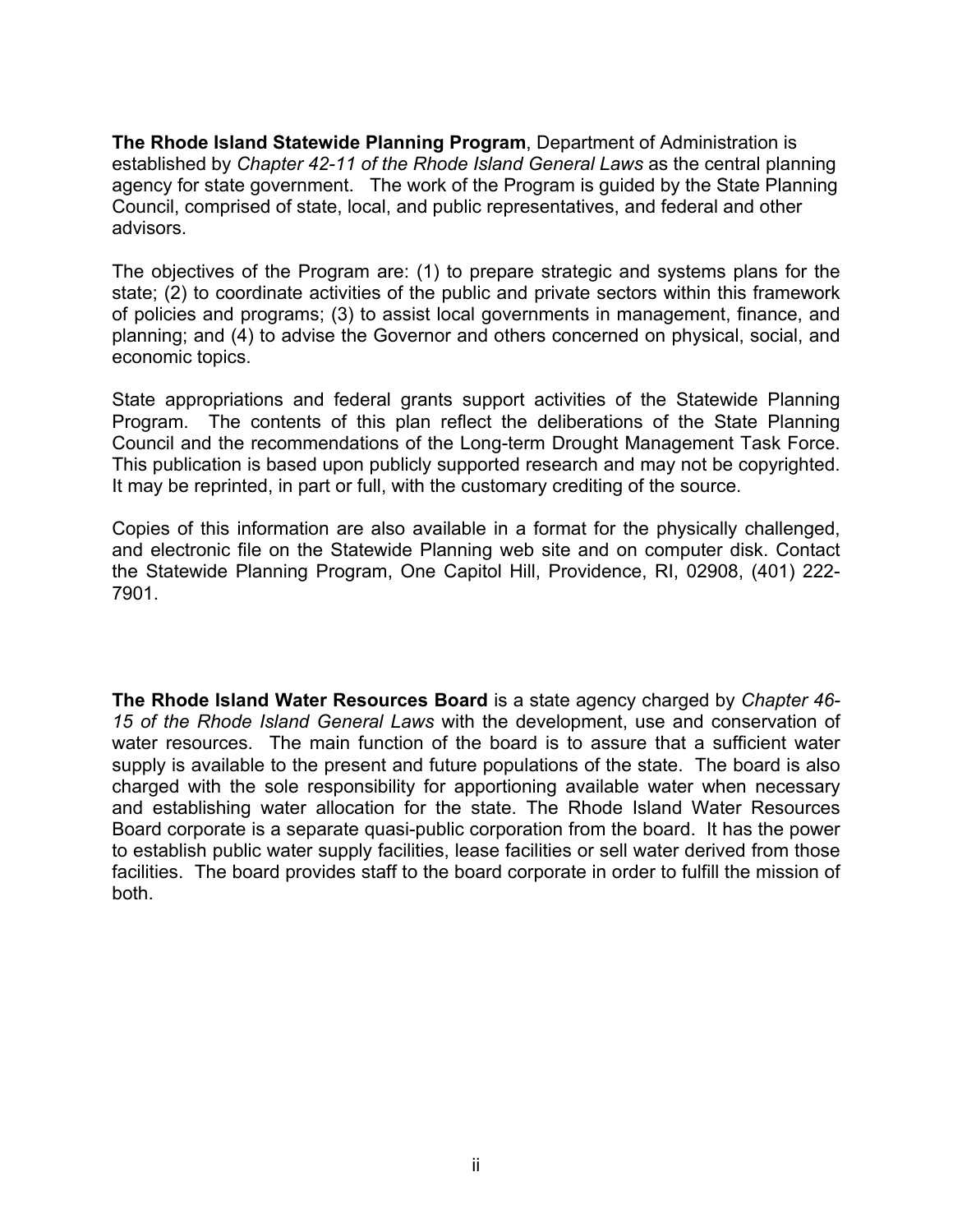### **ABSTRACT**

| TITLE:<br><b>SUBJECT:</b><br>DATE: | Rhode Island Drought Management Plan<br>Statewide drought management and response<br><b>June 2002</b>                                                                                                                                                                                                                                                                                                                                                                                                                                                                                    |
|------------------------------------|------------------------------------------------------------------------------------------------------------------------------------------------------------------------------------------------------------------------------------------------------------------------------------------------------------------------------------------------------------------------------------------------------------------------------------------------------------------------------------------------------------------------------------------------------------------------------------------|
| <b>AGENCIES:</b>                   | Rhode Island Water Resources Board &<br>Rhode Island Statewide Planning Program                                                                                                                                                                                                                                                                                                                                                                                                                                                                                                          |
| <b>SOURCE OF</b><br><b>COPIES:</b> | Rhode Island Statewide Planning Program, One Capitol Hill,<br>Providence, RI 02908, (401) 222-7901<br>www.planning.state.ri.us                                                                                                                                                                                                                                                                                                                                                                                                                                                           |
| <b>SERIES NO.:</b>                 | Report Number 104, State Guide Plan Element 724                                                                                                                                                                                                                                                                                                                                                                                                                                                                                                                                          |
| <b>NUMBER OF</b><br><b>PAGES:</b>  | 56, plus executive summary and appendices                                                                                                                                                                                                                                                                                                                                                                                                                                                                                                                                                |
| <b>ABSTRACT:</b>                   | This plan establishes coordinated procedures for the State of Rhode<br>Island's response to severe drought episodes. It outlines the<br>responsibilities of state, federal and local entities involved in water<br>resources management, and defines the roles these key entities are<br>to play in the state's response to a long-term drought. Duties related<br>to data gathering, anticipation of drought conditions, and mitigation of<br>the effects of drought are described. Policies and recommendations<br>are established to anticipate drought conditions, respond early and |

resources during a drought.

coordinate resources to effectively manage the state's water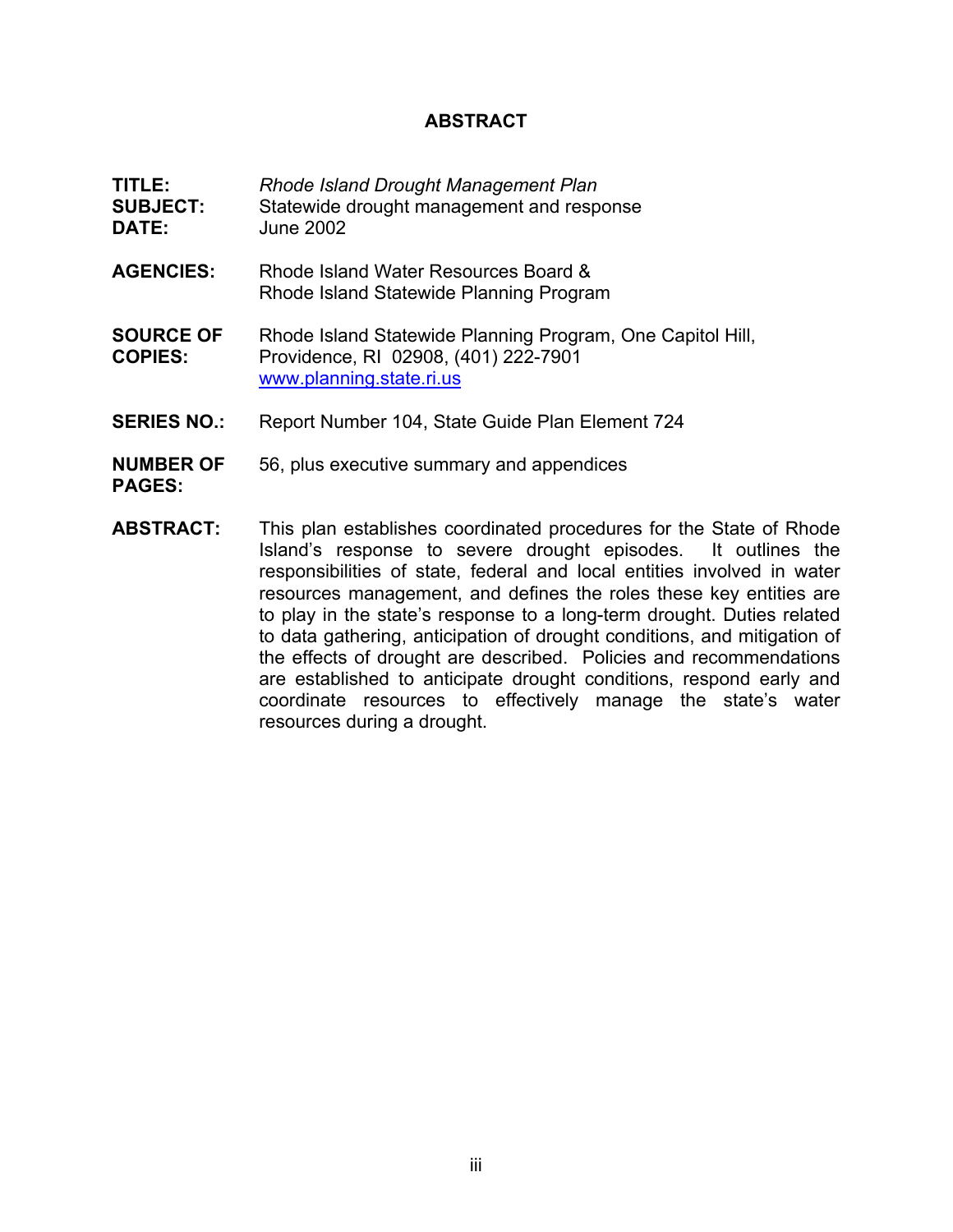#### **STATE PLANNING COUNCIL**

- Robert L. Carl, Jr., Ph.D., Director, Rhode Island Department of Administration (Chairman) [represented by Robert Griffith, Ph.D.]
- Mr. Clark Greene, Governor's Office, (Vice Chair) [represented by Ms. Janice Loiselle]
- Mr. John P. O'Brien, Chief, Statewide Planning (Secretary)
- William D. Ankner, Ph.D., Director, Rhode Island Department of Transportation (designee of Honorable Lincoln C. Almond, Governor)
- Mr. Daniel Beardsley, Executive Director, Rhode Island League of Cities and Towns
- Stephen Cardi, Esq., Public Member
- Mr. Russell C. Dannecker, Senate Fiscal and Policy Advisor, (designee of Honorable William Irons, Senate Majority Leader)
- Ms. Jeanne Boyle, City Planner, East Providence, (designee of President, Rhode Island League of Cities and Towns)
- Ms. Amanda Whiteleather, Governor's Office of Municipal Affairs
- Mr. Vincent Masino, Public member
- Ms. Rosemary Booth Gallogly, Budget Officer, Rhode Island Department of Administration
- Honorable John O'Leary, Mayor, City of Cranston [represented by Mr. Kevin Flynn]
- Mr. Samuel Shamoon, Director, Department of Planning & Development, City of Providence
- Ms. Melisa Ridenour, Federal Highway Administration (non-voting member)\*
- Mr. William Sequino, Public Member
- Ms. Janet White Raymond, Public Member
- Rep. John B. Harwood, Speaker of the House [represented by Representative Thomas Winfield]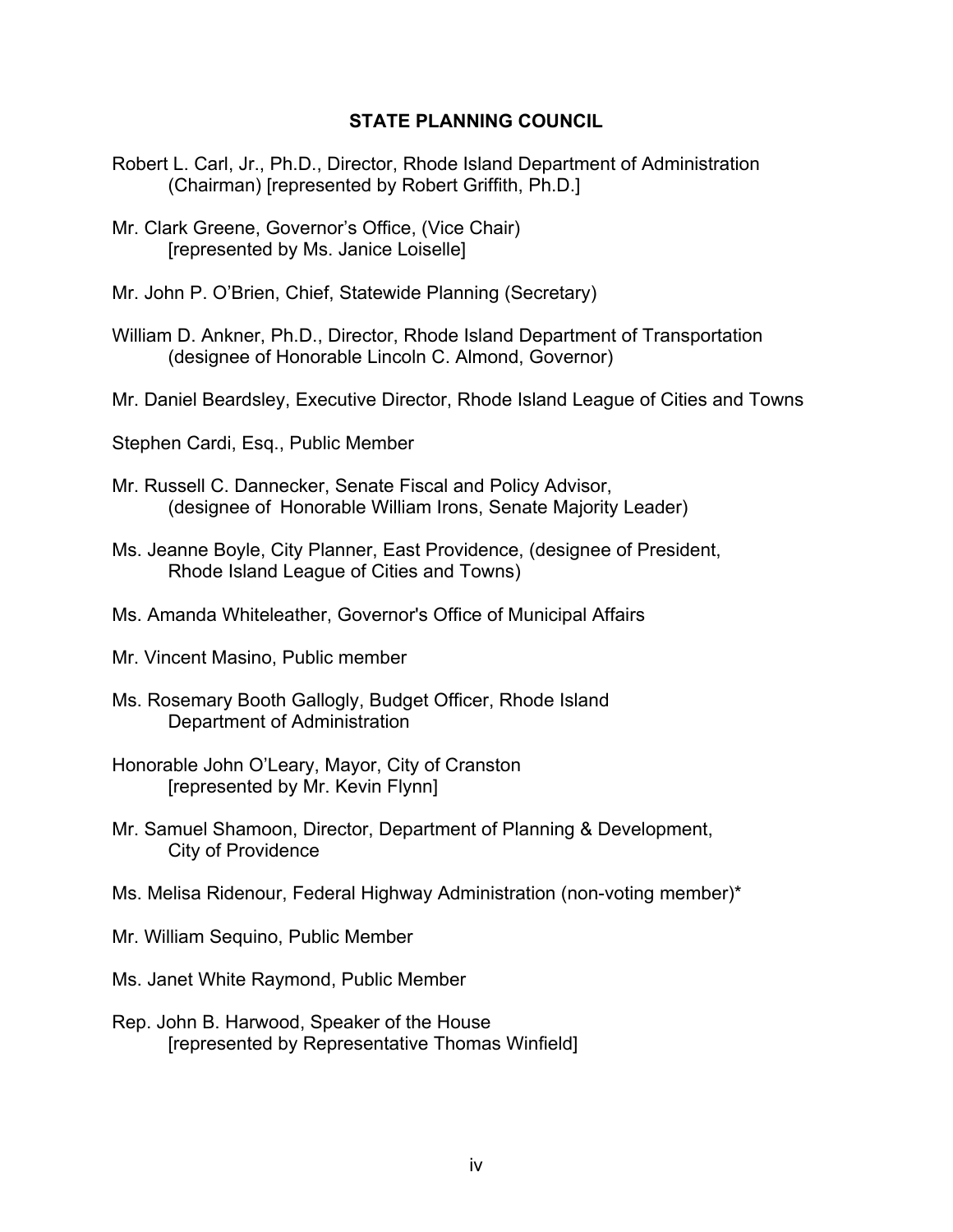### **TECHNICAL COMMITTEE**

Ms. Kristine Stuart, Public Member, (Chair)

- Mr. M. Paul Sams, R.I. Water Resources Board (Vice-Chair)
- Mr. Raymond Allen, R.I. Public Utilities Commission
- Mr. Walter Combs, Ph.D., R.I. Department of Health
- Mr. Wolfgang Baurer, Town of West Warwick
- Ms. Paige Bronk, City of Newport
- Ms. Diane Feather, American Planning Association, R.I. Chapter
- Mr. Christopher Hawkins, Town of Smithfield
- Ms. Janet Keller, R.I. Department of Environmental Management
- Mr. Dennis Langley, Urban League of Rhode Island
- Mr. Robert Letourneau, R.I. Department of Transportation
- Ms. Janis Loiselle, Governor's Policy Office
- Mr. Thomas Kravitz, Town of Burrillville
- Mr. Patrick Malone, Brown University
- Ms. Eugenia Marks, R.I. Audubon Society
- Ms. Amrita Roy, R.I. Economic Development Corporation
- Mr. Ralph Rizzo, Federal Highway Administration (advisory member)
- Mr. Thomas Willet, City of Pawtucket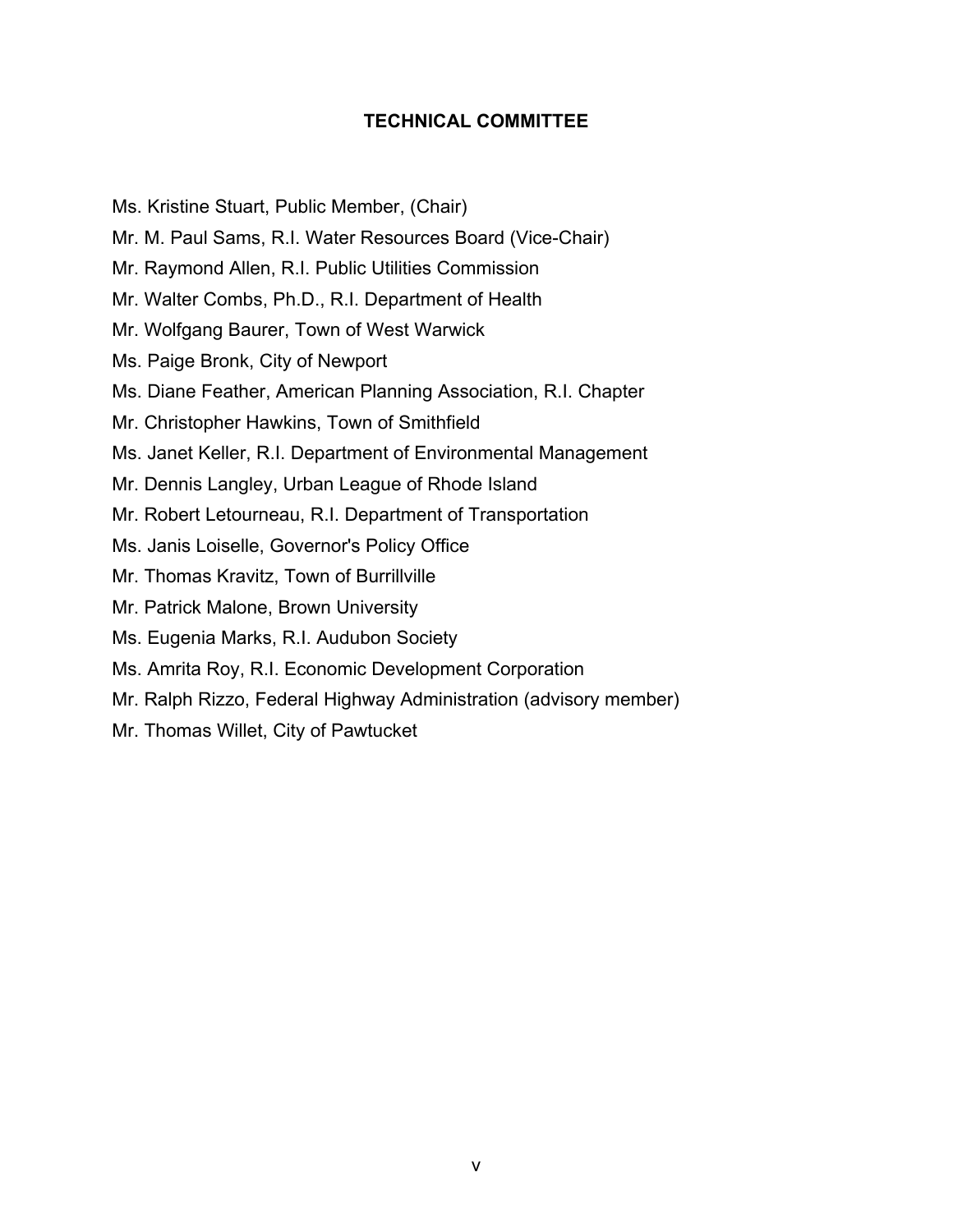### **THE LONG-TERM DROUGHT MANAGEMENT TASK FORCE**

Mr. M. Paul Sams, R.I. Water Resources Board (Chair)

Mr. Thomas Ahern, R.I. Division of Public Utilities and Carriers

Ms. Andrea Balazs, Brown University

- Ms. Nicole Belk, National Weather Service
- Mr. Thomas Boving, University of R.I., Department of Geosciences
- Mr. James Campbell, United States Geological Survey
- Mr. William Cambio, R.I. Emergency Management Agency
- Mr. Michael Covellone, Providence Water Supply Board
- Ms. Kathleen Crawley, R.I. Water Resources Board
- Mr. Joseph Dellicarpini, National Weather Service
- Mr. Stephen Donohue, R.I. Agricultural Council
- Ms. Vicky Drew, Natural Resources Conservation Service
- Ms. Julia Forgue, R.I. Water Works Association & Newport Public Works Department
- Mr. Robert Griffith, R.I. State Planning Council
- Ms. Alicia Good, R.I. Department of Environmental Management,

Office of Water Resources

- Mr. Vasilios Harritos, R.I. Economic Development Corporation
- Ms. Nancy Hess, R.I. Department of Administration, R.I. Statewide Planning Program
- Ms. Meg Kerr, R.I. Rivers Council
- Mr. Stanley Knox, United Water RI
- Ms. Janis Loiselle, Governor's Policy Office
- Mr. Alberico Mancini, R.I. Division of Public Utilities and Carriers
- Ms. Eugenia Marks, Audubon Society of Rhode Island
- Mr. Emerson Marvel, Woonsocket Water Department
- Mr. Henry Meyer, Kingston Water District & Atlantic States Rural Water and Wastewater Association
- Ms. Ann Morrissey, University of R.I., Office of Professional Development, Leadership and Organizational Training
- Mr. John O'Brien, R.I. Department of Administration, Statewide Planning Program
- Mr. Eugene Pepper, R.I. Department of Environmental Management,
	- Division of Agriculture
- Ms. Janet Raymond, Greater Providence Chamber of Commerce
- Ms. Megan Terebus, Brown University
- Mr. Maurice Trudeau, Lincoln Water Commission
- Mr. Albert Scappaticci, R.I. Emergency Management Agency
- Mr. Jon Schock, South Kingstown Water Department
- Mr. James Suzman, Smithfield Water Department
- Ms. June Swallow, R.I. Department of Health, Drinking Water Quality
- Mr. David Vallee, National Weather Service
- Mr. Harold Ward, Brown University & Wood-Pawcatuck River Association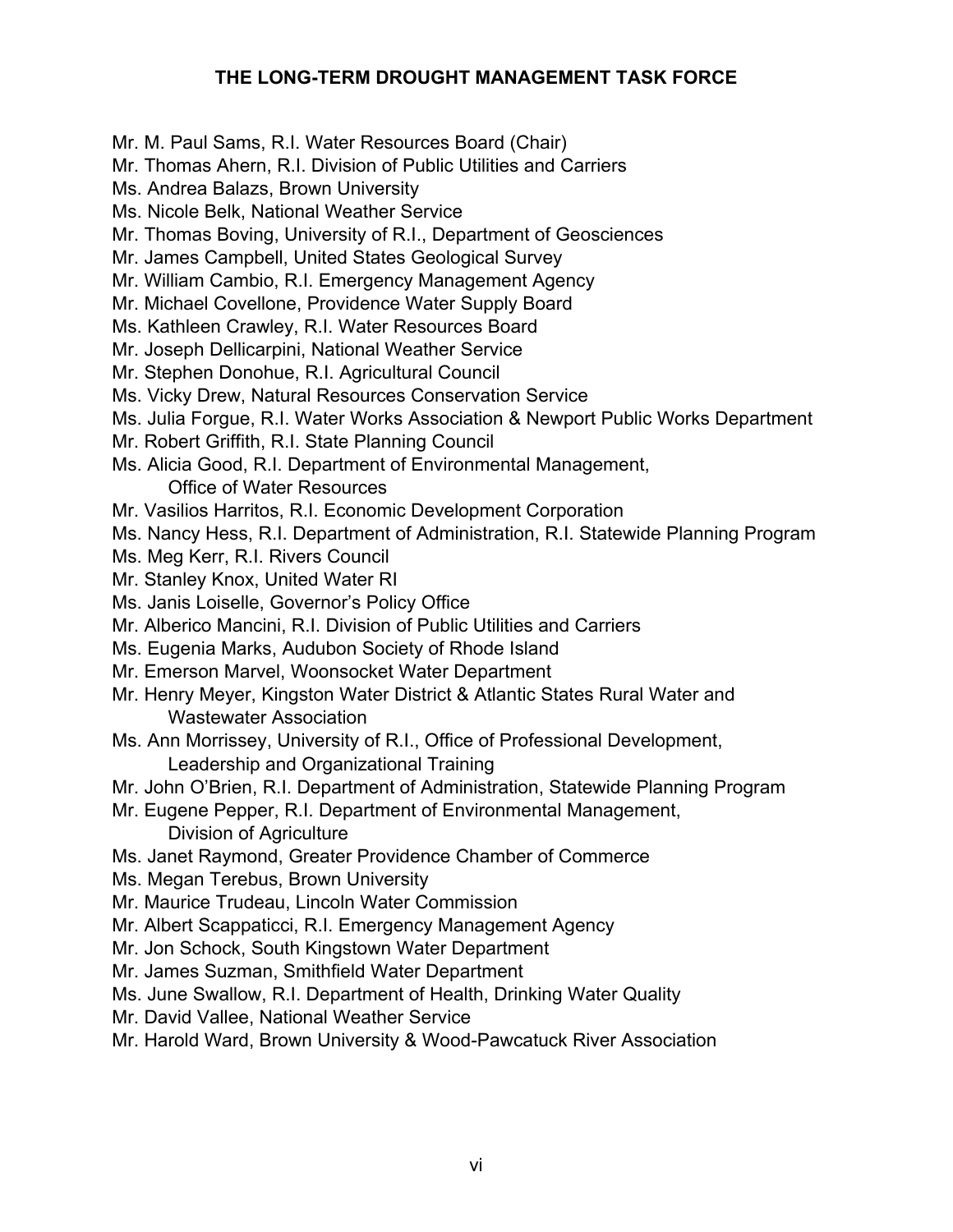### **THE WATER RESOURCES BOARD**

### **Public Members:**

- Mr. Daniel Varin, (Chair)
- Mr. Maurice Trudeau, PE, Superintendent, Lincoln Water Commission (Vice-Chair)
- Mr. Frank Nunes, CPA
- Mr. William Penn, Financial Advisor
- Mr. Richard Rafanovic, PE, General Manager, Chief Engineer, Providence Water Supply Board

### **Ex Officio Members:**

- Mr. Rep. Stephen Anderson, Chair of the Joint Committee on Water Resources, {represented by Francis Perry, PE, Special Assistant Clerk, Joint Committee on Water Resources}
- Mr. Robert L. Carl, Jr., Ph.D., Director, R.I. Department of Administration {represented by Robert Griffith, Ph.D.}
- Mr. Stephen Donohue, R.I. Agricultural Council
- Mr. Patricia A. Nolan, MD, Director, R.I. Department of Health, {represented by June Swallow, PE, Chief, Office of Drinking Water Quality}
- Mr. Jan Reitsma, Esq., Director, R.I. Department of Environmental Management, {represented by Alicia Good, PE, Assistant Director, Office of Water Resources}
- Mr. Thomas Schumpert, Executive Director of R.I. Economic Development Corporation, {represented by William Parsons, Vice-President of Business Development}

### **Other Members:**

Sen. Patrick McDonald, Esq., Senate Judiciary and Special Legislation Committees Rep. William Murphy, Esq., Vice-Chair, House Judiciary Committee.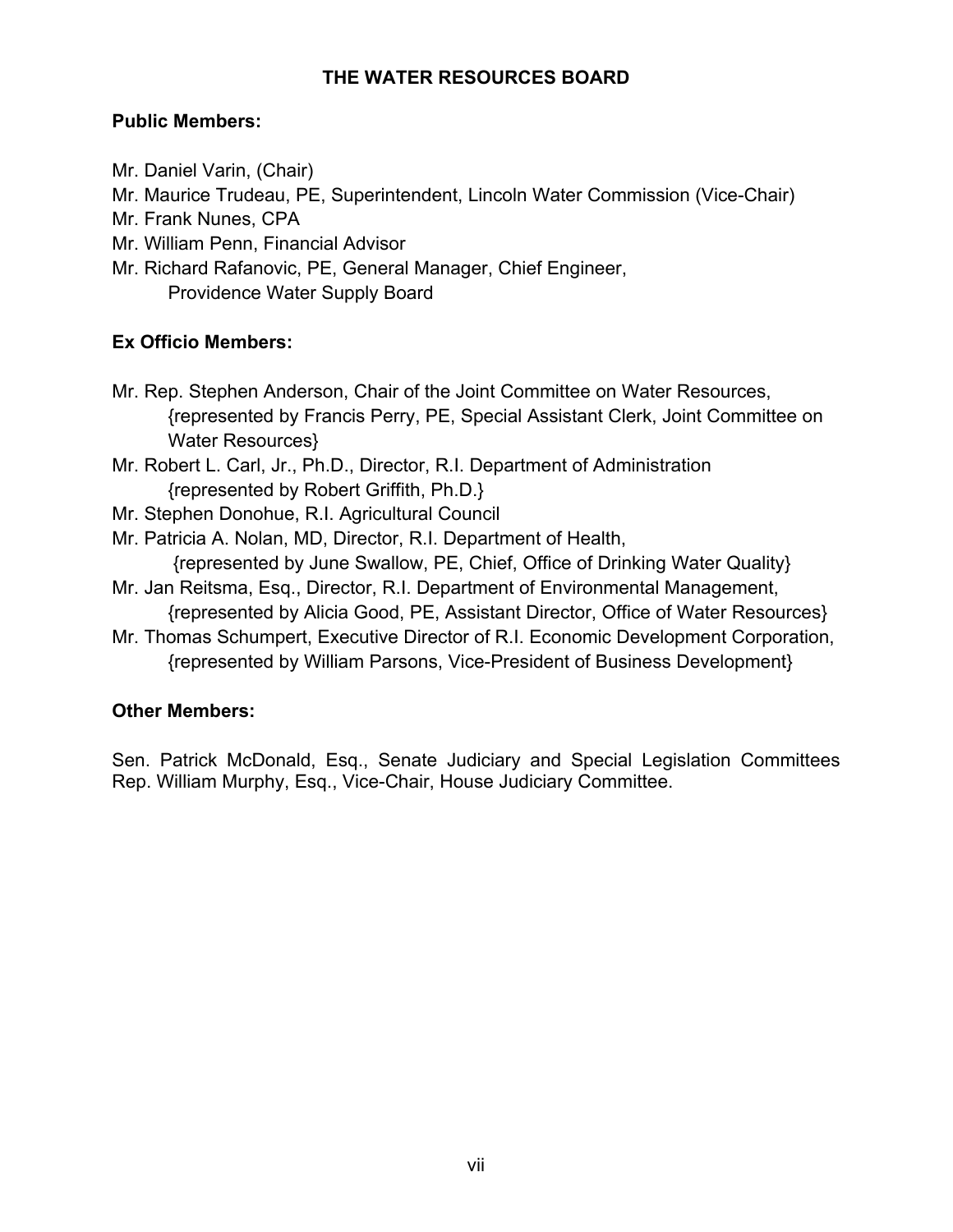#### **PREFACE**

This plan was developed to provide the State of Rhode Island with a policy guide and framework for coordinated responses in times of drought. The 1993 Rhode Island State Guide Plan Element #723, *The Rhode Island Water Emergency Response Plan*, recommended that the state develop a separate drought plan. In addition, during a short drought experienced in the spring and summer of 1999, the need for such a plan was reinforced. During that time, some areas of the state experienced cumulative deficits in rainfall that were 8-12 inches below normal over a 12-month period. Stream flows across much of the state were 75% of their historical flows according to the United States Geological Survey (USGS) Rhode Island Office. Several streams set record low stream flow levels during 1999, and the ground water levels measured then were also well below normal.

As a result in 1999, the RI Water Resources Board convened a Long-term Drought Management Task Force (the Task Force) to develop a Drought Management Plan for the state. Mr. M. Paul Sams, General Manager of the Water Resources Board, served as chairman. Statewide Planning Program staff participated as a Task Force member, advised the Task Force on existing water resource-related policies of the State Guide Plan, and provided other assistance as requested. The Task Force developed Interim Drought Guidelines, which were approved by the Governor in August 2000 to remain in effect until *The Drought Management Plan* was completed and adopted*.* 

During its two year study process, the Task Force worked closely with the National Weather Service and the US Geological Survey to coordinate drought levels and indices with those used by neighboring states and by the Drought Watch/Warning Program of the National Weather Service. The Task Force reviewed historical precipitation trends and data available from the 1999 drought. The Taunton Office of the National Weather Service also analyzed meteorological data to identify past trends to be used as a basis for predicting future drought events. The Task Force's process in developing the plan was consensus-based, and Ms. Ann Morrissey of the University of R.I., Office of Professional Development, Leadership and Organizational Training, facilitated its deliberations. The individuals who served on the Task Force are listed on page vi of this plan. Staff support to the Task Force, including the initial drafting of the plan, was provided by Ms. Galen McGovern, Supervising Planner, Water Resources Board (resigned, 2001); and Ms. Kathleen Crawley, Supervising Planner, Water Resources Board.

The plan is organized into five parts. Part one provides the introduction and purpose of the plan. Part two contains background on drought in Rhode Island. Part three establishes policies for drought management, goals, objectives, and recommendations and strategies for ongoing drought planning. Part four, the heart of the plan, presents a strategic response plan to drought. Part five, the conclusion, emphasizes the need for continuing pro-active implementation of State Guide Policies to reduce vulnerability to drought. The Executive Summary includes a listing of key actions to be taken by various agencies and entities at different drought stages.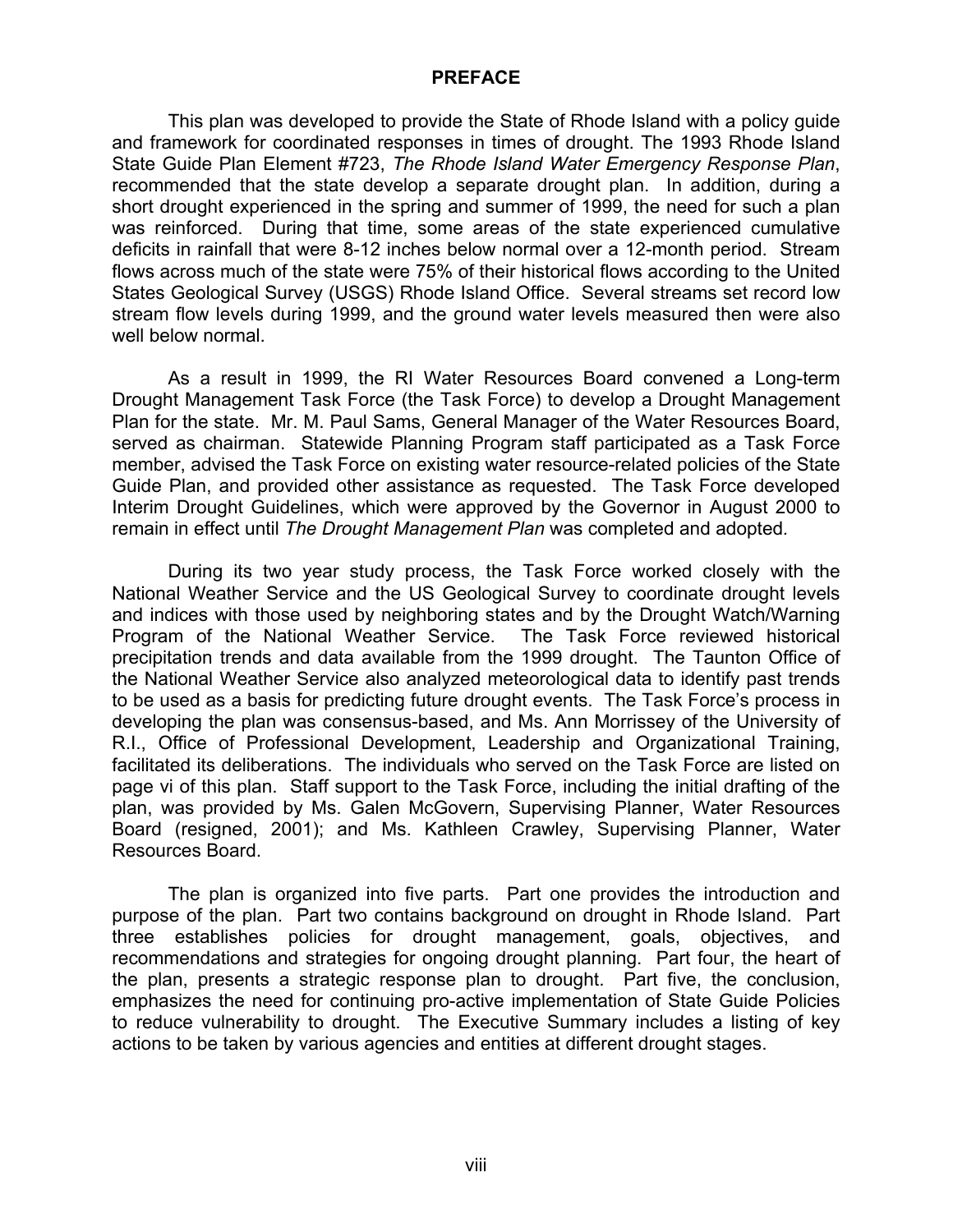#### **ADOPTION**

In recognition of the worsening drought conditions during late 2001 and early 2002, the State Planning Council adopted this plan as an element of the State Guide Plan on March 14, 2002 in accordance with its Rule 13: Emergency Procedures. Following a public hearing held on May 2, 2002, and revision of the plan to reflect input and comments received, the Council re-affirmed its adoption of the plan on June 13, 2002. Finalization of the plan for adoption as a State Guide Plan element was performed by Ms. Nancy Hess, Principal Environmental Planner, of the Statewide Planning Program, working under the supervision of Ms. Blanche Higgins, Supervising Planner, Mr. George Johnson, Assistant Chief, and Mr. John O'Brien, Chief.

#### **ACKNOWLEDGEMENTS**

The Drought Management Plan represents a sum of efforts contributed by numerous individuals and groups. In addition to the Long-term Drought Management Task Force Members listed on page vi and the staff of the two agencies previously mentioned, the following individuals contributed to production of this plan:

Mr. Charles Banks, GIS Technician, Water Resources Board

Ms. Grace Beiser, Supervising Planner, Statewide Planning Program (retired 2001)

Ms. Kim A. Gelfuso, Information Services Technician II, Statewide Planning Program Mr. Mansuet Giusti, Chief Cartographer, Statewide Planning Program

Ms. Connie McGreavy, Programming Services Officer, Water Resources Board

Mr. Kevin Nelson, Principal Planner, Statewide Planning Program

Ms. Maia Peck, Principal Environmental Planner, Statewide Planning Program (resigned 2000)

Cover photo courtesy of the Water Resources Board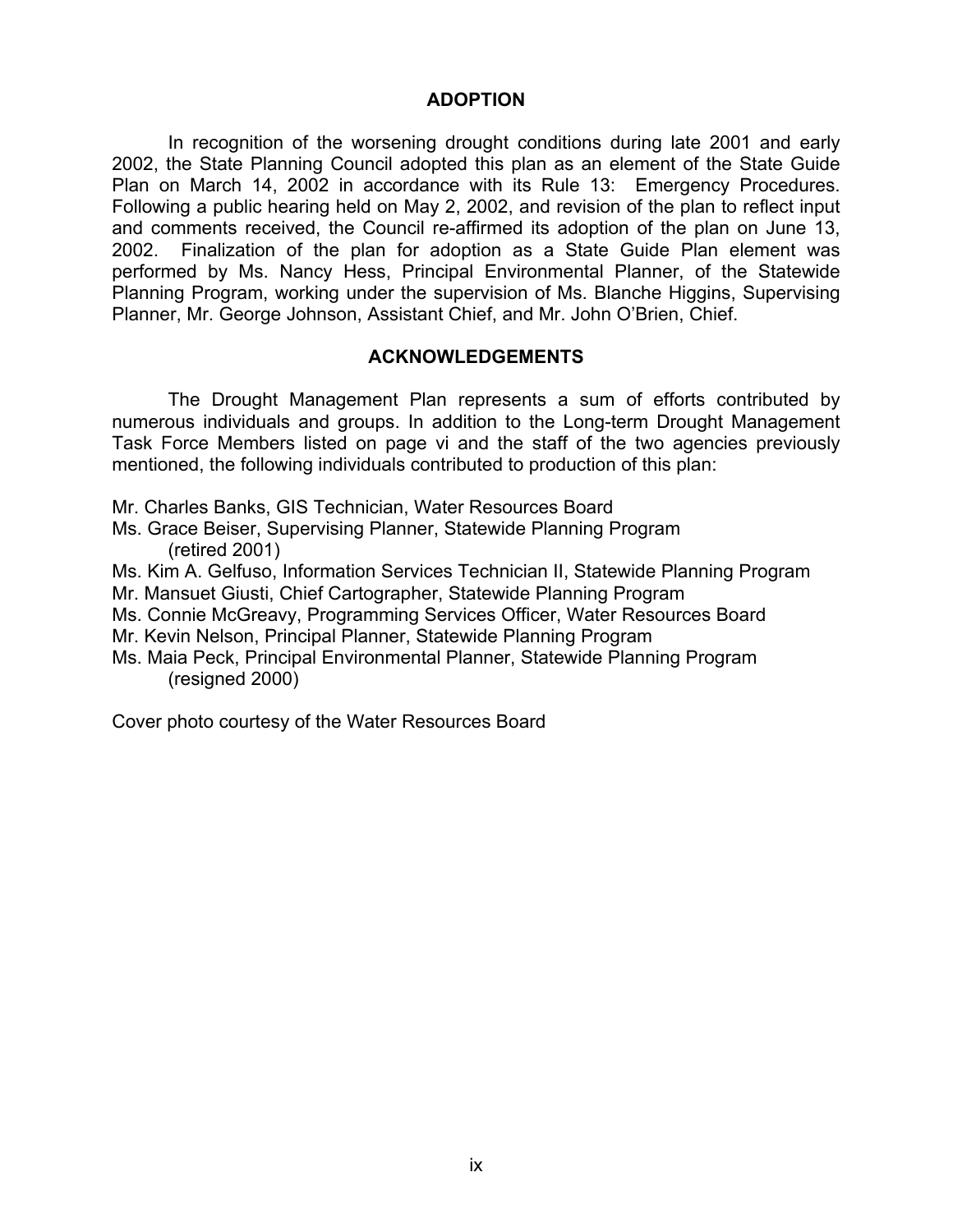## **TABLE OF CONTENTS**

| Abstract<br><b>The Technical Committee</b><br>Preface<br><b>Table of Contents</b><br>List of Tables<br>List of Figures<br><b>Executive Summary</b> | The State Planning Council<br>The Long-term Drought Management Task Force<br>The Rhode Island Water Resources Board<br>Adoption and Acknowledgements                                                                                                                                                                                                                                                                                                                                                                                                                 | Ϊij<br>iv<br>v<br>vi<br>vii<br>viii<br>İХ.<br>X<br>xii<br>xii<br>$ES-1$                              |
|----------------------------------------------------------------------------------------------------------------------------------------------------|----------------------------------------------------------------------------------------------------------------------------------------------------------------------------------------------------------------------------------------------------------------------------------------------------------------------------------------------------------------------------------------------------------------------------------------------------------------------------------------------------------------------------------------------------------------------|------------------------------------------------------------------------------------------------------|
| <b>Part</b><br>724-01:                                                                                                                             | <b>Introduction and Purpose</b>                                                                                                                                                                                                                                                                                                                                                                                                                                                                                                                                      | $1 - 1$                                                                                              |
|                                                                                                                                                    | 01-01 Purpose of the Plan<br>01-02 Context for Drought Planning<br>State Guide Plan Water Supply Management Policies<br>01-02-01<br>01-02-02 Municipal Comprehensive Planning<br>$01 - 02 - 03$<br>Water System Management Planning                                                                                                                                                                                                                                                                                                                                  | $1 - 1$<br>$1 - 1$<br>$1 - 2$<br>$1 - 2$<br>$1 - 3$                                                  |
| 724-02:                                                                                                                                            | <b>Background on Drought</b>                                                                                                                                                                                                                                                                                                                                                                                                                                                                                                                                         | $2 - 1$                                                                                              |
| $02 - 01$<br>$02 - 02$                                                                                                                             | <b>Background on Drought</b><br>Drought in Rhode Island<br>02-02-01 Short-term Droughts<br>02-02-02 Long-term Droughts                                                                                                                                                                                                                                                                                                                                                                                                                                               | $2 - 1$<br>$2 - 3$<br>$2-6$<br>$2 - 6$                                                               |
| 724-03:                                                                                                                                            | Goals, Objectives, and Strategies for Drought Management                                                                                                                                                                                                                                                                                                                                                                                                                                                                                                             | $3 - 1$                                                                                              |
| $03 - 01$<br>03-02<br>03-03<br>03-04                                                                                                               | <b>State Guide Plan Context</b><br><b>Drought Management Policies</b><br>Short-term Goals, Objectives, and Strategies<br>03-03-01<br><b>Strategies for State Government</b><br><b>Strategies for Water Supply Systems</b><br>03-03-02<br>03-03-03<br><b>Strategies for Municipal Government</b><br>Long-term Goals, Objectives, and Strategies<br>03-04-01<br>Strategies for Large Consumers on Public Supplies<br>03-04-02<br>Strategies for Residential Consumers on<br><b>Public Systems</b><br>03-04-03<br>Strategies for Large Consumers not on Public Supplies | $3 - 1$<br>$3 - 1$<br>$3 - 2$<br>$3 - 3$<br>$3 - 3$<br>$3 - 4$<br>$3 - 4$<br>$3-5$<br>$3-6$<br>$3-6$ |
|                                                                                                                                                    | Strategies for Users of Non-public Water Systems<br>03-04-04<br>03-04-05<br><b>Strategies for Strategies for Wastewater Reuse</b><br>03-04-06<br><b>Strategies for Water Rates</b><br>03-04-07<br><b>Strategies for Policy and Legislative Actions</b>                                                                                                                                                                                                                                                                                                               | $3-6$<br>$3-6$<br>$3 - 7$<br>$3 - 7$                                                                 |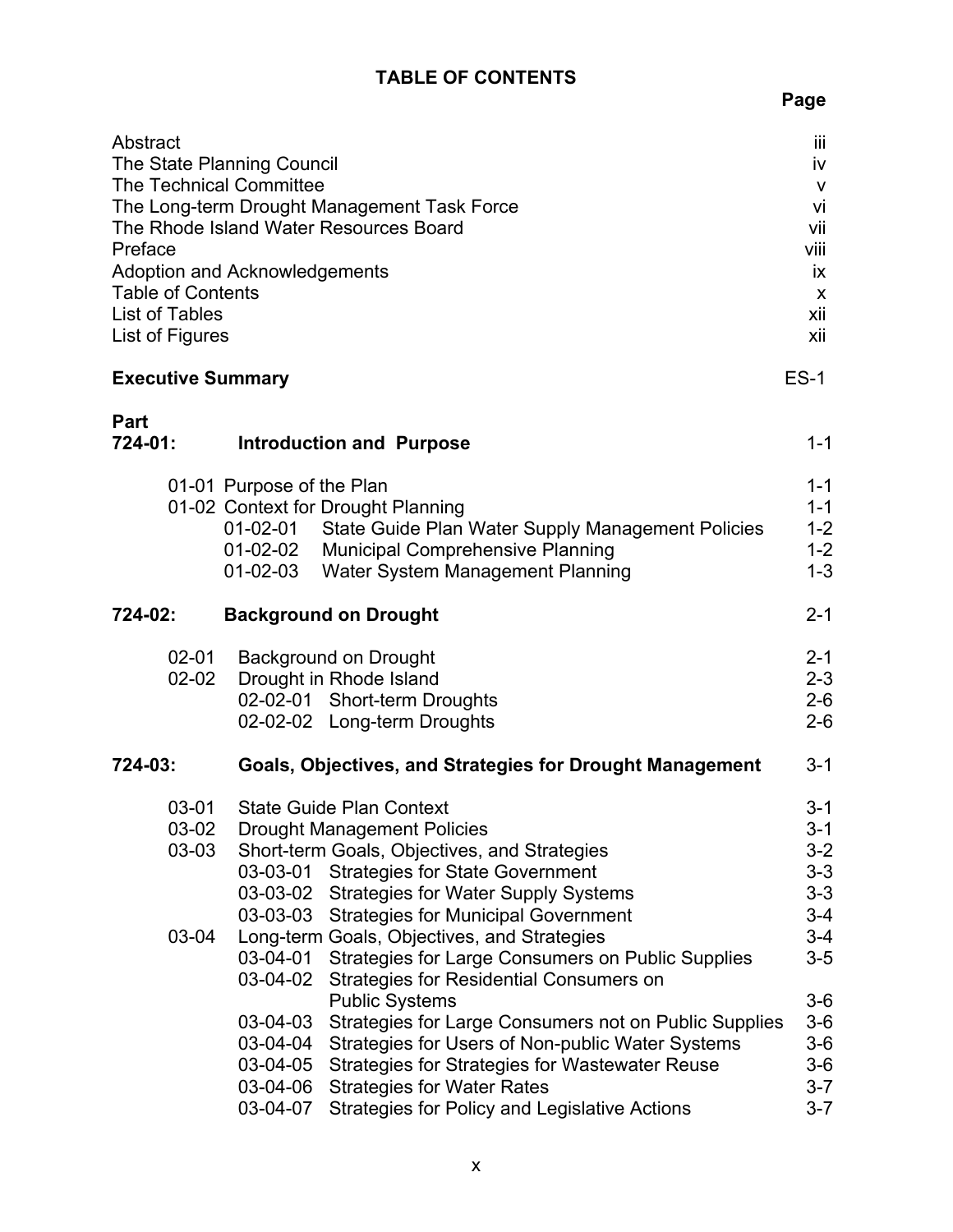|                   |                                                                    | Page     |
|-------------------|--------------------------------------------------------------------|----------|
| 724-04:           | Implementation: Rhode Island Drought Management Plan               | $4 - 1$  |
| $04 - 01$         | <b>Response Framework</b>                                          | 4-1      |
| 04-02             | <b>Drought Steering Committee</b>                                  | $4 - 2$  |
| 04-03             | <b>State and Local Roles</b>                                       | $4 - 3$  |
|                   | 04-03-01 Water Resources Board (WRB)                               | $4 - 3$  |
|                   | 04-03-02 Office of the Governor                                    | $4 - 4$  |
|                   | 04-03-03 Department of Environmental Management (DEM)              | $4 - 4$  |
|                   | <b>Division Agriculture</b>                                        | $4 - 4$  |
|                   | <b>Office of Water Resources</b>                                   | $4 - 5$  |
|                   | <b>Division of Forest Environment</b>                              | $4 - 5$  |
|                   | Division of Fish and Wildlife                                      | $4 - 6$  |
|                   | 04-03-04 Emergency Management Agency (EMA)                         | $4 - 6$  |
|                   | 04-03-05 Department of Health (DOH)                                | $4 - 6$  |
|                   | 04-03-06 Public Utilities Commission (PUC)                         | $4 - 6$  |
|                   | 04-03-07 Statewide Planning Program and State Planning Council 4-7 |          |
|                   | 04-03-08 Water Suppliers                                           | $4 - 8$  |
|                   | 04-03-09 Local Governments                                         | $4 - 9$  |
|                   | 04-03-10 Other Local Organizations                                 | $4 - 10$ |
| 04-04             | <b>Anticipating Drought</b>                                        | $4 - 12$ |
|                   | 04-04-01 Data Collection and Monitoring                            | $4 - 12$ |
|                   | 04-04-02<br><b>Drought Indices and Phases</b>                      | $4 - 14$ |
|                   | <b>Drought Phases</b>                                              | $4 - 14$ |
|                   | <b>Drought Indices</b>                                             | $4 - 14$ |
| 04-05             | <b>Setting Drought Phases</b>                                      | $4 - 15$ |
| 04-06             | <b>Drought Regions</b>                                             | $4 - 16$ |
| 04-07             | Communication                                                      | $4 - 16$ |
| 04-08             | Rhode Island Drought Management Actions                            | $4 - 19$ |
| 04-09             | <b>Non-Essential Water Uses</b>                                    | $4 - 26$ |
| $04 - 10$         | <b>Returning to Normal</b>                                         | $4 - 28$ |
|                   |                                                                    |          |
| 724-05:           | <b>Conclusion</b>                                                  | $5 - 1$  |
| <b>References</b> |                                                                    | Ref-1    |
| <b>Appendix</b>   |                                                                    |          |
| $A$ :             | State Guide Plan Elements Related to                               |          |
|                   | Water Resource Management                                          | $A-1$    |
| B:                | Historic Meteorological Data                                       |          |
| $B-1$ :           | Historical Precipitation Data Kingston, RI                         |          |
|                   | Weather Station 1889-2001                                          | $B-1-1$  |
| $B-2$ :           | Providence, RI Precipitation Rates                                 |          |
|                   | B-2-1 T.F. Green Airport Weather Station 1905-2001                 |          |
| $B-3$ :           | Scituate Reservoir Levels 2000-2002                                | $B-3-1$  |
| $B-4$ :           | Scituate Reservoir Elevations 1928-2002                            | $B-4-1$  |
| $B-5$ :           | RI 2002 Groundwater Levels                                         | $B-5-1$  |
| C:                | Water Resources Board Emergency Interconnections Program           | $C-1$    |
| D:                | <b>Federal Funding Assistance</b>                                  | $D-1$    |
| Е.                | <b>DEM Drought Response Plan for Agriculture</b>                   | $E-1$    |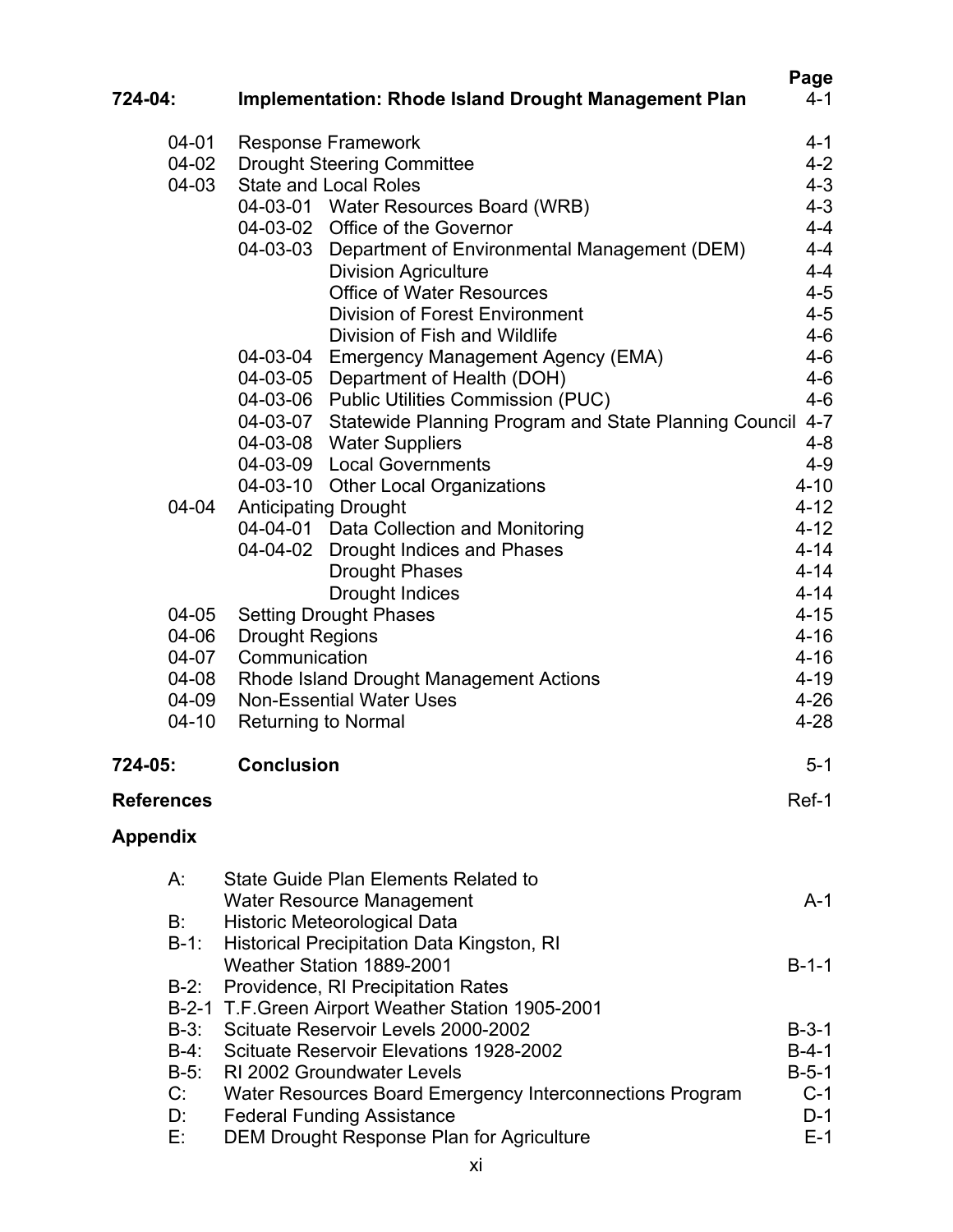**List of Tables** 

# **Table Page**

| $724-(1)$ | <b>Rhode Island Historical Droughts</b>                    | $2 - 7$  |
|-----------|------------------------------------------------------------|----------|
| $724-(2)$ | <b>Drought Related Information Collection</b>              | $4 - 12$ |
| $724-(3)$ | Rhode Island Drought Indices and Phases                    | $4 - 17$ |
| $724-(4)$ | <b>Communication of Steering Committee Recommendations</b> | $4 - 18$ |
| $724-(5)$ | Rhode Island Drought Management Actions                    | $4 - 21$ |
| $724-(6)$ | Non-essential Water Uses in Rhode Island During Drought    | $4 - 27$ |
| $724-(7)$ | <b>Returning to Normal</b>                                 | $4 - 29$ |

# **LIST OF FIGURES**

# **Figure**

| 724-(1) | The Hydro-Illogical Cycle                    | $2 - 2$ |
|---------|----------------------------------------------|---------|
| 724-(2) | Areas Served by Major Public Water Suppliers | $2 - 5$ |
| 724-(3) | Rhode Island Drought Management Process      | 4-11    |
| 724-(4) | Rhode Island Drought Regions                 | 4-17    |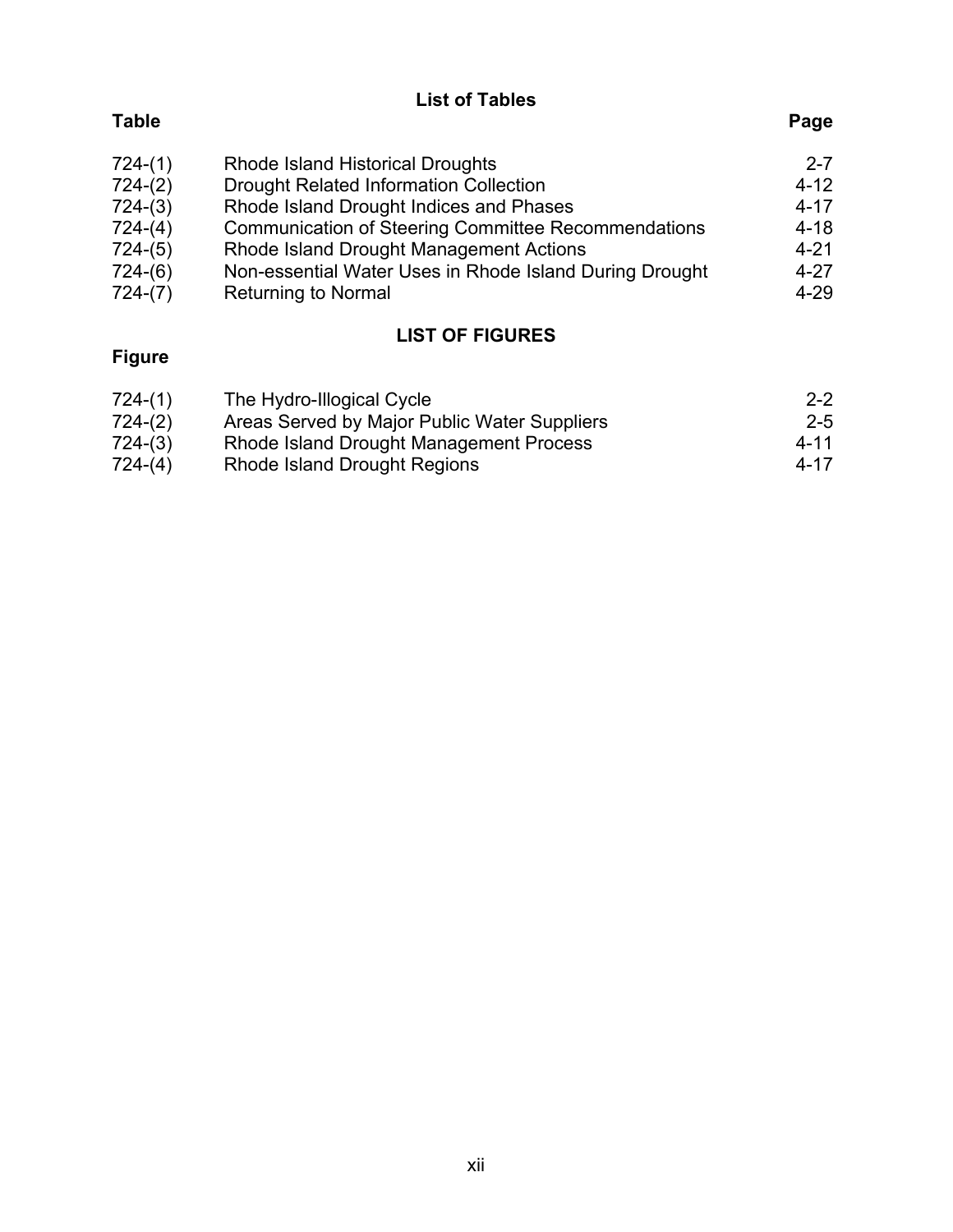### **JUNE 2002**

### **Background**

This plan was developed to provide the State of Rhode Island with a policy guide and framework for coordinated responses in times of long-term drought. The framework sets up a coordinated response for the state to be overseen by the Rhode Island Water Resources Board as advised by a Drought Steering Committee.

Drought is a natural hazard that evolves over months or even years, affects a specific area or an entire spatial region, and causes little structural damage. Generally, a drought can be defined as a continuous period of time in which rainfall is significantly below the norm for a particular area. This period could be as short as one summer, or as long as several years. Although the State of Rhode Island is often considered a "water-rich" state, it can experience extended periods of dry weather, from single season events to multi-year events such the long-term drought of the mid-1960s.

The 1993 Rhode Island State Guide Plan Element #723, *The Rhode Island Water Emergency Response Plan*, recommended that the state develop a separate drought plan. In addition, during a short drought experienced in the spring and summer of 1999, the need for such a plan was reinforced. The Water Resources Board convened a Long-term Drought Management Task Force to develop a drought management plan for the state. The State Planning Council adopted this plan as an element of the State Guide Plan on June 13, 2002.

### **The Drought Management Process**

The primary responsibility for coordination of the drought management process and implementation of this plan rests with the Water Resources Board, as advised by a Drought Steering Committee. The Drought Steering Committee is convened by the Water Resources Board and includes agencies which routinely collect and monitor data critical to assessing drought phases in the state, as well as federal and state agencies, local water suppliers, and community officials. The Water Resources Board is responsible for maintaining a current membership/contact list, monitoring conditions, convening the Drought Steering Committee, and recommending to the Governor to declare the appropriate phases of drought. The following chart illustrates the management process as coordinated by the Water Resources Board.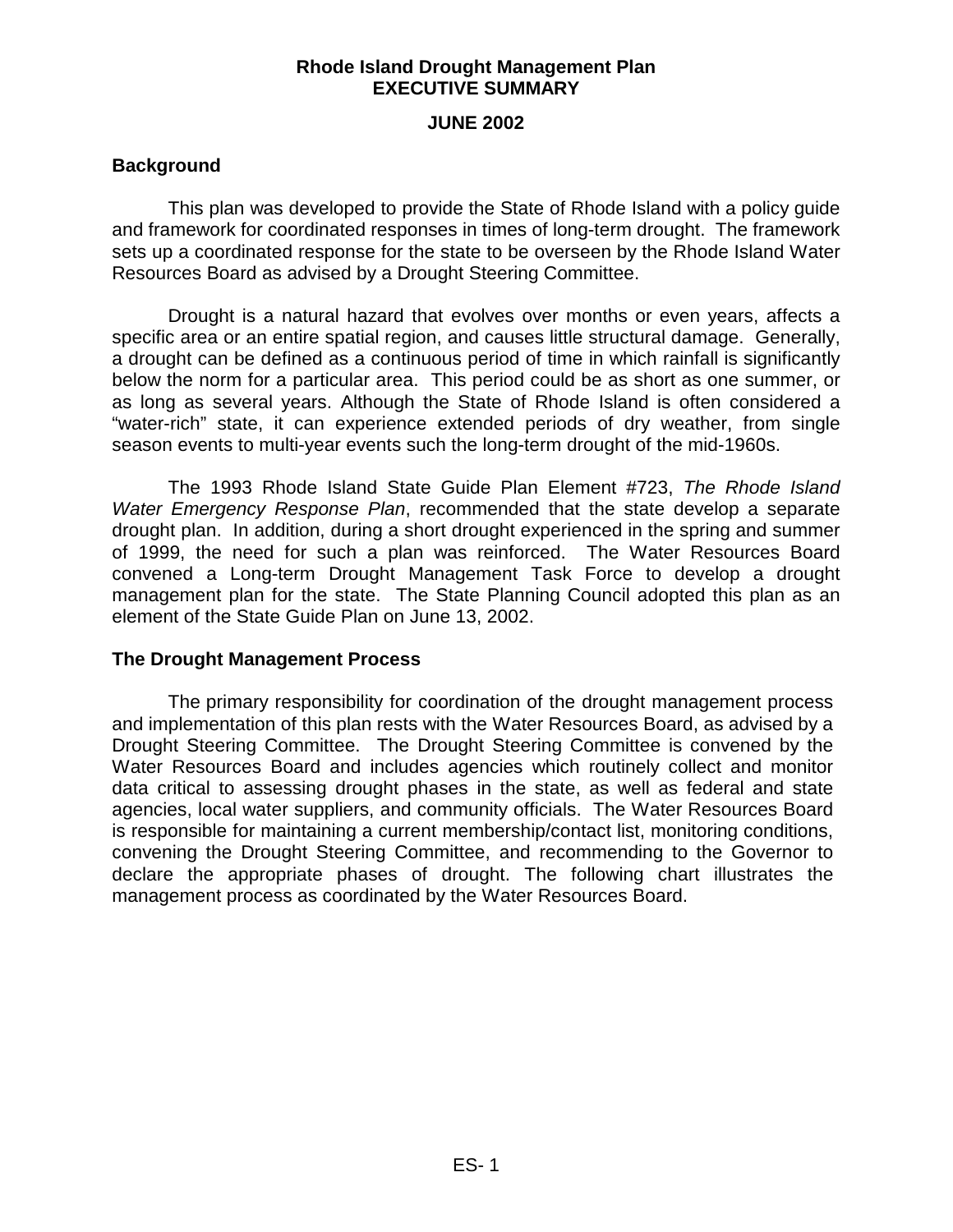### **Rhode Island Drought Management Process**

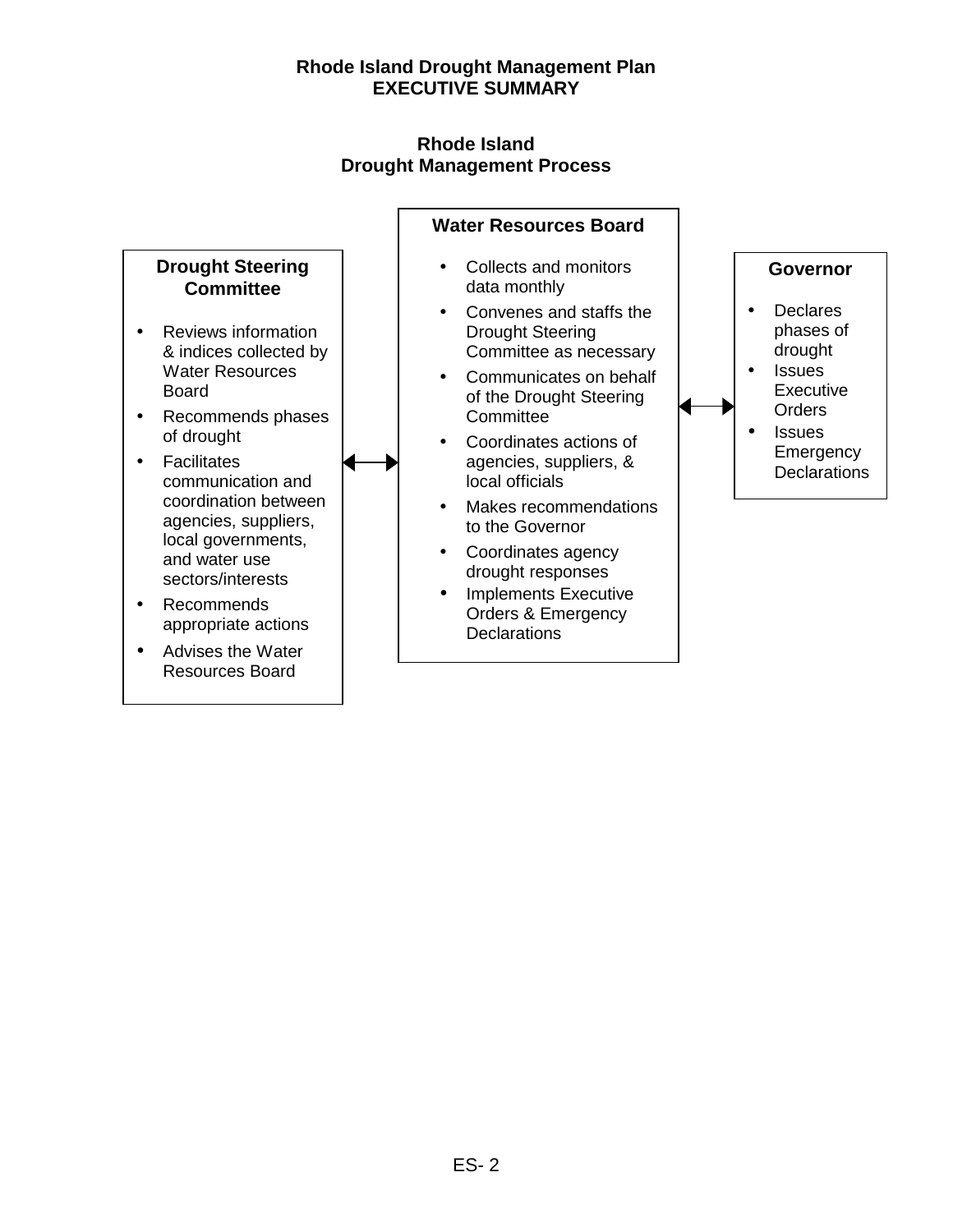### **Drought Phases**

The Plan defines five phases of drought consistent with the Drought Watch/Warning System of the National Weather Service:

- 1. Normal.
- 2. Advisory
- 3. Watch
- 4. Warning
- 5. Emergency

The Drought Steering Committee will recommend phases for the state based on hydrological and meteorological indices. The Water Resources Board will advise the Governor of the need to set the appropriate phase of drought. Exceeding the threshold of a particular phase establishes grounds for recommending moving to the next phase. Each phase requires increased action and coordination by the Water Resources Board as advised by the Drought Steering Committee. Table 724-(2), Rhode Island Drought Indices and Phases, shows the thresholds for each phase and the relationship of all of the drought phases.

A given drought phase can change in one of three ways. If conditions worsen and reach the criteria for the next most severe drought phase, a recommendation that the drought severity level be increased accordingly will be made by the Water Resources Board to the Governor. If conditions persist but do not reach the next level, the drought phase will be held constant. If conditions begin to improve, the Drought Steering Committee will recommend whether conditions have returned to normal. Once the precipitation index triggers a drought phase of warning or emergency, conditions must improve beyond the previous level to reduce the drought phase.

### **Drought Regions**

The plan delineates seven drought-planning regions for the state (See Figure 724-(4), page 4-16.) The normal, advisory and watch phases are issued on a statewide basis. The more severe warning and emergency phases are issued on a regional basis, taking into consideration local hydrological conditions, sources of drinking water supplies, and infrastructure considerations.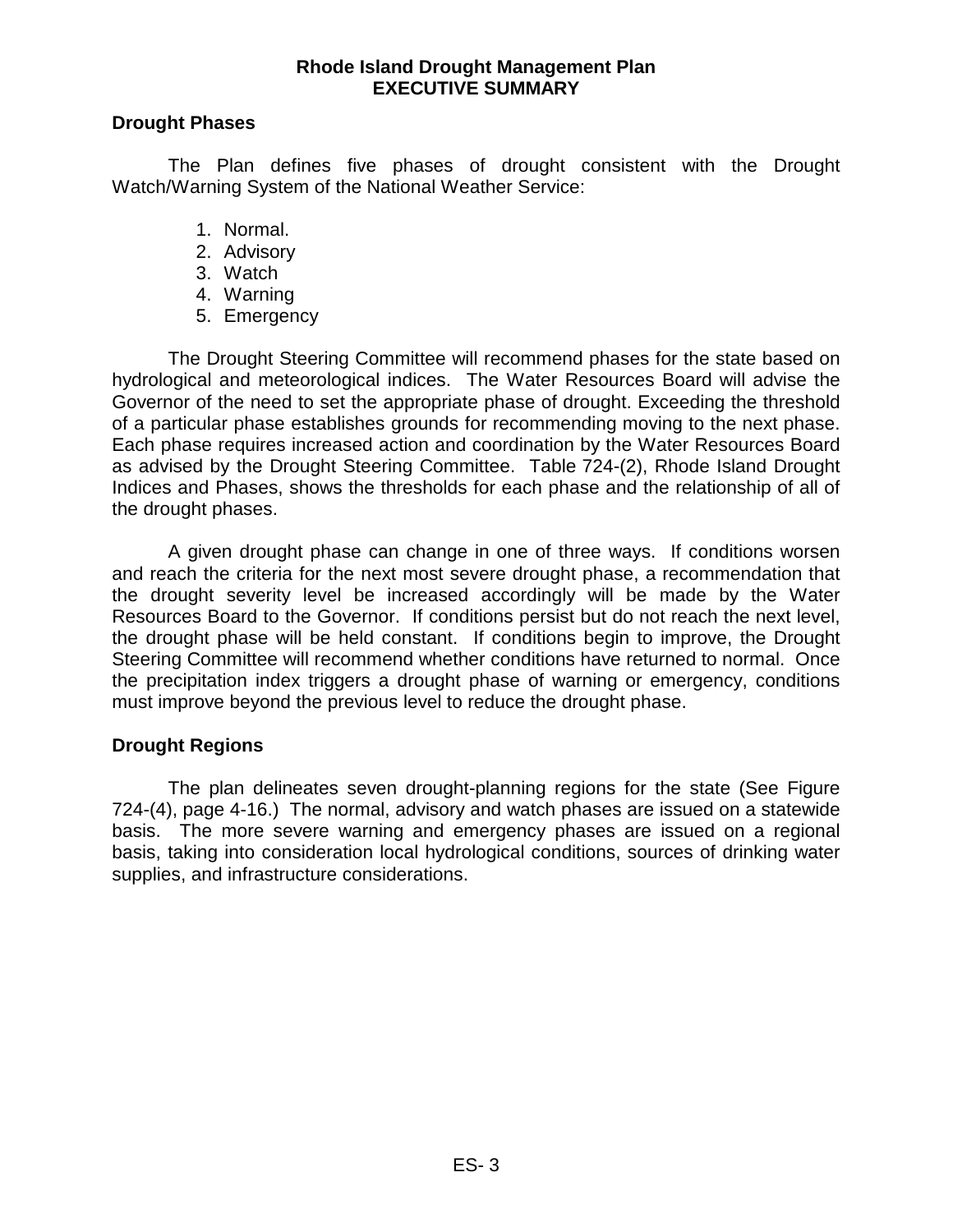### **TABLE 724-(2) Rhode Island Drought Indices and Phases**

| <b>Drought</b><br><b>Phase</b> | <b>Palmer</b><br><b>Drought</b><br>Index $+$ | Crop<br><b>Moisture</b><br>Index       | Precipitation +                                                                                                                                                                                   | Ground Water** +                                                                                | Stream flow +                                             | Reservoirs**                                                  |
|--------------------------------|----------------------------------------------|----------------------------------------|---------------------------------------------------------------------------------------------------------------------------------------------------------------------------------------------------|-------------------------------------------------------------------------------------------------|-----------------------------------------------------------|---------------------------------------------------------------|
| Normal                         | $-1.0$ to<br>$-1.99$                         | $0.0$ to $-1.0$<br>Slightly<br>Dry     | 1 month below normal                                                                                                                                                                              | 1 month below<br>normal                                                                         | 2 consecutive months<br>below normal                      | Reservoir levels at<br>or near normal for<br>the time of year |
| Advisory                       | $-2.0$ to<br>$-2.99$                         | $-1.0$ to $-1.9$<br>Abnormally<br>Dry  | 2 month cumulative<br>below 65% of normal                                                                                                                                                         | At least 2 out of 3<br>months below normal                                                      | 3 consecutive months<br>below normal                      | Small index<br>Reservoirs below<br>normal                     |
| Watch                          | $-3.0$ to<br>$-3.99$                         | $-2.0$ to $-2.9$<br>Excessively<br>Dry | 1 of the following criteria<br>met:<br>3 month cum. $< 65\%$ or<br>6 month cum. $<$ 70% or<br>12 month cum. $<$ 70%                                                                               | 4-5 consecutive<br>months below normal                                                          | At least 4 out of 5<br>consecutive months<br>below normal | Medium index<br>Reservoirs below<br>normal                    |
| Warning                        | $-4.0$ and<br>below                          | $> -2.9$<br>Severely<br>Dry            | 2 out of 3 of the above<br>criteria met:<br>3 month cum. $< 65\%$ and<br>6 month cum. $<65\%$ or<br>6 month cum. <65% and<br>12 month cum. <65% or<br>3 month cum. <65% and<br>12 month cum. <65% | 6-7 consecutive<br>months below normal<br>observation wells<br>recording monthly<br>record lows | At least 6 out of 7<br>consecutive months<br>below normal | Large index<br>reservoirs below<br>normal                     |
| Emergency                      | $-4.0$ and<br>below                          | $> -2.9$<br>Severely<br>dry            | Same criteria as Warning<br>and<br>Previous month was<br><b>Warning or Emergency</b>                                                                                                              | >7 months below<br>normal<br>observation wells<br>recording monthly<br>record lows              | >7 months below<br>normal                                 | Continuation of<br>previous month's<br>conditions             |

**+** Major hydrologic indicators.

\*\* Local triggers from the water system supply management plans will also be considered in a assessing drought phases on a regional basis. The Water Resources Board will review local plans and work with suppliers to coordinate regarding drought phases and to collect, review and report surface reservoir and ground water data.

**Normal** is defined as the statistical average of the data for the period of record. Percentages for precipitation are relative to normal.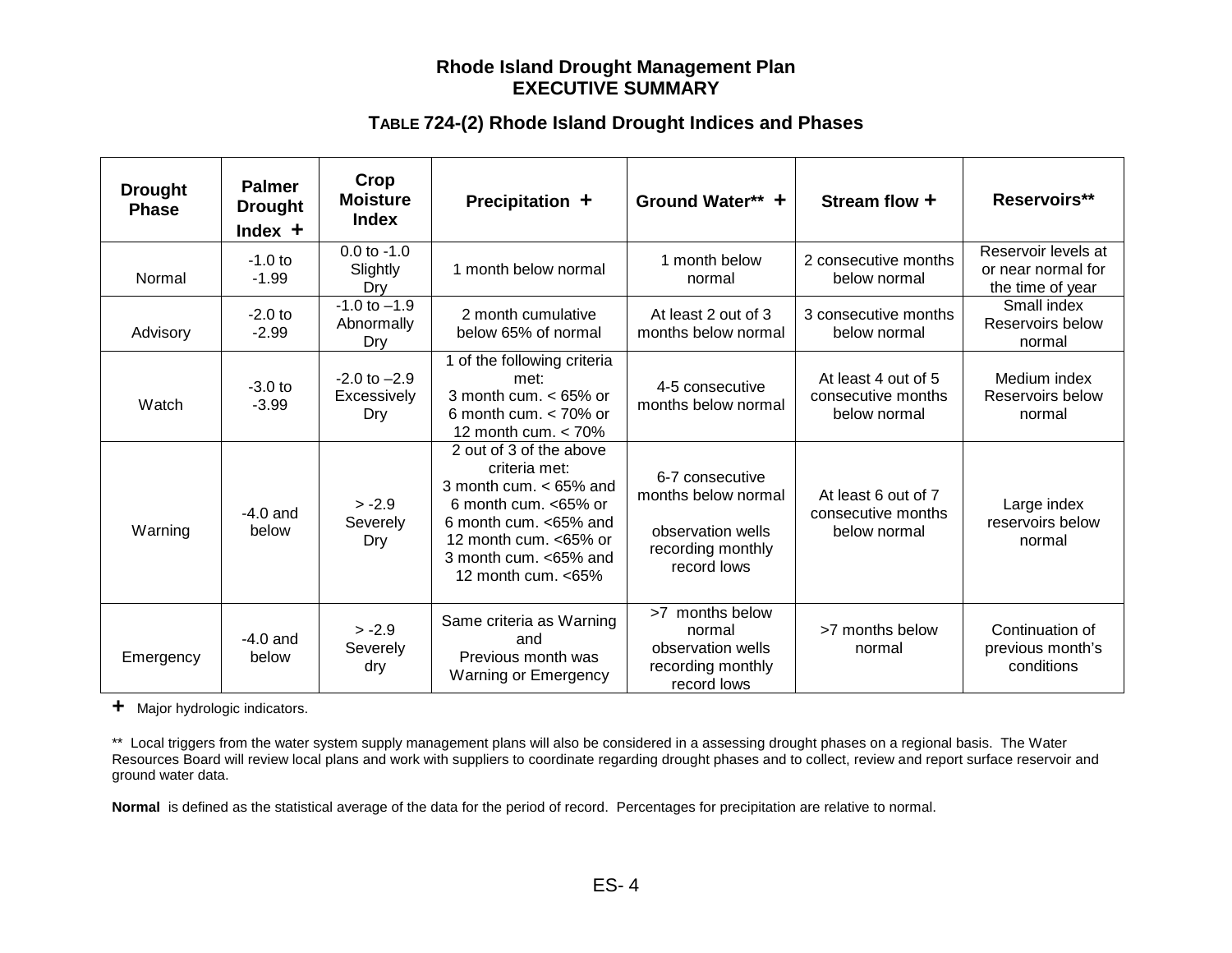### **Rhode Island Drought Management Plan Executive Summary**

### **Data Collection and Monitoring**

The plan identifies the various agencies that can provide information to be used by the Water Resources Board and the Drought Steering Committee to assess the severity of drought conditions in the state. The Water Resources Board is responsible for assembling the necessary information and providing it to the Drought Steering Committee. The Board is to publish a monthly "Current Conditions Report" which summarizes current water resource conditions, and provides data on ground water levels, surface water, reservoirs, precipitation, stream flow conditions, fire danger, and agricultural conditions. A description of the data typically available from each agency is provided in Table 724-(2), Information Collection.

| <b>INFORMATION</b>                                                                                                                                     | <b>AGENCY</b>                                                                                                       |
|--------------------------------------------------------------------------------------------------------------------------------------------------------|---------------------------------------------------------------------------------------------------------------------|
| Ground water levels, surface water levels, and<br>stream flow conditions<br>Surface water flows for rivers receiving major<br><b>RIPDES</b> discharges | United States Geological Survey<br>Water Resources Board<br>Department of Environmental Management                  |
| Extended weather forecast (3-month intervals).<br>Summary of historical comparisons                                                                    | National Weather Service<br>University of Rhode Island                                                              |
| Precipitation data                                                                                                                                     | <b>National Weather Service</b><br>University of Rhode Island                                                       |
| Wells both static and pumping levels                                                                                                                   | <b>Water Suppliers</b><br><b>Water Resources Board</b>                                                              |
| Suppliers with restrictions and water emergencies                                                                                                      | Water Resources Board                                                                                               |
| Scituate Reservoir level                                                                                                                               | Providence Water Supply Board                                                                                       |
| Levels of other major reservoirs                                                                                                                       | <b>Water Resources Board</b>                                                                                        |
| Forest fire conditions and fire danger levels                                                                                                          | Department of Environmental Management<br>State Fire Marshal's Office                                               |
| Crop, soil, and agriculture conditions                                                                                                                 | Department of Environmental Management<br>United States Department of Agriculture<br><b>RI Agricultural Council</b> |
| Regulated utility issues                                                                                                                               | Division of Public Utilities and Carriers<br><b>Public Utilities Commission</b>                                     |
| Public health and drinking water quality issues                                                                                                        | Department of Health                                                                                                |
| Drought indices                                                                                                                                        | <b>Water Resources Board</b>                                                                                        |
| Impacts to ecosystems, flora, and fauna                                                                                                                | Department of Environmental Management<br><b>Designated Watershed Associations</b>                                  |

#### **TABLE 724-(2) INFORMATION COLLECTION**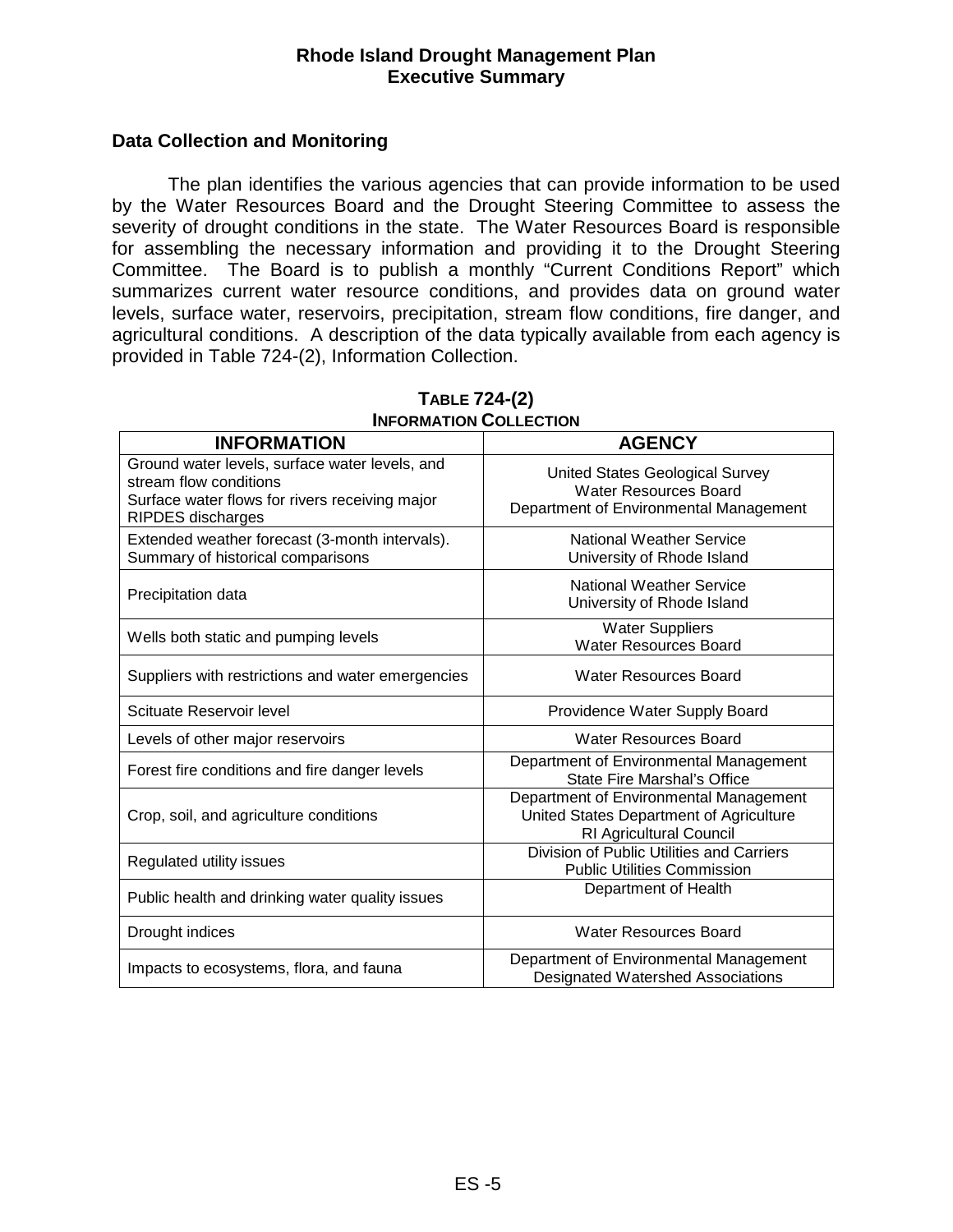### **Rhode Island Drought Management Plan Executive Summary**

### **Communication**

The plan establishes responsibilities for coordinated communication of drought response between state and other agencies, with a goal of providing accurate, timely and consistent information to the public. The Water Resources Board is primarily responsible for recommending to the Governor the appropriate phases of drought and implementing the recommended actions of the Drought Steering Committee. Table 724- (4), Communication of Drought Steering Committee Recommendations summarizes the communication responsibilities and identifies the target audiences for each agency.

#### **Table 724-(4) Communication of Drought Steering Committee Recommendations**

| <b>Agency/Organization</b>                                               | Audience                                                                   |  |
|--------------------------------------------------------------------------|----------------------------------------------------------------------------|--|
| <b>Water Resources Board</b><br>Governor's Office                        | <b>General Public</b>                                                      |  |
| Water Resources Board                                                    | <b>Watershed Councils, Local</b><br>Government                             |  |
| <b>Water Suppliers</b><br>Rhode Island Water Works Association           | <b>Customers, Water Resources Board</b>                                    |  |
| <b>Water Resources Board</b><br>Department of Health                     | <b>Water Suppliers</b>                                                     |  |
| Department of Environmental Management                                   | <b>Foresters</b>                                                           |  |
| Department of Environmental Management<br><b>RI Agricultural Council</b> | <b>Farmers/Agricultural Interests</b>                                      |  |
| <b>Water Resources Board</b><br>Department of Environmental Management   | Large Water Non-Agricultural Users-<br>e.g. Industrial, Golf Courses, etc. |  |
| Narragansett and Mashantucket<br>Pequot<br><b>Indian Tribes</b>          | <b>Indian Tribes</b>                                                       |  |
| <b>Water Resources Board</b><br><b>State Fire Marshal</b>                | <b>Local Fire Departments</b>                                              |  |
| RI Economic Development Corporation<br><b>Chambers of Commerce</b>       | Industries/Businesses                                                      |  |

### **Rhode Island Drought Management Plan**

Part Four, Implementation: Rhode Island Drought Management Plan identifies the actions to take place during the different phases of drought. The actions start with general information collection and sharing under normal conditions and may culminate in declaration of an emergency situation for severe droughts. All response actions in the early phases of drought will be continued in the later stages of drought as needed.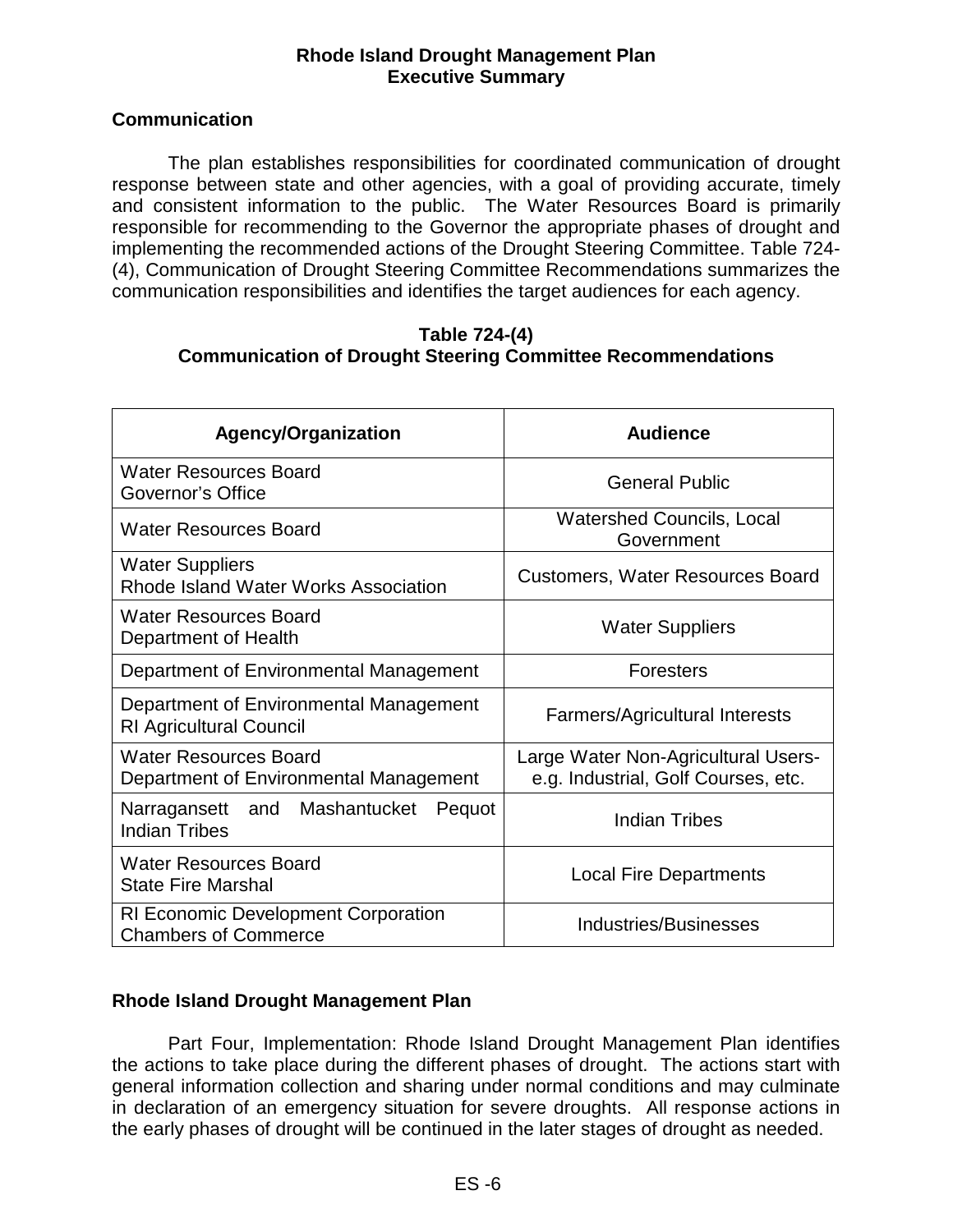### **RHODE ISLAND DROUGHT MANAGEMENT ACTIONS**

*Drought Phase:* **Normal** 

- 1. WRB collects basic weather and hydrological data.
- 2. USGS monitors surface and groundwater levels.
- 3. WRB works with municipalities on drought related contingency plans and to adopt drought related ordinances.

#### *Drought Phase:* **Drought Advisory**

- 1. WRB communicates with public, municipalities and water suppliers about dry conditions.
- 2. WRB convenes Drought Steering Committee and recommends to the Governor to declare an advisory phase.
- 3. WRB develops press announcements as advised by the Drought Steering Committee.
- 4. WRB collects information and advises Drought Steering Committee on list of water restrictions.
- 5. WRB coordinates regular meetings of the Drought Steering Committee to review information and circulate educational materials.
- 6. WRB works with DEM and USGS in order to expand data collection and monitoring.
- 7. WRB forwards "Current Conditions" report to the Drought Steering Committee, general public, municipalities and major water suppliers.
- 8. WRB develops and recommends statewide voluntary conservation measures and begins public awareness campaign on water conservation.
- 9. WRB works with the DEM and USGS to measure stream flow and groundwater levels and to relay this data to farmers, golf courses, other water users and watershed councils in the affected watershed(s).
- 10. DEM-Agriculture mails listing of water conservation techniques to farmers, requests farmers to conserve, and initiates appropriate steps of the Drought Response Plan for Agriculture (See Appendix E).
- 11. WRB offers technical assistance to water suppliers to enhance efficiency of their major users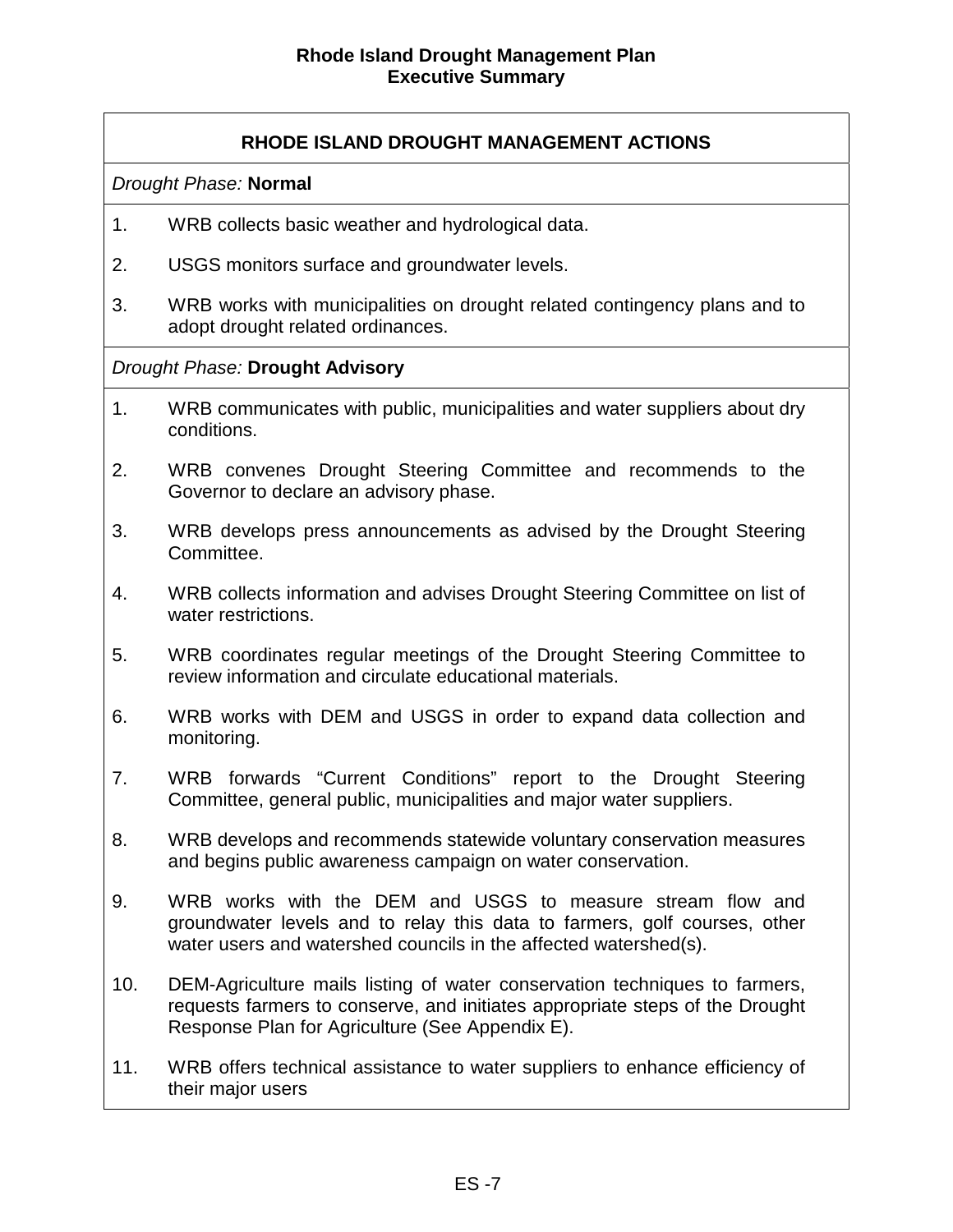*Drought Phase:* **Drought Watch**

- 1. WRB distributes monthly Current Conditions Report to the Governor, Drought Steering Committee, major water suppliers, and municipalities.
- 2. WRB and the Drought Steering Committee recommend to the Governor to declare a watch phase.
- 3. WRB works with the Drought Steering Committee to develop and distribute clear and consistent public information regarding current conditions and general water conservation measures.
- 4. WRB offers technical assistance to municipalities on managing water use during dry conditions.
- 5. WRB works with state agencies to intensify monitoring and appraisal of drought situation.
- *6.* WRB, as advised by the Drought Steering Committee, reports on status of the drought to the Governor, Senate and House leadership*.*
- 7. WRB works with state agencies to initiate contact and planning efforts with federal agencies.
- 8. WRB develops, recommends and encourages continued water conservation and use restrictions.
- 9. The WRB updates and distributes the statewide map reporting the drought status by region.
- 10. Large water systems follow triggers and actions from WSSMPs to determine their drought level.
- 11. DEM-Agriculture continues to implement response plan for agriculture.
- 12. When rivers approach their 7Q10 low flow (a standard used to measure stream flow), DEM requests voluntary reductions in the quantity of pollutants discharged from industrial sources.
- 13. WRB works with DEM-Agriculture to provide a list of water suppliers and water transporters willing to supply farmers.
- 14. WRB develops and distributes a list of well drillers.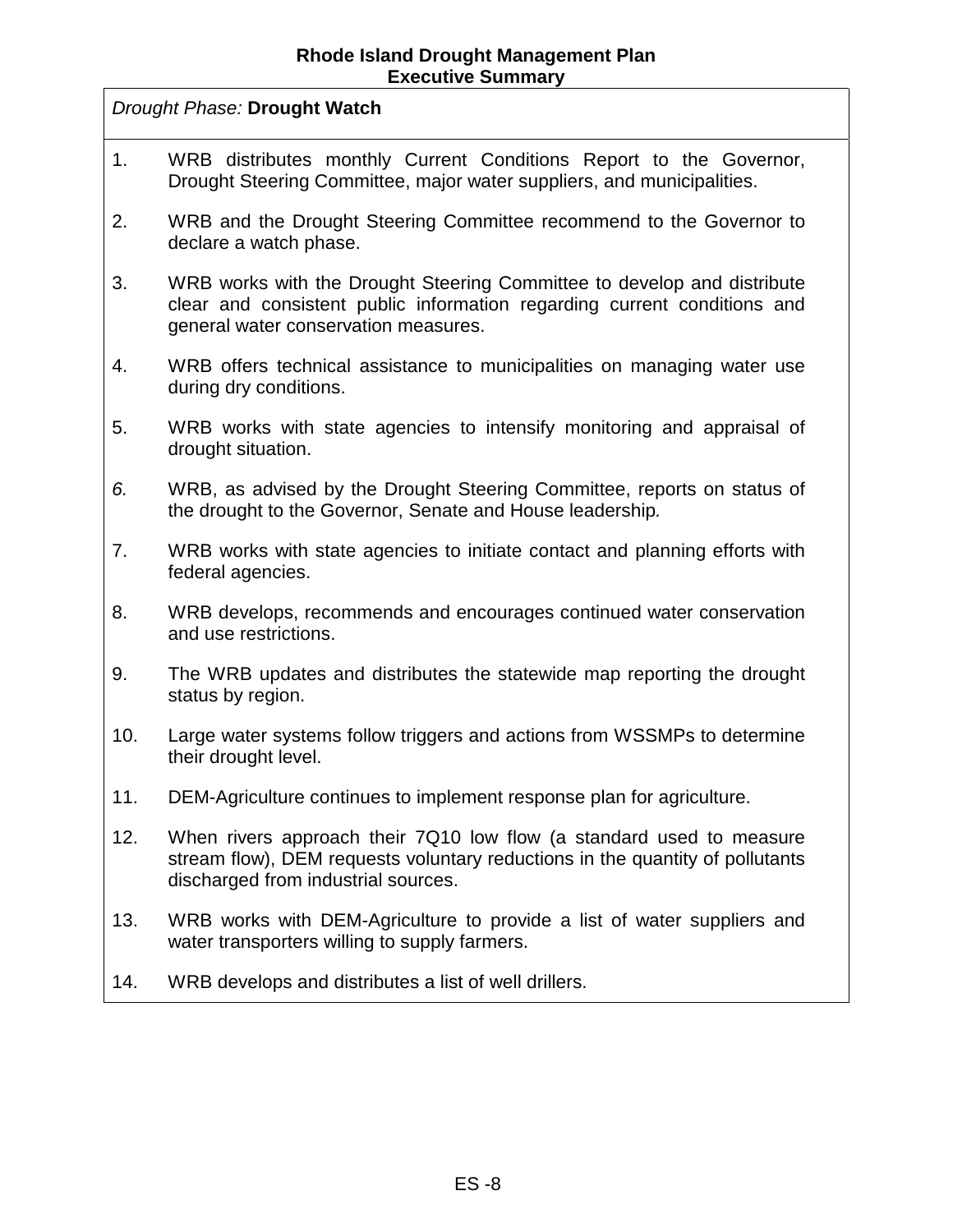### *Drought Phase:* **Drought Watch** (continued)

- 15. DOH provides a list of private laboratories for water testing.
- 16. DOH expedites permitting and gives priority reviews to replace public wells that have gone dry, where practical.
- 17. Fire districts/departments identify alternative sources of water or call on a regional tanker force, when water bodies are low.
- 18. WRB, as advised by the Drought Steering Committee, encourages fire departments to distribute educational materials stating that dry conditions may cause problems for sprinkler systems.
- 19. DEM expedites dry hydrant permits for fire departments

## *Drought Phase:* **Drought Warning**

- 1. WRB, as advised by the Drought Steering Committee, recommends to the Governor to declare a warning phase and WRB works with all constituencies (the public, municipalities, suppliers, etc.) to implement measures to reduce water use.
- 2. WRB, as advised by the Drought Steering Committee, implements and promotes public information and provides technical assistance to conserve water and reduce water demand.
- 3. WRB, as advised by the Drought Steering Committee, intensifies media coverage and public education efforts.
- 4. WRB, works with local suppliers and updates statewide maps to report those regions that have entered the warning stage.
- 5. WRB, as advised by the Drought Steering Committee, adopts list of nonessential water uses and strongly recommends that water users cease all non-essential water uses.
- 6. WRB, reviews readiness and availability of emergency interconnections and sources of water.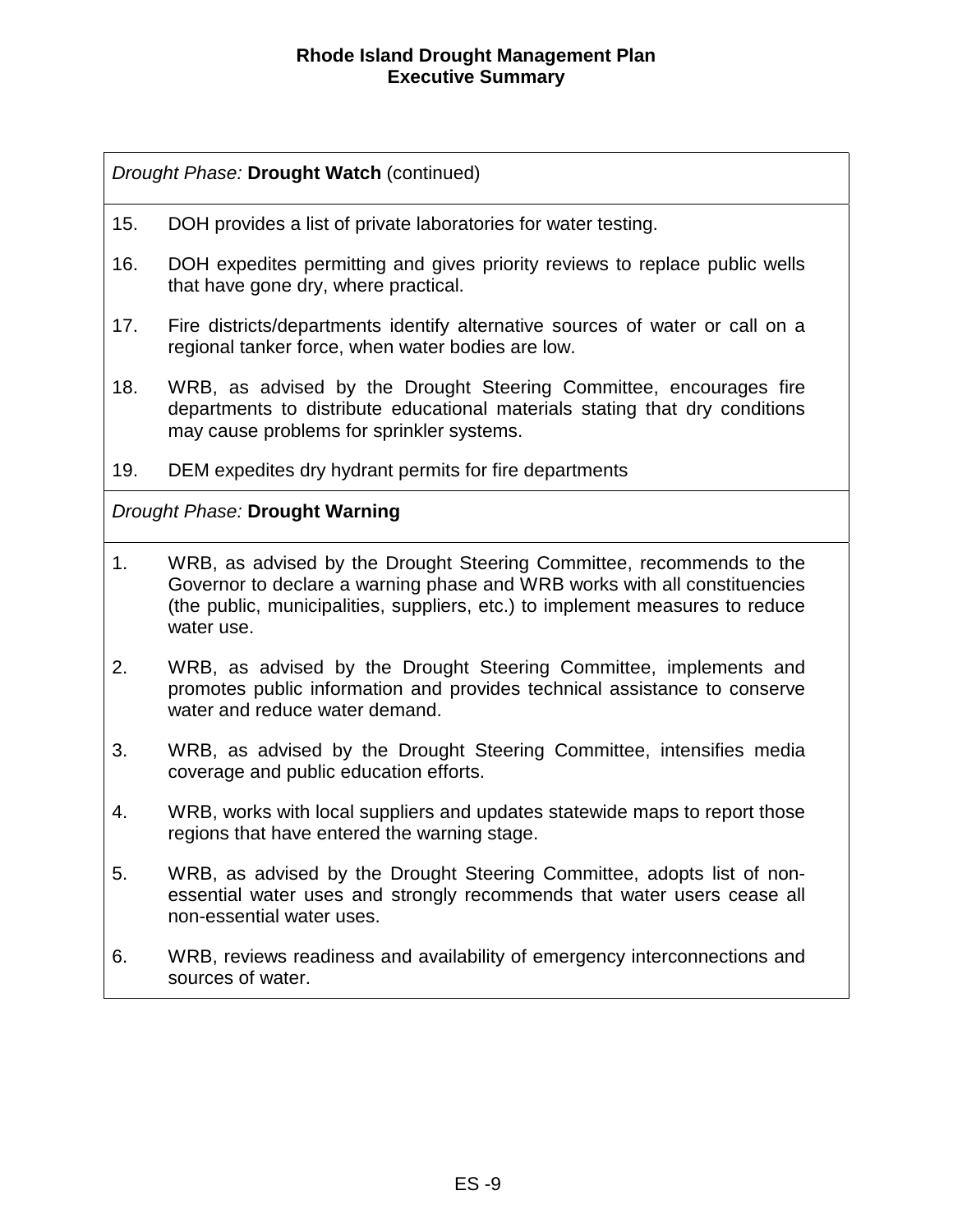### *Drought Phase:* **Drought Warning** (continued**)**

- 7. DOH assesses public health threats and acts as needed.
- 8. WRB, initiates contact and planning with northeast states regarding regional conditions and responses.
- 9. WRB, works with the Governor's Office to declare a warning phase and to prepare a proclamation for the Governor in case of a drought emergency and develops a communications strategy.
- 10. WRB, informs the House and the Senate leadership about drought conditions.
- 11. WRB, as advised by the Drought Steering Committee, coordinates with RIEMA to investigate potential funding and assistance.
- 12. Individual water systems implement drought-response actions outlined in their WSSMPs.
- 13. DEM-Agriculture follows steps in the Drought Response Plan for Agriculture.
- 14. Regulated water suppliers may petition the Public Utilities Commission for emergency rate relief.
- 15. DEM and WRB identify adverse environmental impacts and advise the Drought Steering Committee regarding mitigation.

### *Drought Phase:* **Drought Emergency**

- 1. WRB, as advised by the Drought Steering Committee, recommends to the Governor to declare an emergency, and recommends to the Senate and House leadership on implementing emergency responses and mitigation measures.
- 2. The Governor may issue a proclamation of a drought emergency. The proclamation may stipulate mandatory bans on non-essential water use as recommended by the WRB. Water use restrictions shall be in accordance with WSSMPs for large water suppliers. More restrictive measures may be required according to the Governor's Emergency Proclamation.
- 3. WRB, as advised by the Drought Steering Committee, continues to coordinate the responses of state, local and federal agencies.
- 4. WRB, as advised by the Drought Steering Committee, coordinates with RIEMA to seek disaster declarations and secure emergency funding/assistance.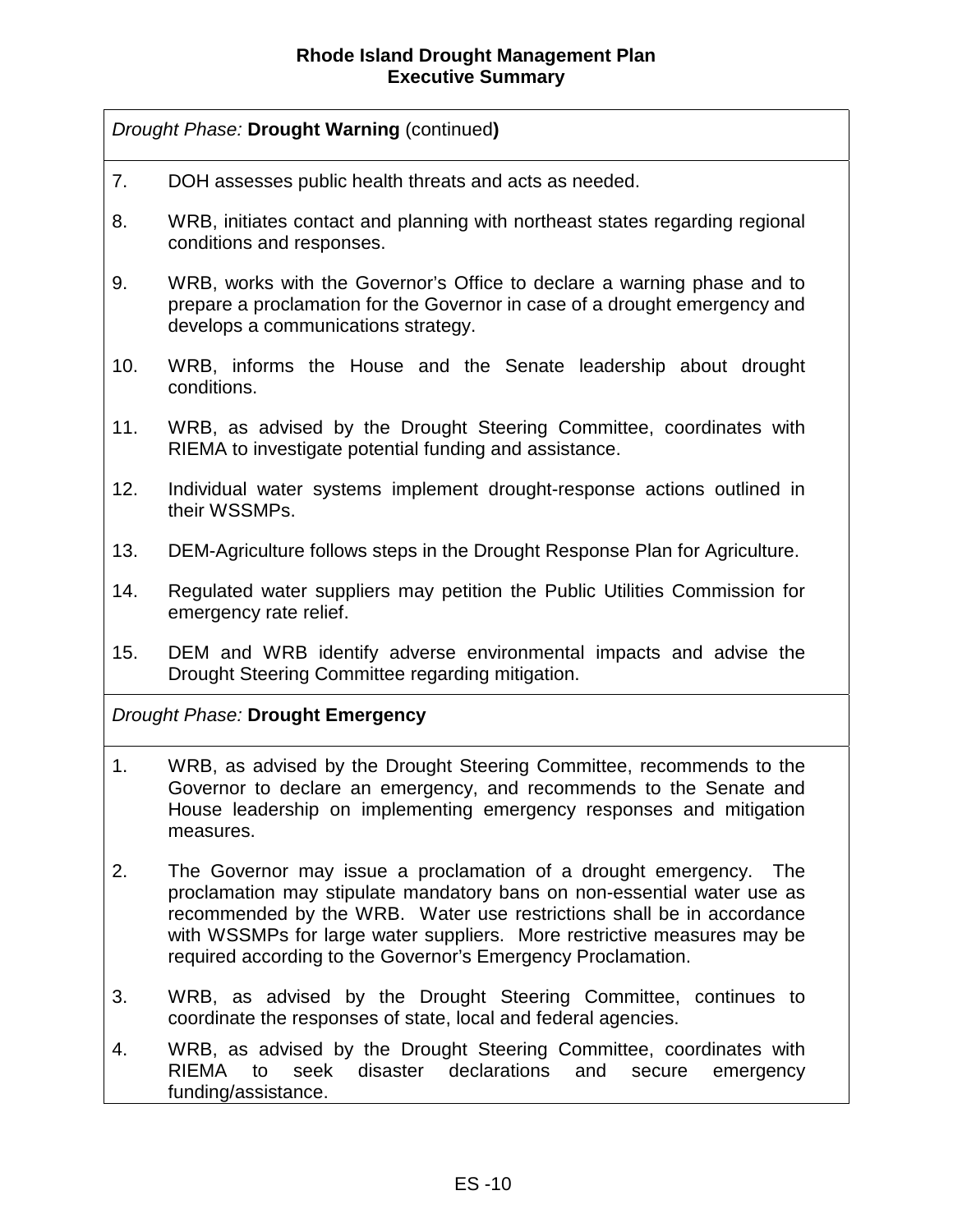### **Rhode Island Drought Management Plan Executive Summary**

### **Returning to Normal**

 To determine the end of a drought, the two key drought indices, precipitation and ground water levels, should be examined*.* These two indices have the greatest longterm impact on drought conditions. Precipitation is a key factor because it is the overall cause of improving conditions. The drought phase can only be revised downward to a less severe phase when normal conditions for both precipitation and ground water have been reached for a sustained period of time. Complete guidelines are defined on Table 724-(7), Returning to Normal on page 4.29.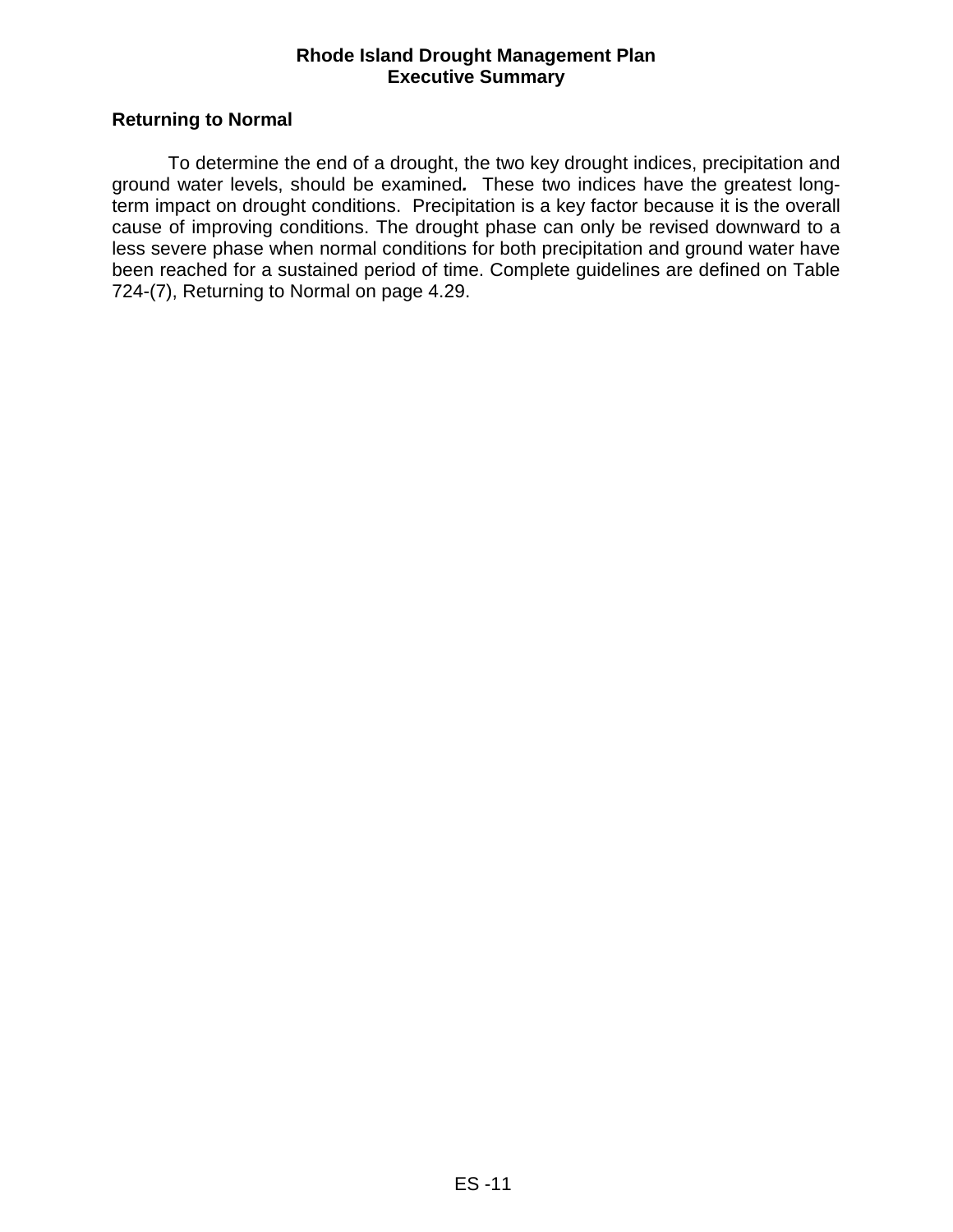### **724-01: INTRODUCTION AND PURPOSE**

#### **01-01 Purpose of the Plan**

The primary purpose of this plan is to coordinate state, federal and local agencies with responsibilities for water resource management during a drought. The plan enables the state to anticipate drought conditions, to respond early and to coordinate efforts to effectively manage water resources. The plan establishes data gathering, communication, and response actions. Primary responsibility for coordination of the drought management process and plan implementation lies with the Water Resources Board as advised by a Drought Management Steering Committee. The plan also provides a framework for coordinating the statewide response to drought with the authorities and actions of regional and local water supply systems and municipal governments.

### **01-02 Context for Drought Planning**

In July 1998, the 105<sup>th</sup> Congress enacted *United States Public Law 105-199*, The *National Drought Policy Act.* This act established an advisory commission charged with creating a national drought policy. The resulting report of the commission recommended preparedness over crisis management, systematic versus *ad hoc*  responses, and mitigation strategies for drought management. The relevant goals of this national report for this Rhode Island plan are:

- To incorporate planning, implementation of plans and proactive mitigation measures, risk management, resource stewardship, environmental considerations, and public education as the key elements of an effective national drought policy.
- To improve collaboration among scientists and resource managers to enhance the effectiveness of monitoring, prediction, information delivery and public education as the key elements of effective national drought policy.
- To coordinate drought programs and responses effectively and efficiently.

Rhode Island's Drought Management Plan is intended to respond to the recommendations of the National Advisory Commission's report. It was modeled after the Massachusetts Drought Management Plan.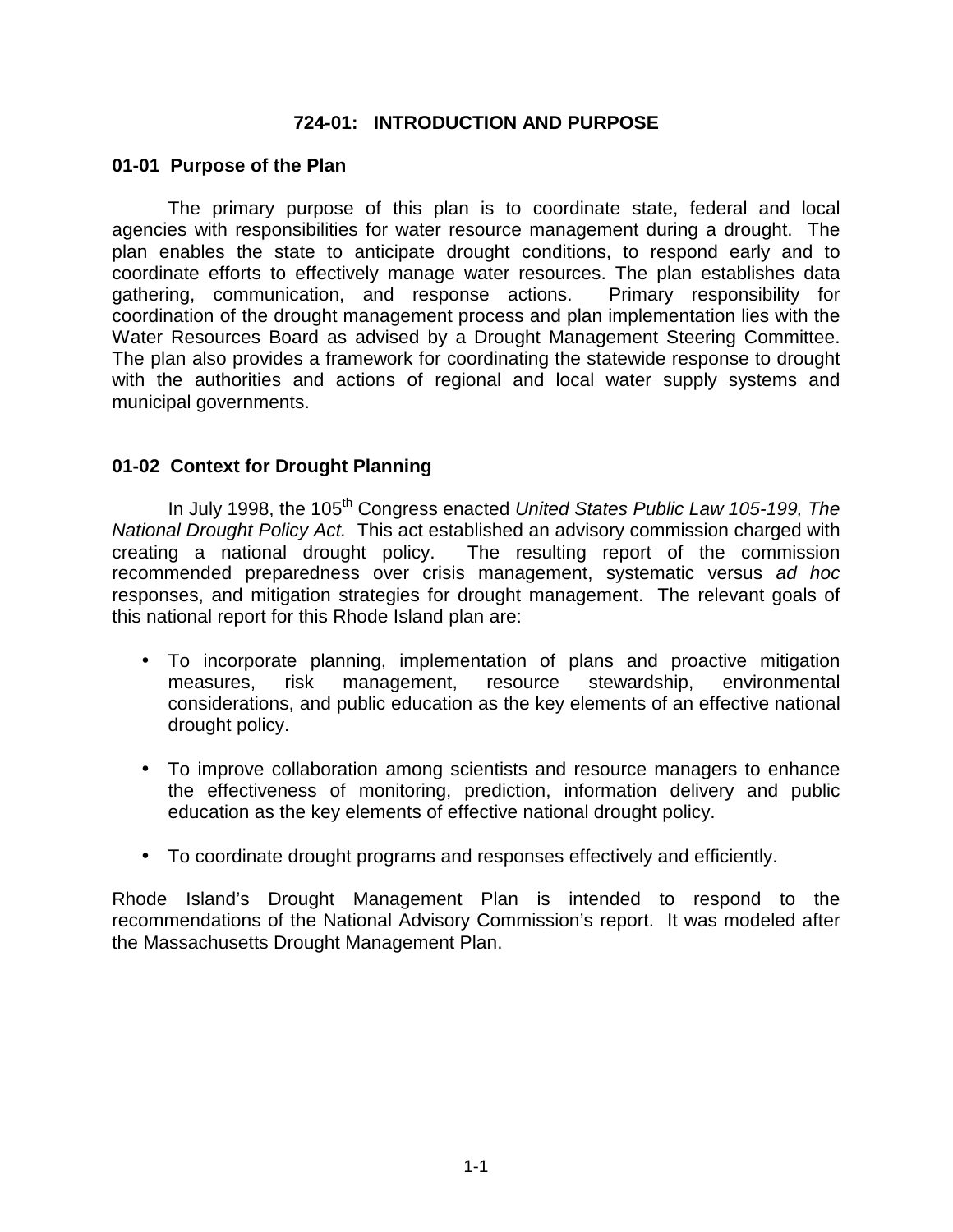### **01-02-01 State Guide Plan Water Supply Management Policies**

At the state level, the Rhode Island State Guide Plan is developed by the Department of Administration's Statewide Planning Program pursuant *to Rhode Island General Laws (RIGL) 42-11.* It is a means for centralizing and integrating long-range goals, policies and plans with short-range project plans and implementing programs prepared on a decentralized basis by the agency or agencies responsible in each functional area. In addition to this drought management plan, there are three elements of the Guide Plan that specifically relate to water resource management in the State. These are:

- State Guide Plan Element 721, *Water Supply Policies for Rhode Island, 1997 (Revised)*
- State Guide Plan Element 722, *Water Supply Plan for Rhode Island, 1991*
- State Guide Plan Element 723, *Water Emergency Response Plan for the State of Rhode Island, 1993*

Elements 721 and 722 contain policies regarding supply management, demand management, and planning and administrative management issues of water use. State Guide Plan Element 723 sets forth a response framework for specific water supply shortages and emergency situations and recommends that a separate drought management plan be developed for the state. More details on the existing policies are outlined in Appendix A, State Guide Plan Elements Related to Water Resource Management**.**

### **01-02-02 Municipal Comprehensive Planning**

The *Rhode Island Comprehensive Planning and Land Use Regulation Act, RIGL 45-22.2* requires all municipal governments to adopt and maintain local comprehensive plans. The comprehensive plans are to be used to direct community land use decisions and capital improvement funding strategies. Under the Act, locally adopted comprehensive plans are reviewed for consistency with the State Guide Plan, and the goals and policies of state agencies. Following adoption of new state guide plan elements, municipalities have one year to make necessary revisions to their local comprehensive plans. Future updates of municipal comprehensive plans will be expected to address drought management in order to be consistent with this State Guide Plan element.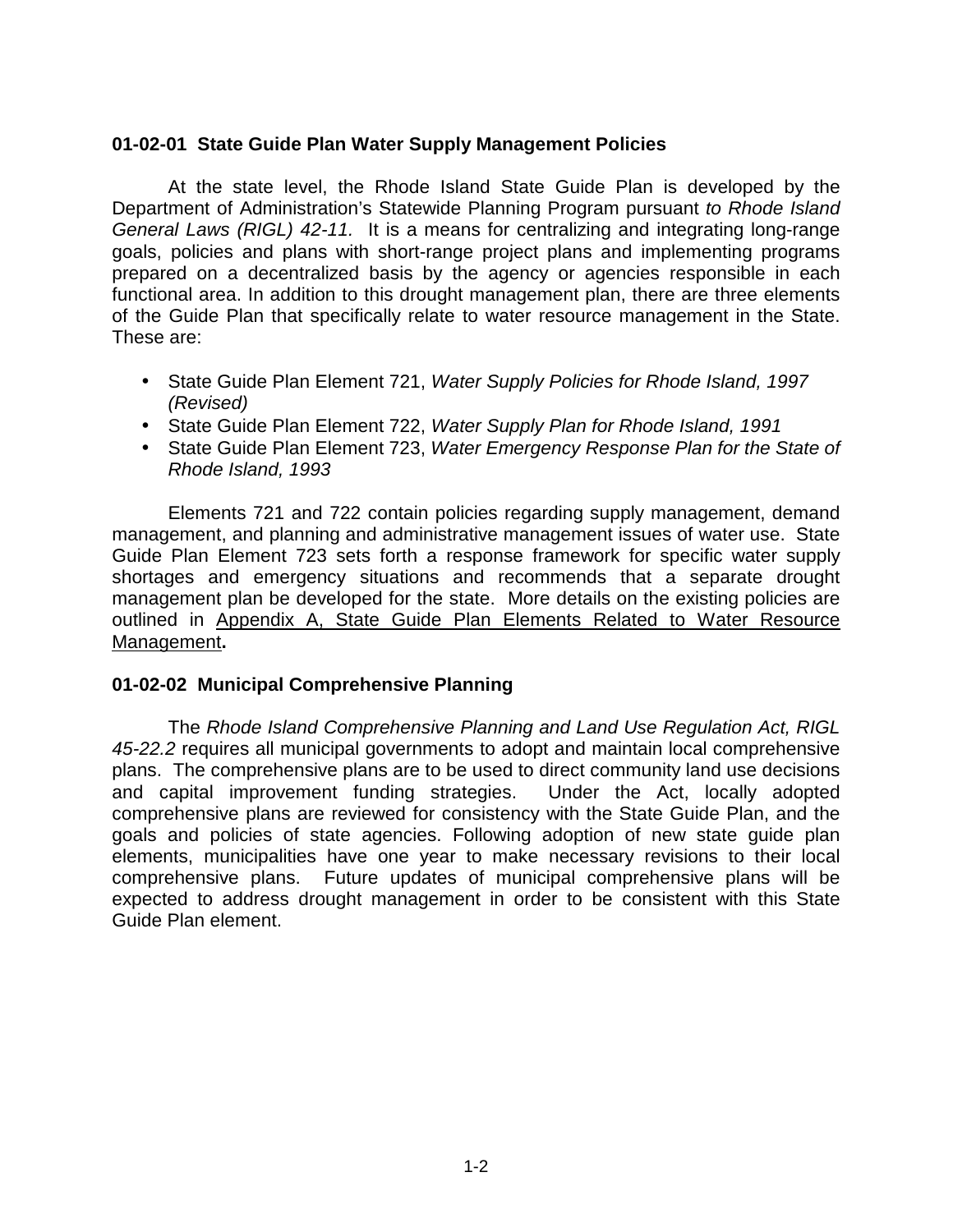#### **01-02-03 Water Supply System Management Planning**

The *Water Supply Systems Management Plan Act, RIGL46-15.3* requires Water Supply Systems Management Plans (WSSMP). All water suppliers that obtain, transport, purchase, or sell more than fifty million gallons of water per year are classified as large water suppliers and must, under the Act, develop a WSSMP. The Rhode Island Water Resources Board establishes the rules and procedures for preparation, review and approval of these plans. These serve as master plans for the water system, addressing adequacy of water supply, water distribution system, conservation measures, watershed protection, capital improvements, and emergency preparedness, including drought. The Water Resources Board, the Department of Health, the Department of Environmental Management, and the Statewide Planning Program review the plans. To receive approval by the Water Resources Board, WSSMPs must be found consistent with State Guide Plan elements, other state laws and regulations, and (the) applicable local comprehensive plan(s).

Water suppliers are required to address drought contingencies and appropriate responses in the emergency operations management section of their WSSMP. In addition, the Regulations of the Water Resources Board require that a WSSMP include an emergency component to assess system risks and response capabilities, and to describe a contingency plan for all foreseeable water supply emergencies. Suppliers are required to identify system risks, including droughts that exceed the water supply system's design capacity. They are also required to identify their response to specific water supply emergencies. Future updates and revisions of WSSMPs will be expected to address drought management in order to be consistent with this State Guide Plan element.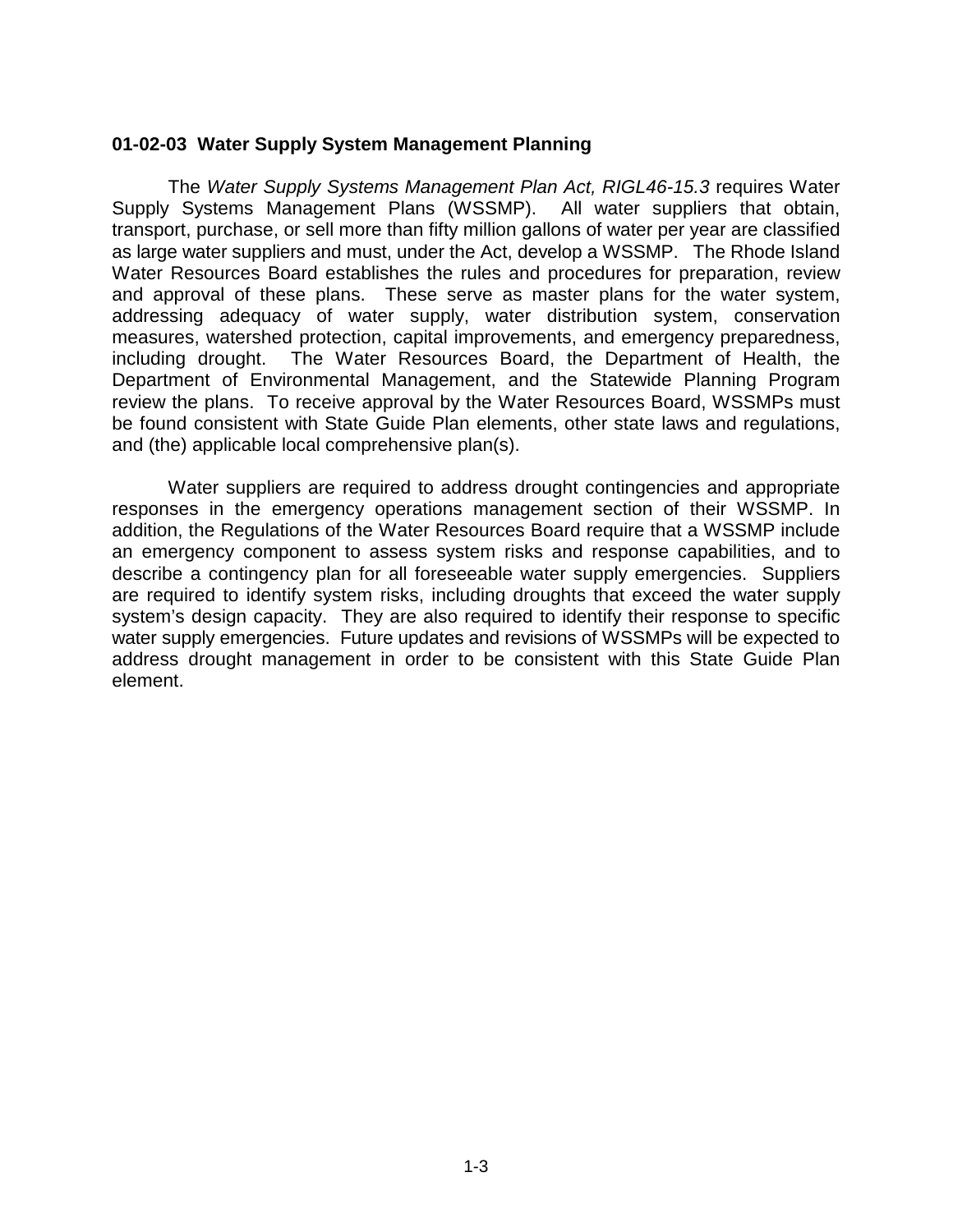#### **724-02: BACKGROUND ON DROUGHT**

#### **02-01 Background on Drought**

Generally, drought is characterized as a continuous period of time in which rainfall is significantly below the norm for a particular area. The American Meteorology Society defines drought as a period of abnormally dry weather sufficiently long enough to cause a serious hydrological imbalance. A drought is a natural hazard that differs from other natural hazards in that it is not something that occurs suddenly. Rather, a drought evolves over months or even years and, while causing little structural damage, can have profound economic, environmental, and social impacts.

The abilities of the state to withstand the effect of droughts are dependent upon numerous factors. The primary use of water in Rhode Island by the general population is for domestic uses, sanitation and drinking water. The vulnerability of the state to drought is increasing as water use increases. People tend to assume that plentiful water is the norm for Rhode Island, when, in fact, occasional droughts of at least moderate intensity and duration have occurred here. Drought can have wide-ranging effects but, unlike fast-moving natural disasters, such as hurricanes or blizzards, drought as a disaster lacks drama. Though droughts give plenty of warning, the perception of drought's consequences by the average person may only occur when they directly affect him or her. Figure 724-(1), the Hydro-Illogical Cycle from the National Drought Mitigation Center illustrates how little the average person thinks about drought until directly impacted by it.

The impacts of drought span economic, environmental and social sectors. According to the National Drought Mitigation Center, the impacts of drought typically cost the taxpayers of the United States at least as much as other disasters. Drought takes a heavy toll on farm families, the environment, and other areas. During severe droughts, streams and rivers can dry up, affecting wildlife habitat, recreation, and major users dependent upon adequate flow within watercourses (e.g., power generation, sewage treatment systems.) Certain shallow private or community wells could dry up or begin drawing salt water (in coastal communities) as groundwater levels drop, presenting health hazards. Ponds and streams that are used for fire fighting could dry up, increasing fire risks and response times as rural fire fighters seek alternate water sources.

In addition, droughts can raise conflicts between competing interests. For instance, while farmers may seek to increase groundwater withdrawal to maintain their crops, the increased groundwater withdrawal could adversely affect wildlife habitats or the water needs of other well users. Agriculture is often the first to be affected, with drinking water supplies for animals and irrigation sources drying up, affecting livestock, and crops.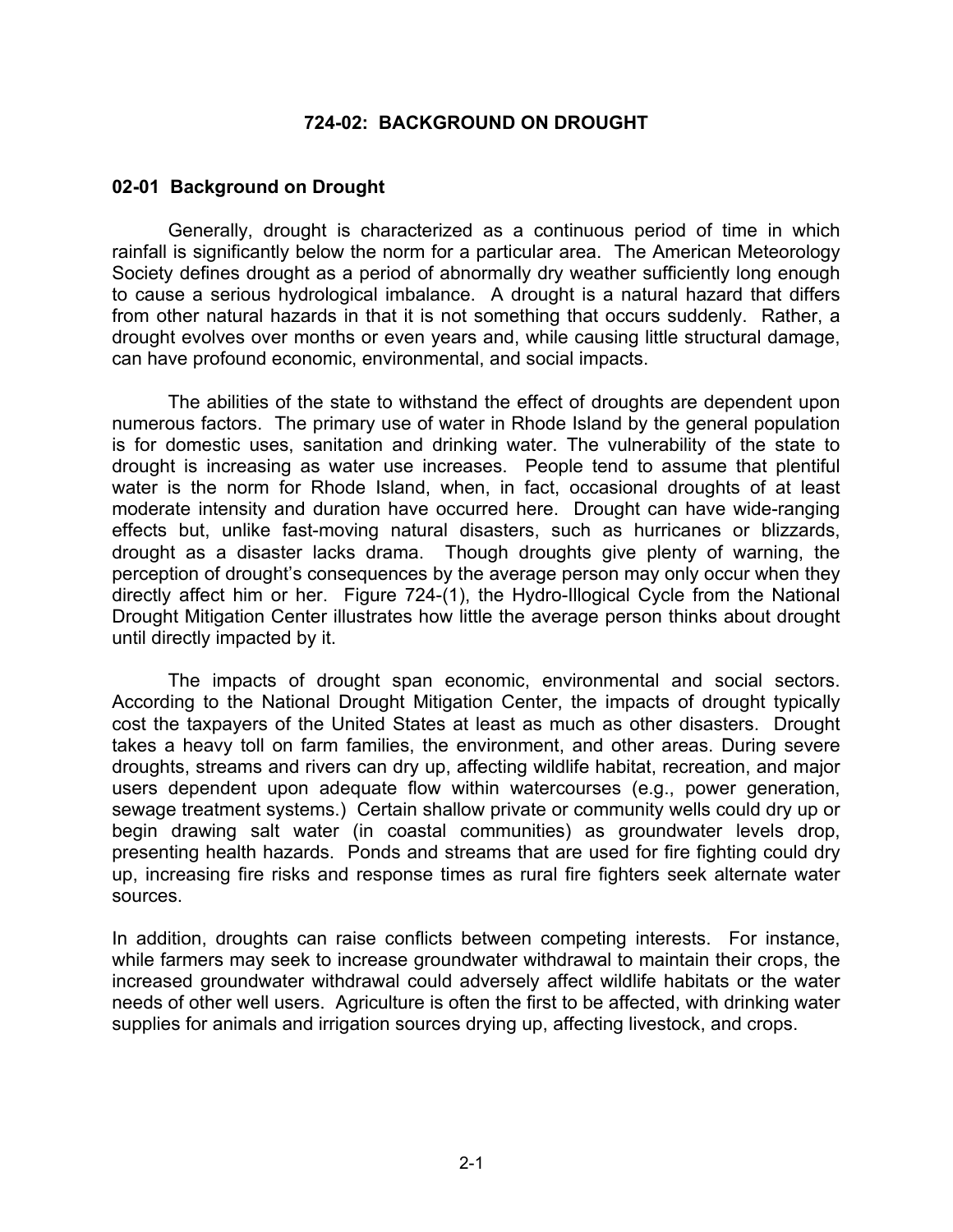**Figure 724-(1) The Hydro-Illogical Cycle** 

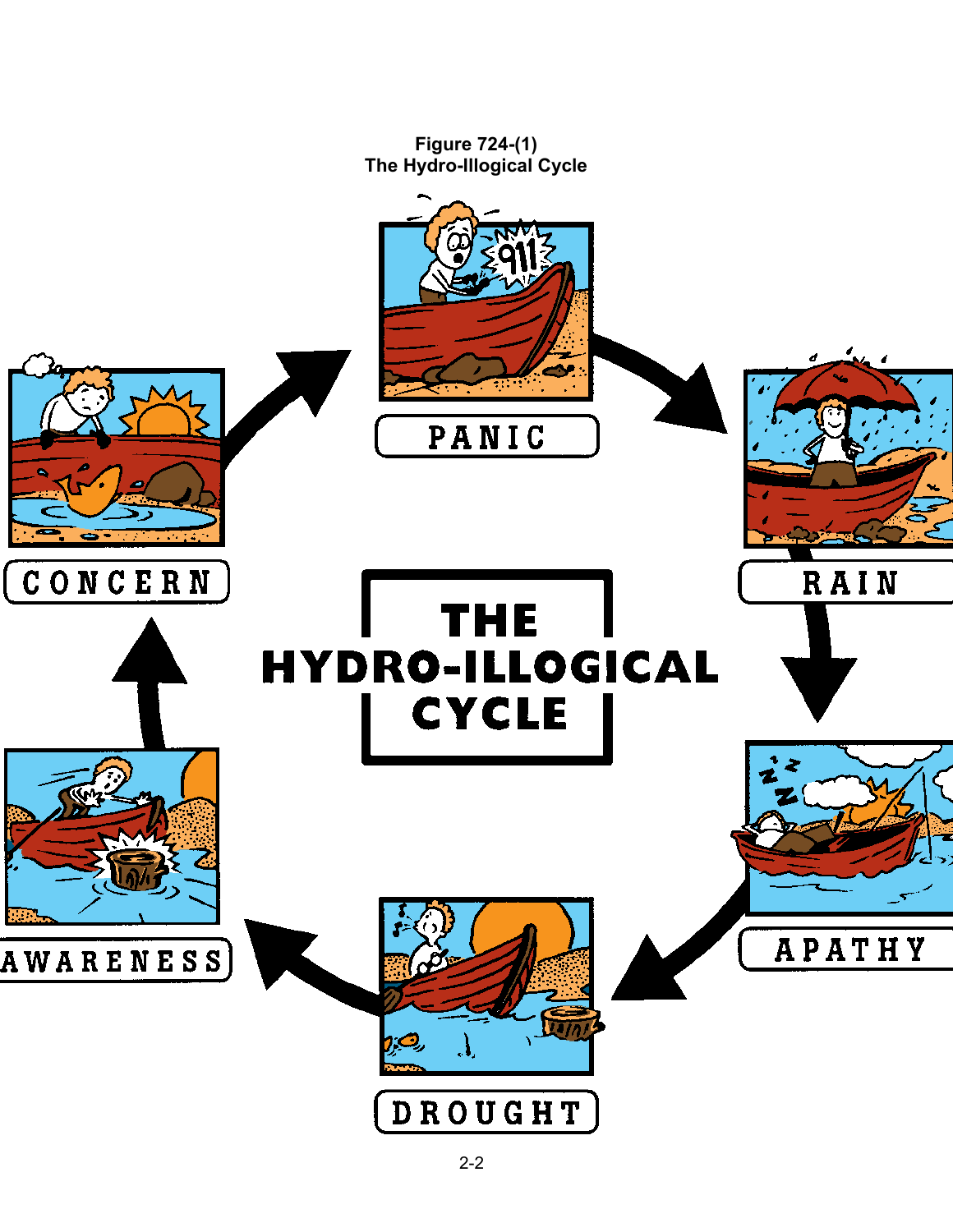Economic impacts can result from a drought itself or, more indirectly, through conservation measures implemented because of a drought. Farmers can lose livestock or crops or pay substantially more to produce a year's crop. Water suppliers may lose income if they impose restrictions or face increased costs for developing alternate water supplies. Economic impacts to industries can include loss of production due to use restrictions or increased costs for alternate water supplies (e.g., for cooling). Rhode Island relies heavily on tourism. Use restrictions on water dependent uses at beach communities, and restrictions on fishing and canoeing in rivers or on golf courses could reduce the state's appeal to visitors causing reduced revenues from tourism. Drought's impacts can be moderated through mitigation planning and preparedness. Because droughts are a normal part of any climate, it is important to have a plan in place providing for response actions.

### **02-02 Drought in Rhode Island**

Under normal conditions, the State of Rhode Island can be considered a water-rich state. According to the Department of Environmental Management world-wide-web page, Rhode Island enjoys an abundance of water resources that support vital uses such as drinking water, recreation, habitat and commerce, among others. The state has approximately 1,383 miles of rivers, 21,800 acres of lakes and ponds, and approximately 15,500 acres of freshwater swamps, marshes, bogs and fens as well as close to 72,000 acres of forested wetlands. Estuaries, including Narragansett Bay and various coastal ponds, cover one hundred and fifty square miles. Underlying the state are twenty-two major stratified drift aquifers as well as usable quantities of groundwater in almost all other locations from bedrock aquifers.

According to the National Weather Service, the state receives, on average, between thirty-nine inches (on Block Island) to fifty-four inches of rain (in Foster) annually. In contrast, the average annual precipitation for the United States is 29.53 inches. Even though the state receives more rain annually than the average for the United States, Rhode Island does experience extended periods of dry weather. Summer dry spells, during which crops and lawns may require irrigation, are fairly common. Droughts, while less frequent, do occur.

Past planning efforts, including the two previously adopted state guide plan elements dealing with water supply policies and the water emergency response plan, did not directly address specific measures to be taken in the event of a drought. Consequently, prior to the creation of this *Drought Management Plan,* there was no mechanism for coordinating responses to drought by water suppliers throughout the state because of the decentralized nature of water suppliers and the variability of water supply sources. According to the Rhode Island Water Resources Board, there are thirty-one major municipal and private water suppliers that provide water for approximately 90% of the population of the state. Figure 724-(2), Areas Served by Major Public Water Suppliers, shows generalized areas currently served by major public water systems and their source of water.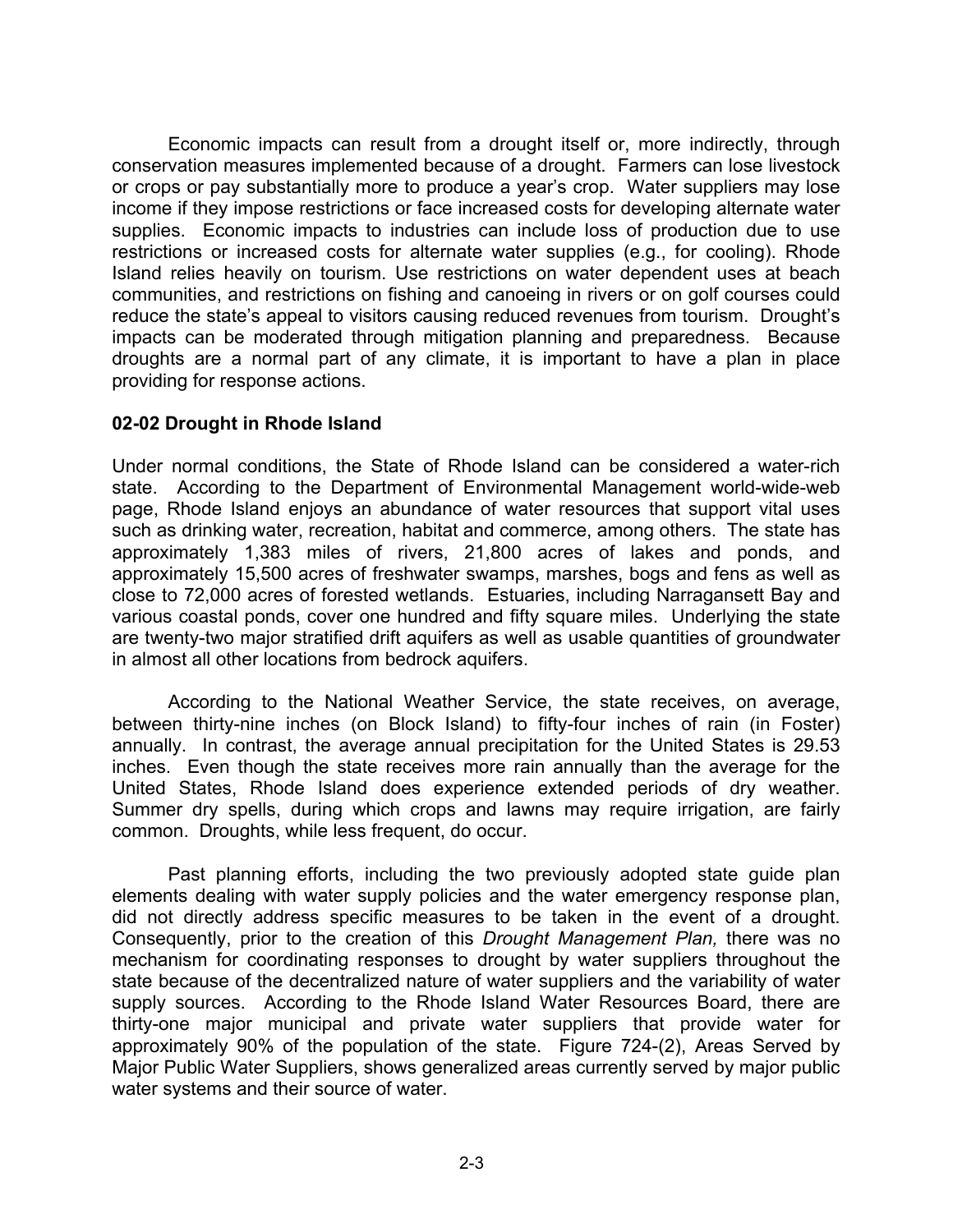Unlike some states, Rhode Island has not developed a systematic regulatory procedure for the allocation of water on a statewide or regional basis. Water allocation is currently based on riparian rights, traditional usage, and *ad hoc* permit approvals. Each water supplier imposes use restrictions when necessary based on the limitations of their system. Generally this has worked because water supply has traditionally exceeded demand throughout most of the state's history. However, when drought conditions occur, shortages develop which may affect water suppliers and individual wells (private or community) differently because of regional hydrology, water demand, differing water supply sources, and infrastructure. For example, southern Rhode Island relies on extensive groundwater aquifers for water supply, while much of the rest of the state relies on surface water reservoirs for water supply.

According to *the* Rhode Island Department of Environmental Management's Section 305(b) *State of the State's Waters Report,* approximately two-thirds of Rhode Island municipalities utilize groundwater from public and/or private wells for all or a portion of their water supply needs. It is estimated that twenty-six percent of Rhode Island's population (roughly 262,000 people) depends on groundwater for domestic water use. Domestic water use includes water for normal household purposes such as drinking, food preparation, bathing, washing clothes and dishes, flushing toilets and watering lawns and gardens. In 1999, there were six hundred and seventy-one public wells in Rhode Island according to the Rhode Island Department of Health, Division of Drinking Water Quality. One hundred and sixty-eight of these wells are community wells, which serve residential populations of twenty-five persons or more. The remaining five hundred and three wells are non-community wells that supply schools, places of employment, hotels, restaurants, etc. It is estimated that there are an additional 112,000 people served by an on-site water supply source.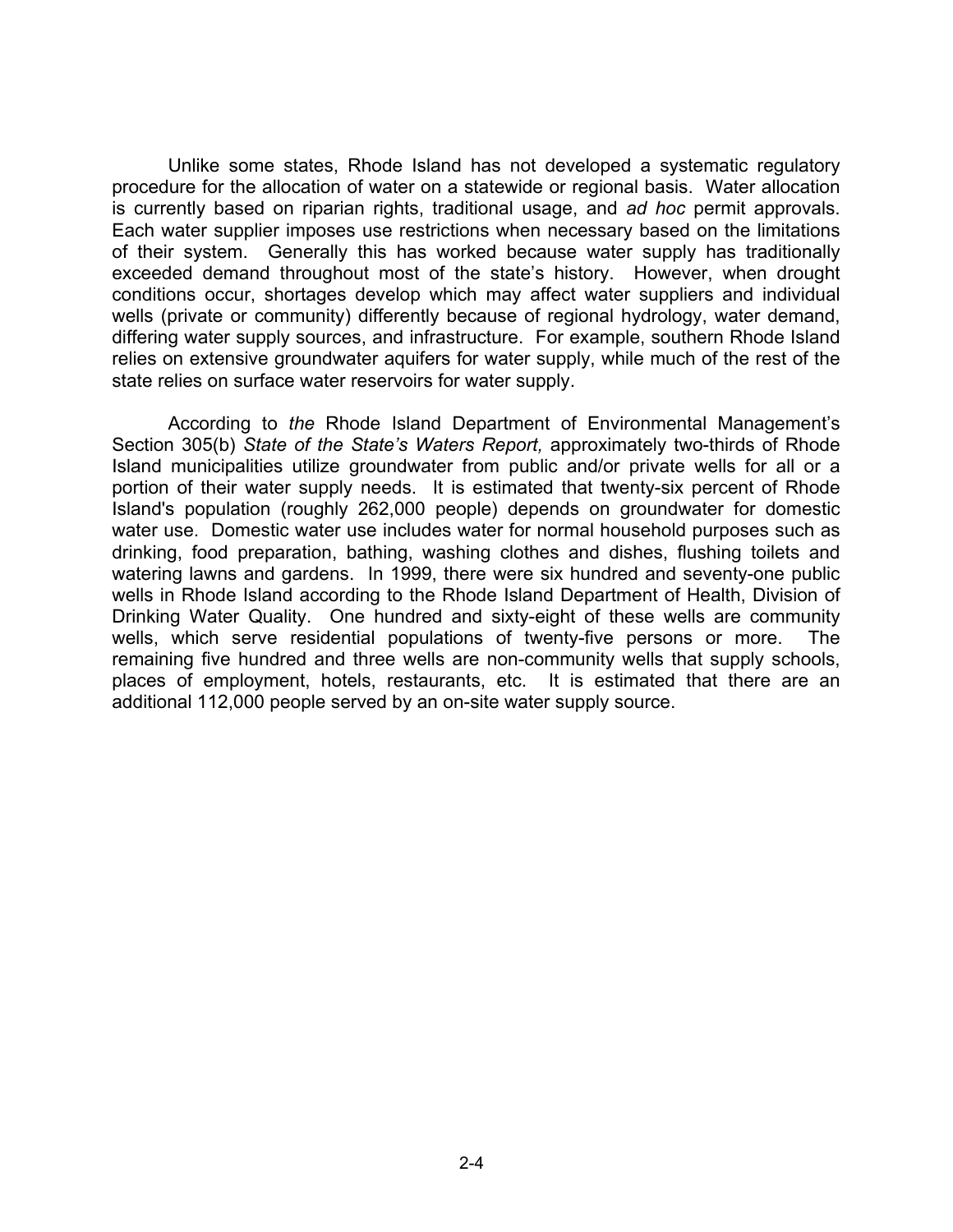





Notes Major Water Suppliers as defined by<br>Rhode Island General Law 46-15

Sources of water: (c) combined sources of water (gw) groundwater<br>(PWSB) Providence Water Supply Board (sw) surface water

> 2-5 Fil Department of Administration<br>Statewide Planning Program

Figure 724 - (2) **Areas Served by Major Public Water Suppliers**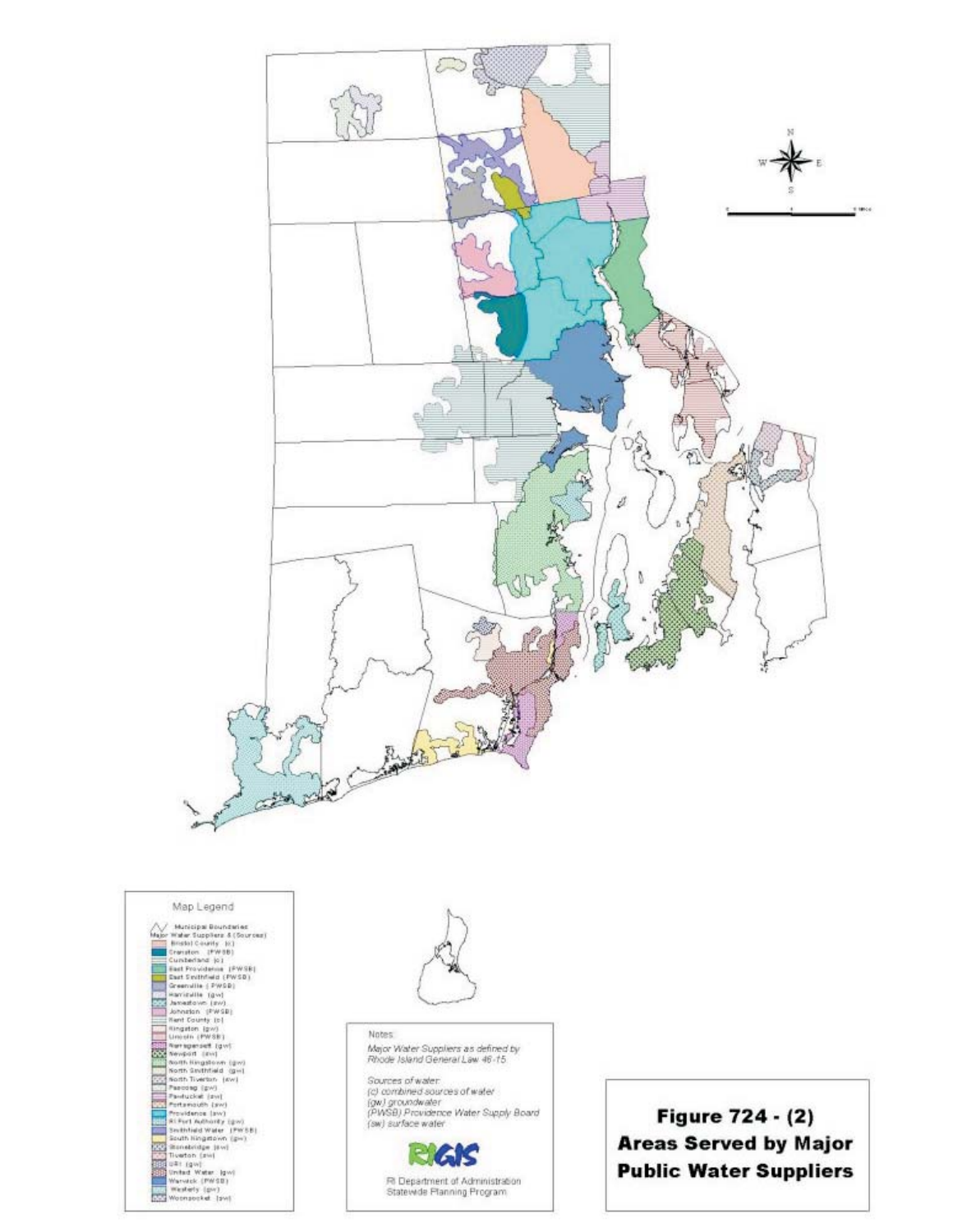### **02-02-01 Short-term Droughts**

Short-term droughts occur as single season events and involve a summer of less than normal rainfall. Short-term droughts may have brief periods of extremely dry and hot weather, but they do not extend from one year to the next. The amount and the timing of precipitation received are key indicators of an impending drought according to the National Weather Service. Under normal conditions, the United States Geological Survey states that late fall and winter precipitation recharges ground water and stream systems prior to the green-up period in the spring. Short-term drought episodes in Rhode Island usually commence just after the spring green-up period, reaching their greatest intensity during the mid-summer and early fall. The data of the National Weather Service indicate that the short-term droughts of the 1980's and the 1999 drought were preceded by precipitation during the spring that was not sufficient to replenish the deficit from the lack of snow and rain during the previous winter and late fall. The amount of preceding fall and winter precipitation is critical to the evolution and intensity of all drought episodes.

A classic short-term drought occurred during the spring and summer of 1999. The rainfall recorded in June of 1999 by the University of Rhode Island, Department of Plant Sciences was only 0.05 inches. This was the second driest June ever recorded in one hundred and twelve years. The rainfall shortage caused duress for agricultural water users and many other water users dependent on groundwater. Several public water systems whose supplies were dependent on groundwater responded with water use restrictions. Many shallow private wells went dry. According to the United States Geological Survey Rhode Island Office, streams in the state set record or near-record low flows. During this time, the Department of Plant Sciences, University of Rhode Island noted that the Kingston area received 4.01 inches of rain, but lost 5.57 inches to evaporation. In contrast, the largest public water supplier (Providence Water Supply Board) that relies on surface water reservoirs for water supply reported no supply problems in 1999.

### **02-02-02 Long-term Droughts**

Long-term droughts may involve several seasons and/or years of lower than normal precipitation. The National Weather Service has documented that historical long-term droughts have begun with lower than normal precipitation during the preceding fall and winters and evolved into major drought status in the summer. Extended droughts, though not common, require statewide monitoring of climactic conditions. Table 724-(1), Rhode Island Historical Droughts, is based on information from the United States Geological Survey. The table shows that some type of drought occurs about every eleven years in Rhode Island. Rhode Island has had at least six major droughts since 1929.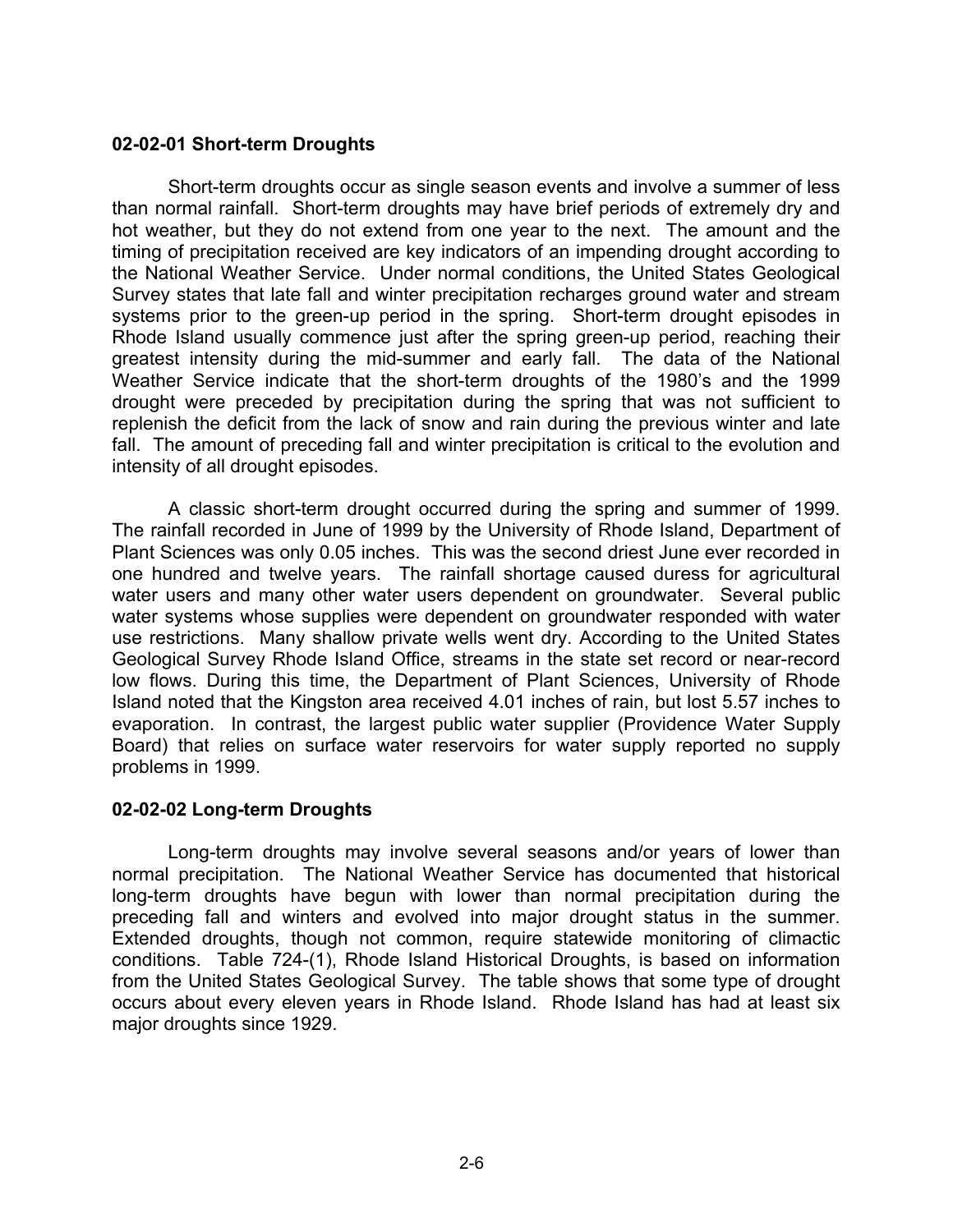| <b>Date</b> | <b>Area Affected</b>                                                                                   | <b>Remarks</b>                                     |
|-------------|--------------------------------------------------------------------------------------------------------|----------------------------------------------------|
| 1930-31     | Statewide                                                                                              | Estimated stream flow<br>about 70% of normal       |
| 1941-45     | <b>Statewide</b><br>Pawtuxet<br>and<br>Particularly<br>the<br>in<br>severe<br><b>Blackstone Rivers</b> | Estimated stream flow<br>about 70% of normal       |
| 1949-50     | Statewide                                                                                              | Estimated stream flow<br>about 70% of normal       |
| 1963-67     | Statewide                                                                                              | Water restrictions and well<br>replacements common |
| 1980-81     | <b>Statewide</b><br>Groundwater deficient in eastern part of State                                     | Considerable crop<br>damage in 1980                |
| 1987-88     | Southern part of State                                                                                 | Crop damage, \$25 million                          |

**Table 724-(1) Rhode Island Historical Droughts** 

#### Source: United States Geological Survey

For the major historical drought events, the National Weather Service noted that the precipitation during the preceding fall and winter months was below-normal to muchbelow-normal which is typically defined as ninety and seventy-five percent less than normal precipitation. Precipitation continued at below normal to much-below-normal levels through the spring and led to the most severe drought episodes, including the 1965-67 long-term drought. The 1965-67 drought episode lasted for three summers and included long periods of below-normal precipitation through the winter, spring, and summer months. This drought period serves as the classic model of a long-term drought in Rhode Island. Though short-term droughts, such as 1999, may not pose a significant impact for the state's public water systems, no water system will be immune to periods of long-term drought.

Historical data for the meteorological conditions present during the 1999 shortterm drought is included in Appendix B, Historic Meteorological Data for reference. Included are the monthly historical precipitation rates and yearly averages for the Providence and Kingston weather stations recorded between 1889 and 2001 by the National Weather Service. Also included are the levels of the Scituate Reservoir recorded from 1928 to March 2002 by the Providence Water Supply Board and the Rhode Island 2002 groundwater levels from the United States Geological Survey. This information should be used to calculate and set the base normal conditions for future monitoring of droughts in Rhode Island.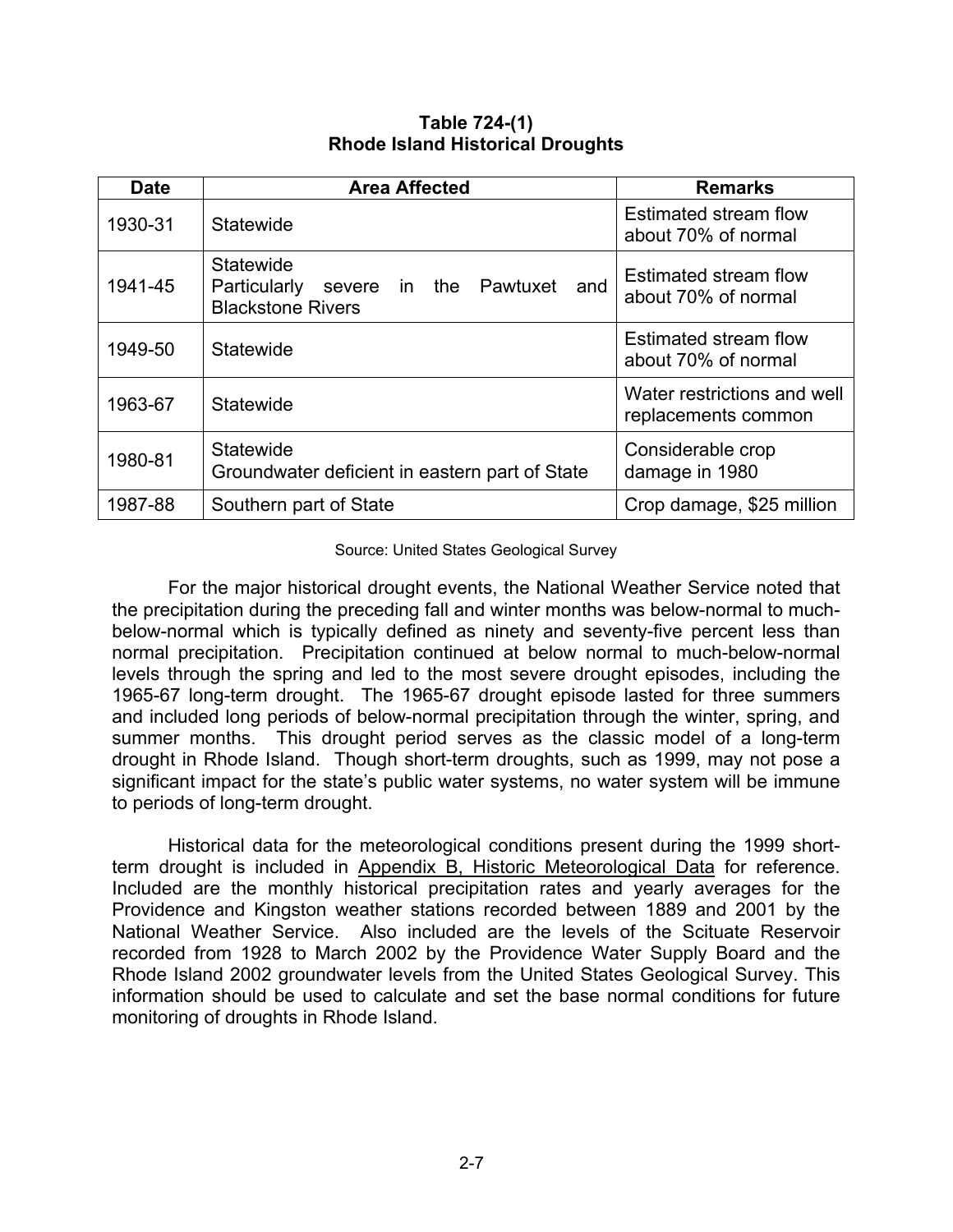#### **PART THREE: GOALS, OBJECTIVES AND STRATEGIES FOR DROUGHT MANAGEMENT**

#### **03-01 State Guide Plan Context**

"…*there is a shared responsibility among state agencies, water suppliers, and municipal governments in responding to emergency situations…" Water Emergency Response Plan, 1993* 

This *Drought Management Plan* is the fourth State Guide Plan element concentrating on statewide water policy and is a specialized companion to *The Water Emergency Response Plan for the State of Rhode Island,* State Guide Plan Element 723. Many of the goals and policies contained in Elements 721 and 722, *Water Supply Policies for Rhode Island* and *Water Supply Plan for Rhode Island,* two plans which cover a broader range of policy, are also relevant to drought-related issues.

The *Drought Management Plan's* goals, objectives and strategies that follow are organized into two sections, one for short-term and one for long-term recommendations. The short-term section focuses on preparedness and management for a specific drought event. The long-term recommendations focus on ways to reduce the impact of future droughts on the state's water supply.

#### **03-02 Drought Management Policies**

Policies are the guiding principles that should be followed in attempting to achieve goals, objectives and strategies. The following policies are intended to guide both short and long-term drought management efforts.

- 1. Drought events must be managed through a coordinated and cooperative interagency response.
- 2. Sound water management that includes promotion of conservation, protection of natural resources and augmentation of supply should occur before the onset of a drought.
- 3. Ongoing public education and outreach should be a component in drought preparedness and management.
- 4. The Rhode Island Water Resources Board, advised by the Drought Management Steering Committee, shall lead statewide drought preparedness and drought response efforts.
- 5. Local water suppliers have primary responsibility for drought management within their supply districts and shall establish procedures for drought preparedness and drought emergency responses in their Water Supply Systems Management Plans.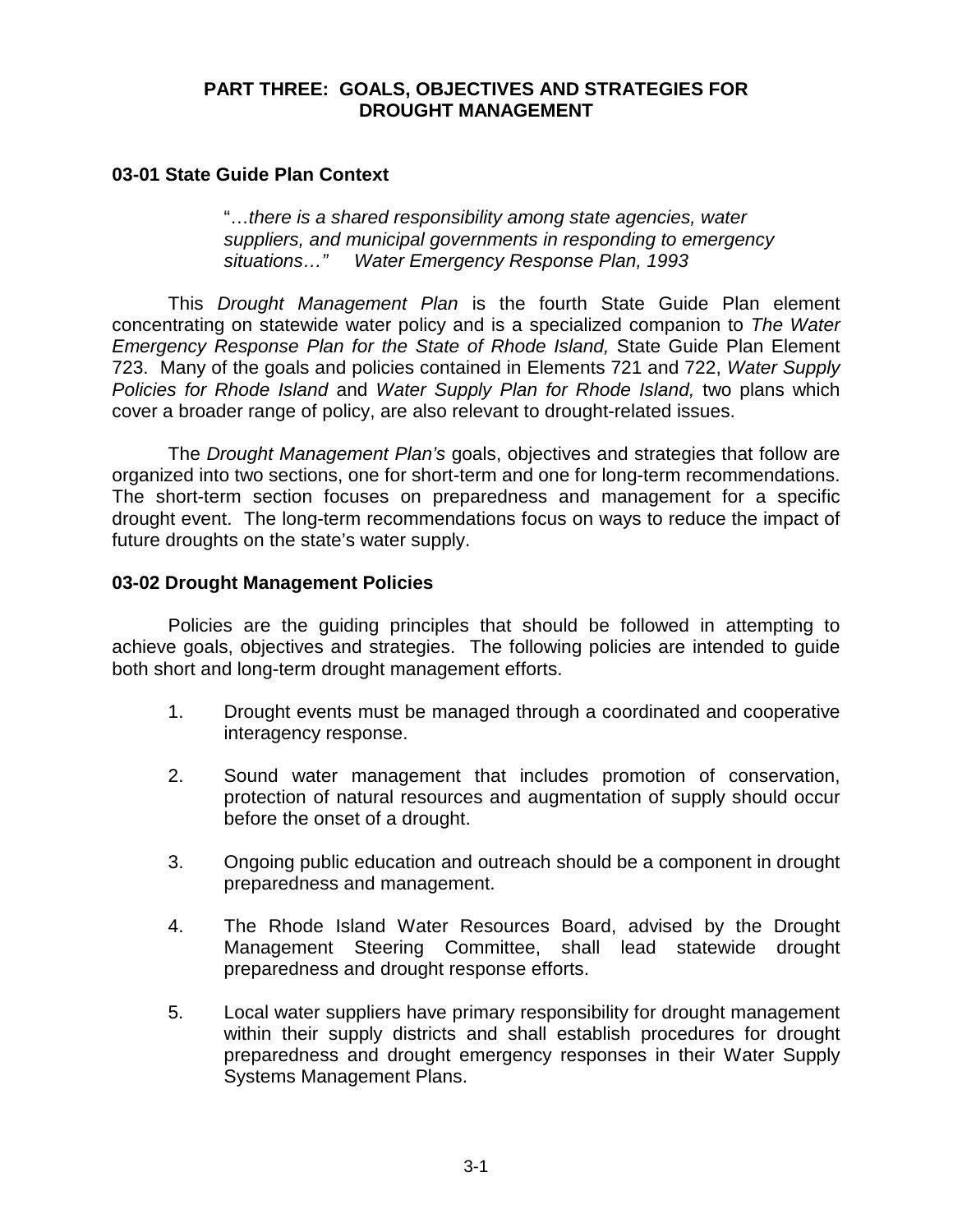6. Municipal governments have a key role, particularly in public education, local water conservation regulation, and enforcement and shall be assisted by state agencies and local water suppliers in developing coordinated response actions.

### *Water Emergency Response Plan, State Guide Plan 723 Context*

The *Drought Management Plan* policies, goals and strategies should be viewed within the context of the four over-arching goals of *The Water Emergency Response Plan*  which seeks to assure:

- 1. Protection of public health, safety and welfare;
- 2. Conservation of essential drinking water resources ;
- 3. The reasonable allocation of water supply; and
- 4. Support of essential and high priority water uses.

### **03-03 Short-term Goals, Objectives and Strategies**

*Goals:* 

- 1. Minimize the effects of drought on public health and safety, economic activity, and environmental resources.
- 2. Preserve the water supply of the state.

### *Objectives:*

- 1. Ensure the reasonable allocation of supply during drought events through a coordinated and cooperative inter-agency response.
- 2. Conserve essential drinking water resources to maintain the continuity of water supply.
- 3. Provide support to essential and high priority uses, especially protection of public health, safety and welfare.
- 4. Manage available resources to sustain water-using industries and other economic activities to the extent practicable.
- 5. Manage available resources to sustain environmental values and wildlife habitats to the extent practicable.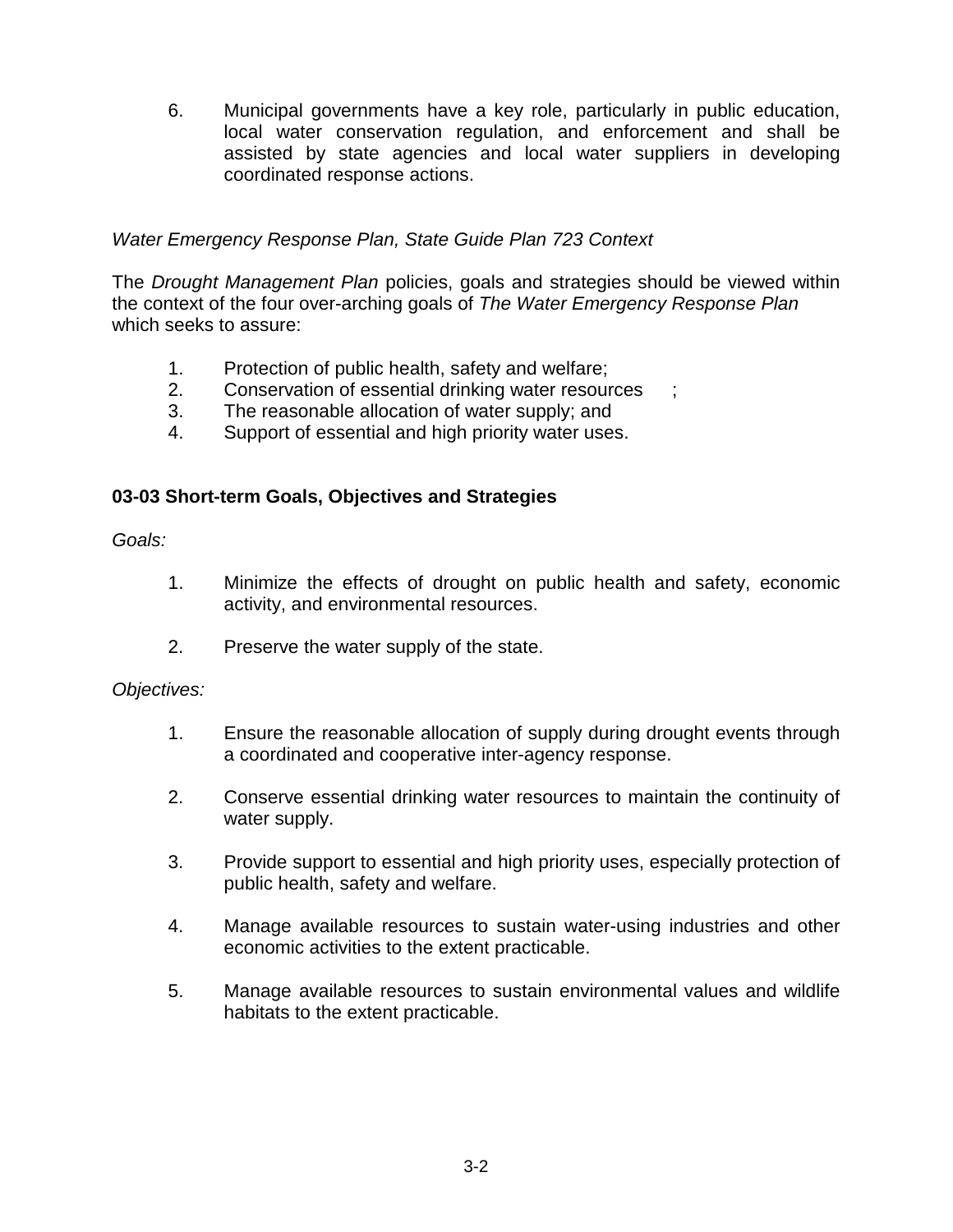### **03-03-01 Strategies for State Government**

- 1. The Water Resources Board, as advised by the Drought Management Steering Committee, will manage a coordinated and cooperative interagency response to drought from the normal condition through the drought emergency stage.
- 2. The Water Resources Board shall coordinate efforts between the state agencies, municipal governments, school systems, and local water suppliers to assess drought risks and to develop programs, plans, and policies that mitigate the potential effects of drought.
- 3. The Water Resources Board, advised by the Drought Management Steering Committee, shall recommend specific actions and identify the necessary implementation authority to strengthen water conservation efforts within the state and to respond to drought from normal conditions through the drought emergency stage.
- 4. The Water Resources Board shall prepare post-drought mitigation evaluation reports and shall recommend amendments to this Plan to further drought mitigation in the state.

### **03-03-02 Strategies for Water Supply Systems**

- 1. Water Supply Systems Management Plans (WSSMPs) shall be coordinated with the appropriate elements of the State Guide Plan and shall contain provisions in anticipation of drought that will direct suppliers to respond promptly and effectively.
- 2. WSSMPs must address how each supplier will manage its system during emergency conditions, including drought.
- 3. WSSMPs must address providing water under emergency circumstances and restoring water service as quickly as possible.
- 4. WSSMPs must address management of the system in preparation for and during drought.
- 5. WSSMPs must address the status of written agreements with other water systems, particularly emergency interconnection agreements.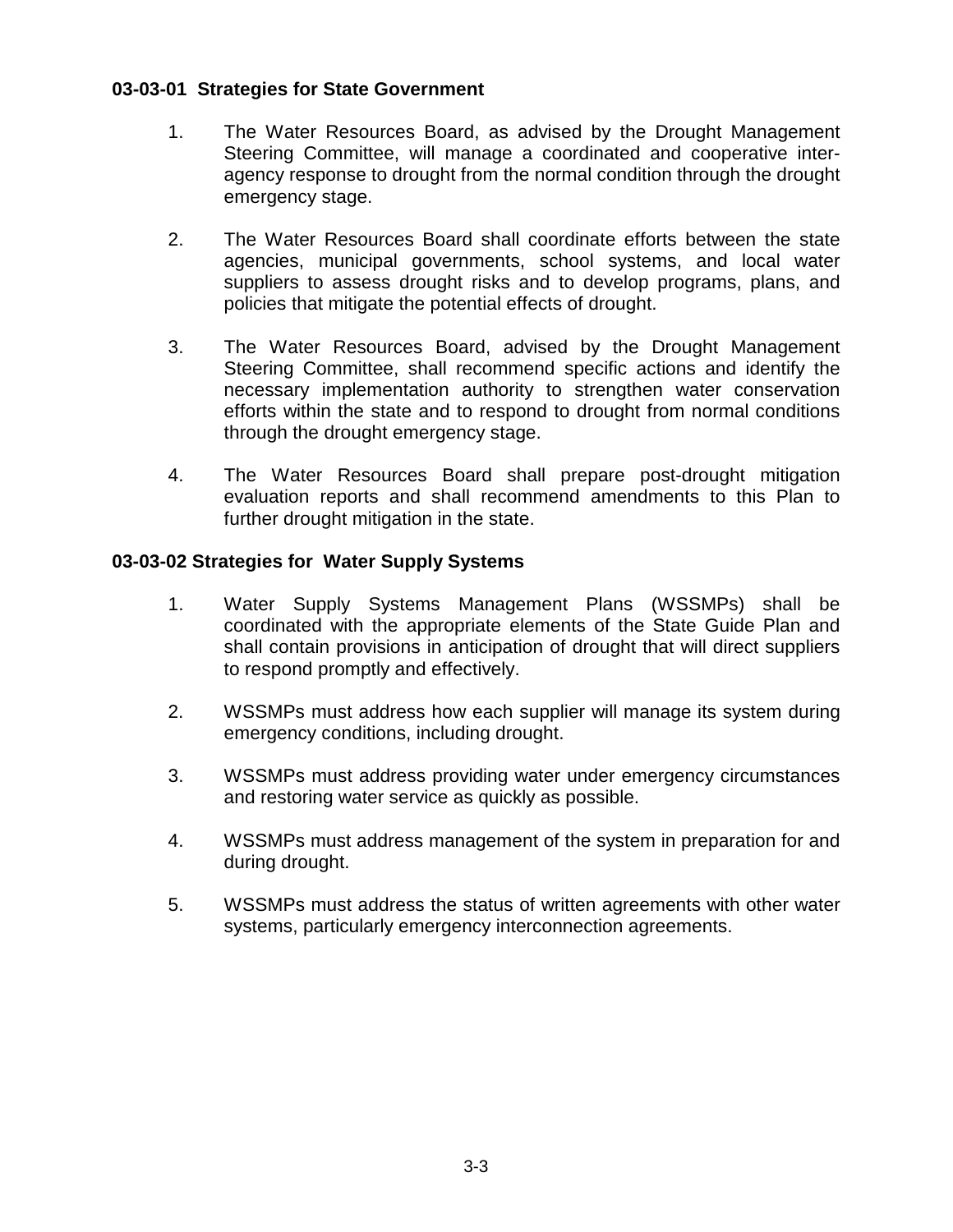#### **03-03-02 Strategies for Municipal Government**

- 1. Chief Elected Officials and Town/City Managers must be fully integrated into the drought management process in order to coordinate municipal government efforts during stages of drought preparation, water conservation and water emergencies.
- 2. Municipalities should consider adoption of local ordinances to provide guidance and regulations to manage drought at the community level.
- 3. Municipalities must coordinate with water supply systems, state officials and other municipalities who share their water systems to ensure that the WSSMPs properly address drought and emergency preparedness.
- 4. Municipal officials shall enforce both local regulations/restrictions and state emergency orders.

# **03-04 Long-Term Goals, Objectives and Strategies**

Climate models predict increased occurrences of weather extremes in the future. Rhode Island can anticipate more frequent periods of drought. Consequently, whether or not Rhode Island is currently in a drought, the State needs to take steps to reduce vulnerability to periods of reduced precipitation. It is acknowledged that water suppliers and others are already required to implement policies and programs that address water conservation as part of their normal course of business.

The following long-term recommendations are categorized for actions relative to large consumers on public supplies, residential consumers on public systems, large consumers not on public supplies (i.e. on private wells or drawing from surface waters), and users of non-public water sources. They also target wastewater reuse, water rate changes, and policy and legislative actions. The Long-term Drought Management Task Force recommended in April 2002 that the concepts described in this plan receive immediate attention by the Water Resources Board and the General Assembly. As recognized earlier in this plan, oversight of Rhode Island's water supply is a shared responsibility that involves all levels of government and crosses lines of jurisdiction between a number of agencies.

Please note that for each major water use category the agents for strategy implementation are identified in parentheses.

*Goal:* Reduce Rhode Island's vulnerability to periods of low precipitation (or long-term drought).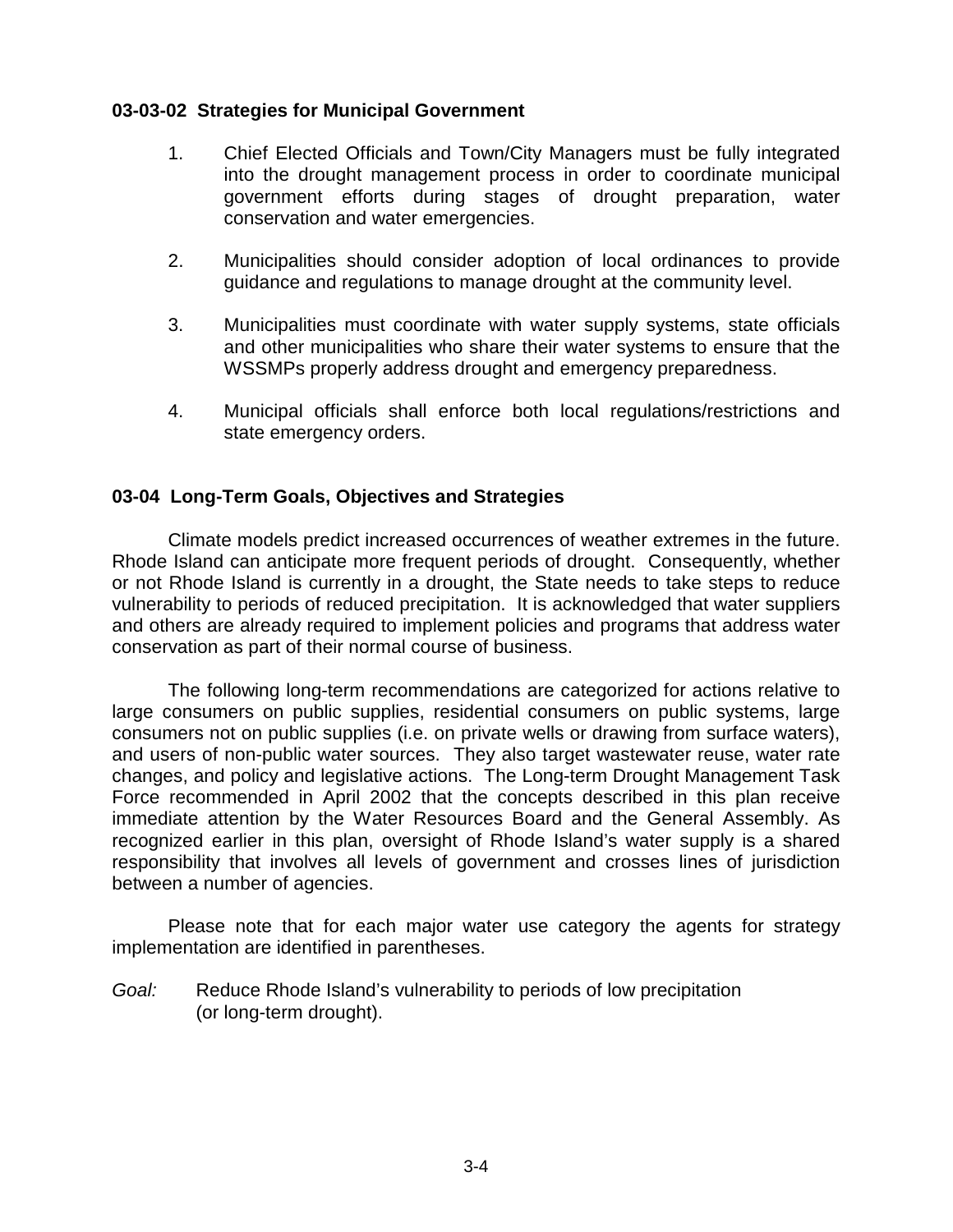# *Objectives:*

- 1. Increase efficiency of water use.
- 2. Allocate high quality water first to uses that require that quality.
- 3. Establish programs to insure efficient use by all types of water consumers, with programs tailored to their situations.
- **03-04-01 Strategies for Large Consumers on Public Supplies** *(Implementation: Major water suppliers & Water Resources Board)* 
	- 1. Implement the *Major Users Technical Assistance Program* (MUTAP) as established by current Water Resources Board regulations for WSSMPs, Section 8.05 (b) to accomplish the following:
		- a. Identify major users and their amount of use.
		- b. Request from major users descriptions of management practices that will best improve water efficiency.
	- 2. Establish procedures to implement best management practices for the MUTAP to accomplish the following:
		- a. Regular reporting on progress toward implementation.
		- b. Assure that qualified and independent auditors conduct audits.
		- c. Stipulate a post-audit timeframe for major users to implement recommended audit provisions, consistent with their complexity and expense.
		- d. Charge excess water use at a higher rate, e.g. where actual water use is significantly higher than the water supplier's system management plan projected.
		- e. Allocate funds for excess usage to infrastructure improvements to the water systems.
	- 3. The Water Resources Board shall report annually on the extent to which water supply systems have implemented 8.05(b) and related strategies described in items 1 and 2.
	- 4. Evaluate the MUTAP to assess issues and constraints to effective implementation.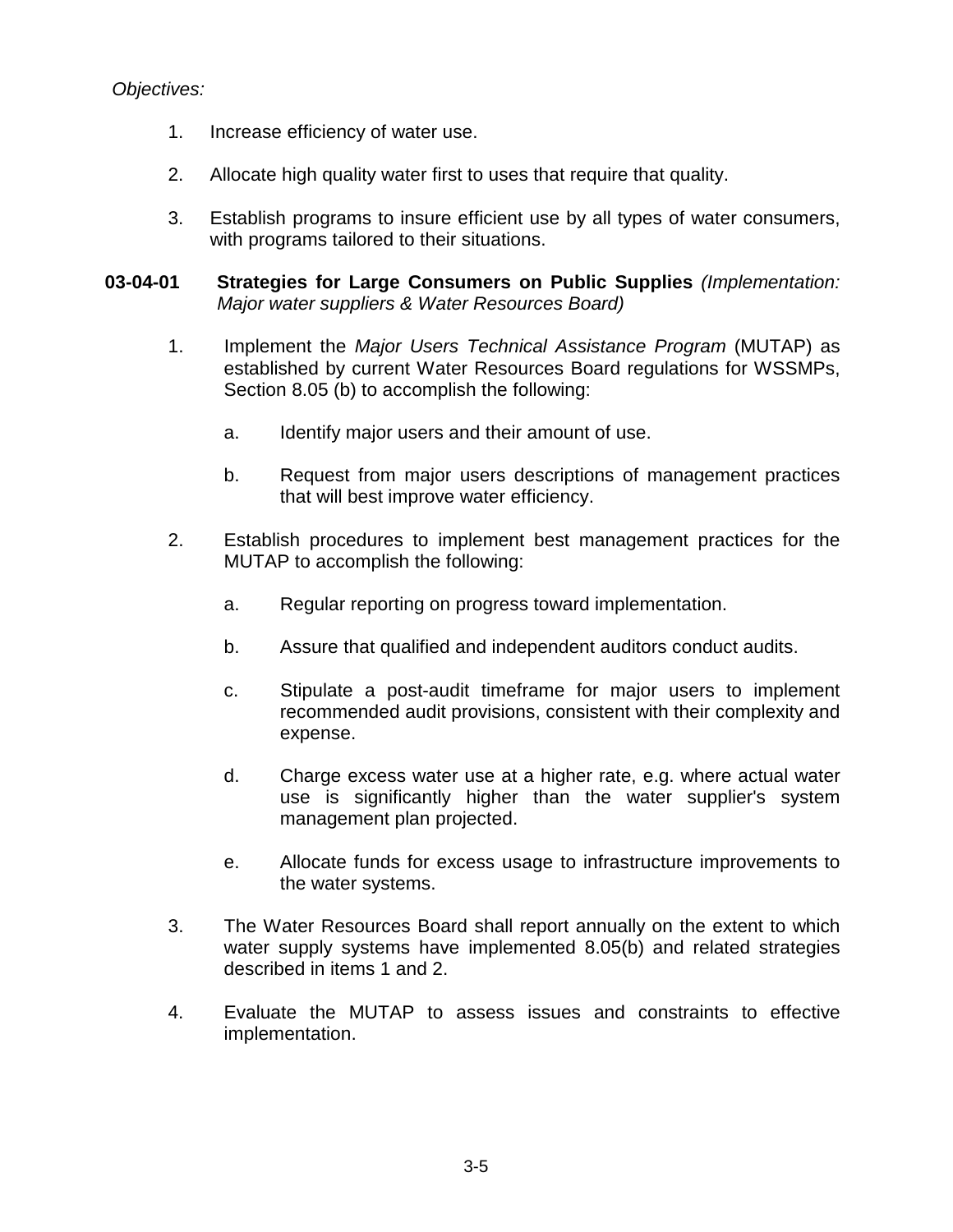- **03-04-02 Strategies for Residential Consumers on Public Systems** *(Implementation: Large water suppliers & Water Resources Board)* 
	- 1. Implement provisions of the Water Resources Board regulations for WSSMPs, 8.05 (a) that include a plan for residential demand reduction.
	- 2. The Water Resources Board shall report annually on progress of required ten-year implementation program and how compliance can be improved.
	- 3. Evaluate reduction in residential water demand, especially for stressed systems.
- **03-04-03 Strategies for Large Consumers not on Public Supplies** (i.e. on private wells or drawing from surface waters) *(Implementation: Large consumers, DOH, DEM, Drought Steering Committee & Water Resources Board)* 
	- 1. Users shall demonstrate to suppliers that they have identified and are using Best Management Practices.
	- 2. The Water Resources Board should register large consumers and require them to meter and report their withdrawals. (Monthly withdrawals annually, and, in times of drought, monthly).
	- 3. Best Management Practices should be submitted to the Water Resources Board that provide for water use reduction in time of drought consistent with demand reduction targets for particular drought conditions. Reporting during a drought period should demonstrate compliance with these plans.
- **03-04-04 Strategies for Users of Non-public Water Sources** *(Implementation: Large consumers, DOH, DEM, Drought Steering Committee, Municipalities, Watershed associations & Water Resources Board)* 
	- 1. Promote water efficiency and drought mitigation strategies for those using private wells or surface waters that are not part of a public water distribution system.
- **03-04-05 Strategies for Wastewater Reuse** *(Implementation: DOH, DEM, Legislature & Water Resources Board)* 
	- 1. Establish programs for reuse (rather than discharge into receiving waters) of treated wastewater where it is of sufficient quality to be used for other purposes.
	- 2. Institute necessary studies to determine feasibility and identify mitigation measures for potential negative impacts of a statewide wastewater reuse program.
	- 3. Establish a formula to quantify the value of water that relates to the projected costs of producing, distributing and treating the water.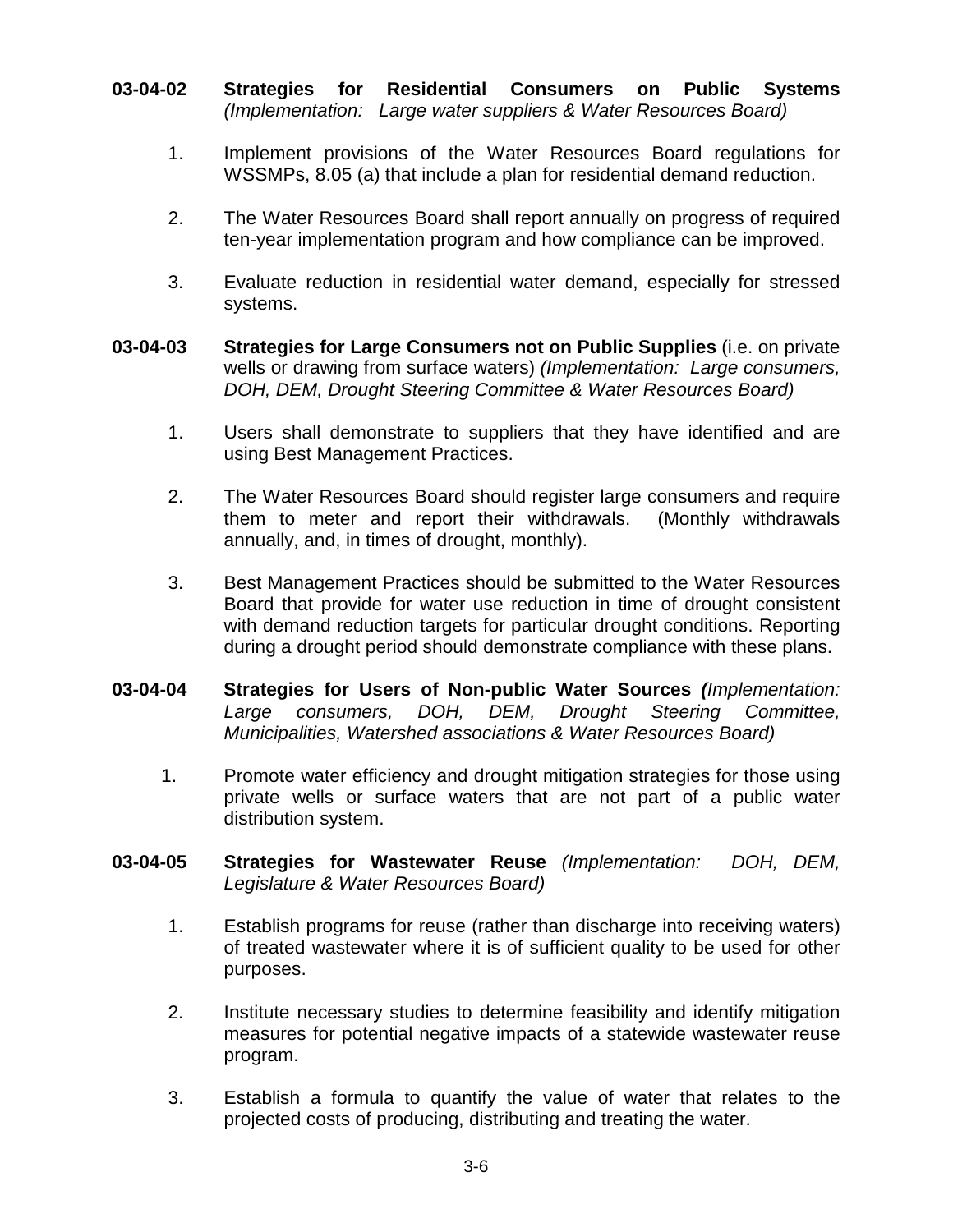- **03-04-06 Strategies for Water Rates** *(Implementation: Large suppliers, Water Resources Board & Public Utilities Commission)* 
	- 1. Public water systems should utilize water pricing as an incentive to reduce demand during periods of drought as follows:
		- a. Define drought indices and establish demand reduction actions for their systems in the WSSMPs.
		- b. Set demand reduction (percentage) goals for each stage of drought in the WSSMPs.
		- c. Implement rate changes when drought conditions appear in order to provide higher incremental rates for water usage which is in excess of demand reduction targets for each stage of drought. (*Suppliers subject to PUC rate jurisdiction have authority to institute such changes on an emergency basis during a drought, subject to later PUC review.)*
		- d. Notify customers when drought rates take effect and that those who reduce their usage by the required percentage **will not** have an increase in their water bill.
		- e. Notify customers that those who do not reduce usage during drought **will** pay a higher incremental rate for exceptional water usage.
	- 2. For suppliers not under Public Utilities Commission rate jurisdiction, propose new legislation to require rate-setting policy similar to that outlined above.
	- 3. Evaluate water rate structures used throughout the state in terms of conservation pricing and investigate other incentives to further reduce demand.
- **03-04-07 Strategies for Policy and Legislative Actions** (Implementation: Water Resources Board & General Assembly)
	- 1. Develop a water allocation policy consistent with *the Drought Management Plan* and as recommended by State Guide Plan 721, *Water Supply Policies.*
	- 2. Explore legislation that may be needed to promote efficient water use by water users which are not using a public water supply system.
	- 3. See Section F.2. Water Rates, above.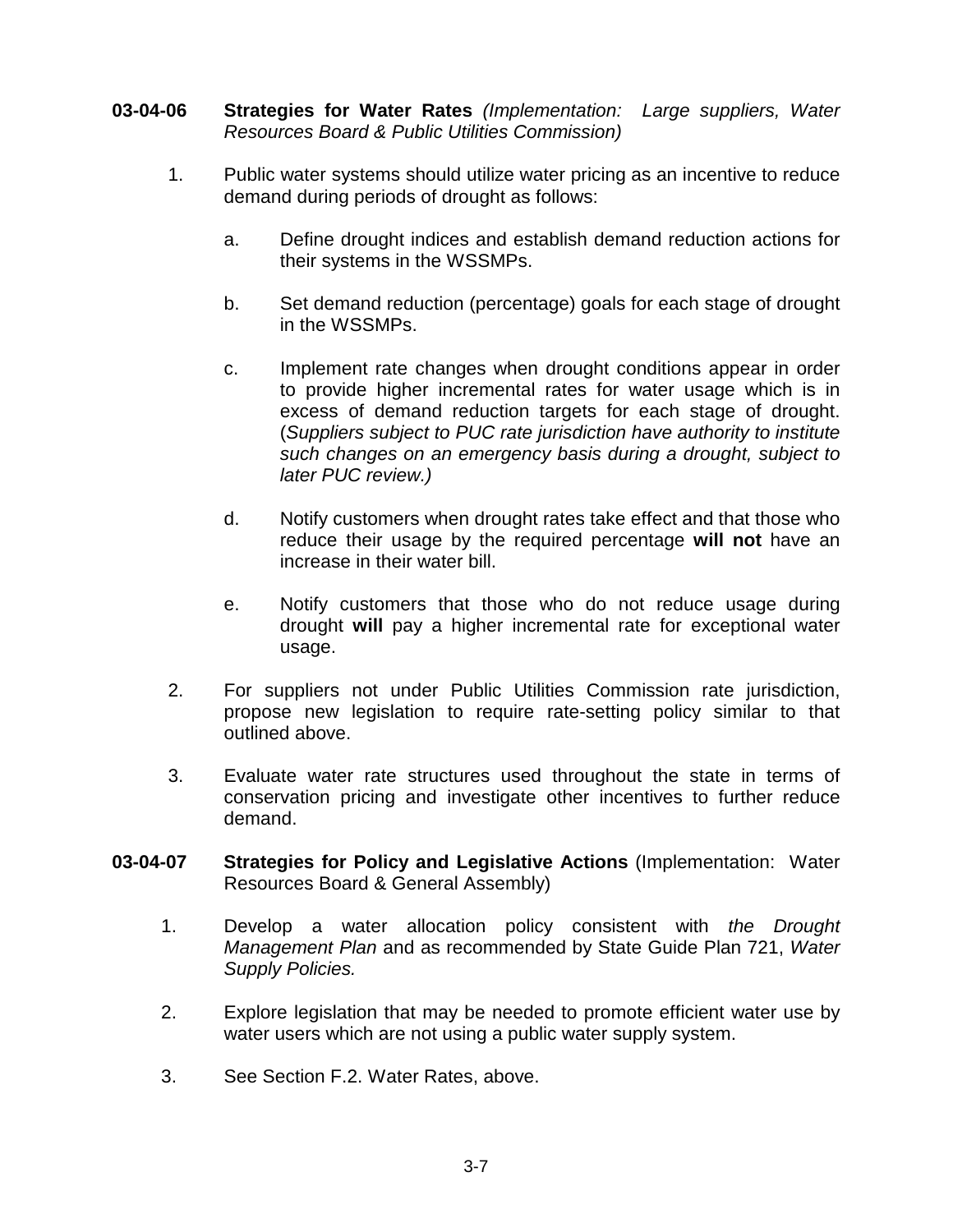#### **724-04: IMPLEMENTATION: RHODE ISLAND DROUGHT MANAGEMENT PLAN**

#### **04-01 Response Framework**

Rhode Island's framework for anticipating, monitoring, and mobilizing in response to drought seeks to coordinate and organize the efforts of key agencies and organizations having management responsibilities, important data, and/or representation of important interests affected by drought. The R.I. Water Resources Board (WRB) which is charged with broad responsibilities for the management of the state's water resources, will assume a primary role in anticipating and facilitating the statewide response to drought events.

During normal conditions, the WRB is responsible for gathering and reviewing reports on conditions from the United States Geological Survey (USGS), the National Weather Service (NWS), the RI Department of Environmental Management and other experts as appropriate. When dry conditions persist and drought appears evident, the WRB shall convene a Drought Steering Committee to provide for expert advice and multi-disciplinary input to assist the Board in shaping a coordinated state response to the drought situation and advising the Governor on setting the phases of drought for the state.

The WRB will coordinate public communication and education efforts, as advised by this committee, and will assemble and coordinate the efforts of state and federal agencies, organizations, local officials and suppliers. Specific responsibilities of the Water Resources Board for the implementation of this *Drought Management Plan* are as follows:

- Maintain a list of committee members and contact information
- Convene the Drought Steering Committee when conditions warrant, and provide secretariat support (agendas, facilitation, minutes, etc)
- Collect, correlate, and disseminate data on the status of the drought
- Publish a monthly current conditions report that summarizes current water resource and weather conditions
- Communicate the Drought Steering Committee's recommendations to all audiences and coordinate communications between government agencies, water suppliers and the general public
- Appraise the Drought Steering Committee of agency, local, and public responses
- Forward recommendations to appropriate entities
- Recommend, as advised by the Drought Steering Committee, to the Governor:
	- Declaring phases of drought
	- Declaring local, regional, or statewide emergencies
	- Developing and coordinating emergency actions
- Advise all parties of gubernatorial actions and/or directives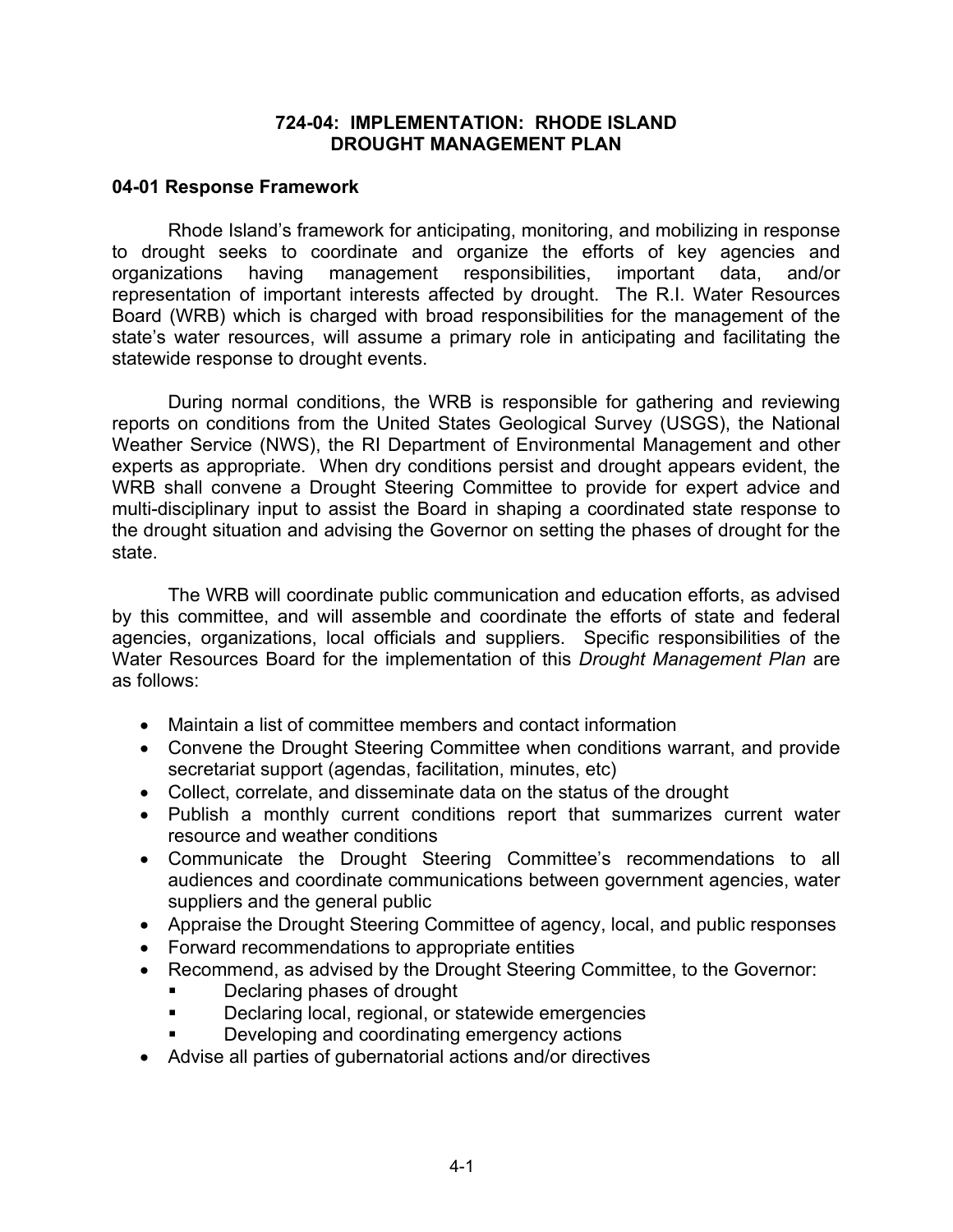# **04-02 Drought Steering Committee**

An advisory Drought Steering Committee shall be convened by the WRB to provide technical expertise and advice to the WRB on monitoring, coordinating, and managing the state's response to drought situations. The Drought Steering Committee will assist in facilitating coordinated actions and communications related to drought conditions. The Committee will make recommendations to the WRB concerning drought levels and mitigation measures to assist the WRB in advising the Governor, local officials and other appropriate entities on actions needed to minimize drought impacts upon public health, safety and the environmental resources of the state. The primary responsibilities of the Drought Steering Committee include:

- Reviewing information gathered by the WRB to assess the impact of dry conditions
- Recommending drought phases and appropriate responses to drought-related impacts

## *Committee Membership*

The Drought Steering Committee shall consist of representatives from agencies that have responsibility for functions related to water resources and/or interests likely to be affected by drought conditions. It shall also include agencies that manage data necessary for assessing the severity of drought conditions. The WRB shall maintain an up-to-date list of Drought Steering Committee members and contact information. The committee members will advise their respective agencies or constituencies on necessary actions. Committee membership shall consist of, but not be limited to:

- Governor's Office
- Department of Environmental Management
- **Emergency Management Agency**
- Civil Preparedness Advisory Committee
- Rhode Island National Guard
- Department of Administration
- Department of Health
- State Planning Council
- Public Utilities Commission,
- Providence Water Supply Board
- Rhode Island League of Cities and Towns
- National Weather Service
- Rhode Island Water Works Association
- Rhode Island Agricultural-Council
- Rhode Island Rivers Council
- Rhode Island Senate
- Rhode Island House of Representatives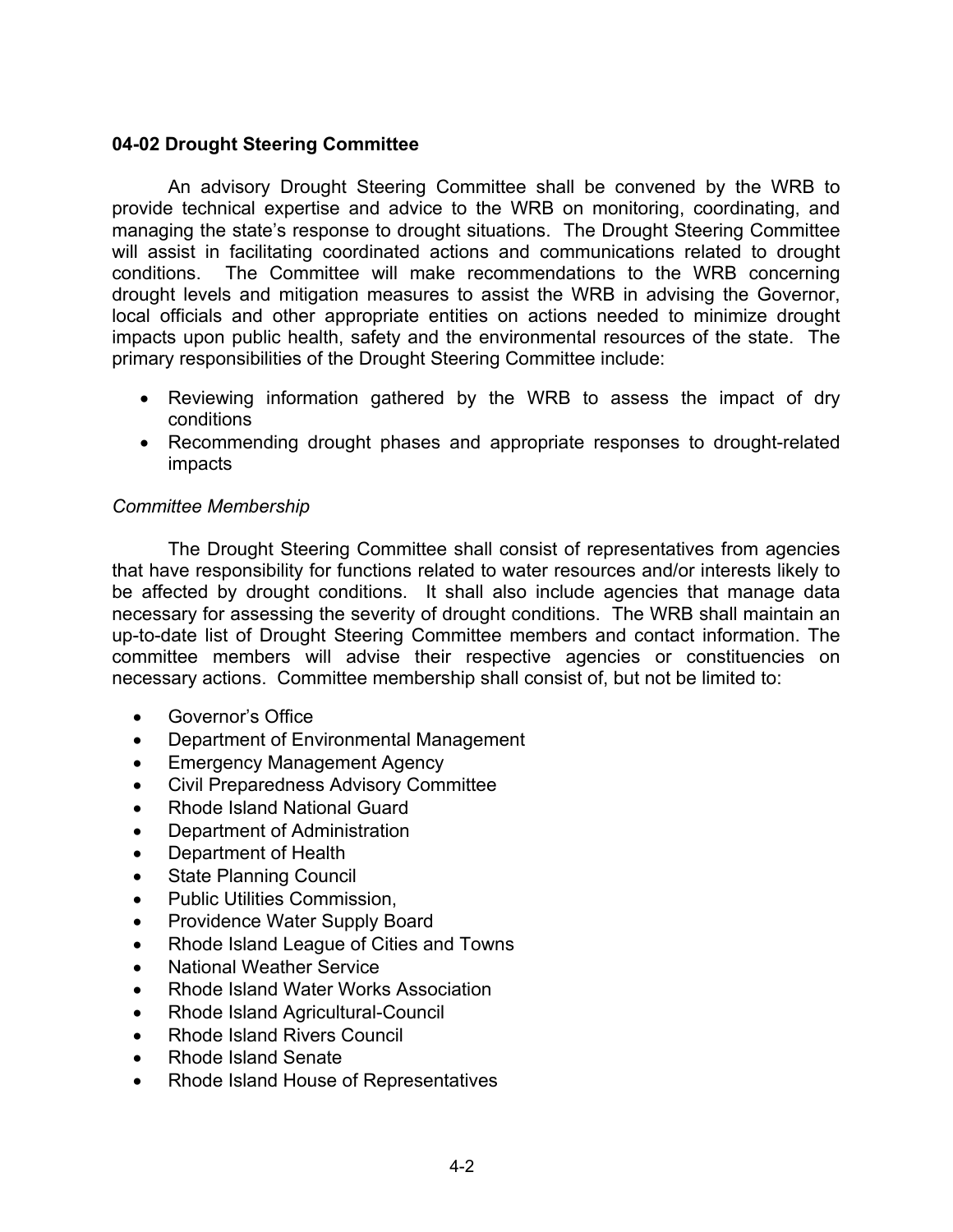- Rhode Island Economic Development Corporation
- United States Environmental Protection Agency-Region 1
- Unites States Department of Agriculture-Natural Resources Conservation **Service**
- United States Geological Survey
- Audubon Society of Rhode Island
- Representatives of large & small public water systems
- Other interested parties as designated by the WRB

The director or chief executive officer of each of these agencies/organizations will be invited to be a member and may designate appropriate staff representatives to attend Committee meetings. The Chair of the Water Resources Board shall serve as Chair of the Drought Steering Committee. When drought conditions appear imminent, the WRB will convene the Drought Steering Committee to meet on a regular basis throughout a long-term drought to review data and make recommendations.

## **04-03 State and Local Roles**

This section summarizes the general authorities and outlines the anticipated roles of key state and local agencies and organizations in managing drought events in Rhode Island. Please note that for all the following agencies their water management responsibilities take on heightened importance and priority during extended drought. Figure 724-(3), Rhode Island Drought Management Process, page 4-11 is a flow chart illustrating the drought management process.

## **04-03-01 Water Resources Board (WRB)**

The Water Resources Board is charged by *Rhode Island General Laws 46-15* with broad duties to regulate the proper development, protection, conservation and use of the water resources of the state. The Board is delegated a number of specific responsibilities concerning water resources management, including water supply development, promoting the planning, development, and conservation of water supplies, and reviewing requests for new water supplies by major suppliers. In addition, it is responsible for developing both an inventory of the water resources of the state and an allocation program for water users and the quantity being used. The WRB also establishes regulations governing water supply system management planning and reviews and approves all water system supply management plans (WSSMPs). Large public water suppliers are expected to address droughts by following the emergency response actions prescribed in their WSSMP.

## *Emergency Water Systems Interconnection Program*

The WRB manages an Emergency Water Systems Interconnection Program to promote emergency connections between large public water systems throughout the state for use during the time of water shortages and supply emergencies. This program is funded through general obligation bonds. It reimburses twenty-five percent of the cost of installation of an emergency interconnection between a single system, and fifty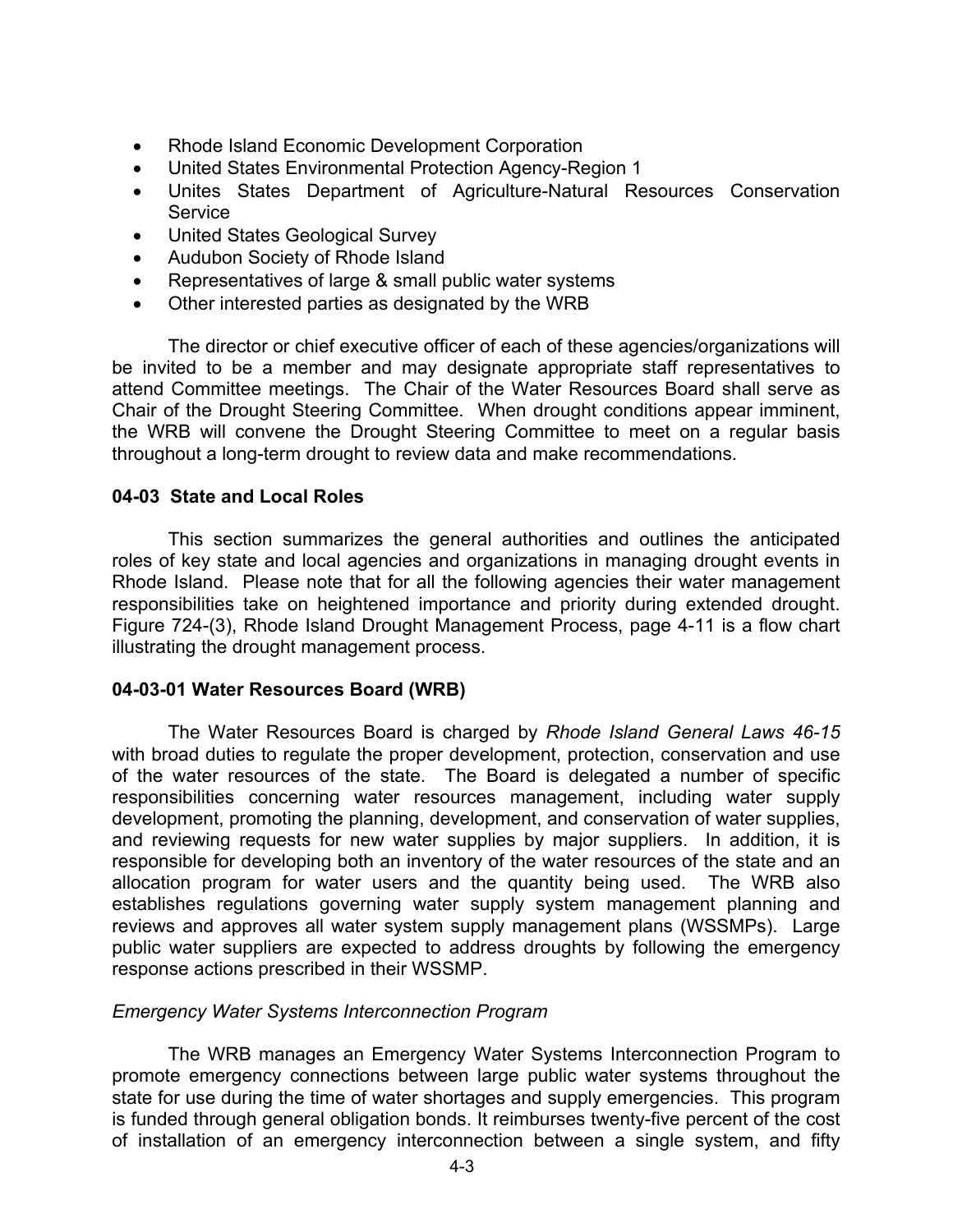percent of the cost of a connection benefiting two or more systems. During a long-term drought, these interconnections will be vitally important. Depending upon the impacts of a drought on local/regional supplies, they may be instrumental in transferring water from areas that have surplus water to areas of need based upon the pre-established emergency supply agreements between the suppliers. Where such agreements do not exist, emergency declarations by the affected communities and the Governor may be necessary to activate their use. Water suppliers are expected to address droughts by maintaining updated emergency supply agreements through the WSSMP process. The status of the existing interconnections is included in Appendix C, Water Resources Board Emergency Interconnection Program.

## **04-03-02 Office of the Governor**

*Rhode Island General Law 46-15-14* authorizes the Governor to declare a water emergency, in all or in a part of the state in situations in which "water supplies are insufficient to meet the needs of the inhabitants of the state either through a water shortage or contamination of water supplies." In a water emergency, the Governor may take such actions and issue such orders as may be necessary to implement the plan, including the imposition of conservation measures and the allocation of water supplies. RIGL 30-15-7 assigns the Governor the responsibility to prepare a comprehensive response plan for disasters and gives emergency management power to implement the response plan. This section also gives the Governor the authority to declare a state of emergency if a disaster has occurred or is imminent. Drought is included in the definition of "disaster".

A proclamation of a state of emergency provides the Governor with expansive power, authority and discretion to address and resolve the declared emergency. In a water emergency, the Governor may take such actions and issue orders as necessary including imposing conservation measures and the allocation of water supplies. The actions and orders may be directed to state agencies, municipalities or entities engaged in the sale of water to the public. Once declared, a state of emergency may last only thirty days unless renewed.

## **04-03-03 Department of Environmental Management (DEM)**

The Department of Environmental Management includes several units having specific responsibilities and/or resources related to the state's drought response:

## *Division of Agriculture*

The responsibilities of the division include a broad range of agriculture-related functions, organized within five primary program areas: animal health, mosquito abatement, pesticides, farmland ecology, and plant industry sales. The staff of the Farmland Ecology Unit works with, and regulates, farmers to ensure that agricultural activities do not negatively impact the state's valuable wetland and groundwater resources. The division is responsible for coordinating with the Governor to declare a disaster or take other steps necessary based on either actual or predicted drought impacts to agricultural products. This declaration is often made in anticipation of crop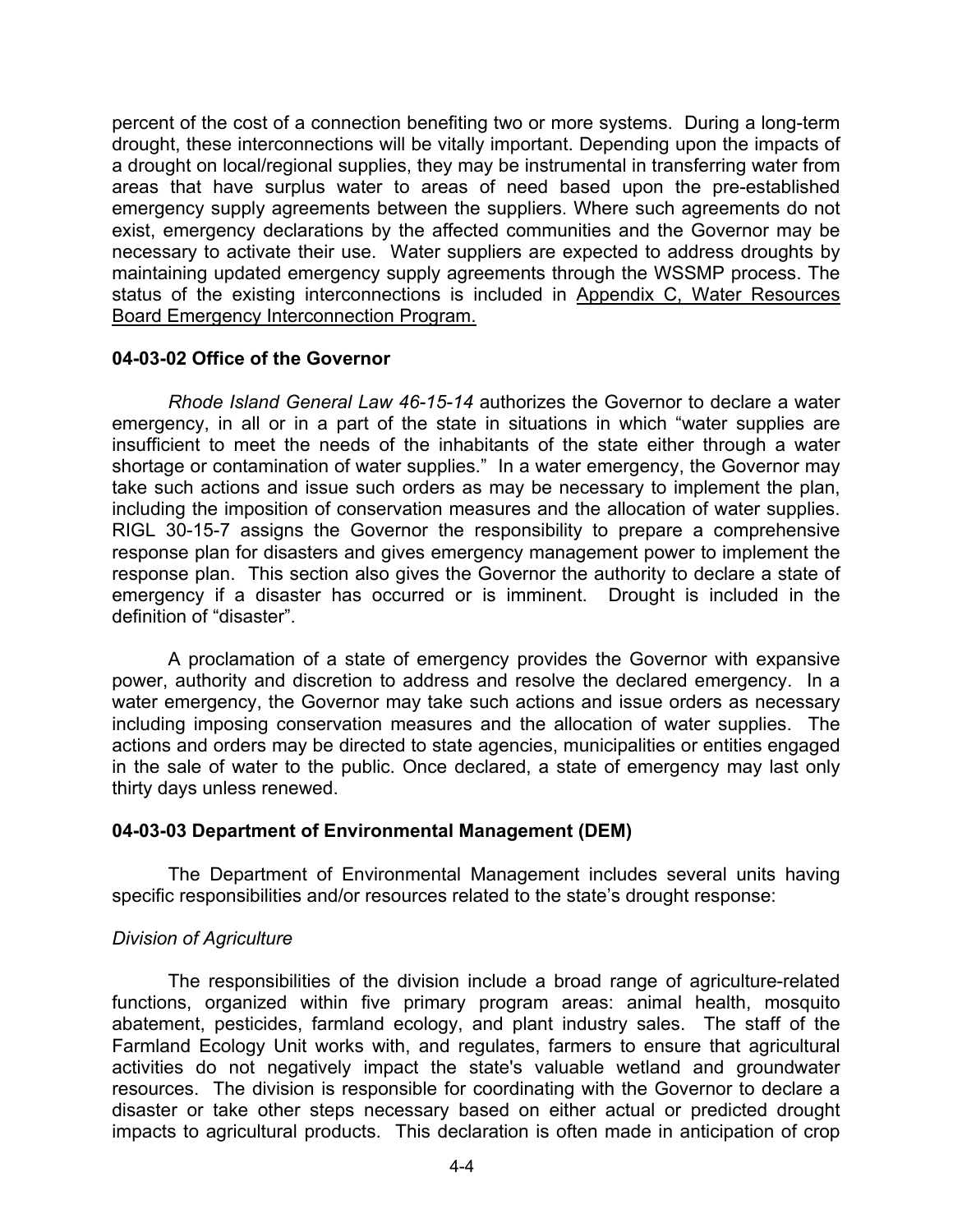failures so that the state will be eligible to receive federal disaster assistance from the United States Department of Agriculture. Federal funding sources for drought assistance to agricultural interests are included in Appendix D, Federal Funding Assistance. The Division of Agriculture will also seek state financial assistance as necessary. The division has developed an agency response plan to reduce drought impacts on the agricultural community/industry. (See Appendix E, DEM Drought Response Plan for Agriculture.) The DEM plan is considered part of this plan in its entirety and part of the state response to drought management.

#### *Office of Water Resources*

The Office of Water Resources implements a variety of programs aimed at protecting and restoring the state's surface waters, groundwater and wetlands. The Office of Water Resources' programs play a pivotal role in controlling wastewater discharges, promoting non-point source abatement, preventing groundwater pollution and averting alterations to freshwater wetlands. The office is also responsible for regulating individual septic systems, underground injection control, groundwater certification, private well installation, water quality certification, the Rhode Island Pollution Discharge Elimination System and wastewater facility treatment permitting. The private well installation program regulates the location, design and installation of private drinking water wells. It also provides for registering of well drillers and pump installers and maintains a current list of companies and/or individuals who are properly registered. Rules stipulate the design and construction requirements for drilling new wells or improving old wells. Permits are not necessary but drillers are required to adhere to the standards. Records of well installations including size, location, geology, depth and yield are maintained. The office estimates that there are approximately five hundred to one thousand private drinking water wells installed annually in Rhode Island.

## *Division of Forest Environment*

The Forest Environment Division manages 40,000 acres of state-owned rural forestland. It coordinates a statewide forest fire protection plan, provides forest fire protection on state lands, assists rural volunteer fire departments, and develops forest and wildlife management plans for private landowners. The division promotes public understanding of environmental conservation, enforces Department rules and regulations on DEM lands, and assists the federal government in providing landowner assistance programs. Risk of fires in wild land, rural areas, state forests and parks are linked to dry conditions. Assessment of fire risk and management of fire control resources is an on-going activity of the Division of Forest Environment. The division is responsible for managing state fire suppression resources and coordinating with other local, state, federal agencies and other states to obtain the appropriate resources.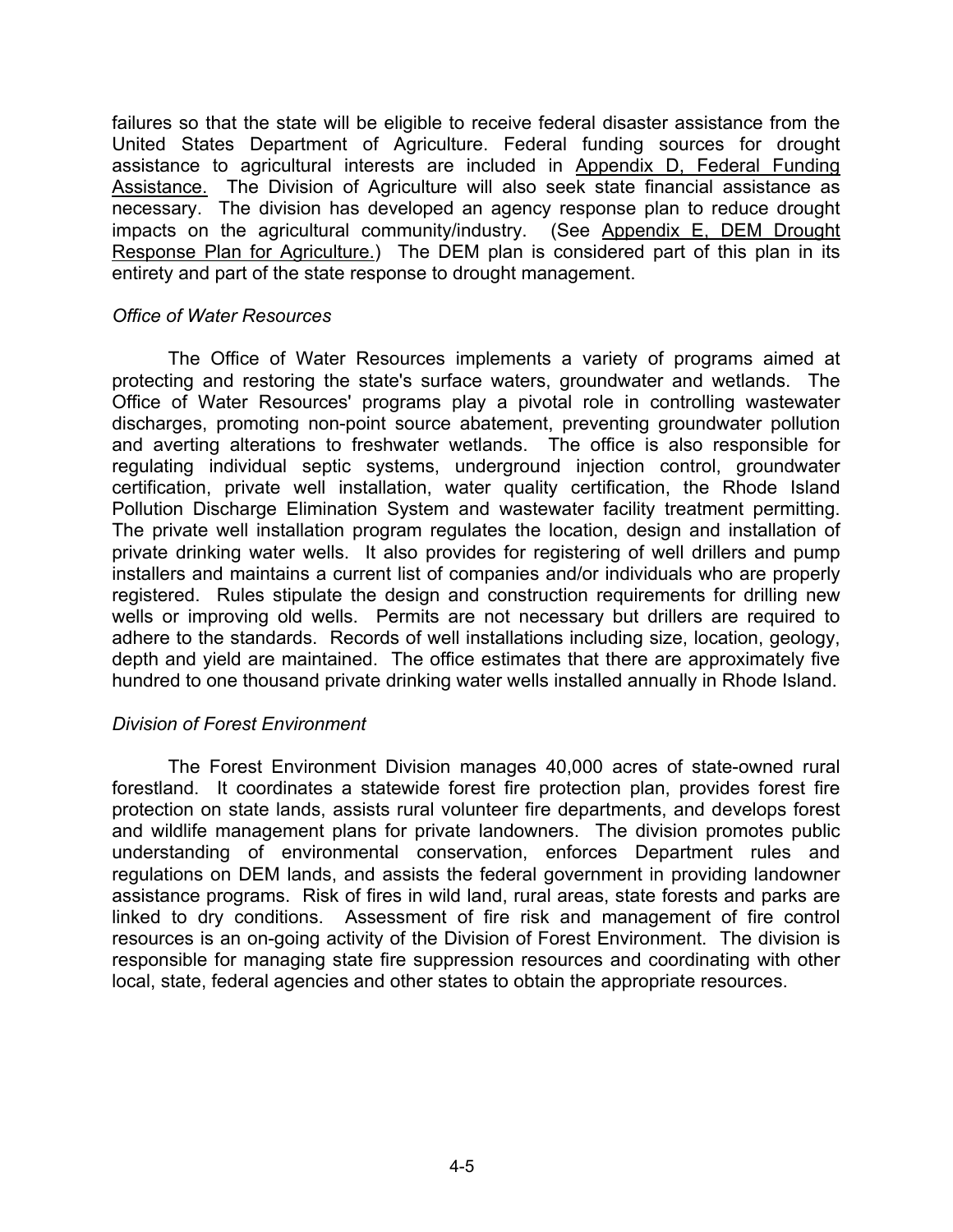## *Division of Fish and Wildlife*

The Division of Fish and Wildlife protects, restores, and manages the fish and wildlife resources of the state. The division is responsible for operating and managing twenty-four wildlife management areas totaling over 46,000 acres and also operates more than one hundred boat launching ramps and shore fishing areas located through the state. The division is responsible for setting seasons, size limits, methods of taking, and daily limits for the harvest of all wildlife as well as all recreational and commercial fisheries in the state. It is divided into three separate sections: Marine Fisheries, Freshwater Fisheries, and Wildlife Management. Each section is responsible for specific program activities. These activities include fisheries and wildlife research and management, freshwater fish hatcheries and fish stocking programs, habitat restoration, public access, land acquisition, education and information, public angling and hunting programs, and commercial fisheries management. Dry conditions can lead to a range of impacts to fisheries and wildlife, from reducing food sources to fish kills or displacement of certain populations of animals. Department responsibilities include responding to incidents of wildlife entering residential or urban areas. They also include identifying impacts to specific fisheries and wildlife populations and recommending measures to reduce the impacts to these resources.

## **04-03-04 Emergency Management Agency (EMA)**

The Emergency Management Agency is charged with protecting life and property in the event of a disaster or crisis situation. The EMA provides assistance to communities to protect the health and safety of their residents. During a drought and other types of water shortages, the agency may assist communities in locating alternative water supplies and in providing water (distributing emergency supplies) to their residents. The EMA coordinates the acquisition and transport of trucked water, large amounts of bottled water, or other equipment and supplies needed for emergency response. The agency may seek assistance through the RI National Guard, Federal Emergency Management Agency, Army Corps of Engineers, or the Emergency Management Assistance Compact if the water emergency is beyond the ability of the state to alleviate. The EMA may also assist communities in declaring a state of emergency.

## **04-03-05 Department of Health (DOH)**

*Rhode Island General Law 46-13* charges the Department of Health with preventing disease and protecting and promoting the health and safety of the people of Rhode Island. The Division of Environmental Health, Office of Drinking Water Quality is responsible for ensuring the quality of the state's public drinking water supplies. The Office of Drinking Water Quality works closely with local water suppliers, other state and federal programs, and various divisions within the DOH to ensure the safety of the state's drinking water. The office regulates the construction and operation of all public water systems and sources and assures the safety of drinking water supplies through monitoring requirements.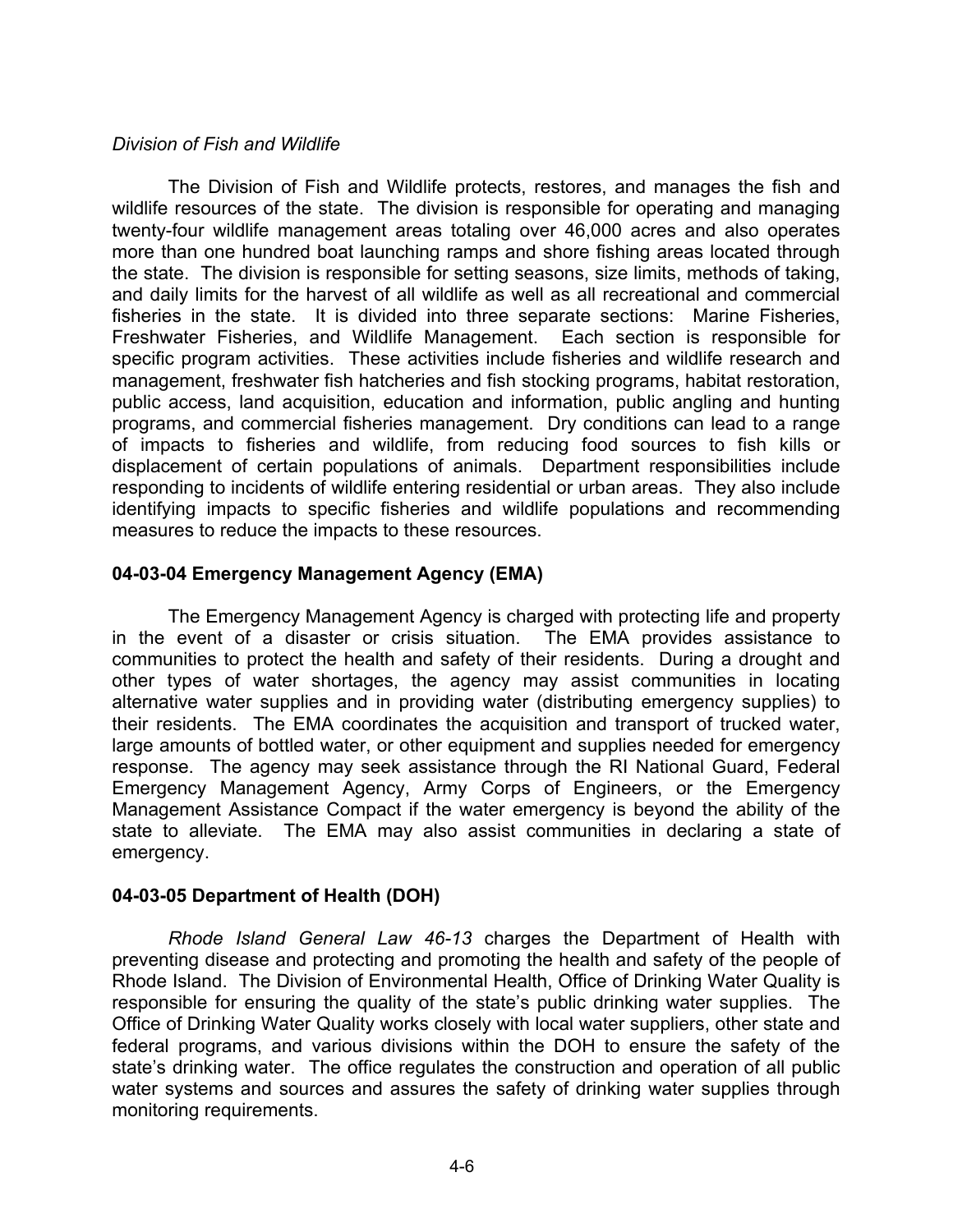# **04-03-06 Public Utility Commission (PUC)**

The Public Utility Commission is a regulatory body whose mission is to ensure that safe, reliable, quality utility service is provided at a fair and reasonable cost. The Commission has the powers of a court of record, and is charged under *RIGL 39-1-27.6* with responsibility for implementing and enforcing standards of conduct and holding hearings and conducting investigations involving the rates of water utilities. The Commission consists of three members appointed by the Governor to six-year terms with the advice and consent of the Senate. There are seven PUC-regulated water utilities in the state: Providence Water Supply Board, Pawtucket Water Supply Board, Woonsocket Water Department, Newport Water Department, United Water of Rhode Island, Kent County Water Authority, and Prudence Island Utility Corporation.

The PUC has a provision for seeking drought-related rate adjustments for regulated utilities during a drought emergency. When public safety requires or when an emergency exists in the financial affairs of a public utility, which is not met immediately, or will interfere with the accommodations, convenience, and welfare of the people, the Commission may order emergency rate relief, which becomes effective immediately, on a temporary basis. Under the Rules of the Commission, it has discretion over whether to hold a public hearing on such a request; and, if it finds that delay may cause immediate or irreparable harm, may set conditions it deems reasonable for such relief.

## *Division of Public Utilities and Carriers*

The Division of Public Utilities and Carriers is a unit of the PUC charged with the supervision and execution of all laws relating to public utilities and carriers and all regulations and orders of the commission governing the conduct and charges of public utilities. The division serves as the advocate for water customers served by the seven regulated water utilities. The division must be notified of any water restrictions within these (regulated) water systems. Regulated water suppliers must coordinate mandatory conservation regulations through the Division of Public Utilities and Carriers. The division also reviews the calculation of proposed rates to ensure they are properly designed and will enforce all directives arising from the PUC's decision on such a request. All other suppliers can impose mandatory conservation, including rate changes, without the division's or the PUC's approval.

## **04-03-07 Statewide Planning Program and State Planning Council**

The Statewide Planning Program of the Department of Administration is charged by *Sections 42-11-10 and 12 of the General Laws* with preparing and maintaining plans for the physical, economic, and social development of the state; encouraging their implementation; and coordinating the actions of state, local and federal agencies and private individuals within the framework of the state's development goals and policies. A State Guide Plan is prepared and maintained by the program as a means for centralizing and integrating long-range goals, policies and plans with short-range project plans and implementing programs prepared on a decentralized basis by agencies responsible in each functional area. Pursuant to *RIGL Ch. 45-22.3,* Statewide Planning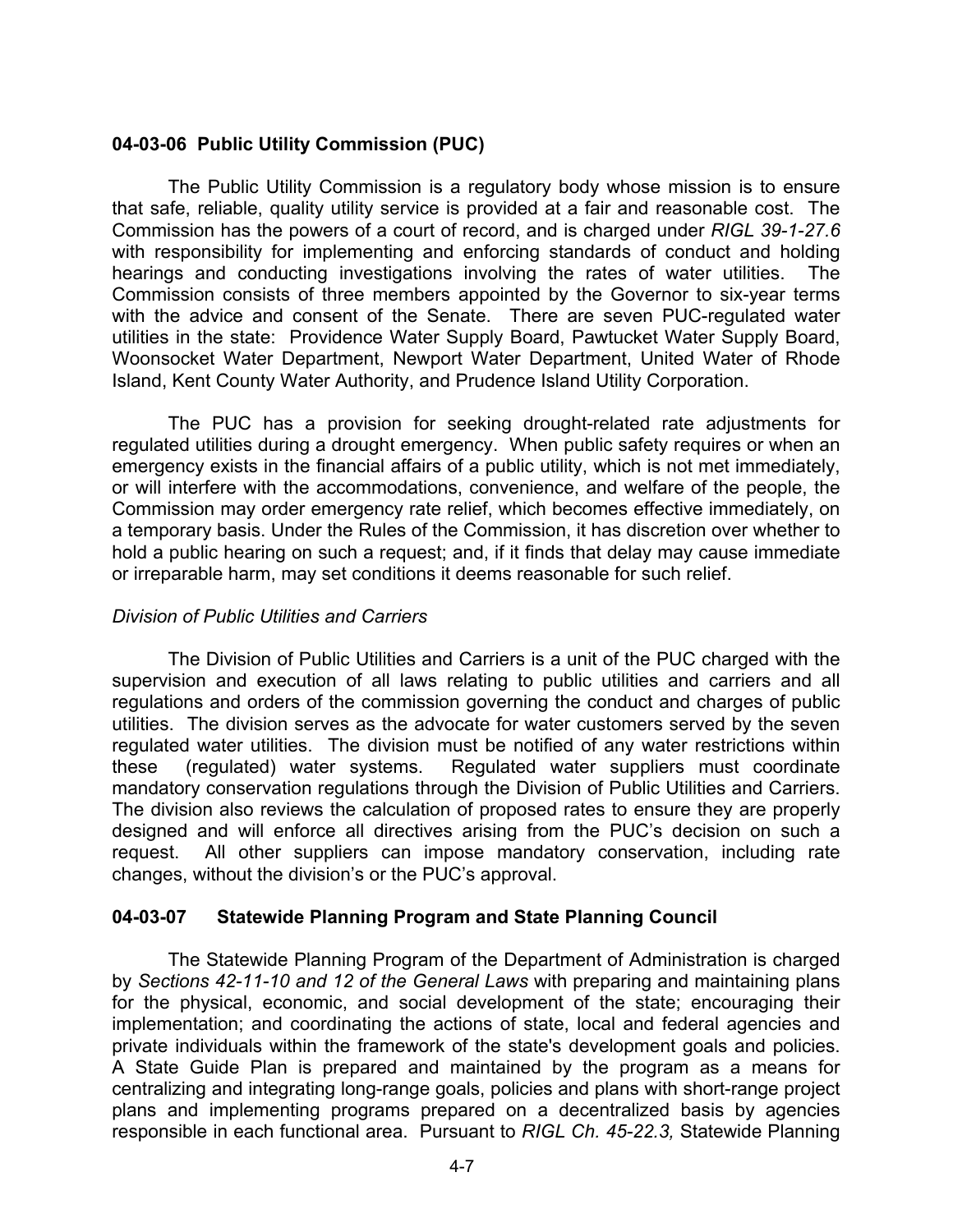is responsible for establishing guidelines and with coordinating state review and approval of community comprehensive plans which all Rhode Island municipalities are required to prepare and maintain.

The State Planning Council, a seventeen member body representing a range of interests, guides the staff in preparing plans and in coordinating planning and development activities of governmental agencies at all levels and the private sector. The Council approves all statements of goals and policies and all elements of the State Guide Plan. The Council has been designated the Metropolitan Planning Organization (MPO) for transportation planning purposes and, as such, adopts the two year program of transportation investments, the Transportation Improvement Program. As the Comprehensive Economic Development Committee for the state, the Council adopts an annual priority list of projects for consideration by the US Economic Development Administration. The State Planning Council also advises the Governor on strategic planning matters such as this drought plan, and is required to ensure that major project and program proposals are consistent with the State Guide Plan.

## **04-03-08 Water Suppliers**

Individual water supply systems, specifically the twenty-nine major public supply systems subject to the provisions of the Water Supply Systems Management Plan Act, have primary responsibility for assuring continuity of supply to their customers and for taking actions to mitigate the effects of drought on the ability of their systems to meet essential needs. As described previously, the Act requires large public suppliers to prepare Water Supply Systems Management Plans (WSSMPs). Contingency plans for drought circumstances are a critical component of any water supply management program in order to establish what levels of dry or drought conditions are likely to cause a water supply emergency. They are also critical in defining actions that will be taken to prevent the emergency and/or respond should one occur. Major water suppliers are responsible for implementing appropriate conservation responses as necessary to conserve water and to activate the appropriate actions outlined under the emergency operations portion of their WSSMP. The Water Resources Board is responsible for overseeing the implementation of the WSSMP Act.

Because each water supplier may be affected differently by drought due to differences in sources of supplies, capacity, regional hydrology, demand, timing, and permitting requirements, it is essential that each supplier identify drought indicators or triggers, within its WSSMP in order to assess the status of water supplies. The drought indicators for a particular water supply system will depend upon the specific conditions of the system, such as the capacity of storage and treatment facilities, storage tank elevation, reservoir storage, stream flows, groundwater levels, and precipitation. They will also depend upon the location and sensitivity of environmental resources. Drought triggers in emergency operations portions of the WSSMPs act as benchmarks that will provide warnings of impending water shortages. The purpose of developing triggers is to link the triggers with specific response actions for dry conditions and to mitigate drought impacts. A key response action for suppliers will be to restrict water use. Water use restrictions should move from limited and voluntary to more extensive mandatory restrictions depending upon the phase of drought. The development of clear triggers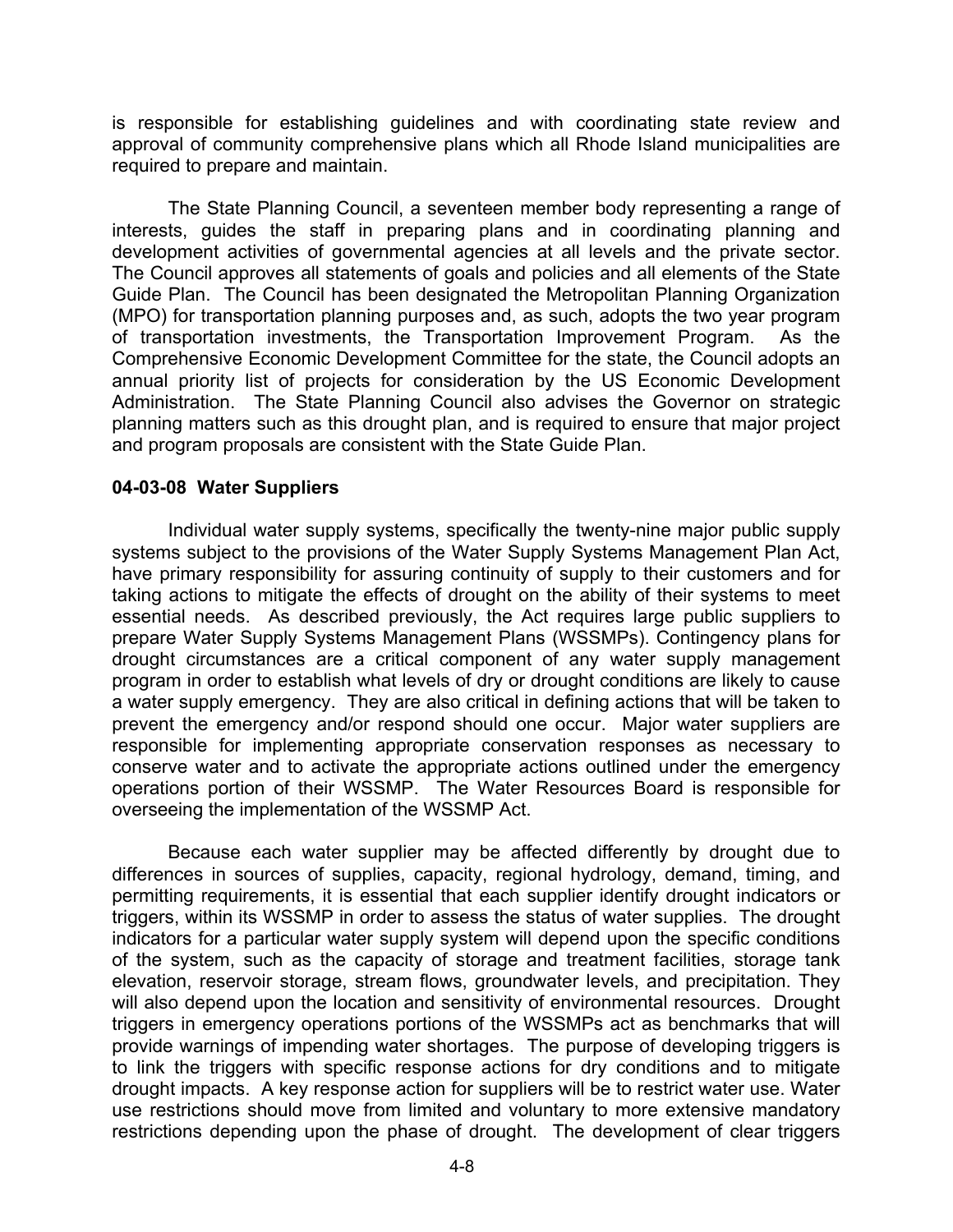and responses for suppliers within the WSSMPs will provide communities and water users predictable responses to dry conditions and droughts.

It is important for all water suppliers regardless of size to have access to contingency water supplies. All suppliers should establish connections to other nearby public suppliers where possible, identify emergency sources of water, and have in place up to date contingency contracts for the purchase of emergency supplies and/or distribution processes (e.g., bottled water or water tanker truck). All suppliers should identify non-potable water sources that can be used for fire protection and/or for other non-potable purposes. By having these contingencies in place prior to the onset of drought, water suppliers can ensure that they can protect the public health and safety during droughts.

#### **04-03-09 Local Governments**

Local governments, water suppliers and Indian tribes share the primary responsibilities for the management of their local systems and for ensuring that they can provide sufficient water to meet public health and safety needs of their communities and customers. Based upon local water supply conditions, municipalities may initiate their own actions ranging from voluntary water use restrictions to declarations of local water emergencies.

Information-sharing between state and local officials is essential in assessing drought situations. The local water entities must provide the specific information about their districts for state agencies to assess the broader situation faced by a region. Similarly, state drought levels and information to water suppliers should prompt action by local communities.

Municipal governments have the lead role in preparing for and managing all stages of drought at the community level. Drought preparedness measures include assuring plans for drought in Water System Supply Management Plans and local emergency plans, as well as coordinating with adjacent municipalities and their water suppliers to ensure emergency interconnections. Local governments should establish municipal policies to promote water conservation wherever possible. Municipalities, particularly those which experience chronic water shortages, should develop local ordinances to ensure that regulations and procedures are in place to anticipate and respond to drought conditions.

Emergency powers are conferred upon the chief elected municipal officer pursuant to *Rhode Island General Laws, 30-15-12.* This state law and individual municipal charter confer the authority to the municipality to plan for and declare an emergency on the municipal level. Municipal emergencies have a time limit of seven days, unless renewed.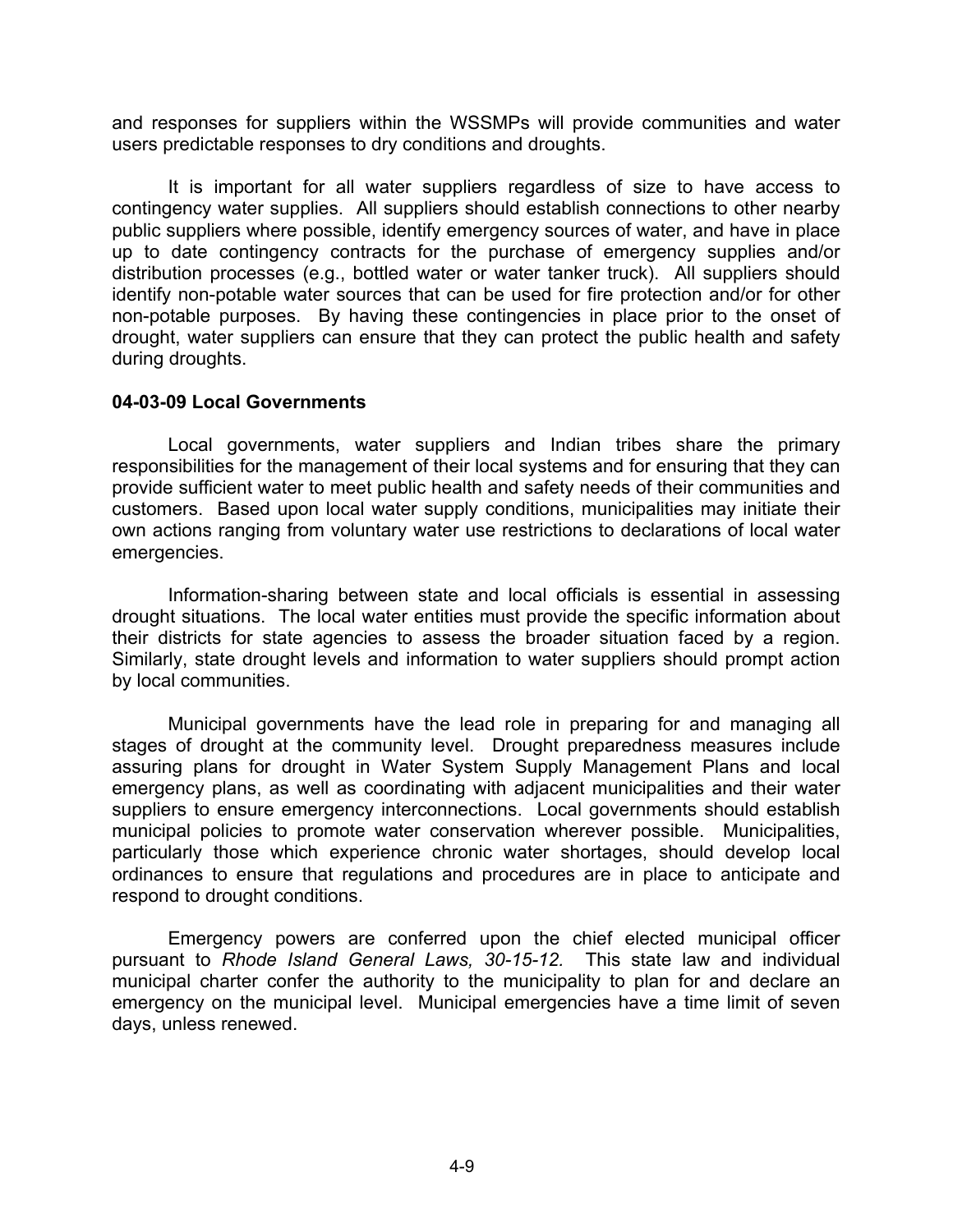The local government's most visible roles in the community may be in public education on the drought status and in the development and enforcement of local regulations as the situation worsens. However, not all restrictions may be ordered by local government. It should be noted that, in some cases, municipal governments have little control over water supply districts. However, it is local government that will be responsible for enforcing water restrictions at the community level.

#### **04-03-10 Other Local Organizations**

Local conservation groups and watershed councils can assist in efforts to encourage efficient water use in normal times and during drought conditions. They can serve as outreach agents to educate the public on the impacts of drought to natural resources and to coordinate and deliver information on water conservation. In addition, local watershed associations can work to assure that the minimum stream flows necessary for supporting healthy and naturally diverse populations of flora and fauna are maintained. They can serve as another important local source of information about water quality and quantity during drought conditions.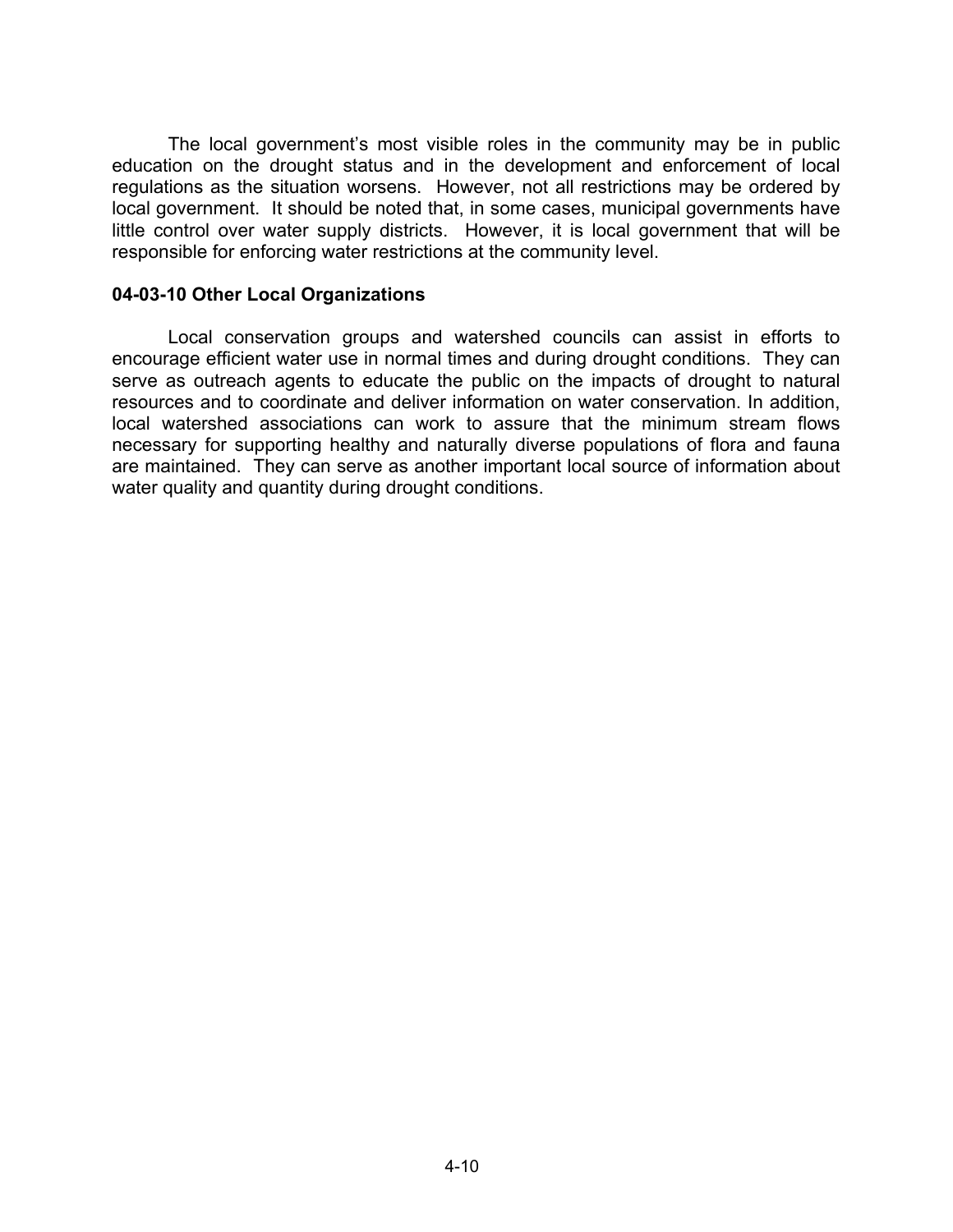## **Figure 724-(3) Rhode Island Drought Management Process**

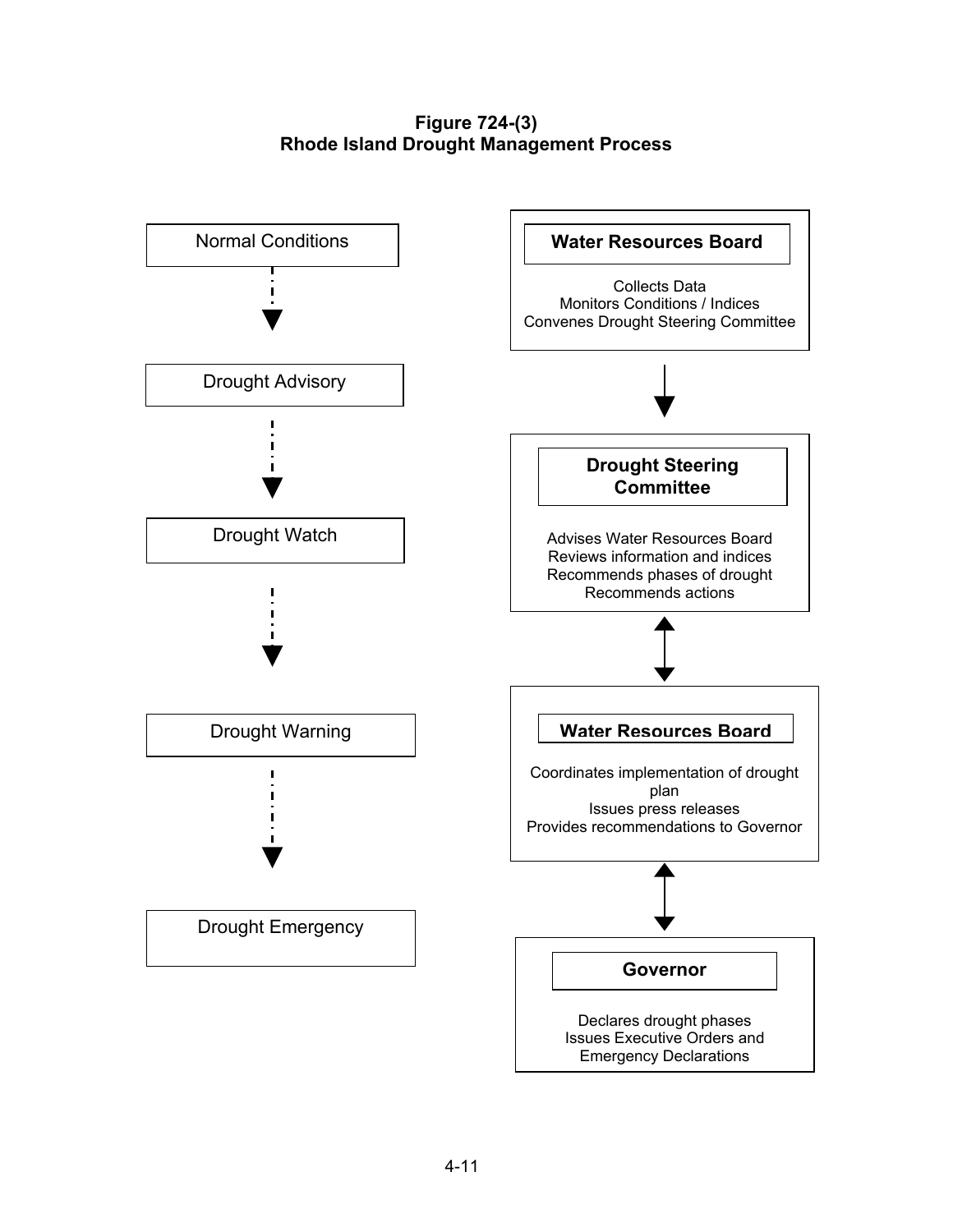## **04-04 Anticipating Drought**

## **04-04-01 Data Collection and Monitoring**

Monitoring meteorological trends and other climatic information is vital to making timely and accurate decisions on drought management. When persistent dry conditions occur, the WRB shall assemble drought-related information for the Drought Steering Committee. Two key federal agencies that monitor important drought related information on an on-going basis are the U. S. Geological Survey (USGS) and the National Weather Service (NWS). The USGS monitors groundwater and surface water levels at several locations throughout the state and analyzes current water resource conditions compared to historical records. The NWS tracks current precipitation data for Rhode Island and maintains information of historical averages and records for precipitation. The NWS also provides short and long-term weather forecasts, as well as the Palmer Drought Index (See Section 04-05-01, Drought Indices and Phases).

Other sources for precipitation data include the University of Rhode Island and local news station meteorologists. Individual water suppliers and local governments can also provide valuable data on the status of local water supplies and drought conditions. A description of the data collection responsibilities for each agency is provided in Table 724-(2) below.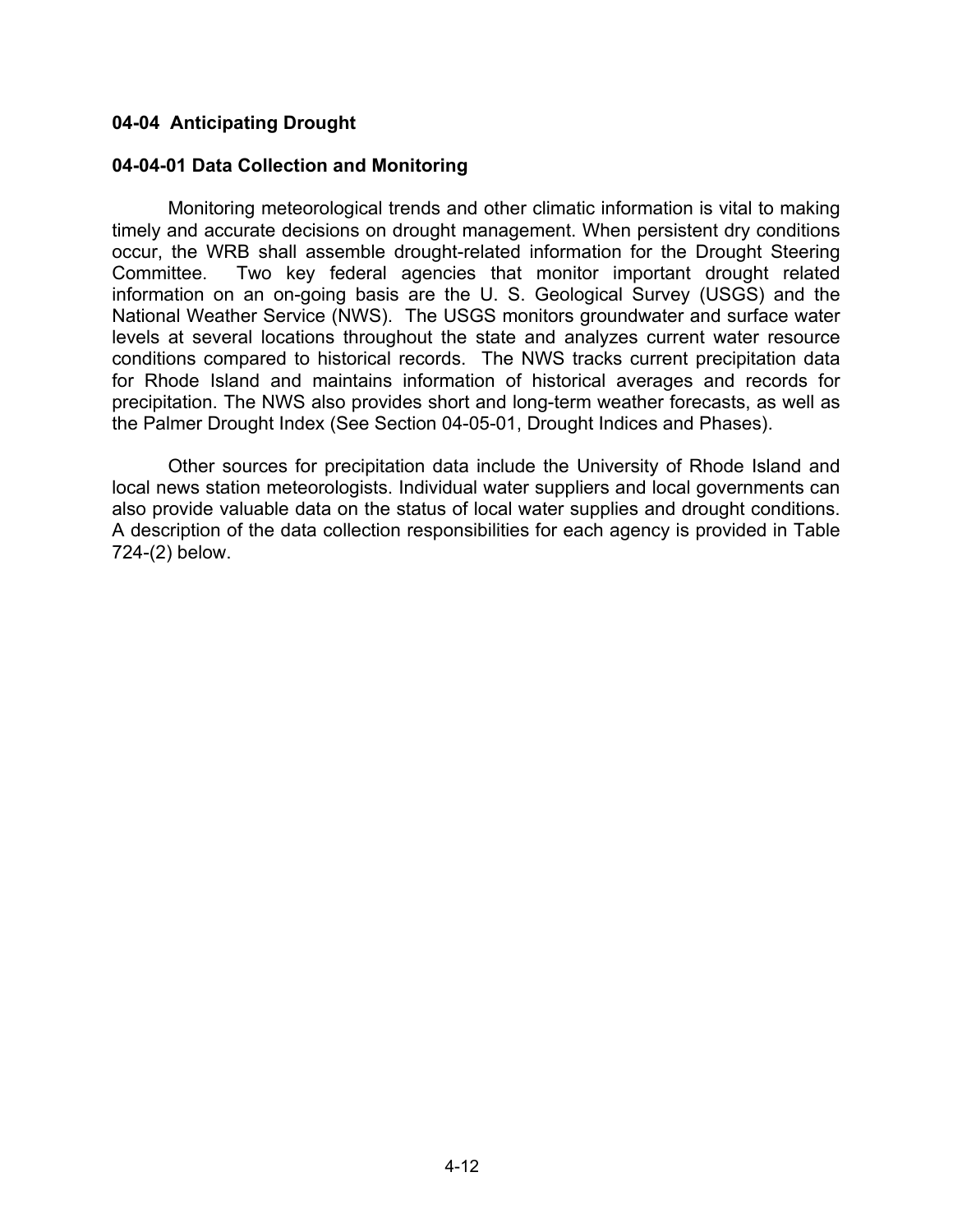| Table 724-(2)                                 |  |  |  |  |
|-----------------------------------------------|--|--|--|--|
| <b>Drought Related Information Collection</b> |  |  |  |  |

| <b>Information</b>                                                                                                                              | <b>Agency</b>                                                                                                             |
|-------------------------------------------------------------------------------------------------------------------------------------------------|---------------------------------------------------------------------------------------------------------------------------|
| Ground water levels, surface water levels,<br>and stream flow conditions<br>Surface water flows for rivers receiving<br>major RIPDES discharges | <b>United States Geological Survey</b><br><b>Water Resources Board</b><br>Department of Environmental<br>Management       |
| weather<br>Extended<br>forecast<br>$(3$ -month<br>intervals)<br>Summary of historical comparisons                                               | <b>National Weather Service,</b><br>Local news stations,<br>University of Rhode Island                                    |
| Precipitation data                                                                                                                              | <b>National Weather Service</b><br>University of Rhode Island                                                             |
| Wells both static and pumping levels                                                                                                            | <b>Water Suppliers</b><br><b>Water Resources Board</b>                                                                    |
| with<br>restrictions<br><b>Suppliers</b><br>and<br>water<br>emergencies                                                                         | <b>Water Resources Board</b>                                                                                              |
| <b>Scituate Reservoir level</b>                                                                                                                 | Providence Water Supply Board                                                                                             |
| Levels of other major reservoirs                                                                                                                | <b>Water Resources Board</b>                                                                                              |
| Forest fire conditions and fire danger levels                                                                                                   | Department of Environmental<br>Management<br><b>State Fire Marshal's Office</b>                                           |
| Crop, soil, and agriculture conditions                                                                                                          | Department of Environmental<br>Management<br>United States Department of<br>Agriculture<br><b>RI Agricultural Council</b> |
| Regulated utility issues                                                                                                                        | Division of Public Utilities and<br>Carriers<br><b>Public Utilities Commission</b>                                        |
| health and drinking water quality<br>Public<br>issues                                                                                           | Department of Health                                                                                                      |
| Drought indices                                                                                                                                 | <b>Water Resources Board</b>                                                                                              |
| Impacts to ecosystems, flora, and fauna                                                                                                         | Department of Environmental<br>Management<br><b>Designated Watershed</b><br>Associations                                  |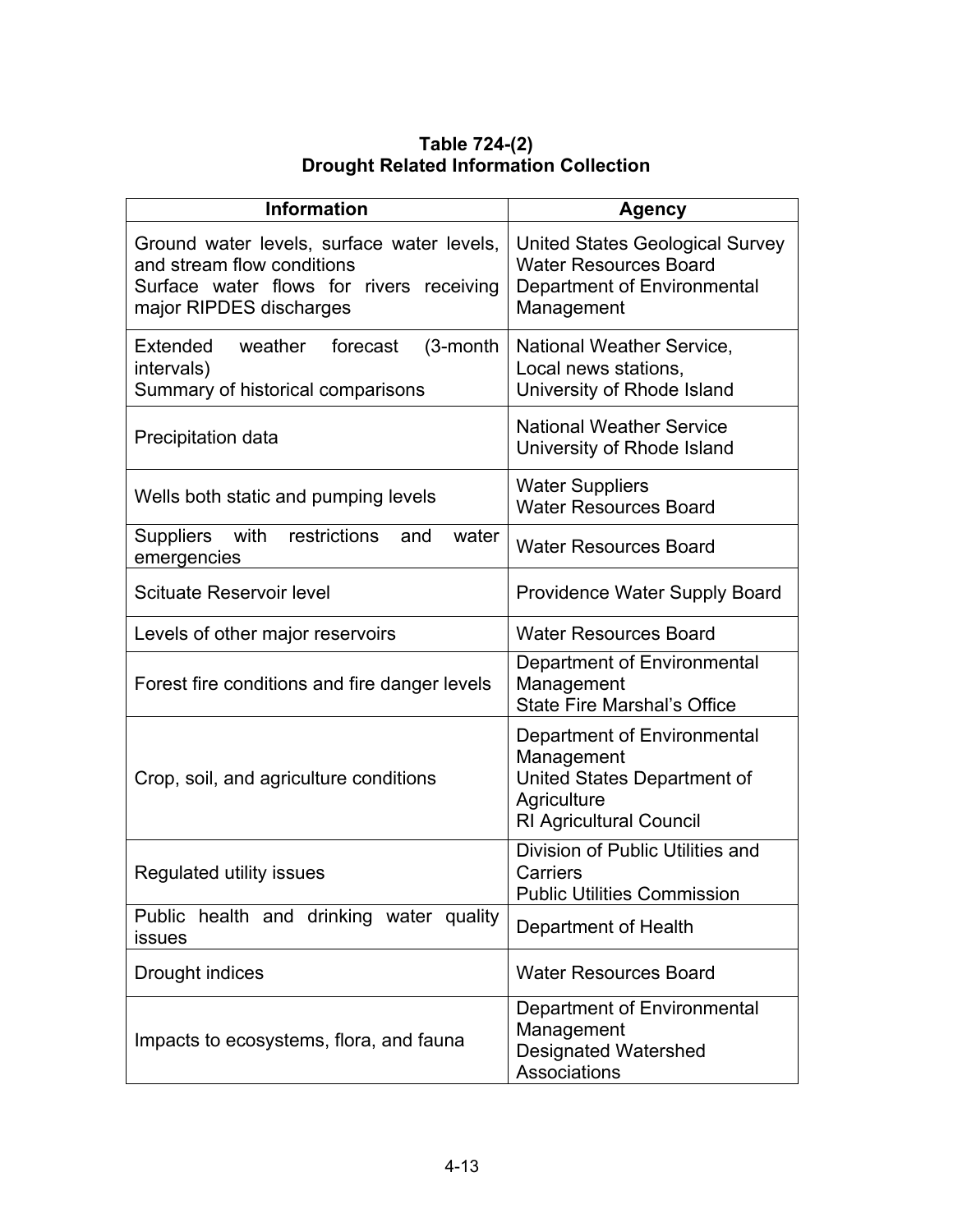## **04-04-02 Drought Indices and Phases**

#### *Drought Phases*

The drought indices and drought phases of this Plan have been adopted after considering national indices from the National Drought Mitigation Center and the National Weather Service and reviewing historic precipitation patterns and historical drought events in Rhode Island. The indices chosen are designed to anticipate drought conditions in order to begin early public education and outreach efforts on a statewide basis. The drought phases are also consistent with those used by the State of Massachusetts and are designed to coordinate with the WSSMPs of large public suppliers, particularly in the later and more severe phases of drought. Five drought phases are established for the Water Resources Board and the Drought Steering Committee to describe drought conditions:

- 1. Normal
- 2. Advisory
- 3. Watch
- 4. Warning
- 5. Emergency

## *Drought Indices*

The WRB shall work closely with water suppliers to identify and assess local indicators including but not limited to, source of supply, static groundwater levels, reservoir levels and other storage and capacity issues. This information will be collected by the WRB and used to help assess drought levels, taking into account the time of year and the severity of the drought event. The WRB will provide such information to the Drought Steering Committee as is necessary to assess conditions and to make recommendations to the Governor regarding drought phases for the state. The Drought Steering Committee shall make its recommendations on phases based on the supplier's information and the following hydrological indices gathered by the WRB:

- **Palmer Drought Index (PDI)** available from the National Weather Service or the National Climatic Data Center, this index reflects soil moisture and weather conditions including temperature.
- **Crop Moisture Index (CMI)** available from the National Weather Service or the National Climatic Data Center, this index reflects short-term soil moisture conditions as used for agriculture. (The agricultural sector is usually the first to be affected because of its heavy dependence on stored soil water, which can be rapidly depleted in extended dry periods.)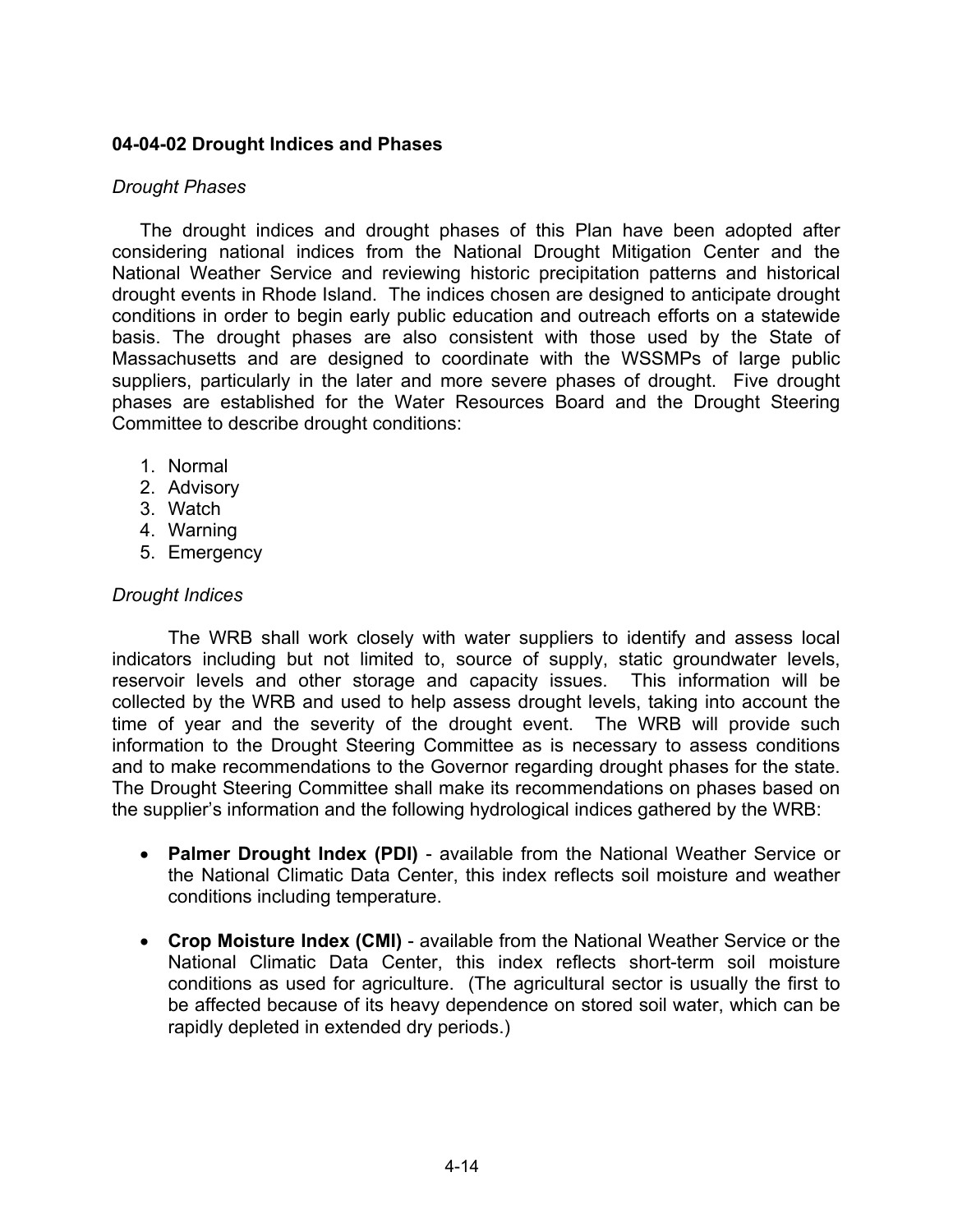- **Precipitation** data is collected at eight data points and reported by county in Rhode Island. The data is evaluated relative to normal conditions in three, six, and twelve-month intervals by the National Weather Service to determine drought level. Additional sources of data may be available through other sources such as local news networks.
- **Stream flow** condition maps showing areas of above-normal, normal, and below-normal are provided monthly by the USGS. A drought level determination is based on the number of months the stream flow levels are below normal (lowest 25% or period of record).
- **Ground water levels** condition maps showing areas of above-normal, normal, and below-normal groundwater are provided monthly by the USGS. A drought level determination is based on the number of months the groundwater levels are below normal (lowest 25% or period of record).
- **Reservoir levels** level data will be considered relative to normal conditions. The Water Resources Board, as part of its monthly conditions report, will maintain a list of water supply reservoirs and their percent of capacity. Drought phases will also be based on the water levels of small, medium, and large reservoirs across the state.

## **04-05 Setting Drought Phases**

The Water Resources Board shall work with the National Weather Service, USGS, and water suppliers to correlate information for the Drought Steering Committee in order to prepare recommendations on drought phases for the Governor. Table 724- (3), Rhode Island Drought Indices and Phases, shows the thresholds for each of the indices by drought phase. To assign a drought phase, the Water Resources Board, as advised by the Drought Steering Committee, must determine that three of the four major hydrologic indicators have reached the designated threshold. The major hydrologic indicators are the Palmer Index (PDI), precipitation, stream flow and groundwater. However, it is important to note that time of year may influence the process considerably. In the fall and winter months, the Crop Moisture Index and PDI may react slowly but decline rapidly once the spring green-up occurs. The lag between surface water levels and groundwater levels could similarly skew the relative importance and number of indicators that are critical to determining the phase of drought. Finally, in the last two phases, groundwater and reservoir data particular to an area will also be used in conjunction with statewide data to determine drought phases. Local triggers developed by large water suppliers in WSSMPs shall be coordinated with the state drought phases by the Water Resources Board. The local WSSMPs' thresholds will also be used in conjunction with the statewide indices to help determine those regional areas that have entered the warning and emergency phases.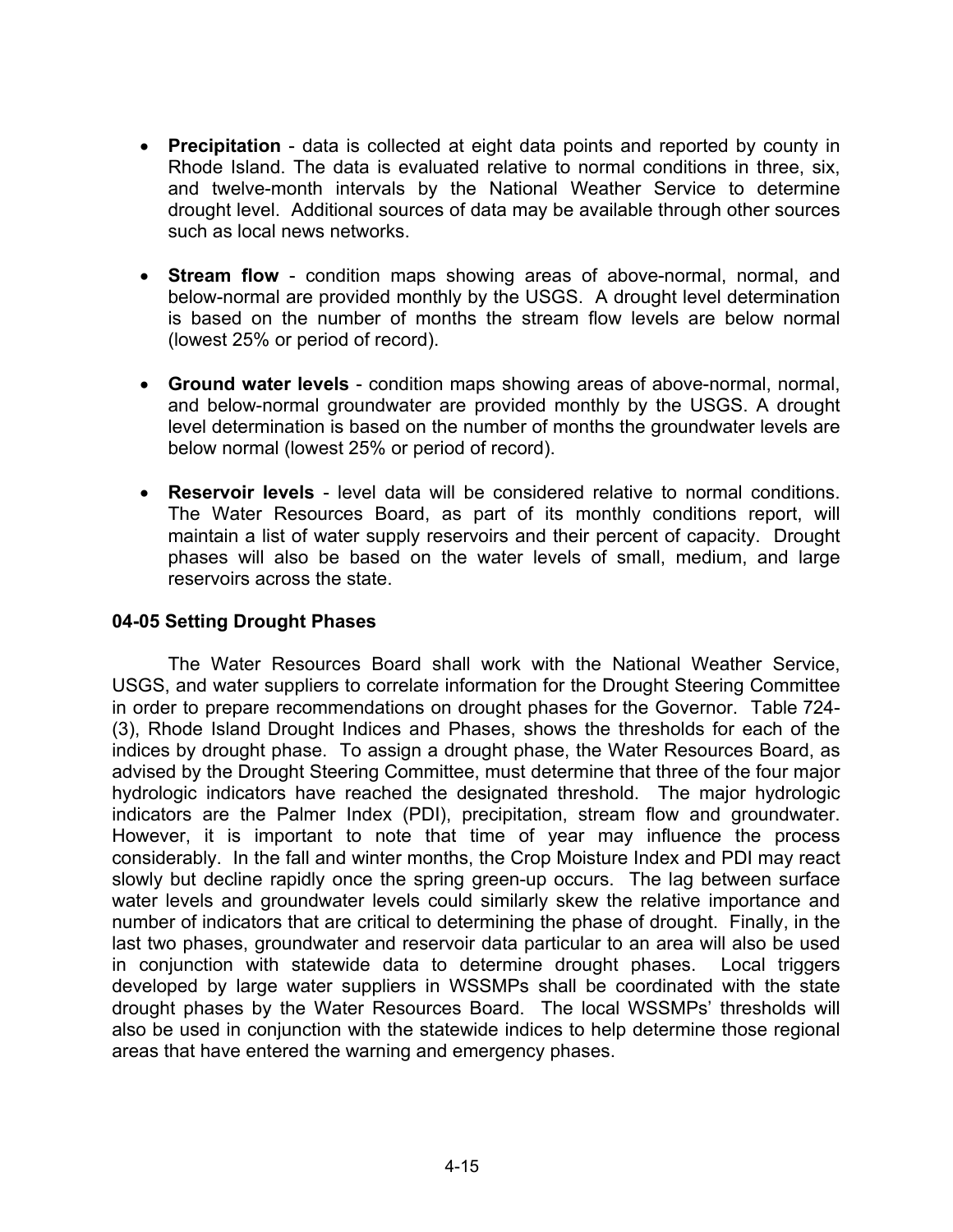#### **04-06 Drought Regions**

The Water Resources Board, as advised by the Drought Steering Committee, will recommend drought phases statewide for the first three phases of drought, **Normal**, **Advisory** and **Watch** for the Governor to declare. The Water Resources Board, as advised by the Drought Steering Committee, will recommend drought phases by drought planning regions for the final two phases of drought, **Warning** and **Emergency** for the Governor to declare. The Governor shall declare the phase of drought for the state during a long-term drought. Figure 724-(4) Rhode Island Drought Regions shows the seven drought planning regions for the state. The seven regions are:

- 1. Northwest Region
- 2. Northeast Region
- 3. Central West Region
- 4. Central East Region
- 5. Southern Region
- 6. Eastern Region
- 7. New Shoreham Region

The regions are based upon a number of considerations, including existing water supply area boundaries, areas that are not served by large public water suppliers, precipitation differences, temperature variations, soils, municipal boundaries, and source of water supplies. The drought planning regions have been delineated to facilitate more focused monitoring of drought conditions and to differentiate areas of the state by basic water-related characteristics. For areas not served by major water suppliers and where the Water Resources Board will be conveying information to the general public through various media, Figure 724-4, Rhode Island Drought Regions, is an important reference.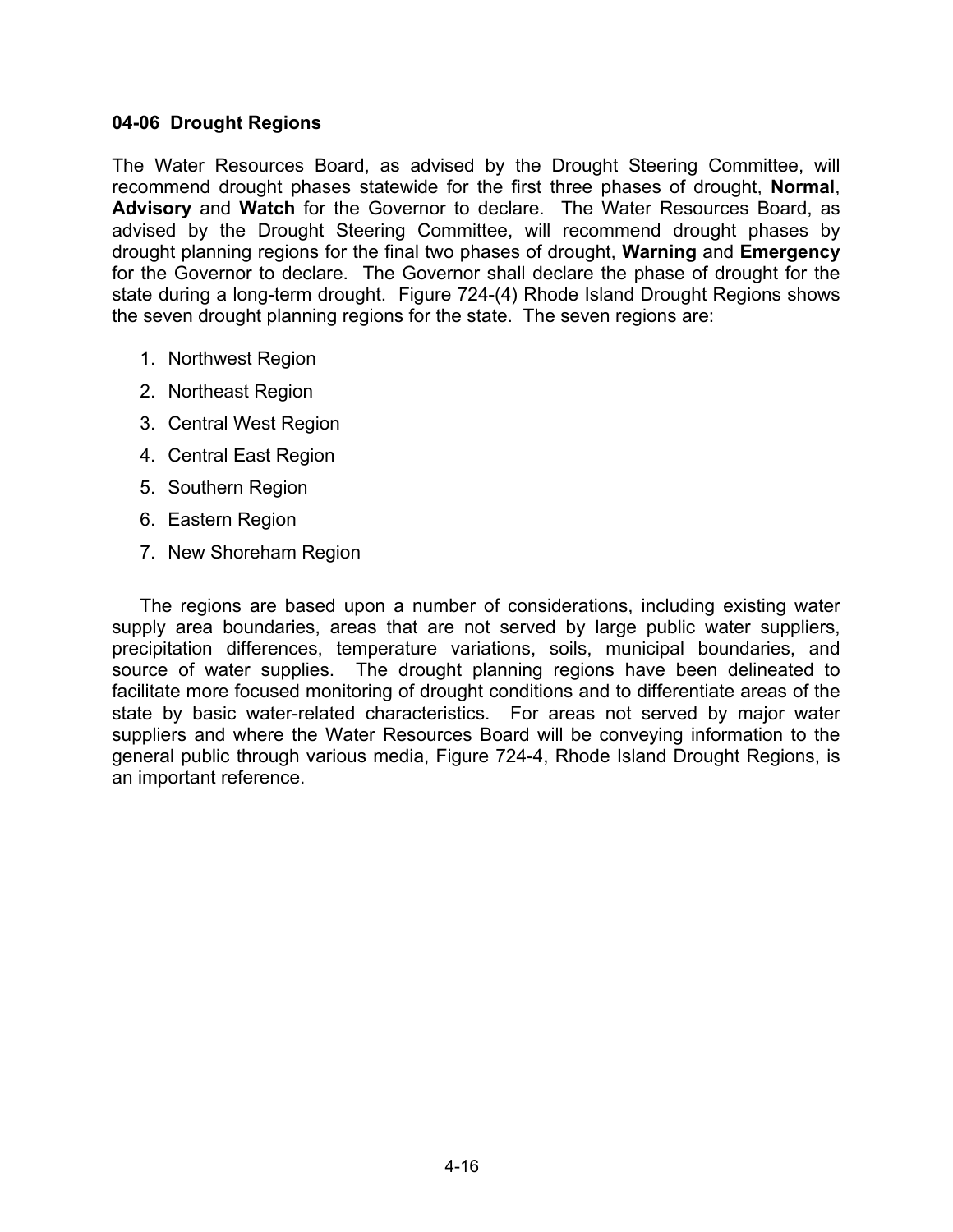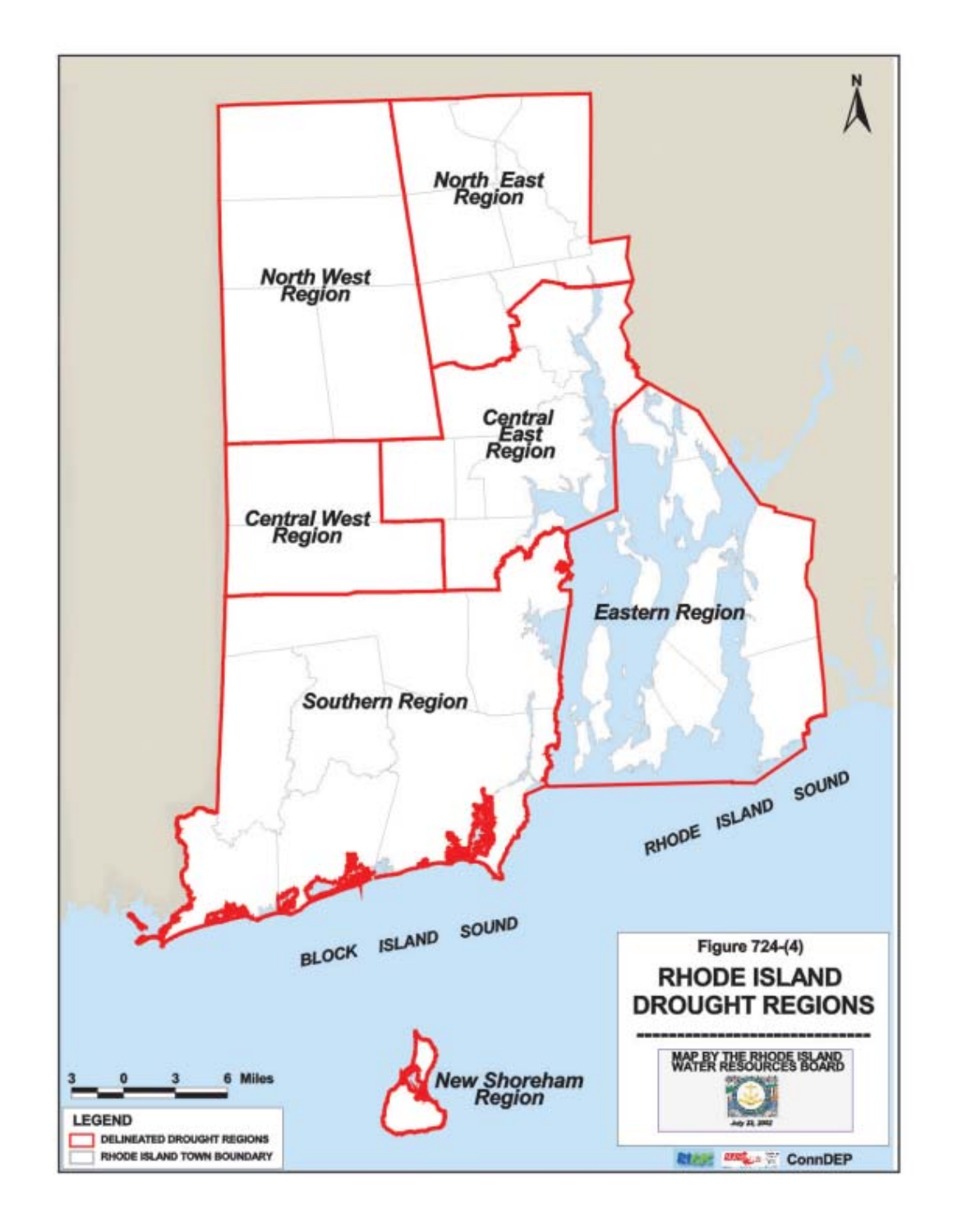#### **Drought Phase Palmer Drought Index +Crop Moisture Index Precipitation + Ground Water\*\* + Stream flow + Reservoirs\*\***  Normal -1.0 to -1.99 0.0 to -1.0 Slightly Dry 1 month below normal 1 month below normal 1 month below normal  $\begin{array}{|c|c|c|c|c|}\n1 & n$  months below normal for<br>1 months below normal for normal the time of year Advisory -2.0 to -2.99  $-1.0$  to  $-1.9$ Abnormally Dry 2 month cumulative below 65% of normal At least 2 out of 3 months below normal 3 consecutive months below normal Small index Reservoirs below normal **Watch** -3.0 to -3.99  $-2.0$  to  $-2.9$ **Excessively** Dry 1 of the following criteria met: 3 month cum. < 65% or 6 month cum. < 70% or 12 month cum. < 70% 4-5 consecutive months below normal At least 4 out of 5 consecutive months below normal Medium index Reservoirs below normal Warning -4.0 and below  $> -2.9$ Severely Dry 2 out of 3 of the above criteria met: 3 month cum. < 65% and 6 month cum. <65% or6 month cum. <65% and 12 month cum. <65% or3 month cum. <65% and 12 month cum. <65% 6-7 consecutive months below normal observation wells recording monthly record lows At least 6 out of 7 consecutive months below normal Large index reservoirs below normal **Emergency** -4.0 and below  $> -2.9$ **Severely** dry Same criteria as Warning and Previous month was Warning or Emergency >7 months below normal observation wells recording monthly record lows >7 months below normal Continuation of previous month's conditions

# **Table 724-(3) Rhode Island Drought Indices and Phases**

**+** Major hydrologic indicators.

\*\* Local triggers from the water system supply management plans will also be considered in a assessing drought phases on a regional basis. The Water Resources Board will review local plans and work with suppliers to coordinate regarding drought phases and to collect, review and report surface reservoir and ground water data.

**Normal** is defined as the statistical average of the data for the period of record. Percentages for precipitation are relative to normal.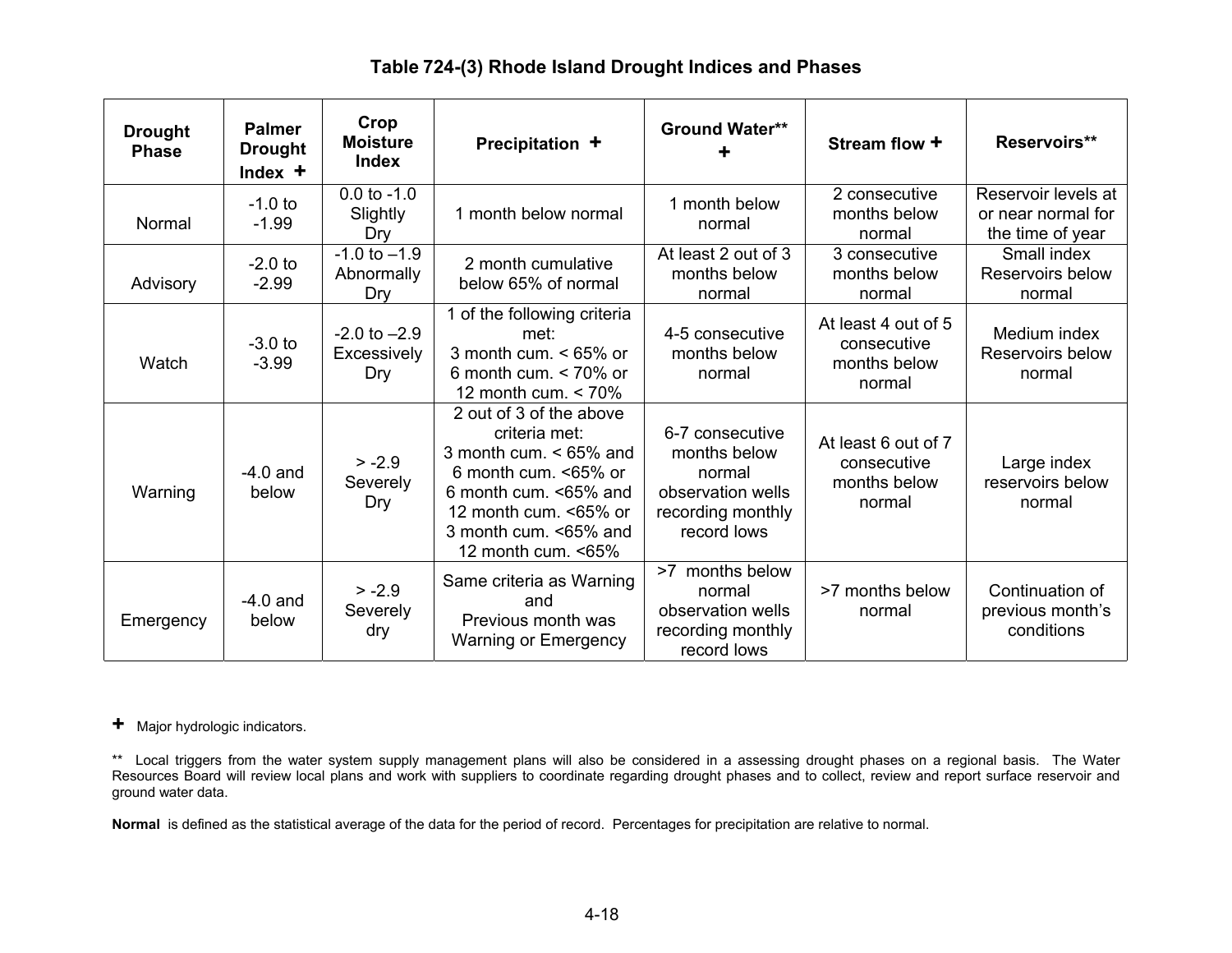## **04-07 Communication**

Effective drought response will be dependant upon effective communication of accurate, timely and consistent information on drought conditions and response actions to the public, major water users, and other targeted interests. One of the primary responsibilities of the Water Resources Board is to use the Drought Steering Committee to develop and disseminate clear and consistent information.

The Water Resources Board is primarily responsible for communicating the declarations of the Governor and the recommendations of the Drought Steering Committee to the public and targeted water users. Individual water suppliers are primarily responsible for communicating the decisions and recommendations of both the Governor and the Water Resources Board to their customers. Other agency members of the Drought Steering Committee will communicate the decisions and recommendations of the Drought Steering Committee to constituencies and interests they serve. Table 724-(4), Communication of Drought Steering Committee Recommendations, outlines the agencies and audiences for communication during the time of a drought.

#### **Table 724-(4) Communication of Drought Steering Committee Recommendations**

| <b>Agency/Organization</b>                                                | <b>Audience</b>                                                                           |
|---------------------------------------------------------------------------|-------------------------------------------------------------------------------------------|
| <b>Water Resources Board</b><br>Governor's Office                         | <b>General Public</b>                                                                     |
| Water Resources Board,                                                    | Local Government, Watershed<br>Councils                                                   |
| <b>Water Suppliers</b><br><b>RI Water Works Association</b>               | <b>Customers, Water Resources</b><br><b>Board</b>                                         |
| <b>Water Resources Board</b><br>Department of Health                      | <b>Water Suppliers</b>                                                                    |
| Department of Environmental Management                                    | <b>Foresters</b>                                                                          |
| Department of Environmental Management<br><b>RI Agricultural Council</b>  | Farmers/Agricultural Interests                                                            |
| Water Resources Board<br>Department of Environmental Management           | <b>Other Large Water</b><br>Non-agricultural users e.g.<br>Industrial, golf courses, etc. |
| Narragansett and Mashantucket Pequot Indian<br><b>Tribes</b>              | <b>Indian Tribes</b>                                                                      |
| <b>Water Resources Board</b><br><b>State Fire Marshal</b>                 | <b>Local Fire Departments</b>                                                             |
| <b>RI Economic Development Corporation</b><br><b>Chambers of Commerce</b> | <b>Industries/Businesses</b>                                                              |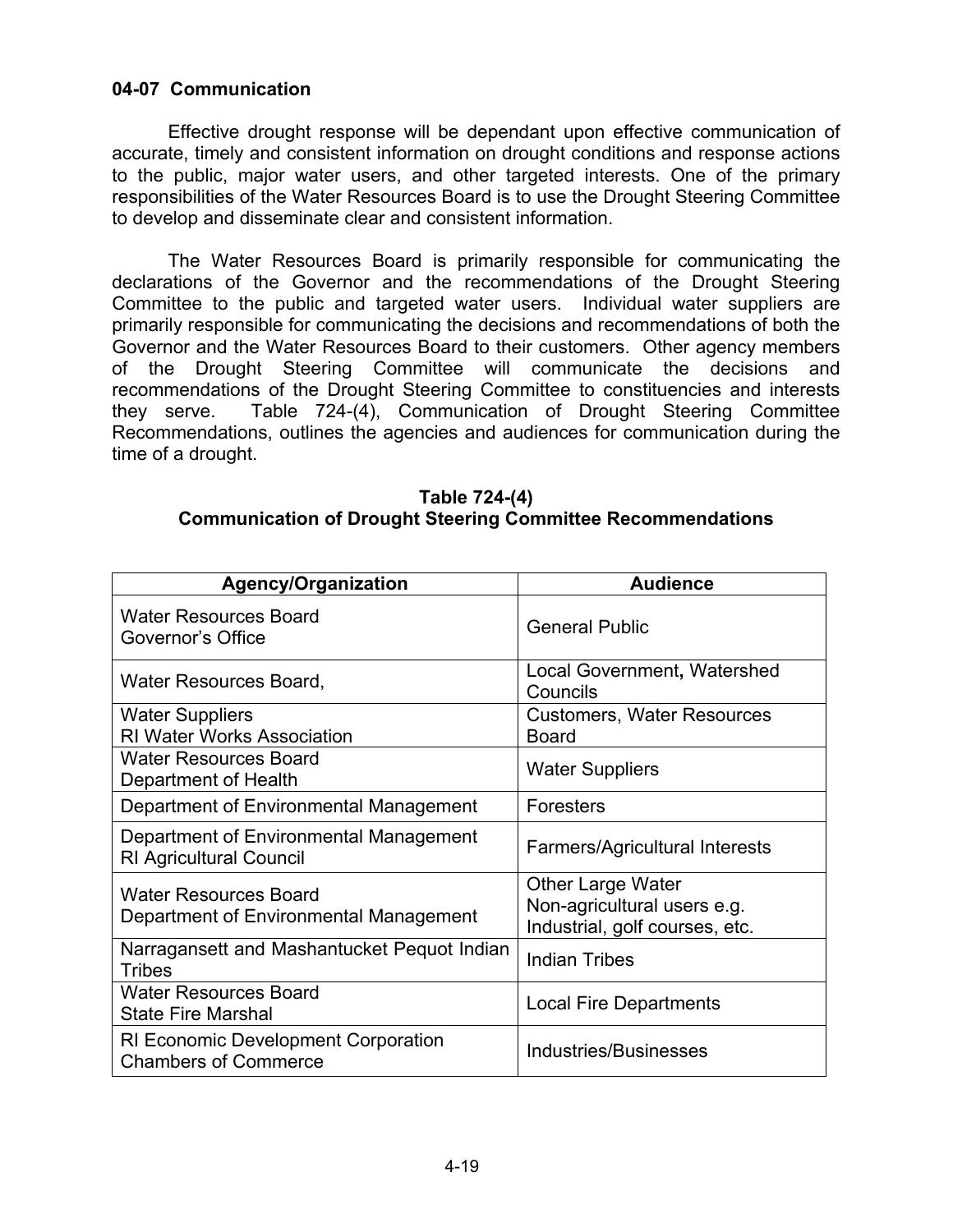#### **04-08 Rhode Island Drought Management Actions**

This section describes the drought management actions for each of the five phases of drought. The process evolves from general information collection and sharing under normal or drought advisory conditions to preparation and declaration of an emergency situation by the Governor for drought emergencies. All response actions in early phases of drought will be continued in later phases of drought as needed. A given drought action phase can change in one of three ways:

- 1. If conditions worsen and reach the criteria for the next most severe drought phase, the drought severity level will be increased accordingly.
- 2. If conditions persist but do not reach the next phase, the drought phase will be held constant.
- 3. If conditions begin to improve the drought phase may be reduced.

In all cases, the Water Resources Board, as advised by the Drought Steering Committee, will recommend to the Governor whether conditions warrant a change in drought phase. Once the precipitation index triggers a drought phase of warning or emergency, conditions must improve beyond the previous level to reduce the drought phase. Table 724-(5) Rhode Island Drought Management Actions on the following pages lists the actions to be undertaken during the five phases of drought.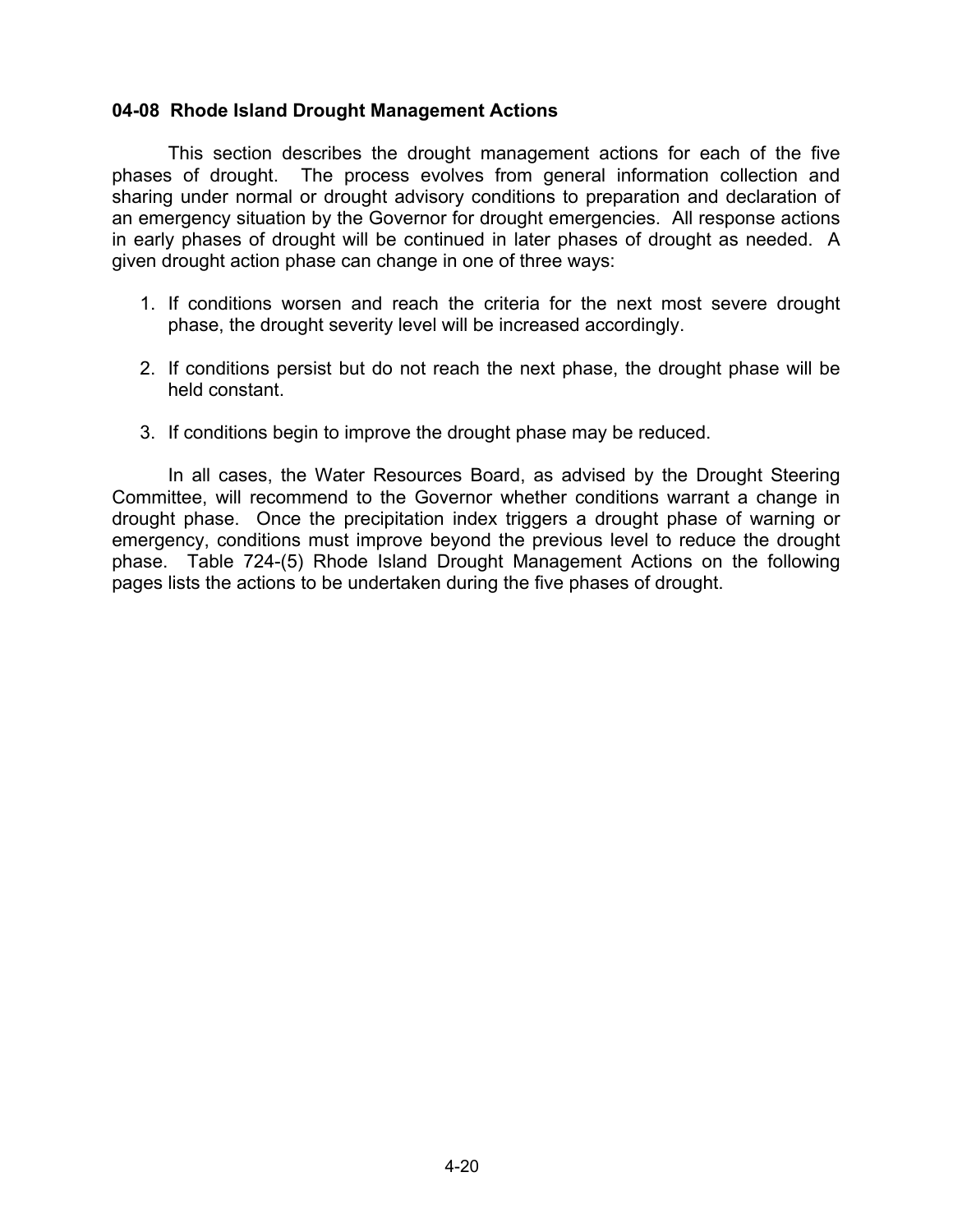# **Table 724-(5) RHODE ISLAND DROUGHT MANAGEMENT ACTIONS**

## *Drought Phase:* **Normal**

- 1. WRB collects basic weather and hydrological data.
- 2. USGS monitors surface and groundwater levels.
- 3. WRB works with municipalities on drought related contingency plans and to adopt drought related ordinances.

# *Drought Phase:* **Drought Advisory**

- 1. WRB communicates with public, municipalities and water suppliers about dry conditions.
- 2. WRB convenes Drought Steering Committee and recommends to the Governor to declare an advisory phase.
- 3. WRB develops press announcements as advised by the Drought Steering Committee.
- 4. WRB collects information and advises Drought Steering Committee on list of water restrictions.
- 5. WRB coordinates regular meetings of the Drought Steering Committee to review information and circulate educational materials.
- 6. WRB works with DEM and USGS in order to expand data collection and monitoring.
- 7. WRB forwards "Current Conditions" report to the Drought Steering Committee, general public, municipalities and major water suppliers.
- 8. WRB develops and recommends statewide voluntary conservation measures and begins public awareness campaign on water conservation.
- 9. WRB works with the DEM and USGS to measure stream flow and groundwater levels and to relay this data to farmers, golf courses, other water users and watershed councils in the affected watershed(s).
- 10. DEM-Agriculture mails listing of water conservation techniques to farmers, requests farmers to conserve, and initiates appropriate steps of the Drought Response Plan for Agriculture (See Appendix E).
- 11. WRB offers technical assistance to water suppliers to enhance efficiency of their major users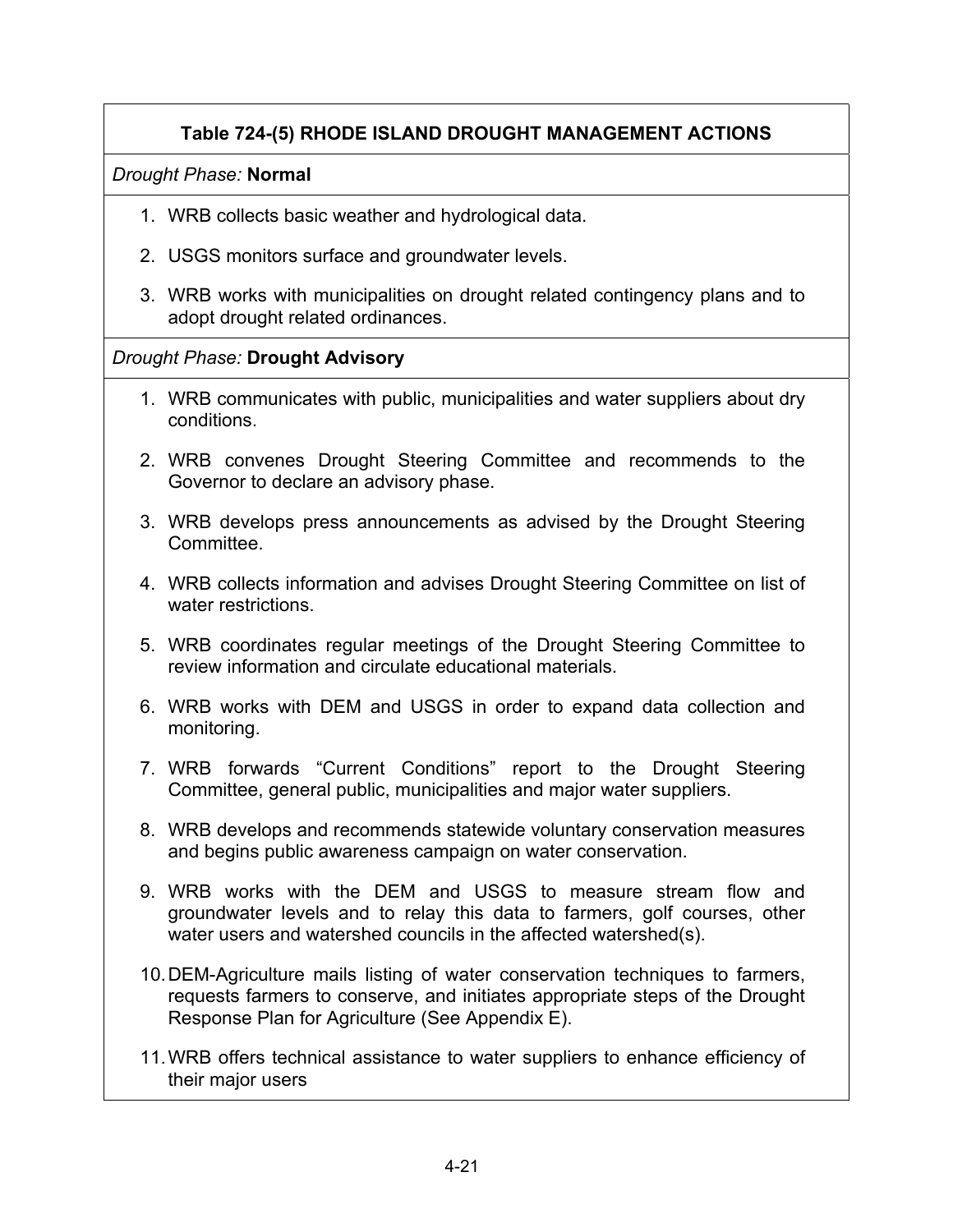# *Drought Phase:* **Drought Watch**

- 1. WRB distributes monthly Current Conditions Report to the Governor, Drought Steering Committee, major water suppliers, and municipalities.
- 2. WRB and the Drought Steering Committee recommend to the Governor to declare a watch phase.
- 3. WRB works with the Drought Steering Committee to develop and distribute clear and consistent public information regarding current conditions and general water conservation measures.
- 4. WRB offers technical assistance to municipalities on managing water use during dry conditions.
- 5. WRB works with state agencies to intensify monitoring and appraisal of drought situation.
- *6.* WRB, as advised by the Drought Steering Committee, reports on status of the drought to the Governor, Senate and House leadership*.*
- 7. WRB works with state agencies to initiate contact and planning efforts with federal agencies.
- 8. WRB develops, recommends and encourages continued water conservation and use restrictions.
- 9. The WRB updates and distributes the statewide map reporting the drought status by region.
- 10. Large water systems follow triggers and actions from WSSMPs to determine their drought level.
- 11. DEM-Agriculture continues to implement response plan for agriculture.
- 12. When rivers approach their 7Q10 low flow (a standard used to measure stream flow), DEM requests voluntary reductions in the quantity of pollutants discharged from industrial sources.
- 13. WRB works with DEM-Agriculture to provide a list of water suppliers and water transporters willing to supply farmers.
- 14. WRB develops and distributes a list of well drillers.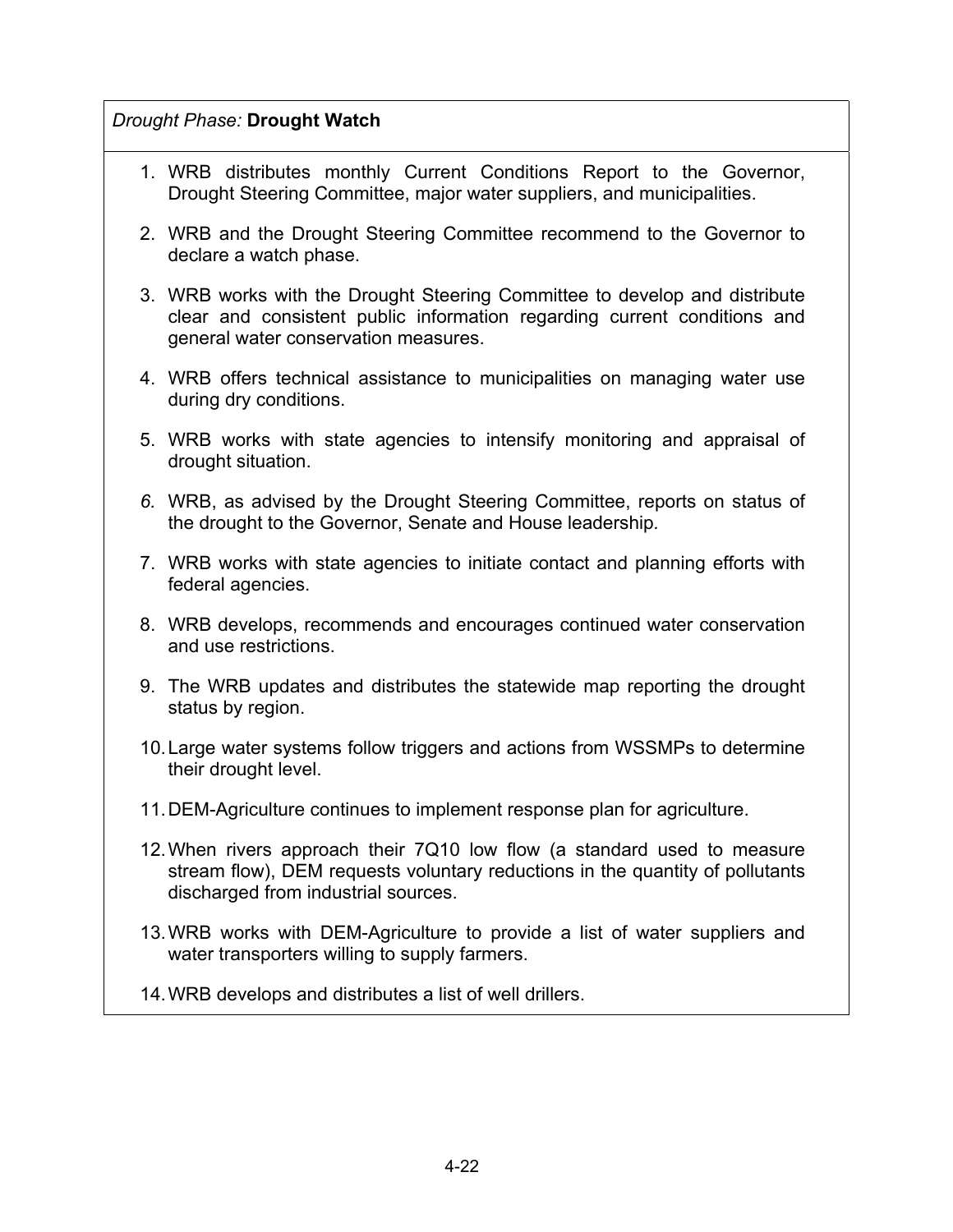# *Drought Phase:* **Drought Watch** (continued)

- 15. DOH provides a list of private laboratories for water testing.
- 16. DOH expedites permitting and gives priority reviews to replace public wells that have gone dry, where practical.
- 17. Fire districts/departments identify alternative sources of water or call on a regional tanker force, when water bodies are low.
- 18. WRB, as advised by the Drought Steering Committee, encourages fire departments to distribute educational materials stating that dry conditions may cause problems for sprinkler systems.

19. DEM expedites dry hydrant permits for fire departments

# *Drought Phase:* **Drought Warning**

- 1. WRB, as advised by the Drought Steering Committee, recommends to the Governor to declare a warning phase and WRB works with all constituencies (the public, municipalities, suppliers, etc.) to implement measures to reduce water use.
- 2. WRB, as advised by the Drought Steering Committee, implements and promotes public information and provides technical assistance to conserve water and reduce water demand.
- 3. WRB, as advised by the Drought Steering Committee, intensifies media coverage and public education efforts.
- 4. WRB, works with local suppliers and updates statewide maps to report those regions that have entered the warning stage.
- 5. WRB, as advised by the Drought Steering Committee, adopts list of nonessential water uses and strongly recommends that water users cease all non-essential water uses.
- 6. WRB, reviews readiness and availability of emergency interconnections and sources of water.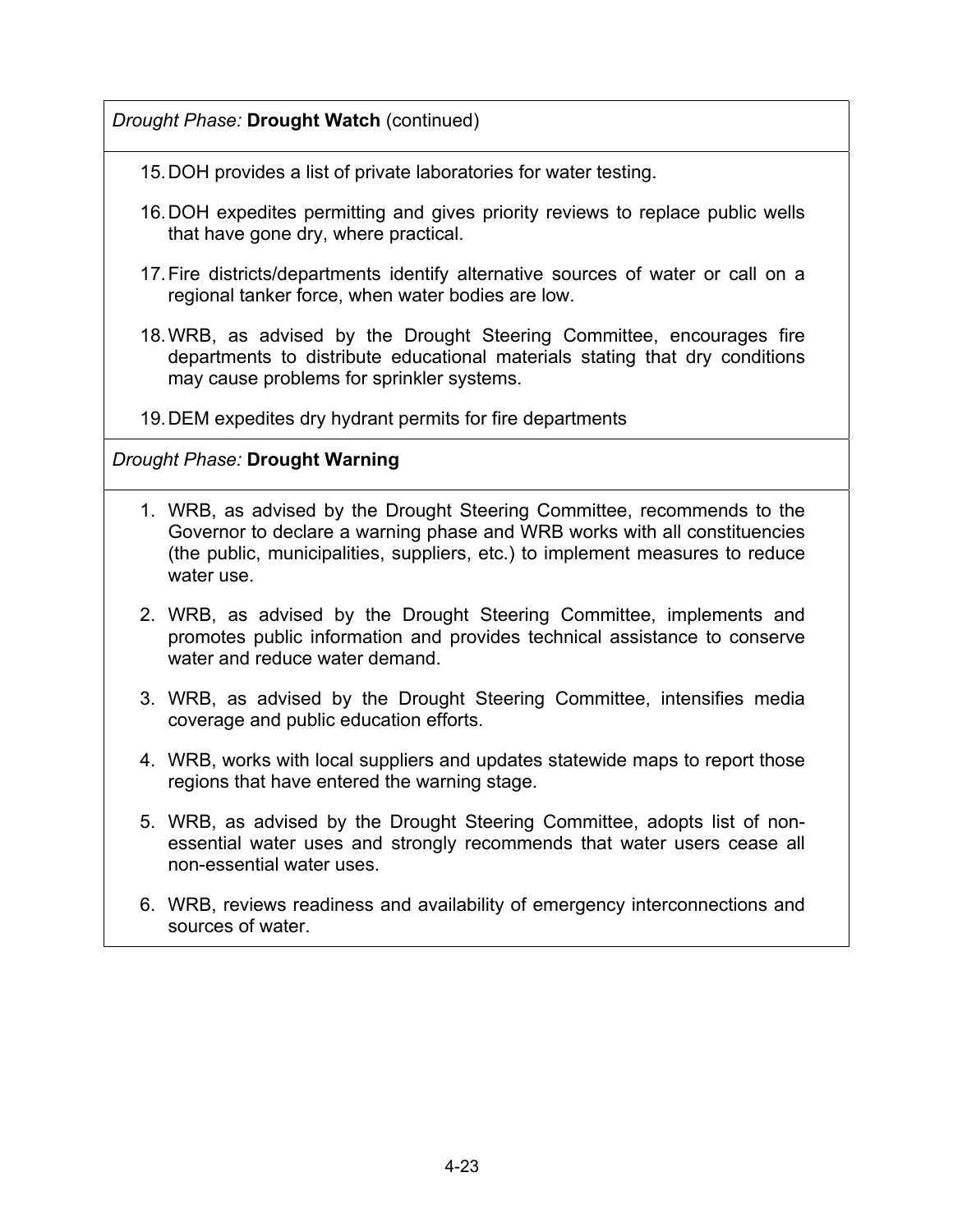# *Drought Phase:* **Drought Warning** (continued)

- 7. DOH assesses public health threats and acts as needed.
- 8. WRB, initiates contact and planning with northeast states regarding regional conditions and responses.
- 9. WRB, works with the Governor's Office to declare a warning phase and to prepare a proclamation for the Governor in case of a drought emergency and develops a communications strategy.
- 10. WRB, informs the House and the Senate leadership about drought conditions.
- 11. WRB, as advised by the Drought Steering Committee, coordinates with RIEMA to investigate potential funding and assistance.
- 12. Individual water systems implement drought-response actions outlined in their WSSMPs.
- 13. DEM-Agriculture follows steps in the Drought Response Plan for Agriculture.
- 14. Regulated water suppliers may petition the Public Utilities Commission for emergency rate relief.
- 15. DEM and WRB identify adverse environmental impacts and advise the Drought Steering Committee regarding mitigation.

# *Drought Phase:* **Drought Emergency**

- 1. WRB, as advised by the Drought Steering Committee, recommends to the Governor to declare an emergency, and recommends to the Senate and House leadership on implementing emergency responses and mitigation measures.
- 2. The Governor may issue a proclamation of a drought emergency. The proclamation may stipulate mandatory bans on non-essential water use as recommended by the WRB. Water use restrictions shall be in accordance with WSSMPs for large water suppliers. More restrictive measures may be required according to the Governor's Emergency Proclamation.
- 3. WRB, as advised by the Drought Steering Committee, continues to coordinate the responses of state, local and federal agencies.
- 4. WRB, as advised by the Drought Steering Committee, coordinates with RIEMA to seek disaster declarations and secure emergency funding/assistance.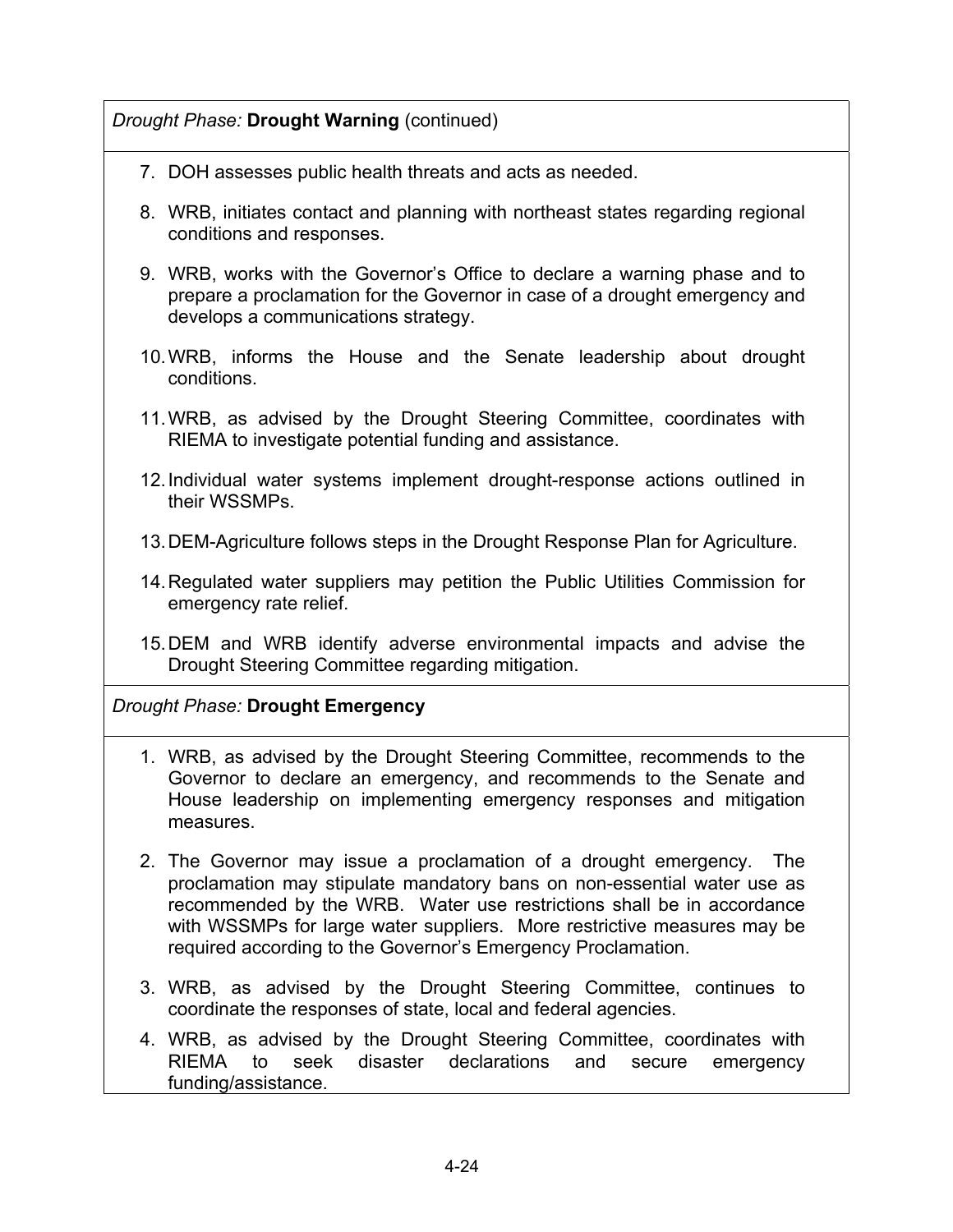#### **04-09 Non-Essential Water Uses**

Water is a basic and essential need of every creature. It is a natural resource of tremendous value and important to every citizen of the state. Maintaining water supplies is essential to protect the public health, to support the economy of the state and to protect the environment. Yet water can be depleted quickly and used faster than it can be replenished during a long-term drought. An important drought mitigation measure for water suppliers and users is demand reduction. Demand reduction measures implemented for water shortages generally follow a logical progression from voluntary reductions in usage to mandatory reductions in usage, and, finally under severe water shortage conditions, to water rationing.

Large water suppliers will implement demand reduction strategies as outlined in their WSSMPs. The second two phases of this plan, advisory and watch, require voluntary water use reduction. During the warning phase the Water Resources Board, as advised by the Drought Steering Committee, shall recommend more stringent use reductions and, in the final severe emergency stage, provide the Governor with recommendations on bans for non-essential water uses.

The actual uses banned may depend upon the time of year of the drought emergency since many non-essential water uses are seasonal in nature and often are outdoor household or workplace water uses such as landscape and lawn watering. Water suppliers should promote water conservation practices as a part of normal operating procedures and early during developing drought conditions. Water users should be alerted to developing drought conditions, informed of actions required to respond to water shortages and updated as more severe conditions develop. An important aspect of implementing the demand reductions will be early notification to appropriate municipal officials and water suppliers of the non-essential water uses ban and the measures they must use to enforce them.

The Long-term Drought Management Task Force strongly recommended the following listing of non-essential water uses be used during the times of warnings and emergency drought phases.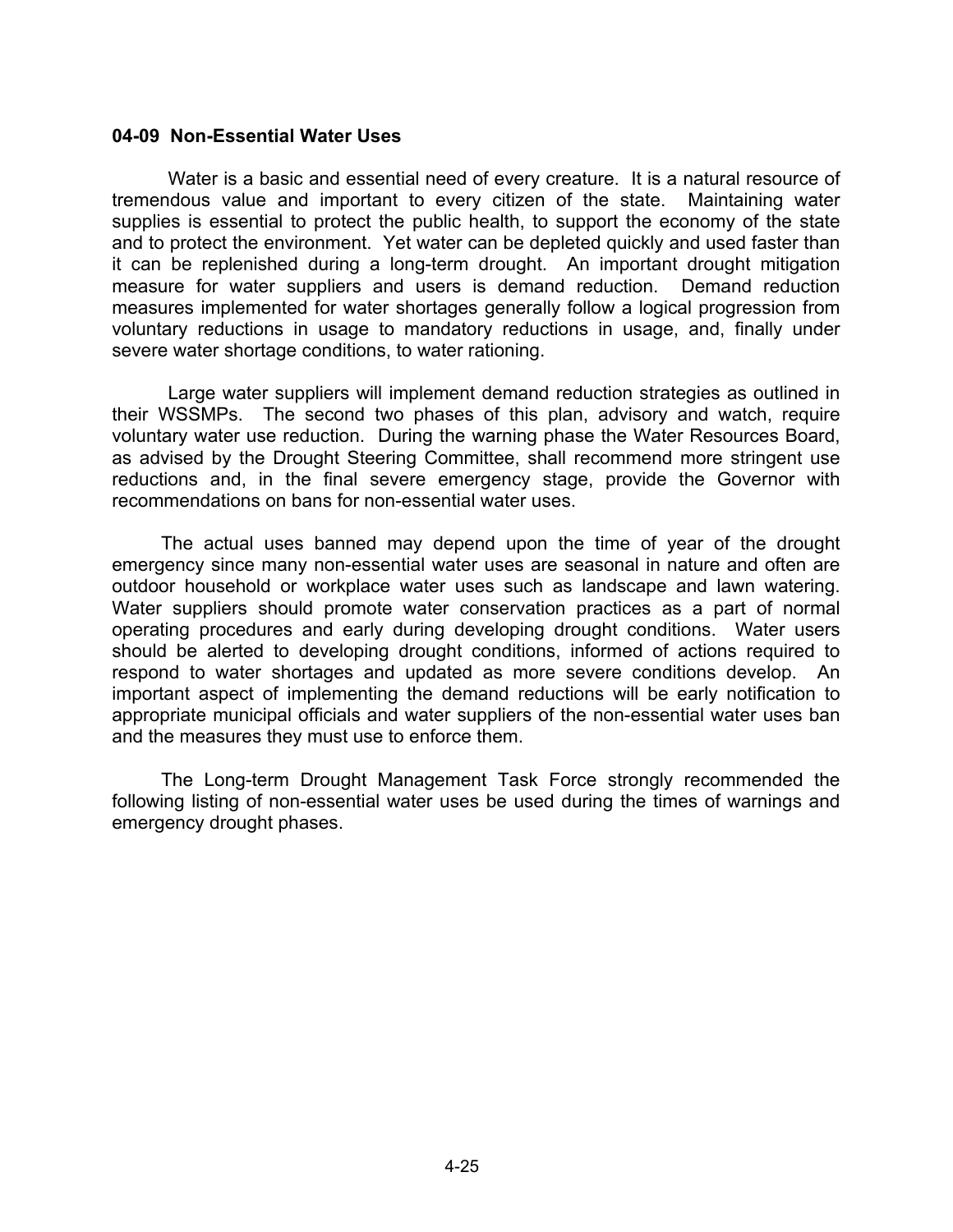## **Table 724-(6) Non-essential Water Uses in Rhode Island during Drought**

*(Recommended by Long-term Drought Management Task Force, March 2002)* 

**Note: To encourage use of treated wastewater as a conservation measure, water uses which employ treated wastewater or recycled water are exempted from this list.** 

- 1. Washing down any hard surface areas, including streets, gutters, sidewalks, walkways, driveways, parking lots, and tennis courts.
- 2. Washing down any building or structures other than for immediate fire protection.
- 3. Washing any vehicle including automobiles, motor bikes, boats, trailers, and airplanes.
- 4. Supplying water to any decorative water bodies, including all fountains and scenic and recreational ponds and lakes, except for the minimum necessary to support aquatic life.
- 5. Filling or maintaining the water level in private swimming pools.
- 6. Watering any lawns, plants, trees and other flora in daylight hours, with consideration to priority agricultural uses pursuant to *Rhode Island General Law 46-15.7-1(5) Management of the Withdrawal and Use of the Waters of the State.*
- 7. Obtaining water from hydrants for any purpose other than fire-fighting, including use of water for construction and hydrant testing.
- 8. Flushing of sewers.
- 9. Serving water in restaurants, except upon request.
- 10. Continuing water service to customers who have been issued a ten-day notice to repair one or more leaks and who have failed to comply.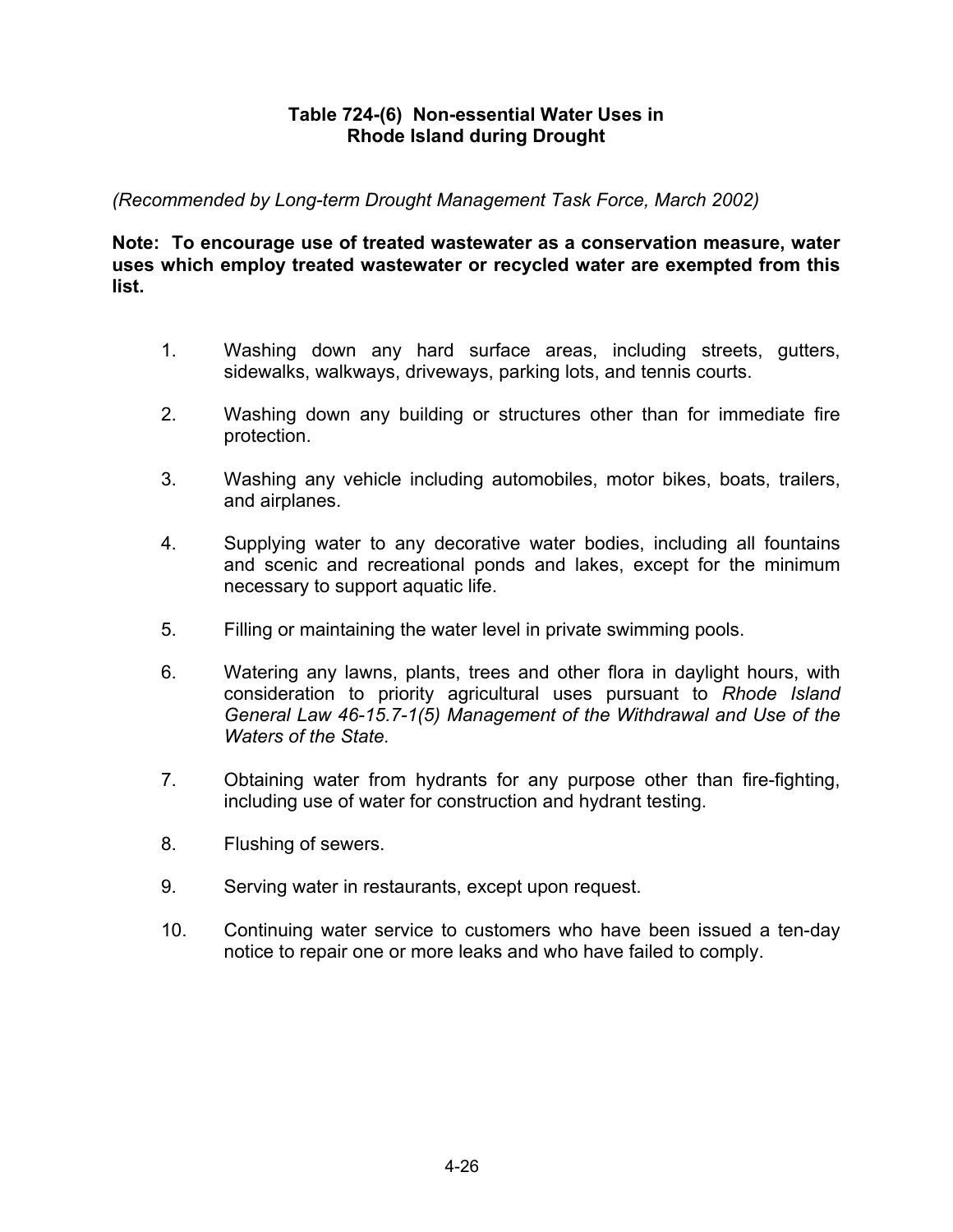#### **04-10 Returning to Normal**

The Water Resources Board, as advised by the Drought Steering Committee shall recommend any reductions in drought phases to the Governor. After return to normal conditions, the Water Resources Board will provide a post-drought evaluation report to the Governor and the Drought Steering Committee. The report shall describe lessons learned and problems experienced during the drought situation and may make recommendations for amendments to this plan.

In order to determine the end of a drought, the two key indices, precipitation and ground water levels, will be examined*.* These two indices have the greatest long-term impact on stream flow, water supply, reservoir levels, soil moisture and potential for forest fires.

A majority of the indices will not be considered because they will return to normal at some point during the year. For example, the Crop Moisture Index returns to normal at the end of the growing season. Precipitation is a key factor because it is the overall cause of improving conditions. The water table responds slowly to improving conditions and is a good indicator for monitoring the return to normal conditions. According to the National Drought Mitigation Center, when precipitation levels return to normal, surface and sub-surface supplies return to normal in the same sequence they were affected. Soil water reserves are replenished first, followed by stream flow, reservoirs and lakes, and then groundwater. The length of the recovery period is a function of the intensity of the drought, its duration and the quantity of precipitation received as the drought ends.

In order to ensure long-term improvement, the reduction of a drought level in any given region should be limited to no more than one reduction every two months. Generally, drought phases should only be revised to a less severe phase when normal conditions for both precipitation and groundwater have been reached for a sustained period of time, as set forth in Table 724-(7) Returning to Normal. (Please note that Table 724-(3) Rhode Island Drought Indices and Phases, establishes the baseline references). Due to the complexity of factors to be examined, the Board and Committee will rely heavily on the professional judgment of key members.

Precipitation from large storms such as hurricanes will need to be weighed based on the individual impact of the large storm. While these storms may return long-term precipitation totals to normal and may fill reservoirs, they often do little to replenish groundwater levels necessary for long-term water resource protection.The long-term cumulative precipitation deficits listed in Table 724-(7) can be changed to up to twelve months depending on the time of year and length of the drought. For example, the fall and spring months are ideal for groundwater recharge, and precipitation that occurs during the fall and spring can result in a quicker return to normal conditions.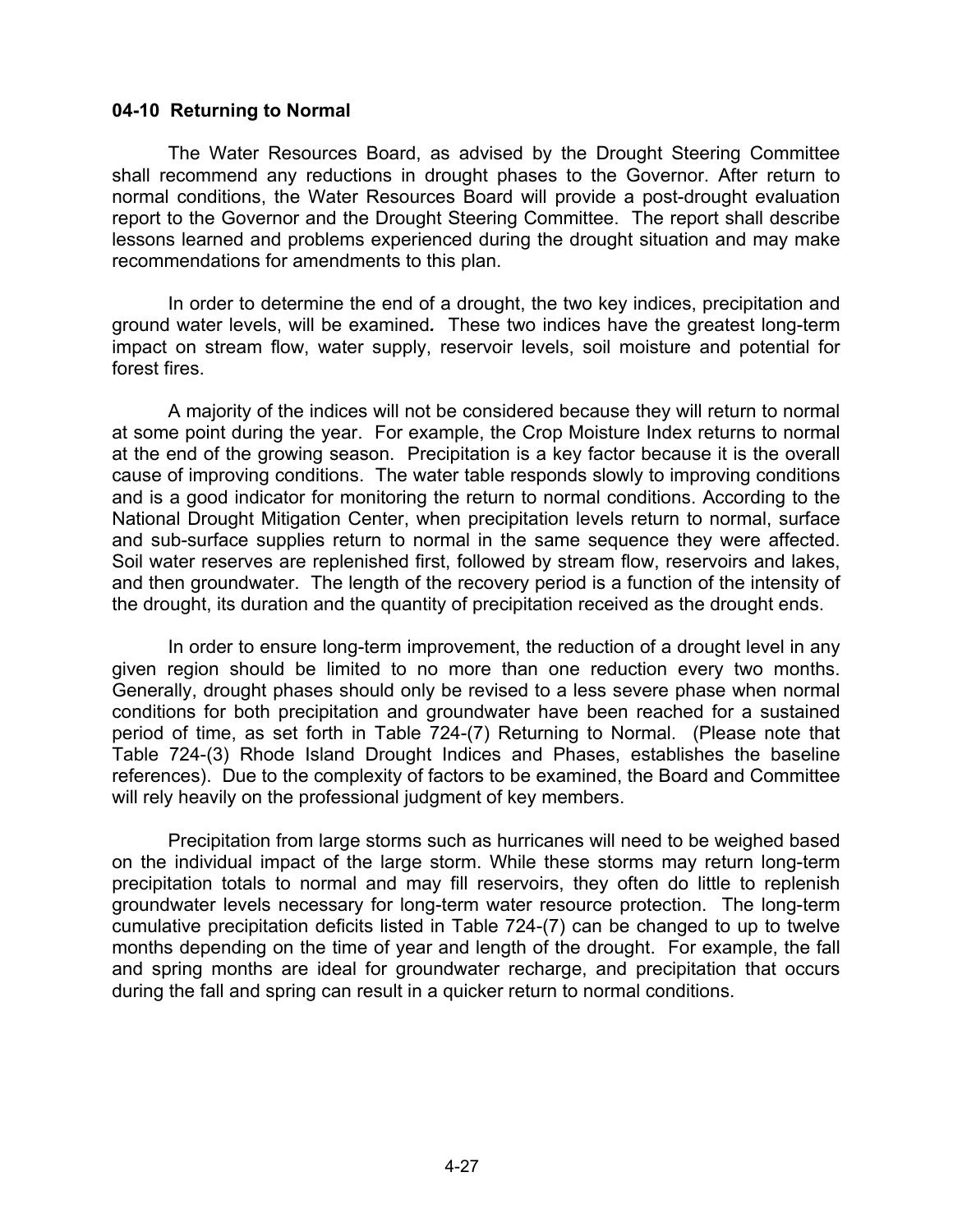# **Table 724-(5) Returning to Normal**

| <b>Current</b><br><b>Drought</b><br><b>Phase</b> | <b>Next Drought Phase</b>                                                 | <b>Reduce Drought Phase</b><br>by one category                                                                                                                            |
|--------------------------------------------------|---------------------------------------------------------------------------|---------------------------------------------------------------------------------------------------------------------------------------------------------------------------|
| Emergency                                        | Emergency-continued below<br>normal conditions                            | Groundwater levels at or above<br>normal and no precipitation deficit for<br>past 3 months; and/or water resource<br>problems which prompted the<br>emergency have abated |
| Warning                                          | Emergency-worsening<br>conditions or continued<br>below normal conditions | Two consecutive months of<br>groundwater levels at or above normal<br>and near normal precipitation for past<br>6 months                                                  |
| Watch                                            | Warning-worsening<br>conditions<br>Watch continued below<br>normal        | Two consecutive months of<br>groundwater levels at or above normal<br>and near normal precipitation for past<br>6 months                                                  |
| Advisory                                         | Watch-worsening conditions                                                | Two consecutive months of<br>groundwater levels at or above normal<br>and near normal precipitation for past<br>3 months                                                  |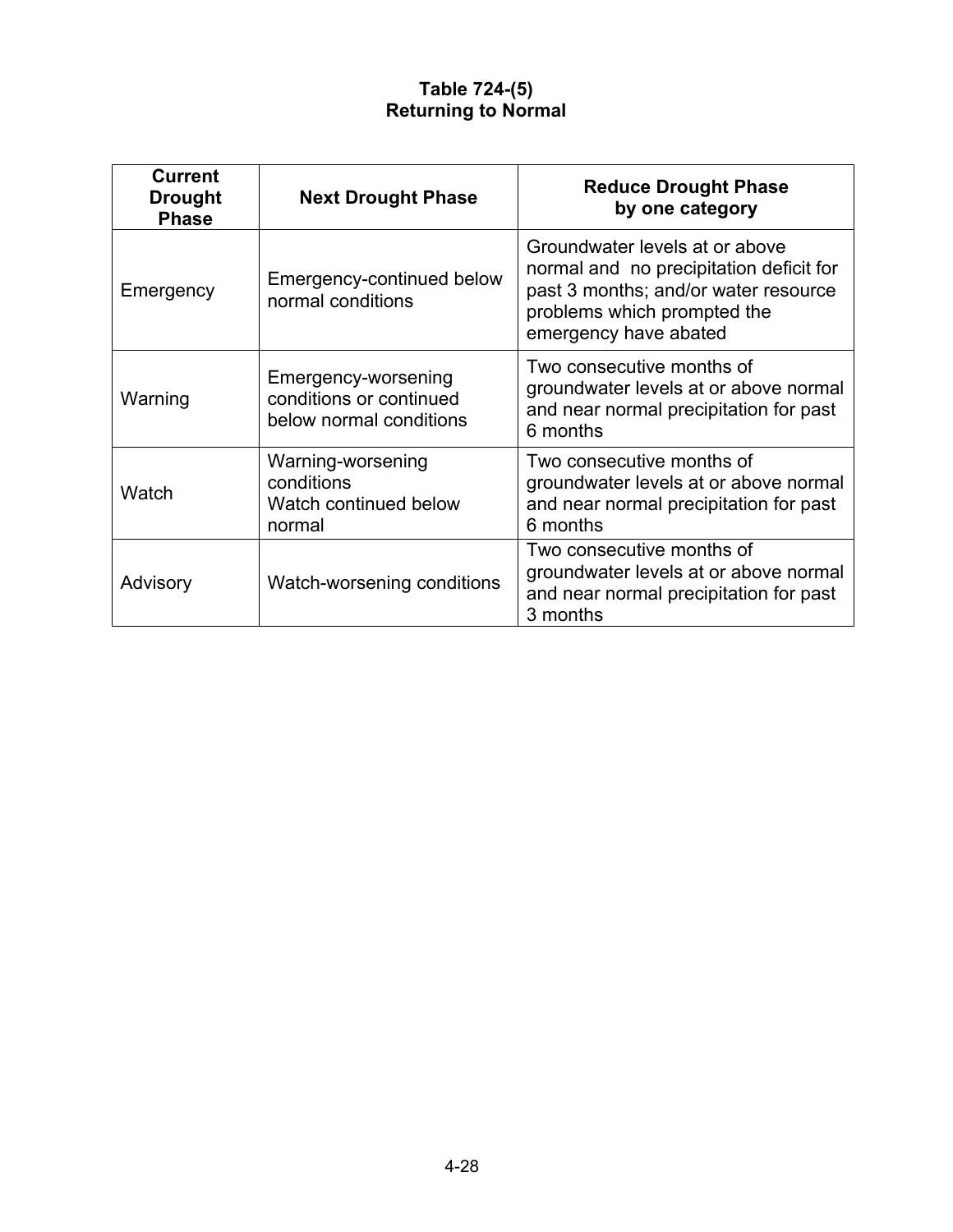#### **724-05: CONCLUSION**

This *Drought Management Plan* is the fourth in the series of State Guide Plan elements dealing with water supply. A plan for dealing with periodic episodes of precipitation at below-normal levels is an essential component of the state's organization and procedures for management of its water resources. Current conditions may or may not lead to a drought emergency this year, but one will certainly happen in the future. The plan shows that the state has experienced at least six major droughts since 1929.

The plan sets forth goals, objectives and strategies for drought management as well as policies, which serve as guiding principles for both short and long-term actions. They illustrate the high degree of cooperation among state agencies, local governments, and water suppliers, major water users and the public as a whole that must be achieved if the effects of drought are to be minimized. The plan establishes the mechanism for interagency coordination that will result in effective drought management. Drought levels are defined and drought indices are identified so that all parties will have consistent data and terminology to use in evaluating conditions on a continuing basis. A list of "Response Actions" specifies the actors and actions to be taken at each level from "normal" to "emergency."

The long-term goals, objectives and strategies are comprehensive but not excessively demanding. They continue and strengthen programs that the Water Resources Board and many other agencies, organizations, and individuals have pursued since completion of the *Water Supply Analysis for the State of Rhode Island* in 1990 and adoption of the State Guide Plan Element 722, *Water Supply Plan for Rhode Island,* by the State Planning Council in 1991.

*From the public hearing statement of Daniel W. Varin, Chair, Water Resources Board, May 5, 2002.*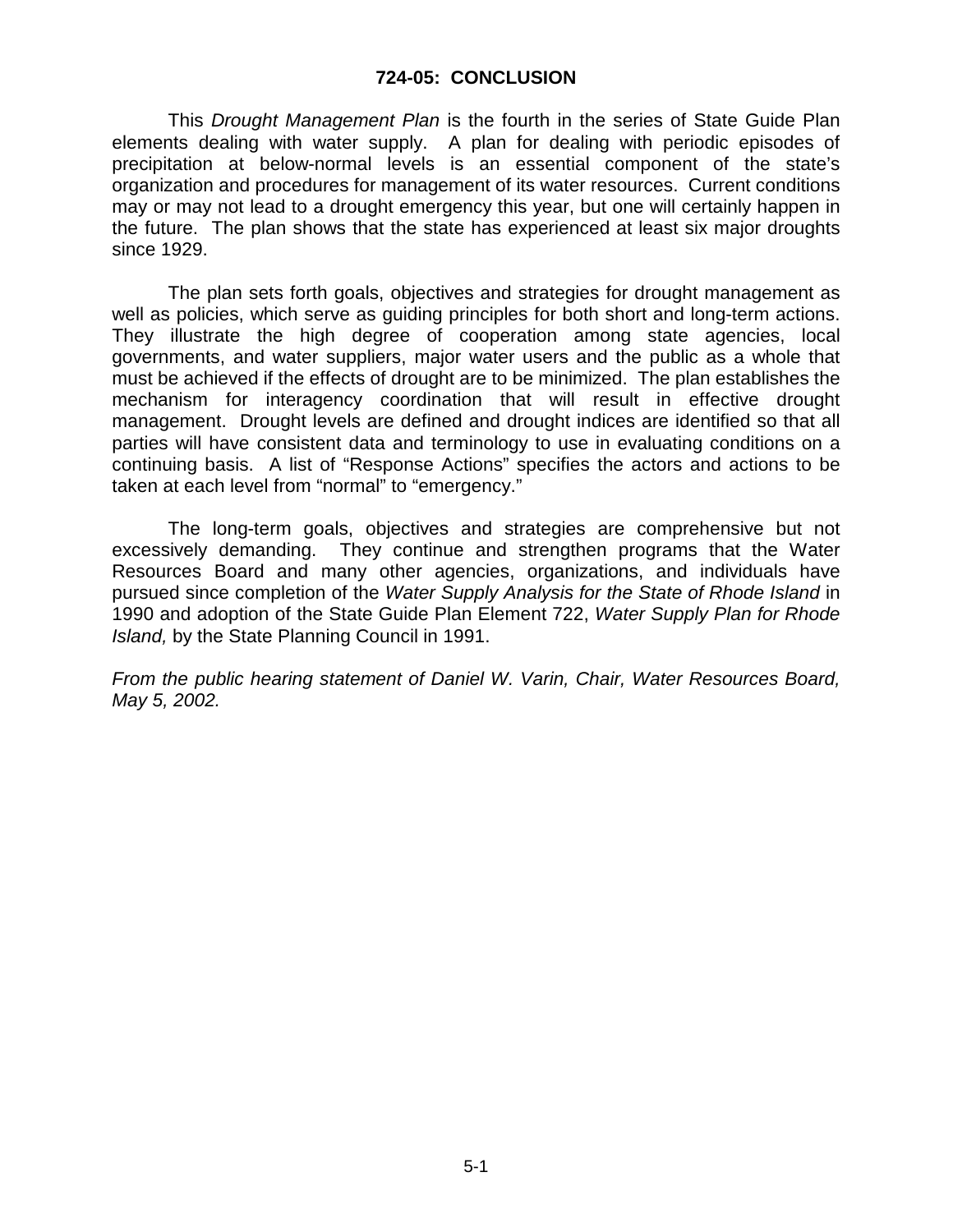# **REFERENCES**

The Basics of Drought Planning: A 10-Step Process, National Drought Mitigation Center, University of Nebraska, Lincoln, Nebraska, 1999. <www.enso.unl.edu/ndmc/handbook/10step/process.htm>

*The Development Of A Drought Management Plan For Rhode Island; Including An Analysis Of Local Drought Characteristics***,** Dellicarpini, Joseph W., Farley, Corey A., Vallee, David R., NOAA/National Weather Service Forecast Office, Taunton, Massachusetts, 2000. <http://www.nws.noaa.gov/er/box/RIdrought\_plan.htm>

Drought Emergency Plan, State of New Jersey. 1991.

Drought in Rhode Island: A Preliminary Management Study For Water Shortages, University of Rhode Island, Intergovernmental Policy Analysis Program. 1991.

Drought Management Planning, American Water Works Association.

Drought Planning Response Regulations, South Carolina Drought Response Program. Chapter 121, Water Resources Commission, South Carolina, 2000.

Drought Response Ordinance, South Carolina Drought Response Program. 1999.

*Emergency Water Systems Interconnection Study*, Rhode Island Water Resources Board, Maguire Group, September 2000.

General Laws of Rhode Island. 1956. Reenactment of 1996, 2000 Pocket Supplement. Volume 7A Part II. Michie Law Publisher. Charlottesville, VA. 1996.

Glossary of Meteorology, American Meteorology Society, Boston, MA, 2000

Guidelines/Decision Framework To Deal With Drought 2000. Department of Administration, Rhode Island Statewide Planning Program, Rhode Island Water Resources Board, Providence, Rhode Island. August, 2000.

How To Reduce Drought Risk, Western Drought Coordination Council, Preparedness and Mitigation Working Group. 1998.

<http://ma.water.usgs.gov/current\_cond/adr/default.htm> May 2002.

<http://www.state.ri.us/dem/programs/benviron/water/quality/index.htm>May 2002.

2001 Local Climatological Data Annual Summary with Comparative Data, Asheville, North Carolina: National Climatic Data Center, 2001.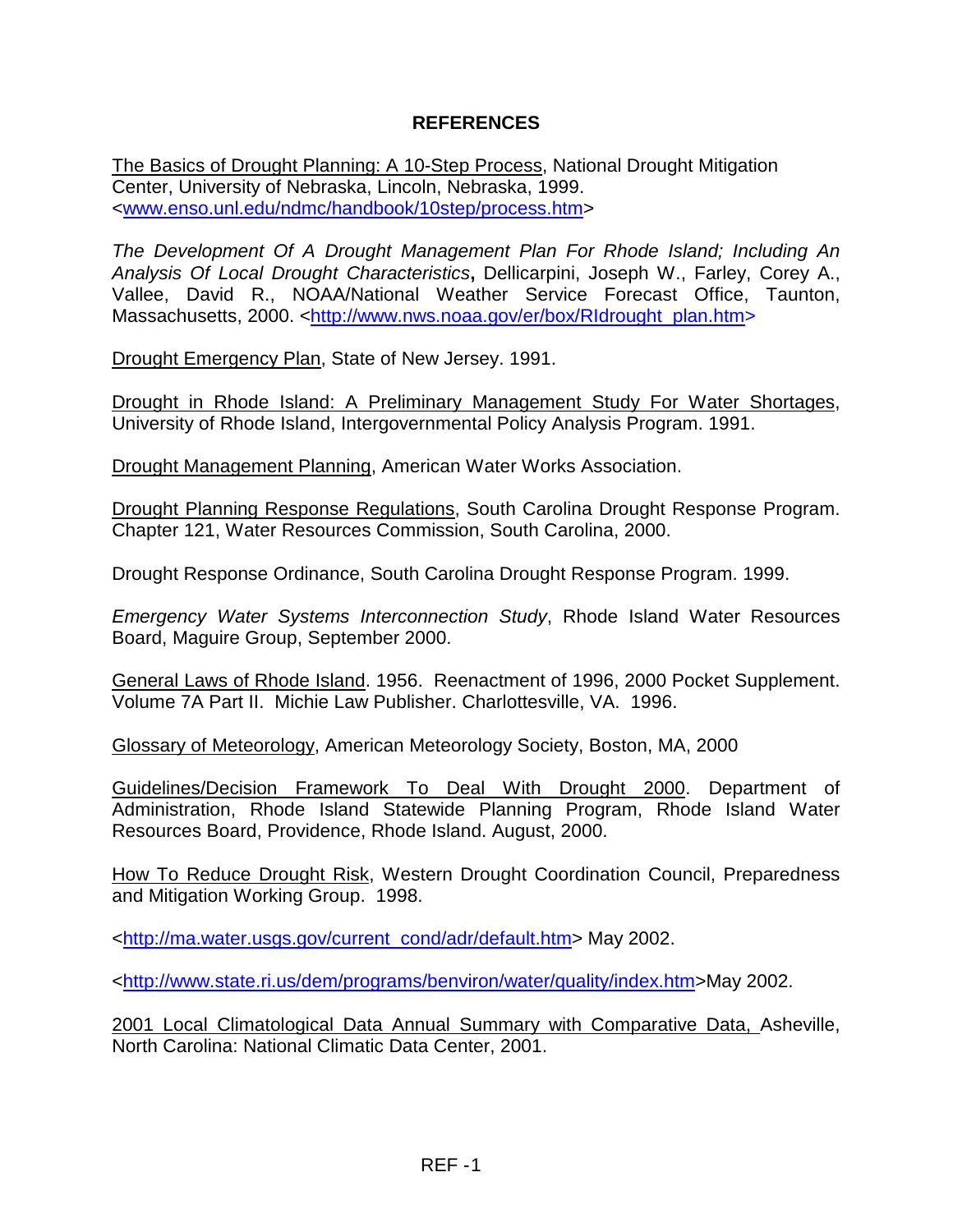Managing Water For Drought, U.S. Army Corps of Engineers, Institute For Water Resources. National Study Of Water Management During Drought, IWR Report 94- NDS-8, 1994.

Massachusetts Drought Management Plan. Massachusetts Executive Office of Environmental Affairs and Emergency Management Agency. 2001. <http://www.state.ma.us/dem/programs/rainfall/dsop.htm>

National Drought Mitigation Center. 2000. The Basics of Drought Planning. Why Plan For Drought. Impacts of Drought. Most Common Reasons For Overestimating Water Supply. < http://enso.unl.edu/ndmc/>

*National Study of Water Management During Drought, The Vulnerability of New England to Drought Phase I,* United States Army Corps of Engineers, New England Division, Waltham, MA, October, 1991.

*National Water Summary-Floods and Droughts: Rhode Island*, United States Geological Survey Water Supply Paper 2375, pages 483-488, United States Geological Survey, Rhode Island Office, Providence, Rhode Island, 1989.

New Jersey Drought Emergency Plan. New Jersey Department of Environmental Protection. Office of Emergency Management, Trenton, New Jersey, February,2001. <http://www.njdrought.org/index.html>

*Preparing for Drought in the 21st Century.* Report of the National Drought Policy Commission, United States Department of Agriculture, Washington, D.C., May 2000.

Report No. 61, State Guide Plan Element 721, **Water Supply Policies For Rhode Island,**, Department of Administration, Statewide Planning Program, Providence, Rhode Island, 1997.

Report No. 77, State Guide Plan Element 722, **Water Supply Plan**, Department of Administration, Rhode Island Statewide Planning Program, Providence, Rhode Island, December 1991.

Report No. 81, State Guide Plan Element 723, **Rhode Island Water Emergency Response Plan**, Department of Administration, Rhode Island Statewide Planning Program, Providence, Rhode Island, May 1993.

The State of the State's Waters, 305(b) Report, A Report to Congress 1994,Department of Environmental Management, Providence, Rhode Island, 1994. <http://www.state.ri.us/dem/pubs/index.htm>

Sawyer, Carl D., Personal Communication, Department of Plant Sciences, University of Rhode Island, March 18, 2002.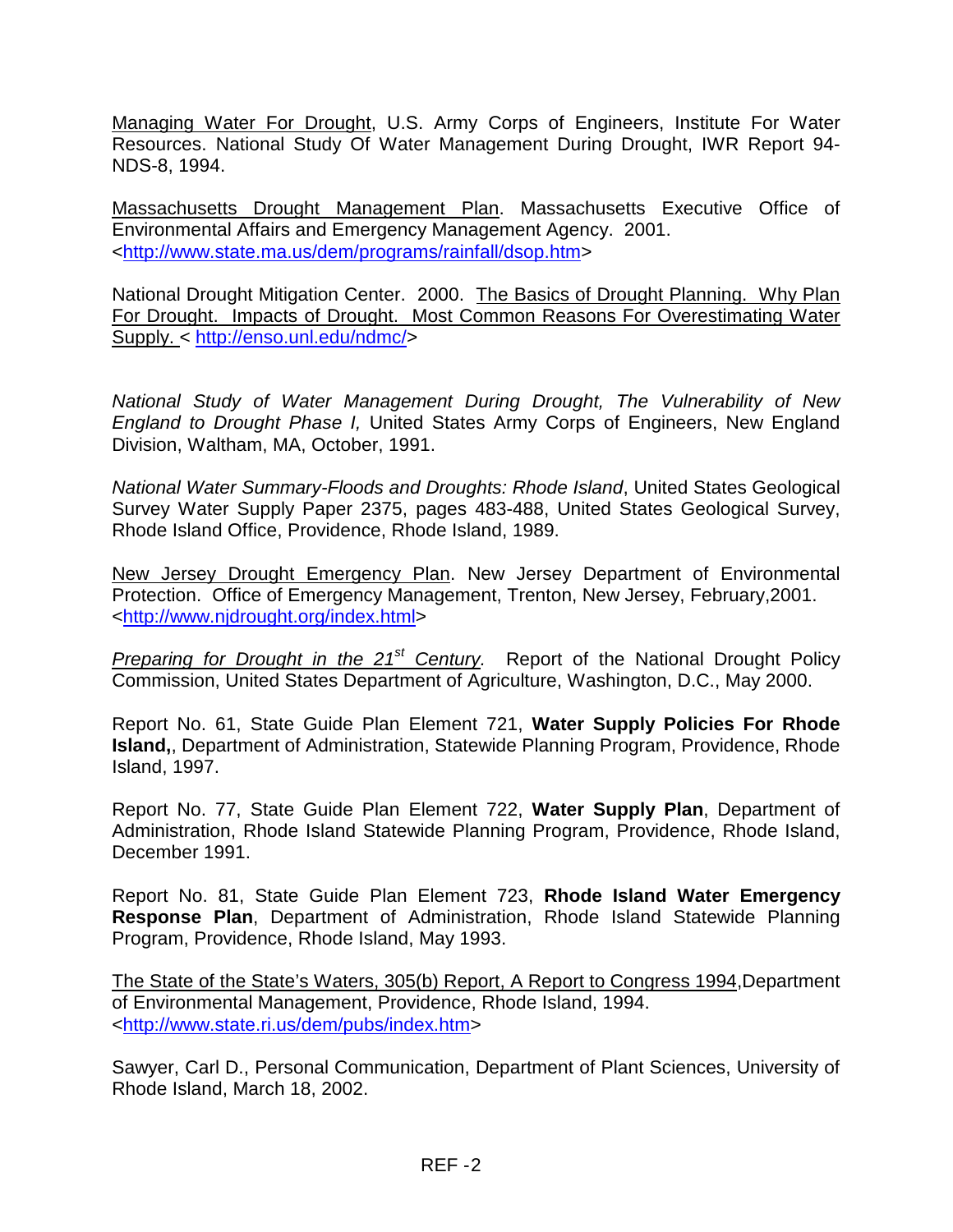Tedford Partington, Rebecca, Esq., Personal Communication, legal counsel, Deputy Chief-Civil Division, Department of the Attorney General, 2002.

Ward, Harold, Memorandum, Recommendation to Long-term Drought Management Task Force, Draft Conclusions and Recommendations, April 4, 2002.

Water Supply Analysis for the State of Rhode Island, Little, Arthur D., 1990. Final Report to the RI Water Resources Coordinating Council, Reference 63851, Cambridge, MA.

*1998 Weather Summary*, Department of Plant Sciences, University of Rhode Island, Kingston, Rhode Island, 1999.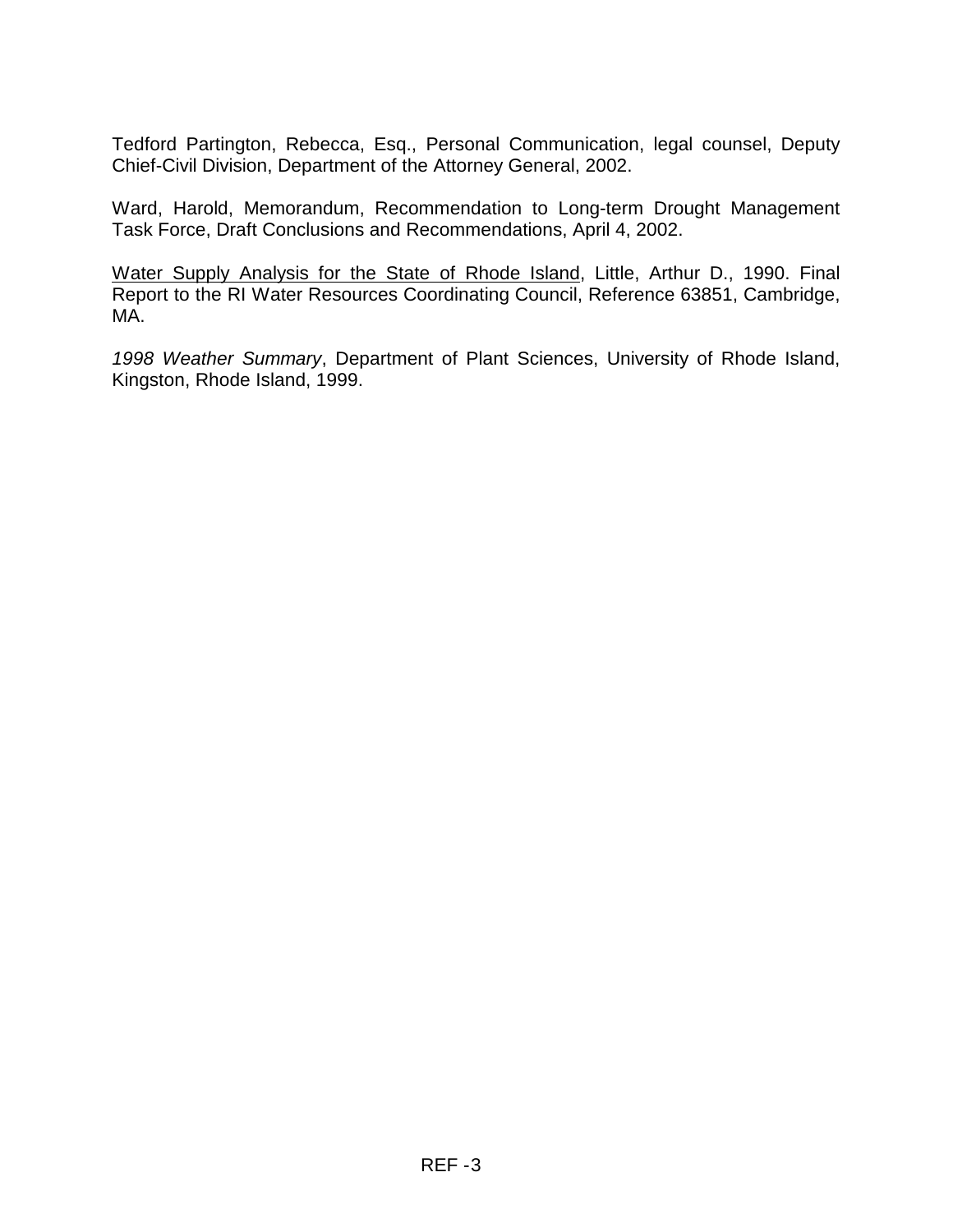### **APPENDIX A: STATE GUIDE PLAN ELEMENTS RELATED TO WATER RESOURCE MANAGEMENT**

*SGP Element 721 – Water Supply Policies for Rhode Island, 1997* 

- The key objective of this plan is protection of water quantity and quality in the most cost-effective and environmentally sound manner. Specific policies include:
- Demand management, including the establishment of attainable and targeted water use reduction objectives, shall be an integral part of water resource management.
- Water suppliers shall implement conservation programs to encourage their customers to use water efficiently.
- Water suppliers shall strive to reduce peak demands.
- Commercial and industrial consumers proposing new uses, or major changes of use, shall utilize appropriate technical standards for consumption projections and shall utilize cost-effective, state-of-the-art equipment for controlling water use.
- Withdrawals from both surface and groundwater sources shall be managed based on improved data taking into consideration the safe yield of surface reservoirs and the recharge rate of groundwater aquifers.
- Water suppliers shall strive to minimize non-account water.
- Technical information shall be made available to consumers to facilitate demand management and to guide the resource management activities of water systems.

## *SGP Element 722 – Water Supply Plan for Rhode Island, 1991.*

This plan presents data on baseline water use, demand management, and supply and supply management. The findings, conclusions, and recommendations presented in the plan reflect the results of an extensive study involving the analysis of water supply in the State of Rhode Island to determine current water use and project future water needs. The main conclusion is that water needs to the year 2120 can be met if positive actions are taken toward supply management (protecting existing supplies from loss) and demand management (implementing conservation programs). Recommendations provided concern general planning, operating, and regulatory policy, supply management, demand management and supply augmentation.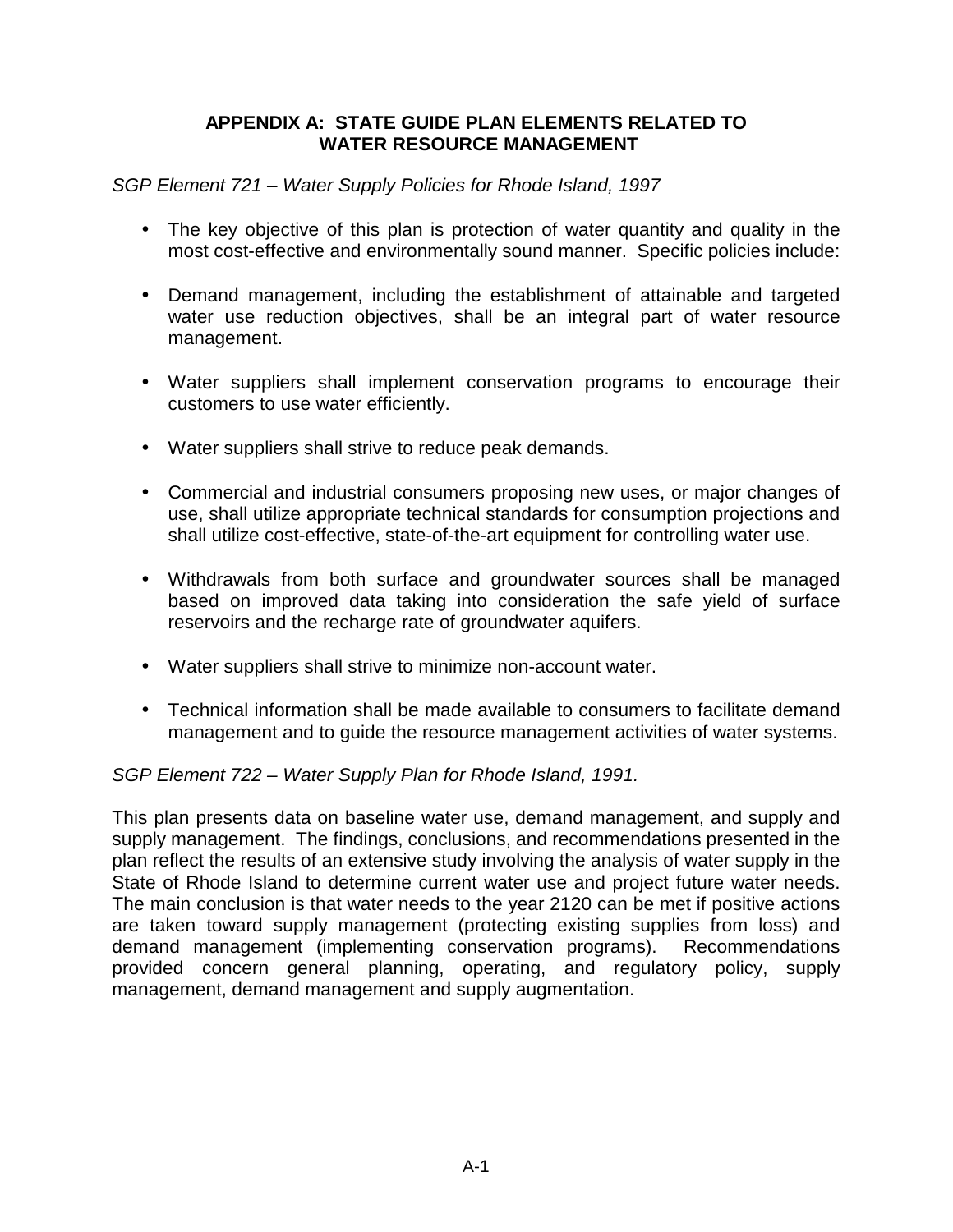*SGP Element 723 – Water Emergency Response Plan for the State of Rhode Island, 1993.* 

This plan established a framework for response to water emergencies as they may occur throughout the state. The Plan outlines the existing emergency response capacity of state, local, and federal entities and structures response efforts relative to the extent of the threat to public health and safety. Specific policies include:

• A separate drought management plan should be developed to address preparedness and policy regarding long-term drought issues for the State.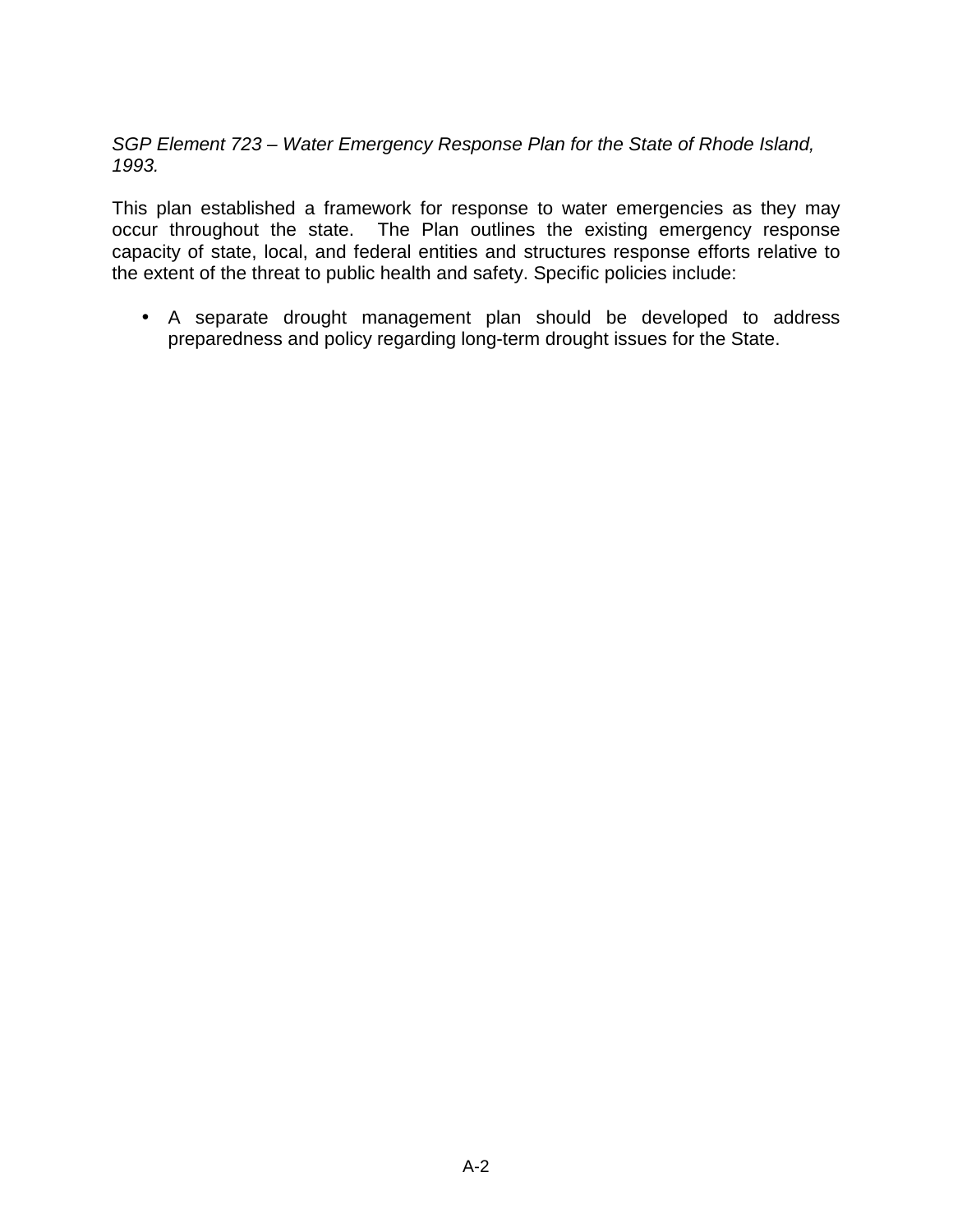### **APPENDIX B: HISTORIC METEOROLOGICAL DATA**

- B-1: Historical Precipitation Data Kingston, RI Weather Station 1889-2001
- B-2: Providence, RI Precipitation Rates T.F. Green Airport Weather Station 1905- 2001
- B-3: Scituate Reservoir Levels 2000-2002
- B-4: Scituate Reservoir Elevations 1928-2002
- B-5: RI 2002 Groundwater Levels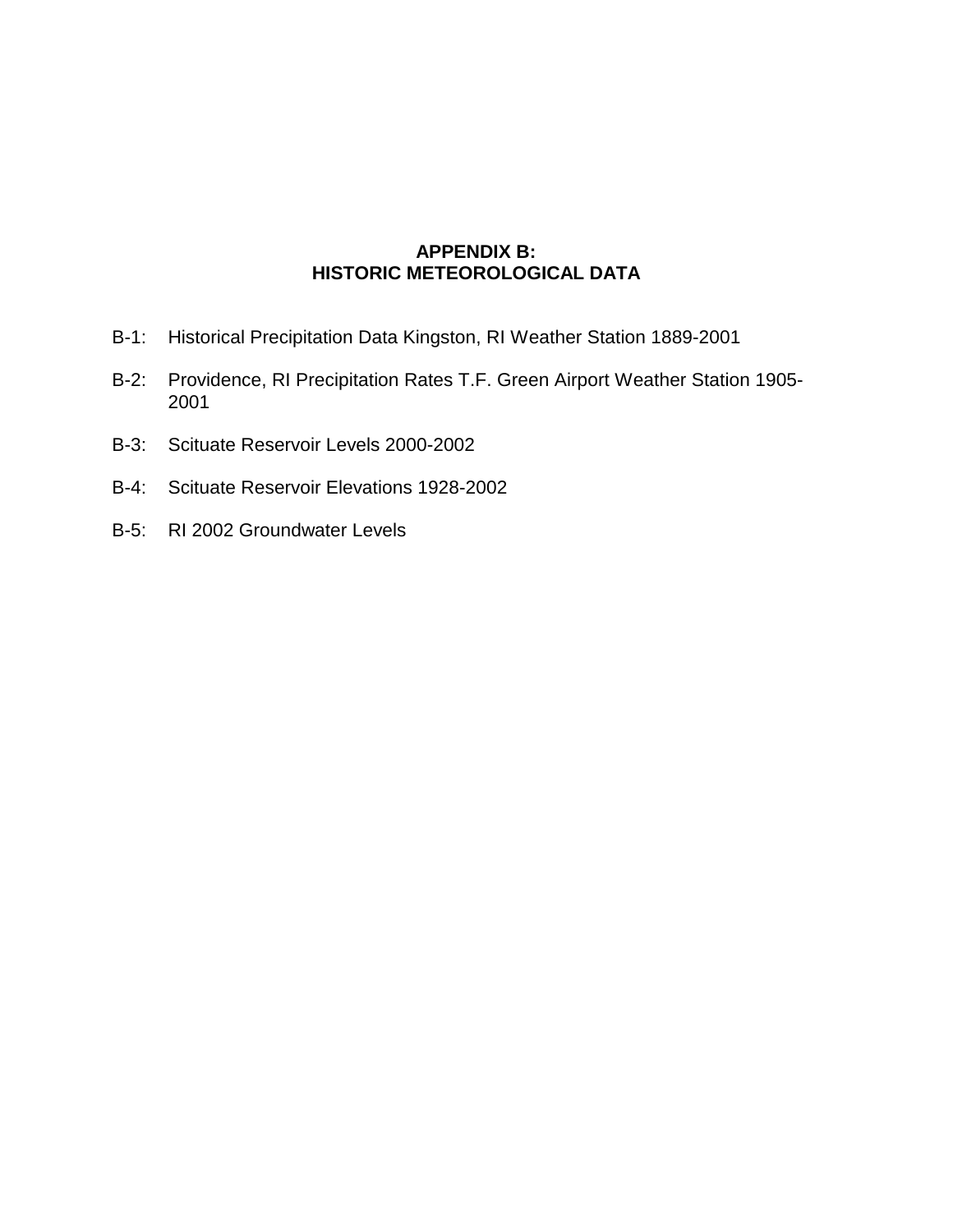#### **APPENDIX B-1: HISTORICAL PRECIPITATION DATA** Kingston, RI Weather Station 1889-2001

| <b>YEAR</b> | JAN   | <b>FEB</b> | <b>MAR</b>     | <b>APR</b>     | MAY            | <b>JUN</b>     | JUL          | <b>AUG</b> | <b>SEP</b> | OCT   | <b>NOV</b>        | <b>DEC</b> | <b>ANNUAL</b> | JUN, JUL, AUG |
|-------------|-------|------------|----------------|----------------|----------------|----------------|--------------|------------|------------|-------|-------------------|------------|---------------|---------------|
| 1889        | 8.27  | 2.92       | 4.7            | 4.14           | 6.06           | 4.25           | 8.7          | 5.5        | 5.52       | 5.18  | 7.38              | 2.91       | 65.53         | 18.45         |
| 1890        | 2.99  | 3.54       | 8.45           | 4.28           | 5.33           | $\overline{4}$ | 2.33         | 4.01       | 5.48       | 10.04 | 0.96              | 6.16       | 57.57         | 10.34         |
| 1891        | 8.45  | 7.2        | 6.96           | 4.2            | 2.43           | 1.12           | 2.29         | 2.25       | 2.11       | 6.12  | 2.83              | 3.99       | 49.95         | 5.66          |
| 1892        | 5.58  | 1.87       | 5.22           | 3.35           | 5.39           | 2.23           | 2.78         | 3.18       | 2.58       | 1.51  | 7.01              | 1.93       | 42.63         | 8.19          |
| 1893        | 3.14  | 9.44       | 6.47           | 5.98           | 6.12           | 3.92           | 0.95         | 5.84       | 3.76       | 3.02  | 3.37              | 5.52       | 57.53         | 10.71         |
| 1894        | 4.63  | 4.95       | 1.93           | 4.07           | 4.5            | 0.5            | 1.35         | 2.74       | 3.96       | 9.14  | 5.26              | 5.66       | 48.69         | 4.59          |
| 1895        | 4.94  | 1.75       | $\overline{4}$ | 6.54           | 4.28           | 3.83           | 5.36         | 2.7        | 1.29       | 7.89  | 4.25              | 2.45       | 49.28         | 11.89         |
| 1896        | 2.59  | 6.37       | 4.49           | 1.45           | 2.92           | 5.01           | 3.11         | 3.67       | 7.44       | 4.2   | 4.52              | 2.17       | 47.94         | 11.79         |
| 1897        | 5.19  | 2.73       | 3.96           | 4.81           | 3.95           | 4.43           | 6.35         | 4.31       | 1.76       | 0.89  | 10.25             | 6.25       | 54.88         | 15.09         |
| 1898        | 6.83  | 8.13       | 3.71           | 5.56           | 8.95           | 0.77           | 7.11         | 6.85       | 2.11       | 12.05 | 7.44              | 2.71       | 72.22         | 14.73         |
| 1899        | 5.66  | 5.08       | 9.67           | 2.63           | 1.88           | 1.87           | 2.71         | 6          | 7.26       | 2.43  | 2.7               | 1.8        | 49.69         | 10.58         |
| 1900        | 5.14  | 7.19       | 5.77           | 3.67           | 5.02           | 1.21           | 2.13         | 2.17       | 3.04       | 3.66  | 5.02              | 3.22       | 47.24         | 5.51          |
| 1901        | 2.44  | 1.13       | 8.58           | 8.78           | 6.98           | 1.32           | 4.05         | 1.98       | 4.05       | 2.93  | 3.04              | 10.3       | 55.58         | 7.35          |
| 1902        | 2.62  | 6.46       | 7.29           | 4.93           | 1.34           | 4.15           | 3.23         | 1.69       | 4.05       | 4.26  | 2.12              | 8.03       | 50.17         | 9.07          |
| 1903        | 5.5   | 7.04       | 9.19           | 6.91           | 0.7            | 6.55           | 3.59         | 6.55       | 0.75       | 3.05  | 2.5               | 3.77       | 56.1          | 16.69         |
| 1904        | 5.45  | 4.21       | 2.88           | 9.7            | 3.17           | 4.44           | 2.47         | 7.63       | 1.97       | 2.3   | 3.15              | 4.97       | 52.34         | 14.54         |
| 1905        | 4.37  | 2.18       | 2.86           | 2.83           | 1.69           | 5.22           | 3.71         | 4.66       | 5.86       | 1.75  | 4.23              | 5.71       | 45.07         | 13.59         |
| 1906        | 5.16  | 4.71       | 6.34           | 3.72           | 4.56           | 3.16           | 4.05         | 1.02       | 4.28       | 5.68  | 3.48              | 5.82       | 51.98         | 8.23          |
| 1907        | 4.11  | 3.75       | 3.19           | 4.04           | 5.64           | 2.95           | 0.72         | 1.49       | 6.89       | 3.06  | 8.03              | 7.99       | 51.86         | 5.16          |
| 1908        | 3.61  | 5.66       | 4.38           | 2.72           | 5.89           | 3.31           | 1.81         | 6.77       | 0.97       | 4.27  | 1.45              | 5.07       | 45.91         | 11.89         |
| 1909        | 6.44  | 6.68       | 3.38           | 6.56           | 4.92           | 2.93           | 1.51         | 2.39       | 4.62       | 2.28  | 3.97              | 4.04       | 49.72         | 6.83          |
| 1910        | 7.03  | 5.13       | 1.62           | 2.02           | 3.81           | 5.29           | 2.95         | 3.96       | 2.67       | 2.09  | 5.47              | 3.1        | 45.14         | 12.20         |
| 1911        | 4.88  | 2.36       | 4.04           | 4.96           | 1.97           | 3.26           | 3.71         | 6.24       | 2.31       | 5.01  | 8.99              | 4.8        | 52.53         | 13.21         |
| 1912        | 4.29  | 3.78       | 9.59           | 4.61           | 4.89           | 0.8            | 2.93         | 4.62       | 2.87       | 2.13  | 4.5               | 6.87       | 51.88         | 8.35          |
| 1913        | 4.7   | 3.4        | 4.83           | 7.49           | 2.51           | 1.45           | 2.94         | 3.65       | 3.12       | 7.29  | 2.48              | 5.64       | 49.5          | 8.04          |
| 1914        | 3.97  | 3.51       | 4.95           | 6.22           | 2.82           | 1.01           | 4.79         | 3.06       | 1.13       | 4.56  | 2.79              | 6.03       | 44.84         | 8.86          |
| 1915        | 11.43 | 4.87       | 0.23           | 1.85           | 2.64           | 1.36           | 2.28         | 7.74       | 3.02       | 3.84  | 2.86              | 6.35       | 48.47         | 11.38         |
| 1916        | 1.84  | 5.96       | 3.68           | 4.57           | 4.6            | 5.77           | 11.75        | 2.77       | 1.05       | 3.22  | 2.91              | 4.86       | 52.98         | 20.29         |
| 1917        | 4.05  | 3.38       | 6.22           | 3.01           | 5.48           | 5.25           | 1.71         | 2.85       | 3.8        | 6.46  | 0.41              | 2.3        | 44.92         | 9.81          |
| 1918        | 3.77  | 4.79       | 2.72           | 5.6            | 2.09           | 4.71           | 2.53         | 2.61       | 5.46       | 1.42  | 3.05              | 4.81       | 43.56         | 9.85          |
| 1919        | 5.96  | 5.06       | 5.76           | 4.43           | 6.88           | 2.52           | 5.29         | 8.33       | 7.61       | 3.03  | 4.17              | 3.51       | 62.55         | 16.14         |
| 1920        | 3.75  | 5.21       | 5.08           | 6.12           | 5.07           | 7.42           | 3.11         | 3.04       | 2.32       | 1.7   | 5.35              | 6.05       | 54.22         | 13.57         |
| 1921        | 3.24  | 2.63       | 4.23           | 4.33           | $\overline{4}$ | 3.31           | 5.18         | 2.7        | 1.58       | 1.07  | 7.98              | 3.19       | 43.44         | 11.19         |
| 1922        | 3.88  | 4.65       | 5.87           | 3.31           | 5.5            | 5.93           | 3.26         | 10.99      | 1.46       | 3.7   | 1.19              | 4.28       | 54.92         | 20.18         |
| 1923        | 8.97  | 2.1        | 5.93           | 6.7            | 1.39           | 2.81           | 1.96         | 2.26       | 2.75       | 7.78  | 4.14              | 7.05       | 53.81         | 7.03          |
| 1924        | 6.4   | 4.32       | 1.84           | 5.91           | 5.41           | 1.76           | 1.13         | 7.99       | 4.85       | 0.27  | 2.55              | 3.29       | 45.72         | 10.88         |
| 1925        | 4.29  | 2.18       | 3.34           | 2.37           | 3.64           | 3.53           | 2.52         | 3.27       | 3.91       | 5.52  | 5.23              | 7.06       | 46.86         | 9.32          |
| 1926        | 3.97  | 6.08       | 4.6            | 2.28           | 4.08           | 2.03           | 3.81         | 3.96       | 1.34       | 5.62  | 6.81              | 3.49       | 48.07         | 9.80          |
| 1927        | 3.05  | 3.16       | 2.19           | 2.27           | 2.9            | 5.69           | 5.47         | 11.65      | 4.06       | 5.02  | 5.81              | 5.8        | 57.07         | 22.81         |
| 1928        | 2.93  | 4.14       | 3.54           | 6.39           | 1.31           | 5.64           | 4.66         | 1.29       | 7.76       | 3.94  | 2.51              | 4.37       | 48.48         | 11.59         |
| 1929        | 4.56  | 4.29       | 4.99           | 8.57           | 4.2            | 0.75           | 2.52         | 5.29       | 5.25       | 3.01  | 3.35              | 6.01       | 52.79         | 8.56          |
| 1930        | 3.37  | 4.15       | 2.84           | 1.7            | 3.45           | 2.5            | 3.35         | 2.49       | 1.39       | 2.92  | 3.75              | 4.16       | 36.07         | 8.34          |
| 1931        | 4.86  | 2.92       | 5.52           | 2.63           | 3.07           | 5.36           | 3.73         | 3.99       | 1.03       | 2.64  | 1.09              | 2.59       | 39.43         | 13.08         |
| 1932        | 8.05  | 2.38       | 5.4            | $\overline{2}$ | 2.76           | 2.4            | 2.81         | 5.4        | 12.66      | 7.82  | 7.34              | 2.19       | 61.21         | 10.61         |
| 1933        | 2.52  | 3.97       | 4.85           | 7.63           | 2.18           | 2.15           | 2.03         | 5.08       | 8.09       | 2.87  | 2.78              | 4.28       | 48.43         | 9.26          |
| 1934        | 3.56  | 5.02       | 3.01           | 5.92           | 4.24           | 3.19           | 1.38         | 1.62       | 3.23       | 3.2   | 2.85              | 3.89       | 41.11         | 6.19          |
| 1935        | 5.52  | 2.89       | 2.31           | 4.28           | 1.95           | 5.89           | 3.92         | 1.49       | 5.21       | 1.04  | 7.04              | 0.84       | 42.38         | 11.30         |
| 1936        | 6.85  | 4.21       | 6.47           | 3.41           | 1.81           | 4.29           | 1.56         | 4.46       | 7.91       | 2.45  | 1.19              | 11.59      | 56.2          | 10.31         |
| 1937        | 4.45  | 2.47       | 4.07           | 5.47           | 3.31           | 4.36           | 0.97         | 4.06       | 3.24       | 4.02  | 5.73              | 2.71       | 44.86         | 9.39          |
| 1938        | 3.93  | 2.29       | 2.57           | 3.33           | 5.84           | 7.05           | 4.49         | 3.51       | 5.91       | 3.95  | 4.42              | 3.57       | 50.86         | 15.05         |
| 1939        | 3.85  | 4.73       | 6.63           | 5.39           | 0.67           | 3.33           | $\mathbf{1}$ | 8.82       | 2.29       | 4.77  | $\overline{1.55}$ | 2.71       | 45.74         | 13.15         |
| 1940        | 2.34  | 4.4        | 3.6            | 5.15           | 4.78           | 1.93           | 3.46         | 0.81       | 3.59       | 2.38  | 7.16              | 2.04       | 41.64         | 6.20          |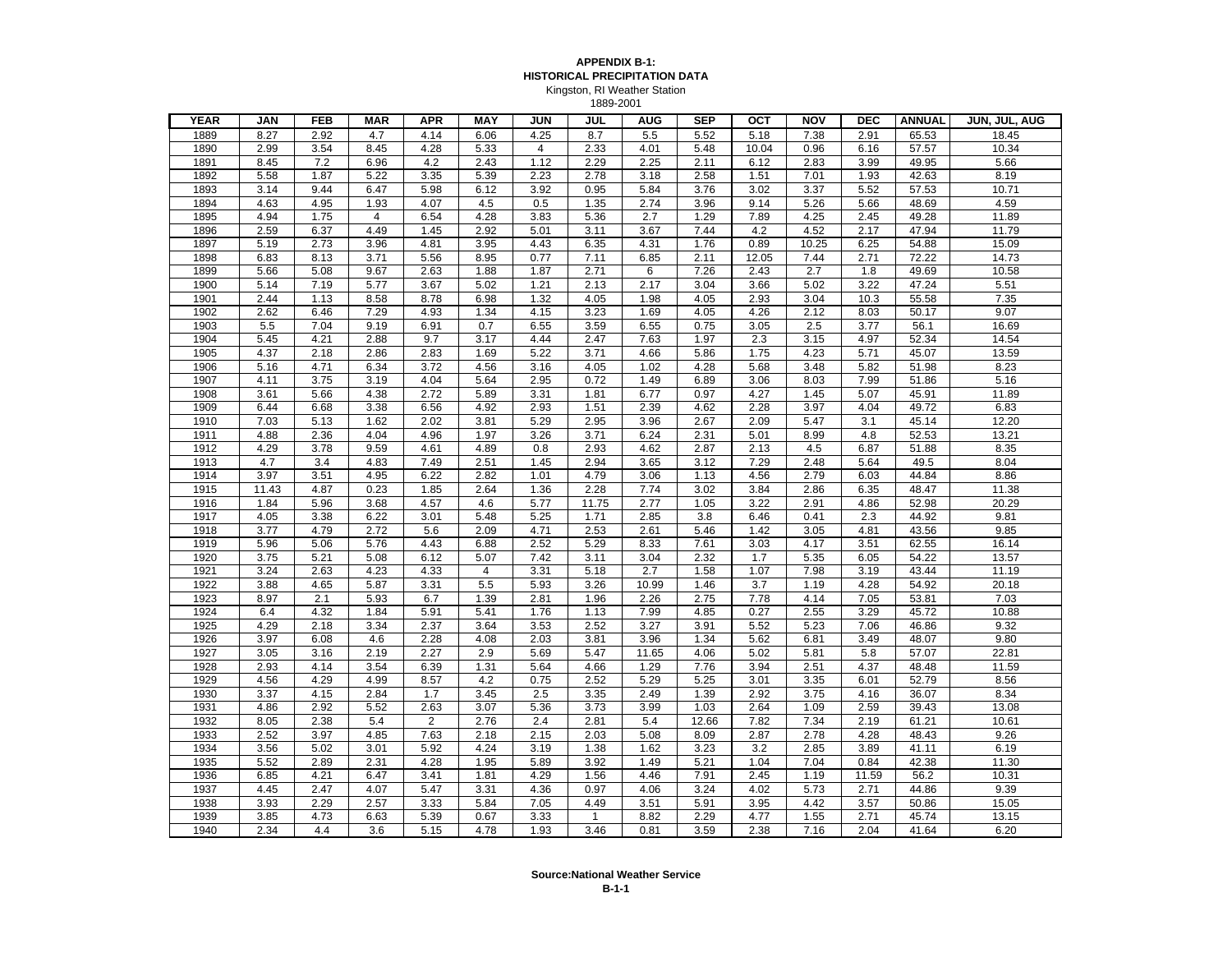#### **APPENDIX B-1: HISTORICAL PRECIPITATION DATA** Kingston, RI Weather Station

1889-2001

| <b>YEAR</b> | <b>JAN</b> | <b>FEB</b> | <b>MAR</b> | <b>APR</b> | <b>MAY</b> | JUN   | JUL  | <b>AUG</b> | <b>SEP</b> | $_{\rm ocr}$ | <b>NOV</b> | <b>DEC</b> | <b>ANNUAL</b> | JUN, JUL, AUG |
|-------------|------------|------------|------------|------------|------------|-------|------|------------|------------|--------------|------------|------------|---------------|---------------|
| 1941        | 3.75       | 1.56       | 3.27       | 1.99       | 2.48       | 6.83  | 4.15 | 1.87       | 0.35       | 2.19         | 3.75       | 2.83       | 35.02         | 12.85         |
| 1942        | 3.61       | 4.60       | 7.10       | 0.72       | 1.72       | 2.65  | 4.26 | 6.00       | 2.21       | 4.27         | 5.19       | 6.38       | 48.71         | 12.91         |
| 1943        | 3.43       | 2.10       | 2.60       | 3.33       | 3.61       | 1.40  | 2.69 | 2.63       | 1.20       | 4.57         | 2.66       | 1.54       | 31.76         | 6.72          |
| 1944        | 2.03       | 1.82       | 5.61       | 3.32       | 0.76       | 2.10  | 0.67 | 1.82       | 6.10       | 2.46         | 9.90       | 2.89       | 39.48         | 4.59          |
| 1945        | 3.14       | 3.18       | 2.28       | 2.59       | 4.86       | 2.84  | 1.22 | 3.83       | 1.25       | 2.33         | 8.16       | 7.17       | 42.85         | 7.89          |
| 1946        | 4.47       | 2.60       | 1.73       | 2.53       | 4.77       | 2.83  | 2.04 | 11.12      | 2.24       | 0.57         | 0.96       | 3.38       | 39.24         | 15.99         |
| 1947        | 3.41       | 0.67       | 3.33       | 5.26       | 4.42       | 3.31  | 4.79 | 1.62       | 2.35       | 3.60         | 6.12       | 2.80       | 41.68         | 9.72          |
| 1948        | 5.79       | 2.77       | 4.43       | 4.20       | 8.61       | 2.37  | 1.87 | 0.79       | 0.96       | 4.22         | 4.52       | 2.20       | 42.73         | 5.03          |
| 1949        | 5.22       | 4.39       | 2.58       | 4.57       | 2.63       | 0.04  | 1.89 | 2.51       | 4.02       | 1.60         | 3.40       | 3.00       | 35.85         | 4.44          |
| 1950        | 3.55       | 3.97       | 3.46       | 2.14       | 3.02       | 2.00  | 1.18 | 2.94       | 1.28       | 1.56         | 6.76       | 3.55       | 35.41         | 6.12          |
| 1951        | 4.07       | 3.67       | 4.48       | 2.81       | 3.90       | 2.38  | 1.05 | 3.55       | 2.55       | 2.60         | 6.84       | 4.75       | 42.65         | 6.98          |
| 1952        | 5.02       | 3.60       | 4.76       | 3.06       | 4.18       | 2.43  | 0.43 | 13.56      | 1.17       | 0.88         | 1.86       | 4.00       | 44.95         | 16.42         |
| 1953        | 6.14       | 4.48       | 9.02       | 6.39       | 4.27       | 0.47  | 6.24 | 5.10       | 2.49       | 4.72         | 6.02       | 5.77       | 61.11         | 11.81         |
| 1954        | 2.65       | 2.63       | 3.15       | 5.14       | 5.63       | 1.75  | 2.55 | 9.77       | 7.00       | 2.19         | 5.23       | 6.13       | 53.82         | 14.07         |
| 1955        | 0.83       | 4.38       | 4.25       | 2.60       | 1.86       | 3.14  | 3.79 | 10.08      | 5.26       | 7.45         | 5.93       | 0.83       | 50.40         | 17.01         |
| 1956        | 4.31       | 4.75       | 5.15       | 3.31       | 2.51       | 2.31  | 6.96 | 1.07       | 2.96       | 3.87         | 3.73       | 4.70       | 45.63         | 10.34         |
| 1957        | 2.03       | 1.45       | 3.85       | 4.34       | 1.99       | 0.12  | 1.46 | 4.60       | 1.71       | 3.03         | 3.94       | 5.48       | 34.00         | 6.18          |
| 1958        | 7.79       | 3.37       | 4.25       | 7.73       | 4.44       | 2.81  | 4.29 | 7.18       | 5.71       | 3.77         | 3.00       | 1.48       | 55.82         | 14.28         |
| 1959        | 2.19       | 2.47       | 5.45       | 2.99       | 2.90       | 6.92  | 4.23 | 3.88       | 0.83       | 4.45         | 4.07       | 4.09       | 44.47         | 15.03         |
| 1960        | 2.67       | 7.55       | 2.95       | 3.24       | 3.90       | 1.84  | 4.22 | 1.77       | 7.27       | 3.22         | 3.81       | 3.94       | 46.38         | 7.83          |
| 1961        | 1.80       | 2.94       | 3.68       | 8.02       | 5.83       | 2.63  | 1.05 | 6.46       | 10.62      | 3.14         | 3.66       | 3.32       | 53.15         | 10.14         |
| 1962        | 6.44       | 3.84       | 2.21       | 3.09       | 1.89       | 5.54  | 1.77 | 4.08       | 3.86       | 8.26         | 4.88       | 3.75       | 49.61         | 11.39         |
| 1963        | 3.65       | 3.31       | 3.60       | 2.17       | 4.82       | 1.45  | 4.69 | 2.81       | 3.93       | 1.94         | 6.89       | 2.78       | 42.04         | 8.95          |
| 1964        | 5.53       | 3.47       | 2.67       | 7.95       | 0.67       | 0.86  | 4.46 | 0.88       | 4.18       | 2.49         | 3.04       | 4.45       | 40.65         | 6.20          |
| 1965        | 3.37       | 3.65       | 1.73       | 3.69       | 1.94       | 1.55  | 2.30 | 2.83       | 2.99       | 3.14         | 1.68       | 1.82       | 30.69         | 6.68          |
| 1966        | 2.72       | 3.71       | 2.85       | 1.40       | 6.61       | 2.28  | 2.13 | 1.47       | 4.92       | 2.71         | 4.82       | 2.92       | 38.54         | 5.88          |
| 1967        | 1.64       | 2.51       | 7.22       | 4.43       | 8.22       | 3.22  | 3.44 | 2.87       | 3.24       | 3.00         | 3.36       | 7.46       | 50.61         | 9.53          |
| 1968        | 4.41       | 1.97       | 10.07      | 1.25       | 3.44       | 4.70  | 1.91 | 1.05       | 1.16       | 2.82         | 7.08       | 7.48       | 47.34         | 7.66          |
| 1969        | 2.31       | 4.10       | 3.31       | 3.89       | 3.05       | 1.60  | 4.05 | 3.79       | 4.38       | 2.83         | 7.13       | 10.23      | 50.67         | 9.44          |
| 1970        | 1.82       | 5.59       | 5.97       | 4.68       | 3.64       | 3.87  | 1.93 | 4.17       | 5.46       | 4.48         | 7.29       | 3.49       | 52.39         | 9.97          |
| 1971        | 2.29       | 6.44       | 4.47       | 3.12       | 5.10       | 0.87  | 3.78 | 3.28       | 1.11       | 4.65         | 6.81       | 3.12       | 45.04         | 7.93          |
| 1972        | 2.94       | 6.51       | 6.45       | 4.91       | 6.91       | 9.97  | 1.84 | 2.73       | 6.09       | 5.14         | 8.42       | 6.57       | 68.48         | 14.54         |
| 1973        | 4.01       | 3.95       | 4.15       | 7.77       | 4.89       | 3.67  | 4.96 | 4.11       | 4.38       | 3.37         | 2.87       | 8.04       | 56.17         | 12.74         |
| 1974        | 4.74       | 2.40       | 4.83       | 2.99       | 3.15       | 3.61  | 1.47 | 2.10       | 7.06       | 2.40         | 2.21       | 5.10       | 42.06         | 7.18          |
| 1975        | 7.57       | 4.07       | 3.18       | 3.65       | 3.34       | 5.11  | 3.58 | 3.16       | 6.30       | 5.29         | 7.19       | 4.94       | 57.38         | 11.85         |
| 1976        | 6.75       | 3.16       | 3.66       | 1.69       | 3.15       | 0.78  | 2.28 | 7.49       | 2.48       | 6.13         | 0.76       | 3.76       | 42.09         | 10.55         |
| 1977        | 3.53       | 2.91       | 5.92       | 4.40       | 3.05       | 5.41  | 1.46 | 4.78       | 5.26       | 8.02         | 3.61       | 7.79       | 56.14         | 11.65         |
| 1978        | 9.48       | 1.78       | 3.24       | 2.17       | 9.60       | 1.44  | 3.14 | 4.82       | 2.62       | 3.81         | 4.02       | 5.61       | 51.73         | 9.40          |
| 1979        | 12.41      | 4.69       | 2.91       | 5.39       | 7.09       | 1.95  | 2.23 | 8.56       | 5.24       | 4.63         | 5.35       | 1.54       | 61.99         | 12.74         |
| 1980        | 1.69       | 1.42       | 10.06      | 5.61       | 1.64       | 2.80  | 1.88 | 1.77       | 0.92       | 4.22         | 4.11       | 2.09       | 38.21         | 6.45          |
| 1981        | 0.90       | 4.89       | 0.92       | 5.23       | 1.75       | 5.08  | 2.54 | 0.91       | 2.76       | 4.19         | 3.99       | 7.32       | 40.48         | 8.53          |
| 1982        | 5.93       | 3.03       | 3.26       | 4.96       | 2.05       | 14.35 | 1.54 | 3.35       | 4.12       | 2.79         | 4.37       | 2.47       | 52.22         | 19.24         |
| 1983        | 4.81       | 4.64       | 7.95       | 12.96      | 4.86       | 3.33  | 1.74 | 3.69       | 1.57       | 4.89         | 13.00      | 6.77       | 70.21         | 8.76          |
| 1984        | 2.94       | 6.77       | 5.50       | 4.32       | 8.42       | 6.52  | 7.03 | 1.09       | 2.02       | 3.77         | 2.02       | 3.94       | 54.34         | 14.64         |
| 1985        | 1.02       | 1.65       | 3.92       | 1.21       | 5.86       | 4.71  | 2.91 | 12.71      | 2.75       | 2.47         | 9.17       | 1.00       | 49.38         | 20.33         |
| 1986        | 5.87       | 3.41       | 3.37       | 2.17       | 1.95       | 4.30  | 6.61 | 4.18       | 0.92       | 2.71         | 8.11       | 9.78       | 53.38         | 15.09         |
| 1987        | 6.19       | 0.91       | 5.09       | 8.26       | 1.81       | 1.46  | 1.05 | 3.15       | 6.11       | 2.37         | 3.79       | 3.51       | 43.70         | 5.66          |
| 1988        | 3.41       | 6.85       | 4.70       | 3.01       | 3.01       | 2.00  | 7.19 | 1.06       | 2.99       | 2.81         | 9.87       | 1.83       | 48.73         | 10.25         |
| 1989        | 1.84       | 3.26       | 4.86       | 6.44       | 6.03       | 5.06  | 6.54 | 5.71       | 6.24       | 7.04         | 7.51       | 0.90       | 61.43         | 17.31         |
| 1990        | 6.10       | 3.29       | 1.98       | 5.94       | 6.38       | 1.04  | 6.45 | 2.29       | 3.24       | 3.49         | 2.43       | 5.32       | 47.95         | 9.78          |
| 1991        | 3.39       | 2.32       | 6.28       | 4.44       | 3.04       | 1.03  | 1.72 | 7.60       | 6.59       | 2.37         | 4.78       | 3.33       | 46.89         | 10.35         |
| 1992        | 4.37       | 2.43       | 3.55       | 2.20       | 1.03       | 3.70  | 3.18 | 9.98       | 5.85       | 2.15         | 5.32       | 7.52       | 51.28         | 16.86         |
|             |            |            |            |            |            |       |      |            |            |              |            |            |               |               |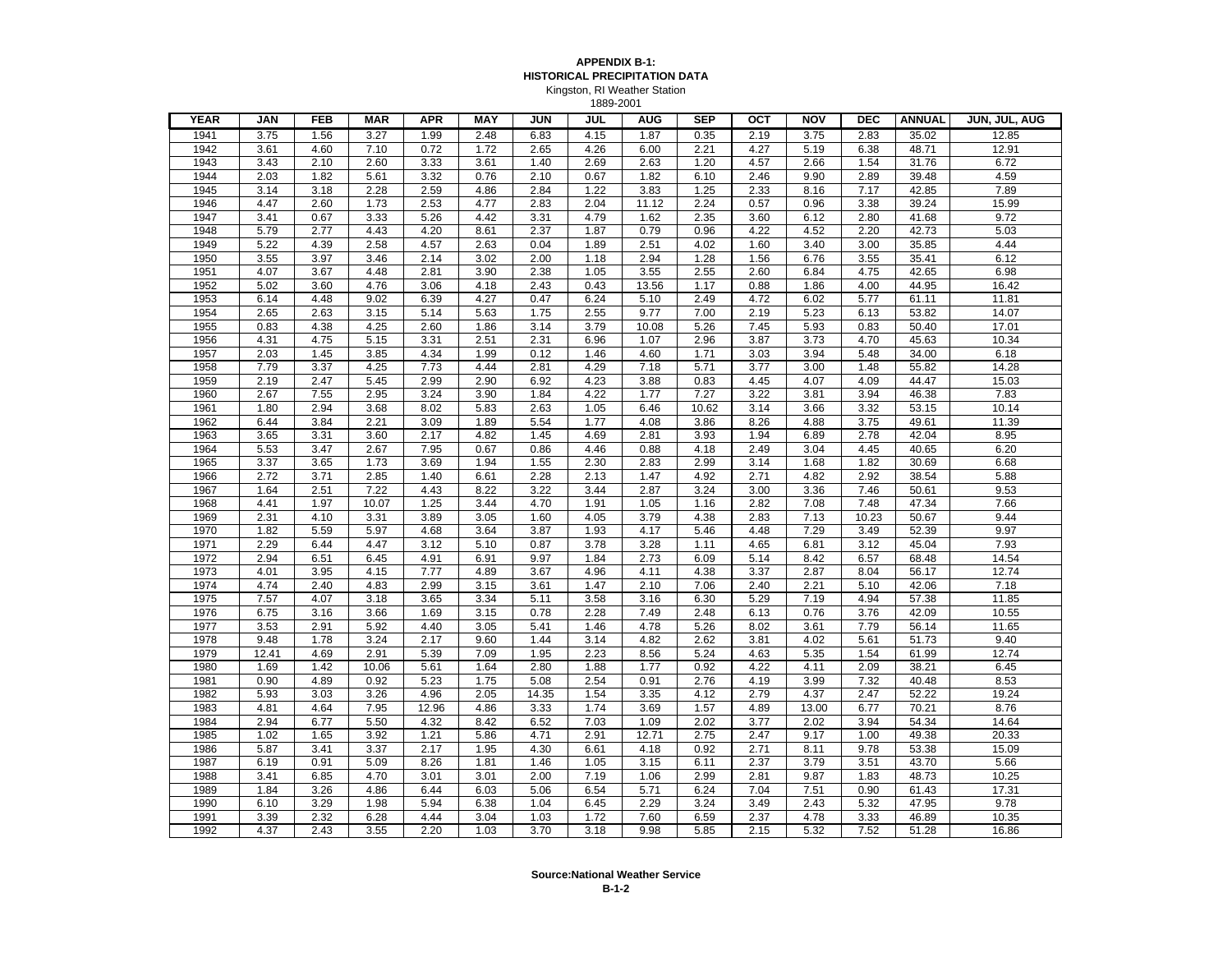#### **APPENDIX B-1: HISTORICAL PRECIPITATION DATA** Kingston, RI Weather Station 1889-2001

| <b>YEAR</b>             | <b>JAN</b> | <b>FEB</b> | <b>MAR</b> | <b>APR</b> | <b>MAY</b> | <b>JUN</b> | JUL  | <b>AUG</b> | <b>SEP</b> | $\overline{OCT}$ | <b>NOV</b> | <b>DEC</b> | <b>ANNUAL</b> | JUN, JUL, AUG |
|-------------------------|------------|------------|------------|------------|------------|------------|------|------------|------------|------------------|------------|------------|---------------|---------------|
| 1993                    | 2.26       | 4.94       | 7.24       | 5.29       | 1.16       | 1.51       | 4.17 | 0.54       | 4.82       | 3.74             | 3.52       | 5.81       | 45.00         | 6.22          |
| 1994                    | 4.88       | 2.23       | 8.39       | 2.07       | 3.03       | 2.00       | 1.85 | 6.30       | 3.90       | 0.63             | 5.75       | 5.67       | 46.70         | 10.15         |
| 1995                    | 4.04       | 3.85       | 2.55       | 3.04       | 4.23       | 3.55       | 1.25 | 2.28       | 4.05       | 5.97             | 5.14       | 3.75       | 43.70         | 7.08          |
| 1996                    | 5.51       | 3.59       | 3.24       | 6.63       | 4.39       | 2.58       | 7.35 | 2.82       | 6.41       | 6.75             | 2.17       | 8.67       | 60.11         | 12.75         |
| 1997                    | 4.35       | 2.59       | 6.75       | 5.61       | 2.93       | 1.77       | 2.07 | 9.73       | 1.03       | 2.31             | 6.23       | 3.65       | 49.02         | 13.57         |
| 1998                    | 7.33       | 7.31       | 6.71       | 7.85       | 5.99       | 12.58      | 1.91 | 4.01       | 3.28       | 3.41             | 2.44       | 1.56       | 64.38         | 18.50         |
| 1999                    | 6.34       | 6.23       | 5.47       | 1.54       | 5.60       | 0.05       | 1.06 | 2.94       | 7.60       | 5.35             | 3.46       | 2.71       | 48.35         | 4.05          |
| 2000                    | 4.80       | 3.46       | 7.08       | 6.41       | 2.74       | 5.86       | 4.45 | 4.85       | 7.17       | 0.69             | 5.00       | 4.59       | 57.10         | 15.16         |
| 2001                    | 3.24       | 3.04       | 12.29      | 2.40       | 6.31       | 5.52       | 3.40 | 3.42       | 3.25       | 2.35             | 0.95       |            | 46.17         | 12.34         |
| <b>YEARLY AVERAGES</b>  |            |            |            |            |            |            |      |            |            |                  |            |            |               |               |
| 1889-1940               | 4.80       | 4.30       | 4.73       | 4.63       | 3.86       | 3.46       | 3.34 | 4.30       | 3.90       | 4.05             | 4.24       | 4.61       | 50.22         | 3.70          |
| 1941-2001               | 4.18       | 3.59       | 4.58       | 4.24       | 3.95       | 3.27       | 3.09 | 4.29       | 3.75       | 3.65             | 4.98       | 4.38       | 47.87         | 3.55          |
| 1889-2001               | 4.46       | 3.92       | 4.72       | 4.40       | 3.93       | 3.38       | 3.22 | 4.29       | 3.84       | 3.79             | 4.61       | 4.45       | 49.02         | 3.63          |
| <b>10-YEAR AVERAGES</b> |            |            |            |            |            |            |      |            |            |                  |            |            |               |               |
| 1892-1901               | 4.61       | 4.86       | 5.38       | 4.68       | 5.00       | 2.51       | 3.59 | 3.94       | 3.73       | 4.77             | 5.29       | 4.20       | 52.57         | 3.35          |
| 1902-1911               | 5.68       | 4.82       | 4.52       | 4.84       | 3.37       | 4.13       | 2.78 | 4.24       | 3.44       | 3.38             | 4.34       | 5.33       | 50.08         | 3.71          |
| 1912-1921               | 4.70       | 4.26       | 4.73       | 4.82       | 4.10       | 3.36       | 4.25 | 4.14       | 3.20       | 3.47             | 3.65       | 4.96       | 49.64         | 3.92          |
| 1922-1931               | 4.63       | 3.80       | 4.07       | 4.21       | 3.50       | 3.60       | 3.24 | 5.32       | 3.38       | 4.04             | 3.64       | 4.81       | 175.08        | 4.05          |
| 1932-1941               | 4.48       | 3.39       | 4.22       | 4.46       | 3.00       | 4.14       | 2.58 | 3.71       | 5.25       | 3.47             | 4.38       | 0.00       | 46.75         | 3.48          |
| 1942-1951               | 3.87       | 2.98       | 3.76       | 3.15       | 3.83       | 2.19       | 2.17 | 3.68       | 2.42       | 2.78             | 5.45       | 3.77       | 40.04         | 2.68          |
| 1952-1961               | 3.54       | 3.76       | 4.65       | 4.68       | 3.75       | 2.44       | 3.52 | 6.35       | 4.50       | 3.67             | 4.13       | 3.97       | 48.97         | 4.10          |
| 1962-1971               | 3.42       | 3.86       | 4.41       | 3.57       | 3.94       | 2.59       | 3.05 | 2.72       | 3.52       | 3.63             | 5.30       | 4.75       | 29.95         | 2.79          |
| 1972-1981               | 5.40       | 3.58       | 4.53       | 5.19       | 4.46       | 3.98       | 2.54 | 4.04       | 4.31       | 4.72             | 4.25       | 5.28       | 55.98         | 3.52          |
| 1982-1991               | 4.15       | 3.61       | 4.69       | 5.37       | 4.34       | 4.38       | 4.28 | 4.48       | 3.66       | 3.47             | 6.51       | 3.89       | 52.82         | 4.38          |
| 1992-2001               | 4.71       | 3.97       | 6.33       | 4.30       | 3.74       | 3.91       | 3.07 | 4.69       | 4.74       | 3.34             | 4.00       | 4.39       | 51.18         | 3.89          |
| <b>20-YEAR AVERAGES</b> |            |            |            |            |            |            |      |            |            |                  |            |            |               |               |
| 1902-1921               | 4.81       | 3.89       | 4.62       | 4.83       | 2.94       | 3.74       | 3.51 | 4.19       | 3.32       | 3.42             | 3.99       | 5.15       | 49.86         | 3.81          |
| 1922-1941               | 4.56       | 3.60       | 4.14       | 4.34       | 3.25       | 3.87       | 2.91 | 4.52       | 4.31       | 3.76             | 4.01       | 4.24       | 47.53         | 3.77          |
| 1942-1961               | 3.71       | 3.37       | 4.21       | 3.91       | 3.79       | 2.32       | 2.84 | 5.01       | 3.46       | 3.23             | 4.79       | 3.87       | 44.50         | 3.39          |
| 1962-1981               | 4.41       | 3.72       | 4.47       | 3.97       | 4.20       | 3.29       | 2.79 | 3.38       | 3.92       | 4.18             | 4.78       | 5.01       | 48.12         | 3.15          |
| 1982-2001               | 4.43       | 3.79       | 5.51       | 4.84       | 4.04       | 4.15       | 3.67 | 4.59       | 4.20       | 3.40             | 5.25       | 4.14       | 52.00         | 4.13          |
| <b>40-YEAR AVERAGES</b> |            |            |            |            |            |            |      |            |            |                  |            |            |               |               |
| 1922-1961               | 4.13       | 3.48       | 4.17       | 4.12       | 3.52       | 3.09       | 2.88 | 4.76       | 3.89       | 3.49             | 4.40       | 4.05       | 46.02         | 3.58          |
| 1962-2001               | 4.42       | 3.75       | 4.99       | 4.41       | 4.12       | 3.72       | 3.23 | 3.98       | 4.06       | 3.79             | 5.01       | 4.58       | 50.06         | 3.64          |
| <b>50-YEAR AVERAGES</b> |            |            |            |            |            |            |      |            |            |                  |            |            |               |               |
| 1902-1951               | 4.52       | 3.85       | 4.26       | 4.30       | 3.56       | 3.40       | 3.00 | 4.22       | 3.54       | 3.43             | 4.29       | 4.51       | 46.96         | 3.54          |
| 1952-2001               | 4.25       | 3.76       | 4.92       | 4.46       | 4.05       | 3.46       | 3.29 | 4.46       | 4.15       | 3.77             | 4.84       | 4.46       | 49.84         | 3.74          |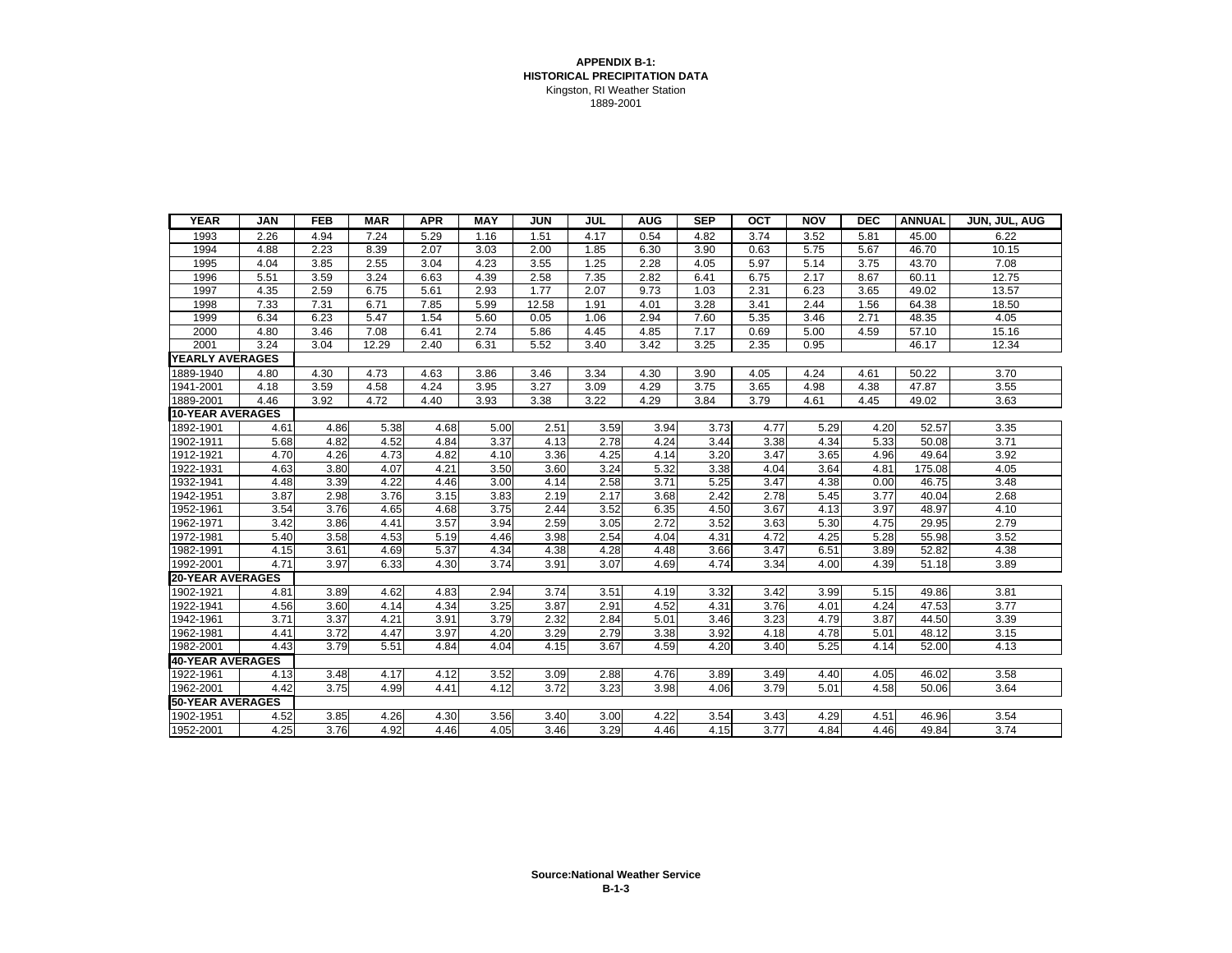#### **APPENDIX B-2:**

Providence, RI Precipitation Rates - T.F. Green Airport Weather Station

1905-2001

| Year | Jan  | Feb  | Mar  | Apr  | <b>May</b> | Jun  | Jul  | Aug   | <b>Sep</b> | Oct  | Nov  | Dec  | Total |
|------|------|------|------|------|------------|------|------|-------|------------|------|------|------|-------|
| 1905 | 2.45 | 1.18 | 1.98 | 3.09 | 1.62       | 5.63 | 2.64 | 3     | 5.7        | 1.88 | 1.57 | 3.92 | 34.66 |
| 1906 | 2.59 | 2.88 | 4.29 | 2.07 | 4.51       | 3.4  | 5.29 | 2.51  | 3.18       | 4.91 | 1.9  | 3.81 | 41.34 |
| 1907 | 2.63 | 2.36 | 1.78 | 4.24 | 3.72       | 2.22 | 1.06 | 0.88  | 8.66       | 3.44 | 4.6  | 4.96 | 40.55 |
| 1908 | 2.93 | 4    | 3.42 | 1.77 | 4.18       | 2.01 | 4.33 | 5.16  | 0.88       | 3.37 | 0.92 | 3.12 | 36.09 |
| 1909 | 3.06 | 5.8  | 2.86 | 5.07 | 2.09       | 1.61 | 0.58 | 2.5   | 3.28       | 1.25 | 2.95 | 2.7  | 33.75 |
| 1910 | 4.85 | 3.86 | 1.32 | 1.64 | 2.9        | 3.98 | 2.86 | 2.62  | 2.68       | 1.6  | 3.37 | 2.53 | 34.21 |
| 1911 | 2.71 | 2.38 | 3.16 | 3.14 | 2.04       | 1.86 | 3.23 | 4.86  | 2.01       | 2.79 | 5.61 | 3.01 | 36.8  |
| 1912 | 4.09 | 2.65 | 6.36 | 3.61 | 3.99       | 0.63 | 1.76 | 2.9   | 1.87       | 2.37 | 2.81 | 5.61 | 38.65 |
| 1913 | 2.9  | 2.97 | 4.3  | 5.32 | 1.84       | 1.19 | 2.29 | 2.36  | 2.9        | 5.45 | 1.96 | 3.46 | 36.94 |
| 1914 | 3.56 | 2.99 | 3.38 | 3.94 | 1.88       | 0.58 | 2.81 | 2.02  | 0.48       | 2.97 | 1.96 | 2.93 | 29.5  |
| 1915 | 6.86 | 3.3  | 0.07 | 1.58 | 1.82       | 1.29 | 6.35 | 4.48  | 0.88       | 1.86 | 1.67 | 3.8  | 33.96 |
| 1916 | 1.35 | 4.34 | 2.46 | 2.89 | 3.85       | 4.2  | 6.37 | 0.78  | 0.86       | 2.39 | 1.92 | 3.03 | 34.44 |
| 1917 | 3.01 | 1.97 | 4.14 | 2.62 | 2.99       | 4.33 | 1.09 | 5.9   | 2.28       | 5.02 | 0.31 | 2.1  | 35.76 |
| 1918 | 3.11 | 2.87 | 1.77 | 3.74 | 2.07       | 3.12 | 4.44 | 2.41  | 8.04       | 0.65 | 2.01 | 3.14 | 37.37 |
| 1919 | 4.34 | 3.09 | 4.31 | 3.32 | 3.79       | 3.23 | 3.68 | 5.14  | 5.8        | 1.49 | 3.79 | 2.11 | 44.09 |
| 1920 | 2.6  | 4.56 | 3.66 | 4.7  | 4.92       | 6.8  | 3    | 3.17  | 2.11       | 1.44 | 3.69 | 3.91 | 44.56 |
| 1921 | 3.32 | 2.23 | 2.5  | 4.21 | 2.6        | 3.35 | 5.35 | 1.88  | 1.33       | 1.23 | 6.35 | 2.43 | 36.78 |
| 1922 | 1.36 | 2.42 | 4.67 | 2.18 | 4.24       | 6.58 | 6.88 | 6.96  | 3.28       | 2.66 | 1.09 | 2.58 | 44.9  |
| 1923 | 6.55 | 1.97 | 3.14 | 4.75 | 1.19       | 4.31 | 3.09 | 1.48  | 1.52       | 4.09 | 3.62 | 5.13 | 40.84 |
| 1924 | 4.13 | 3.67 | 1.34 | 3.77 | 2.71       | 1.05 | 1.12 | 5.39  | 6.71       | 0.15 | 1.48 | 1.96 | 33.48 |
| 1925 | 3.21 | 2.08 | 3.79 | 1.95 | 1.92       | 1.73 | 3.56 | 1.88  | 2.58       | 3.53 | 4.11 | 3.28 | 33.62 |
| 1926 | 2.69 | 3.82 | 3.14 | 2.12 | 2.48       | 1.52 | 2.88 | 4.2   | 1.58       | 4.62 | 5.3  | 2.75 | 37.1  |
| 1927 | 2.69 | 2.02 | 1.47 | 1.88 | 2.76       | 3.04 | 4.16 | 10.88 | 2.48       | 4.18 | 3.11 | 4.69 | 43.36 |
| 1928 | 2.27 | 2.85 | 2.64 | 3.69 | 1.18       | 3.7  | 5    | 4.03  | 3.25       | 3.63 | 2.13 | 2.87 | 37.24 |
| 1929 | 4.49 | 3.04 | 3.17 | 5.94 | 3.45       | 0.96 | 1.41 | 2.44  | 2.27       | 2.7  | 2.47 | 3.84 | 36.18 |
| 1930 | 2.62 | 2.57 | 3.02 | 1.08 | 2.21       | 2.71 | 3.8  | 2.14  | 1.23       | 3.6  | 3.32 | 2.67 | 30.97 |
| 1931 | 3.42 | 1.98 | 4.14 | 2.68 | 4.07       | 4.95 | 3.03 | 4.99  | 1.37       | 2.4  | 0.83 | 3.2  | 37.06 |
| 1932 | 4.45 | 1.76 | 4.69 | 1.98 | 2.51       | 2.44 | 2.83 | 4.86  | 8.48       | 4.49 | 4.49 | 1.66 | 44.64 |
| 1933 | 2.02 | 3.15 | 5.7  | 5.33 | 4.1        | 2.85 | 2.24 | 2.68  | 6.2        | 2.59 | 1.35 | 2.96 | 41.17 |
| 1934 | 3.8  | 3.38 | 3.82 | 4    | 3.5        | 3.33 | 0.82 | 2.34  | 4.13       | 2.26 | 3.88 | 3.1  | 38.36 |
| 1935 | 6.02 | 2.64 | 1.6  | 3.37 | 1.51       | 4.53 | 2.72 | 1.14  | 2.95       | 0.76 | 4.29 | 1.05 | 32.58 |
| 1936 | 6.84 | 3.77 | 6.78 | 3.79 | 1.68       | 2.92 | 2.34 | 3     | 5.29       | 2.49 | 1.05 | 9.44 | 49.39 |
| 1937 | 4.61 | 1.75 | 3.82 | 5.27 | 2.54       | 3.14 | 1.16 | 4.13  | 3.01       | 4.06 | 5.42 | 3.22 | 42.13 |
| 1938 | 4.37 | 2.34 | 2.39 | 2.22 | 4.49       | 7.21 | 6.92 | 2.21  | 5.16       | 3.01 | 3.4  | 3.31 | 47.03 |
| 1939 | 2.3  | 4.09 | 4.62 | 4.33 | 0.57       | 2.7  | 1.07 | 4.08  | 2.39       | 4.31 | 0.76 | 3.12 | 34.34 |
| 1940 | 2.5  | 3.13 | 3.69 | 5.3  | 5.01       | 2.22 | 3.24 | 0.99  | 2.57       | 1.86 | 6.38 | 2.15 | 39.04 |

Source: National Weather Service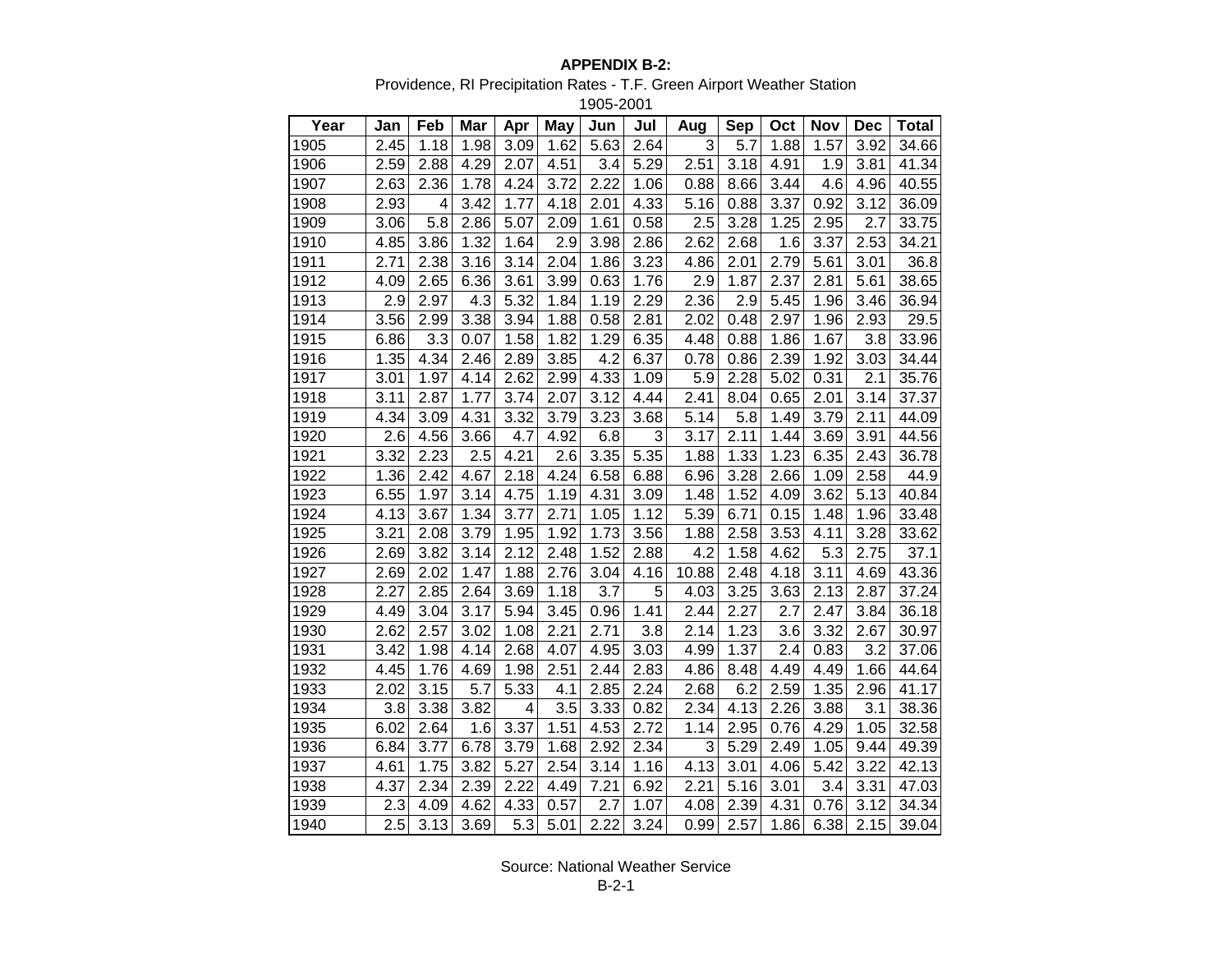#### **APPENDIX B-2:**

Providence, RI Precipitation Rates - T.F. Green Airport Weather Station

1905-2001

| Year | Jan  | Feb  | Mar  | Apr            | May  | Jun  | Jul  | Aug   | <b>Sep</b> | Oct  | Nov  | <b>Dec</b> | Total |
|------|------|------|------|----------------|------|------|------|-------|------------|------|------|------------|-------|
| 1941 | 3.57 | 2.34 | 3.54 | 1.53           | 3.1  | 4.01 | 5.68 | 2.45  | 1.03       | 1.07 | 2.79 | 3.37       | 34.48 |
| 1942 | 3.98 | 3.84 | 7.98 | 0.72           | 1.77 | 3.44 | 4.56 | 4.54  | 1.68       | 3.09 | 5.03 | 6.39       | 47.02 |
| 1943 | 4.07 | 1.61 | 3.74 | 3.72           | 3.34 | 1.88 | 1.97 | 0.82  | 1.24       | 4.39 | 2.32 | 1.15       | 30.25 |
| 1944 | 2.58 | 2.52 | 5    | 3.82           | 0.86 | 4.16 | 0.96 | 1.34  | 9.74       | 3.33 | 7.52 | 3.42       | 45.25 |
| 1945 | 4.08 | 4.26 | 2.21 | 2.57           | 4.25 | 3.97 | 1.98 | 2.63  | 1.87       | 2.29 | 8.5  | 7.82       | 46.43 |
| 1946 | 3.63 | 3.55 | 1.49 | 2.25           | 3.99 | 2.91 | 1.25 | 12.24 | 1.7        | 0.16 | 0.67 | 3.84       | 37.68 |
| 1947 | 2.85 | 1.83 | 3.36 | 4.91           | 3.73 | 3.93 | 4.71 | 2.01  | 2.96       | 2.27 | 5.42 | 3.73       | 41.71 |
| 1948 | 6.01 | 2.21 | 3.5  | 3.86           | 10.6 | 2.73 | 4.93 | 2.88  | 1.41       | 4.14 | 4.65 | 2.34       | 49.24 |
| 1949 | 4.35 | 3.48 | 1.97 | 4.85           | 2.72 | 0.05 | 1.56 | 4.73  | 4.85       | 2.11 | 2.96 | 2.02       | 35.65 |
| 1950 | 3.51 | 3.83 | 3.79 | 2.92           | 2.51 | 2.02 | 1.42 | 3.6   | 2.09       | 2.71 | 6.89 | 4.22       | 39.51 |
| 1951 | 4.5  | 3.39 | 5.29 | 3.57           | 4.5  | 2.64 | 0.91 | 2.36  | 1.74       | 3.27 | 8.26 | 5.17       | 45.6  |
| 1952 | 4.59 | 4.37 | 4.72 | 4.3            | 4.22 | 2.11 | 0.32 | 7.45  | 2.64       | 1.62 | 1.78 | 3.42       | 41.54 |
| 1953 | 6.46 | 4.71 | 7.92 | 5.99           | 3.25 | 0.55 | 4.43 | 3.99  | 2.99       | 4.71 | 6.59 | 5.42       | 57.01 |
| 1954 | 2.84 | 2.68 | 3.53 | 4.91           | 5.92 | 1.31 | 2.56 | 8.3   | 6.04       | 2.79 | 4.92 | 5.73       | 51.53 |
| 1955 | 0.78 | 4.97 | 5.35 | 3.61           | 2.37 | 3.72 | 3.34 | 11.12 | 3.27       | 7    | 5.6  | 0.58       | 51.71 |
| 1956 | 4.92 | 4.6  | 5.51 | 3.08           | 1.43 | 1.57 | 4.92 | 0.91  | 3.1        | 3.74 | 3.62 | 5.27       | 42.67 |
| 1957 | 2.17 | 1.68 | 3.29 | 4.46           | 0.93 | 0.39 | 1.41 | 2.51  | 0.87       | 2.52 | 3.99 | 5.86       | 30.08 |
| 1958 | 7.12 | 2.95 | 3.45 | 7.21           | 4.05 | 3.15 | 6.29 | 5.15  | 5.02       | 3.08 | 2.58 | 1.49       | 51.54 |
| 1959 | 2.27 | 3.67 | 6.04 | 3.83           | 1.46 | 4.83 | 4.01 | 3.53  | 0.77       | 4.71 | 3.85 | 4.17       | 43.14 |
| 1960 | 3.02 | 5.63 | 2.48 | 2.94           | 3.79 | 1.26 | 4.61 | 1.06  | 5.98       | 2.24 | 2.77 | 4.3        | 40.08 |
| 1961 | 3.52 | 4.68 | 4.16 | 7.32           | 5.21 | 1.48 | 2.76 | 3.86  | 7.92       | 2.39 | 3.1  | 3.16       | 49.56 |
| 1962 | 4.7  | 5.16 | 1.93 | 3.85           | 2.14 | 5.52 | 1.62 | 2.73  | 3.67       | 13.1 | 4.49 | 2.63       | 51.52 |
| 1963 | 3.4  | 3.15 | 3.78 | 1.62           | 4.69 | 3.54 | 3.35 | 1.56  | 4.1        | 1.63 | 6.53 | 2.15       | 39.5  |
| 1964 | 5.65 | 3.15 | 2.26 | 5.34           | 0.71 | 2.34 | 2.63 | 2.38  | 3.95       | 2.11 | 2.43 | 5.46       | 38.41 |
| 1965 | 3.46 | 3.77 | 1.72 | 2.43           | 1.08 | 1.91 | 1.28 | 1.9   | 1.64       | 2.75 | 2.08 | 1.42       | 25.44 |
| 1966 | 3.4  | 4.3  | 2.4  | 1.48           | 3.85 | 2.31 | 2.77 | 3.37  | 5.23       | 2.6  | 3.93 | 3.04       | 38.68 |
| 1967 | 1.6  | 2.51 | 5.49 | 4.19           | 7.27 | 2.72 | 3.95 | 3.24  | 3.17       | 2.25 | 2.75 | 7.36       | 46.5  |
| 1968 | 3.5  | 1.31 | 7.83 | 1.49           | 3.54 | 4.74 | 1.49 | 1.61  | 1.14       | 1.79 | 6.22 | 6.7        | 41.36 |
| 1969 | 2.23 | 4.3  | 3.1  | 3.95           | 2.41 | 1.23 | 2.98 | 2.58  | 3.09       | 1.62 | 6.35 | 10.8       | 44.59 |
| 1970 | 0.5  | 5.34 | 4.75 | 3.91           | 3.03 | 4.25 | 1    | 6.59  | 1.79       | 4.41 | 5.31 | 4.54       | 45.42 |
| 1971 | 2.01 | 5.36 | 3.81 | 2.31           | 3.83 | 1.64 | 3.48 | 3.03  | 2.54       | 2.88 | 5.16 | 2.37       | 38.42 |
| 1972 | 1.85 | 5.19 | 6.7  | 3.71           | 5.73 | 6.83 | 4.25 | 2.98  | 7.31       | 4.36 | 8.45 | 7.7        | 65.06 |
| 1973 | 3.06 | 3.55 | 2.78 | 7.16           | 3.99 | 3.48 | 2.92 | 5.17  | 3.04       | 3.17 | 2.29 | 7.63       | 48.24 |
| 1974 | 4.45 | 3.04 | 4.51 | 2.86           | 2.74 | 3.28 | 1.64 | 3.1   | 6.15       | 2.79 | 1.56 | 4.54       | 40.66 |
| 1975 | 6.78 | 3.29 | 3.07 | 2.99           | 2.06 | 4.73 | 3.51 | 2.19  | 6.15       | 4.66 | 6.29 | 5.11       | 50.83 |
| 1976 | 6.38 | 2.91 | 3.44 | $\overline{2}$ | 2.53 | 1.6  | 8.08 | 7.01  | 1.57       | 6.52 | 0.81 | 3.47       | 46.32 |

Source: National Weather Service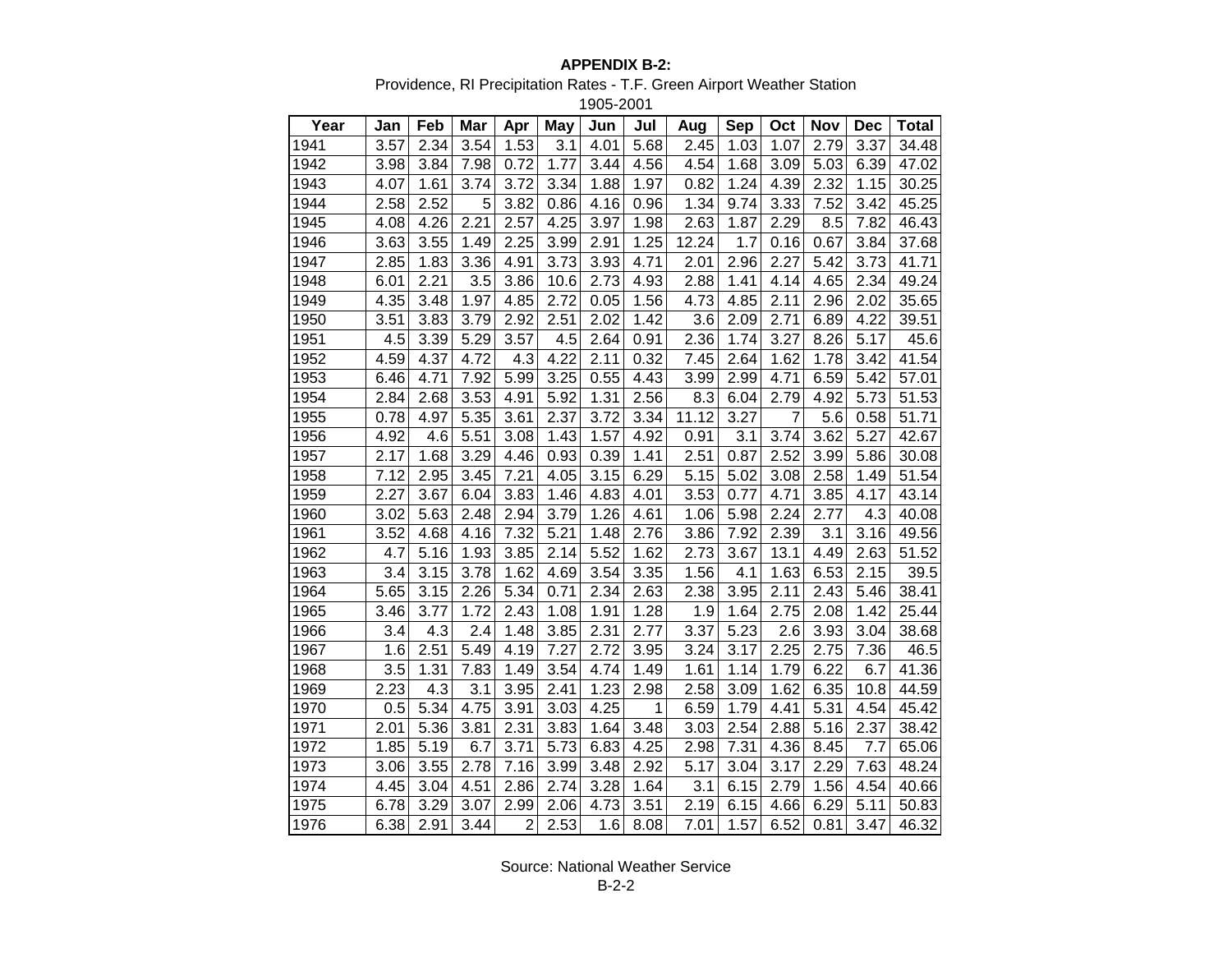#### **APPENDIX B-2:** Providence, RI Precipitation Rates - T.F. Green Airport Weather Station 1905-2001

| Year | Jan  | Feb  | Mar  | Apr  | May  | Jun            | Jul  | Aug   | Sep  | Oct  | <b>Nov</b> | <b>Dec</b> | Total |
|------|------|------|------|------|------|----------------|------|-------|------|------|------------|------------|-------|
| 1977 | 3.9  | 2.87 | 5.62 | 3.35 | 3.43 | 3.92           | 2.04 | 2.12  | 5.6  | 6.9  | 3.24       | 5.85       | 48.84 |
| 1978 | 9.01 | 3.2  | 3.1  | 2.53 | 5.27 | 1.97           | 2.63 | 6.46  | 1.82 | 3.22 | 2.61       | 5.19       | 47.01 |
| 1979 | 11.7 | 4.08 | 2.21 | 5.12 | 7.62 | 1.44           | 1.65 | 10.09 | 4.08 | 3.94 | 4.49       | 1.81       | 58.19 |
| 1980 | 1.4  | 1.16 | 8.11 | 6.18 | 1.78 | 3.85           | 2.03 | 1.99  | 0.9  | 3.41 | 3.73       | 1.57       | 36.11 |
| 1981 | 0.77 | 4.79 | 0.56 | 4.1  | 1.92 | 2.31           | 3.75 | 2.65  | 2.58 | 3.38 | 3.2        | 6.36       | 36.37 |
| 1982 | 6.09 | 3.08 | 3.76 | 3.64 | 1.61 | 11.1           | 3.51 | 3.67  | 3.61 | 3.08 | 4.32       | 1.81       | 49.26 |
| 1983 | 4.32 | 4.81 | 8.84 | 12.7 | 4.67 | 1.91           | 2.14 | 2.71  | 2.16 | 4.5  | 11         | 7.71       | 67.52 |
| 1984 | 2    | 7.2  | 5.77 | 4.3  | 8.38 | 4.09           | 5.16 | 0.71  | 1.77 | 4.25 | 1.95       | 3.16       | 48.74 |
| 1985 | 1.18 | 1.57 | 3.08 | 1.65 | 4.76 | 4.7            | 2.88 | 8.57  | 1.69 | 1.78 | 7.14       | 1.42       | 40.42 |
| 1986 | 5.88 | 3.18 | 2.86 | 2.1  | 2.29 | 3.27           | 5.95 | 3.29  | 0.97 | 2.48 | 5.77       | 8.09       | 46.13 |
| 1987 | 4.73 | 0.39 | 5.62 | 6.91 | 1.8  | $\overline{2}$ | 1.2  | 2.58  | 7.47 | 2.28 | 3.4        | 2.29       | 40.67 |
| 1988 | 2.69 | 5.29 | 4.09 | 3.11 | 2.83 | 0.91           | 5.73 | 0.94  | 2.38 | 1.77 | 7.6        | 1.03       | 38.37 |
| 1989 | 1.17 | 2.69 | 4.13 | 5.3  | 6.07 | 5.84           | 5.59 | 6.14  | 4.75 | 8.37 | 4.35       | 1.66       | 56.06 |
| 1990 | 5.01 | 2.93 | 2.01 | 5.57 | 5.7  | 1.13           | 3.52 | 3.74  | 2.28 | 4.96 | 2.45       | 5.48       | 44.78 |
| 1991 | 3.44 | 2.31 | 6.61 | 4.8  | 3.3  | 0.93           | 2.76 | 5.98  | 5.09 | 2.65 | 4.65       | 3.17       | 45.69 |
| 1992 | 4.82 | 2.1  | 4.04 | 2.34 | 1.42 | 4.61           | 3.59 | 6.06  | 5.09 | 1.53 | 5.05       | 6.83       | 47.48 |
| 1993 | 2.42 | 5.06 | 6.99 | 5.02 | 1.12 | 1.4            | 2.18 | 1.23  | 4.08 | 3.55 | 3.35       | 5.76       | 42.16 |
| 1994 | 5.53 | 2.1  | 7.19 | 2.07 | 2.98 | 2.7            | 1.34 | 6.34  | 4.12 | 0.4  | 5.34       | 4.58       | 44.69 |
| 1995 | 3.67 | 3.14 | 2.03 | 3.34 | 2.83 | 2.89           | 1.17 | 1.8   | 4.06 | 6.37 | 4.76       | 2.18       | 38.24 |
| 1996 | 5.02 | 2.19 | 2.71 | 4.88 | 2.44 | 2.17           | 5.57 | 2.19  | 5.72 | 6.2  | 2.38       | 6.59       | 48.06 |
| 1997 | 4.27 | 1.89 | 4.68 | 3.25 | 2.68 | 2.23           | 0.96 | 6.32  | 0.99 | 1.8  | 6.06       | 2.84       | 37.97 |
| 1998 | 6.55 | 5.85 | 5.86 | 4.91 | 6.05 | 9.61           | 1.37 | 2.39  | 2.3  | 3.78 | 2.76       | 1.27       | 52.7  |
| 1999 | 6.7  | 5.45 | 3.33 | 1.55 | 4.25 | 0.17           | 0.82 | 3.25  | 7    | 4.5  | 2.85       | 2.39       | 42.26 |
| 2000 | 4.19 | 2.74 | 5.37 | 5.06 | 3.72 | 4.78           | 3.64 | 2.41  | 3.79 | 1.31 | 4.73       | 4.26       | 46    |
| 2001 | 2.4  | 1.96 | 8.78 | 2.04 | 3.96 | 6.72           | 1.92 | 4.5   | 4.4  | 0.64 | 0.41       | 2.46       | 40.19 |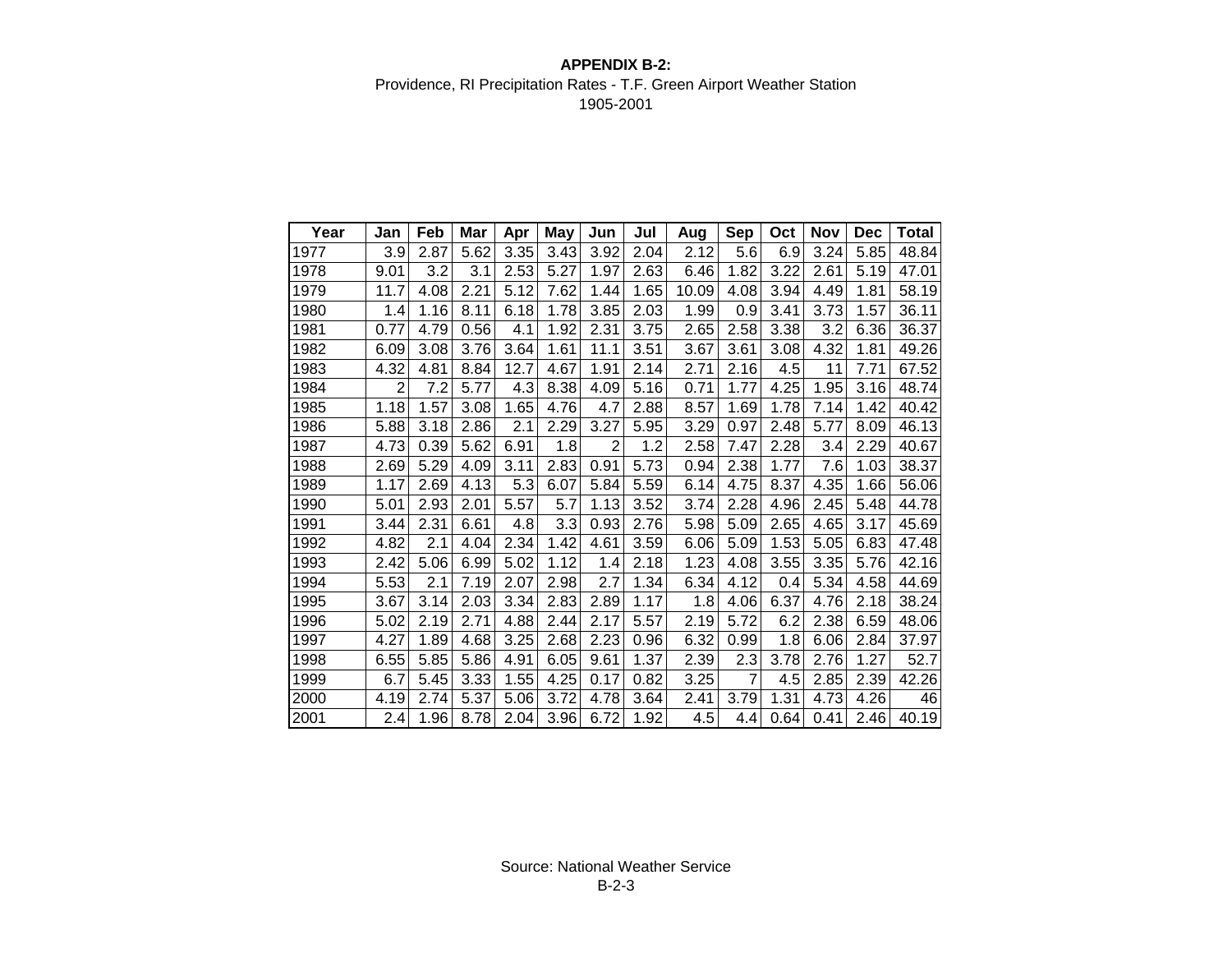

**APPENDIX B-3: Scituate Reservoir Levels 2000-2002** 

Source: Providence Water Supply Board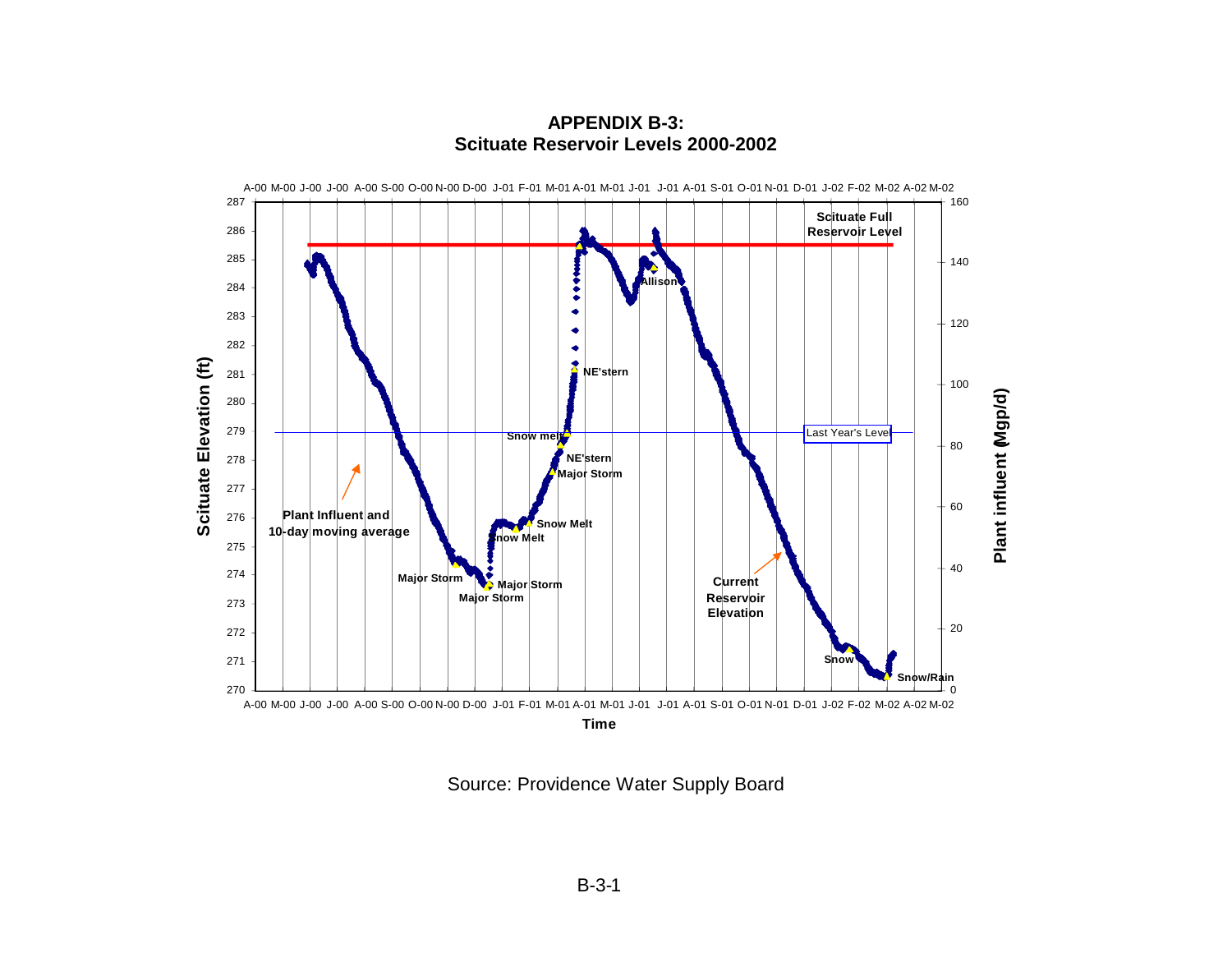#### **APPENDIX B-4:** Scituate Reservior Elevations 1928-2002

| <b>YEAR</b> | JUL    | <b>AUG</b> | <b>SEP</b> | <b>OCT</b> | <b>NOV</b> | <b>DEC</b> | <b>JAN</b> | <b>FEB</b> | <b>MAR</b> | <b>APR</b> | <b>MAY</b> | JUN    |
|-------------|--------|------------|------------|------------|------------|------------|------------|------------|------------|------------|------------|--------|
| 1928-29     | 284.43 | 283.63     | 283.08     | 282.87     | 282.65     | 282.11     | 282.34     | 284        | 284.32     | 284.28     | 284.53     | 284.1  |
| 1929-30     | 282.77 | 280.87     | 278.95     | 276.88     | 274.83     | 273.09     | 272.6      | 273.57     | 275.38     | 277.54     | 278.29     | 277.51 |
| 1930-31     | 276.23 | 274.28     | 272.18     | 269.8      | 267.58     | 266.14     | 264.86     | 265.82     | 267.39     | 275.51     | 278.84     | 281.37 |
| 1931-32     | 283.32 | 281.56     | 280.11     | 278.25     | 276.34     | 274.45     | 273.35     | 276.56     | 277.96     | 281.85     | 283.83     | 283.17 |
| 1932-33     | 281.06 | 278.86     | 277.16     | 279.75     | 282.5      | 284.6      | 283.61     | 282.8      | 282.86     | 284.23     | 284.16     | 283.09 |
| 1933-34     | 282.68 | 280.42     | 278.39     | 278.26     | 277.64     | 276.86     | 277.58     | 280.96     | 280.38     | 285.04     | 284.14     | 284.09 |
| 1934-35     | 283.14 | 280.72     | 278.62     | 278.55     | 278.2      | 278.73     | 281.17     | 283.23     | 281.23     | 281.2      | 284.37     | 283.14 |
| 1935-36     | 283.5  | 281.93     | 279.32     | 277.32     | 275.01     | 274.3      | 273.13     | 277.33     | 278.48     | 285.48     | 283.95     | 282.22 |
| 1936-37     | 280.91 | 279.07     | 277.06     | 275.97     | 274.43     | 273.12     | 280.27     | 280.85     | 279.18     | 281.83     | 284.3      | 285.19 |
| 1937-38     | 284.06 | 282.09     | 281.43     | 279.8      | 278.13     | 280.96     | 279.49     | 279.19     | 279.73     | 280.86     | 282.48     | 283.04 |
| 1938-39     | 284.87 | 285.14     | 280.58     | 281.12     | 279.83     | 278.23     | 280.01     | 279.17     | 281.31     | 282.72     | 283.74     | 282.57 |
| 1939-40     | 280.86 | 278.48     | 276.67     | 274.62     | 272.85     | 273.1      | 273.18     | 274.28     | 274.7      | 280.08     | 284.55     | 285.11 |
| 1940-41     | 283.53 | 282.87     | 280.63     | 278.35     | 275.88     | 276.19     | 276.21     | 276.22     | 278.63     | 279.7      | 280.39     | 280.01 |
| 1941-42     | 280.07 | 278.99     | 277.15     | 274.75     | 272.38     | 270.88     | 270.02     | 270.95     | 273.39     | 282.29     | 281.65     | 281.25 |
| 1942-43     | 280.34 | 279.81     | 278.31     | 276.16     | 274.55     | 275.4      | 280.05     | 279.69     | 280        | 280.98     | 281.53     | 283.91 |
| 1943-44     | 282.46 | 280.43     | 278.21     | 275.93     | 274.41     | 273.57     | 271.84     | 270.65     | 270.52     | 273.95     | 277.75     | 277.5  |
| 1944-45     | 276.2  | 273.86     | 271.2      | 271.68     | 270.27     | 273.47     | 277.37     | 279.19     | 279.43     | 283.76     | 283.73     | 283.88 |
| 1945-46     | 283.76 | 282.03     | 279.81     | 277.63     | 275.45     | 275.88     | 280.85     | 281.92     | 282.59     | 283.71     | 283.56     | 284.67 |
| 1946-47     | 283.41 | 281.23     | 282.51     | 281.16     | 279.95     | 278.3      | 277.97     | 279.17     | 279.62     | 283.18     | 283.87     | 284.5  |
| 1947-48     | 283.91 | 282.73     | 280.97     | 279.29     | 277.37     | 279.63     | 279.66     | 277.97     | 280.01     | 285.22     | 284.61     | 285.56 |
| 1948-49     | 284.69 | 282.83     | 281.01     | 278.73     | 277.01     | 278.13     | 279        | 281.61     | 281.56     | 282.64     | 284.16     | 284.66 |
| 1949-50     | 282.5  | 280.17     | 278.1      | 276.05     | 273.94     | 272.4      | 272.07     | 273.29     | 275.58     | 280.13     | 282.78     | 284.07 |
| 1950-51     | 283.58 | 281.33     | 279.64     | 277.64     | 275.63     | 275.99     | 277.74     | 279.77     | 282.17     | 283.41     | 284.66     | 285.08 |
| 1951-52     | 284.19 | 282.41     | 280.57     | 278.54     | 276.71     | 281.24     | 283.4      | 282.84     | 281.44     | 283.39     | 284.31     | 285.1  |
| 1952-53     | 283.92 | 281.34     | 280.02     | 277.76     | 275.37     | 273.52     | 272.74     | 278.12     | 282.29     | 285.13     | 284.68     | 284.49 |
| 1953-54     | 282.38 | 280.5      | 278.36     | 276.08     | 274.38     | 274.86     | 279.6      | 280.19     | 281.5      | 283.75     | 284.92     | 284.48 |
| 1954-55     | 283.05 | 281.11     | 280.22     | 282.61     | 281.65     | 282.94     | 284.57     | 281.49     | 282.33     | 282.66     | 284.05     | 284.35 |
| 1955-56     | 283.65 | 281.04     | 282.47     | 279.97     | 285.21     | 284.6      | 281.1      | 282.2      | 282.41     | 282.16     | 285.06     | 283.8  |
| 1956-57     | 282.87 | 281.39     | 278.96     | 276.87     | 274.79     | 274.14     | 276.52     | 278.15     | 279.67     | 282.1      | 284.36     | 283.34 |
| 1957-58     | 281    | 278.38     | 275.91     | 273.47     | 271.19     | 269.42     | 270.66     | 279.27     | 280.98     | 284.82     | 285.62     | 284.67 |
| 1958-59     | 283.8  | 282.1      | 280.42     | 279.27     | 279.43     | 279.32     | 278.74     | 278.12     | 279.12     | 282.98     | 284.62     | 283.82 |
| 1959-60     | 283.61 | 283.91     | 281.28     | 279.01     | 278.35     | 279.54     | 282.6      | 282.15     | 284.19     | 283.12     | 284.27     | 284.62 |
| 1960-61     | 282.55 | 280.89     | 278.84     | 279        | 278.37     | 279.44     | 280.03     | 278.86     | 281.01     | 282.99     | 284.92     | 285.35 |
| 1961-62     | 283.23 | 281.41     | 279.11     | 279.99     | 279.76     | 279.36     | 278.81     | 280.96     | 279.87     | 283.34     | 284.04     | 284.15 |
| 1962-63     | 283.45 | 281.29     | 279.08     | 277.14     | 277.54     | 280.09     | 280.12     | 278.98     | 279.05     | 283.61     | 283.64     | 284.54 |
| 1963-64     | 283.55 | 282.41     | 280.07     | 278.08     | 275.77     | 279.9      | 275.36     | 280.15     | 280.37     | 282.17     | 284.68     | 283.53 |

Source: Providence Water Supply Board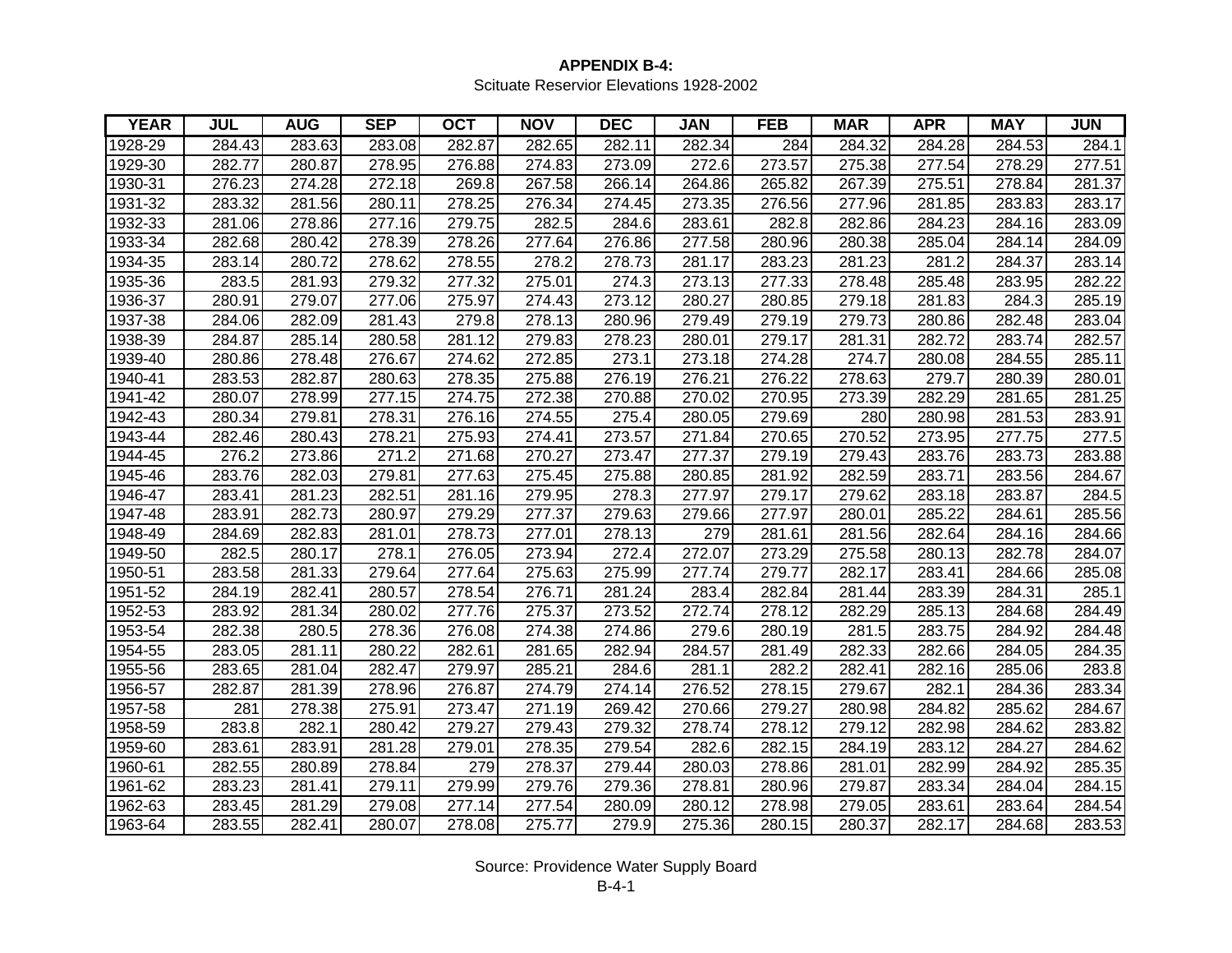#### **APPENDIX B-4:** Scituate Reservior Elevations 1928-2002

| <b>YEAR</b> | <b>JUL</b> | <b>AUG</b> | <b>SEP</b> | <b>OCT</b> | <b>NOV</b> | <b>DEC</b> | <b>JAN</b> | <b>FEB</b> | <b>MAR</b> | <b>APR</b> | <b>MAY</b> | JUN    |
|-------------|------------|------------|------------|------------|------------|------------|------------|------------|------------|------------|------------|--------|
| 1964-65     | 281.43     | 279.43     | 277.21     | 274.98     | 272.78     | 271.28     | 273.08     | 273.83     | 277.38     | 280.27     | 281.38     | 281.06 |
| 1965-66     | 279.6      | 277.26     | 274.89     | 272.71     | 270.7      | 269.01     | 267.69     | 266.76     | 268.84     | 272.57     | 272.61     | 273.71 |
| 1966-67     | 275.84     | 274.08     | 272        | 270.63     | 269.64     | 271.24     | 271.94     | 274.09     | 275.21     | 280.45     | 283.59     | 285.27 |
| 1967-68     | 285.05     | 284.3      | 282.48     | 280.59     | 279.74     | 279.97     | 281.26     | 279.15     | 279.05     | 285.3      | 284.18     | 284.21 |
| 1968-69     | 284.41     | 281.48     | 279.26     | 277.25     | 275.21     | 275.47     | 279.28     | 280.3      | 280.89     | 284.78     | 285.12     | 284.77 |
| 1969-70     | 283.38     | 281.73     | 280.04     | 278.43     | 276.7      | 278.08     | 283.45     | 282.99     | 283.99     | 284.44     | 284.21     | 284.03 |
| 1970-71     | 283.63     | 281.21     | 279.11     | 277.1      | 275.29     | 275.41     | 275.73     | 275.87     | 279.66     | 284.28     | 284.5      | 284.9  |
| 1971-72     | 283.42     | 280.96     | 278.39     | 276.39     | 274.87     | 274.19     | 275.15     | 277.06     | 279.58     | 285        | 284.48     | 284.47 |
| 1972-73     | 284.73     | 284.04     | 282.85     | 282.06     | 281.95     | 285.16     | 285.65     | 283.8      | 282.83     | 280.67     | 284.31     | 283.71 |
| 1973-74     | 282.86     | 282.05     | 280.53     | 279.1      | 277.85     | 277.82     | 284.69     | 283.94     | 282.12     | 284.44     | 283.35     | 283.05 |
| 1974-75     | 281.94     | 279.25     | 276.35     | 274.93     | 274.37     | 273.81     | 277.47     | 282        | 282.26     | 282.68     | 283.71     | 282.96 |
| 1975-76     | 282.2      | 279.77     | 277.3      | 276.16     | 277.67     | 281.34     | 280.27     | 282.72     | 282.07     | 283.17     | 283.94     | 284.22 |
| 1976-77     | 281.99     | 280.03     | 279.49     | 277.55     | 277.1      | 275.63     | 275.7      | 276.31     | 277.25     | 284.75     | 284.84     | 284.49 |
| 1977-78     | 283.27     | 280.68     | 278.26     | 277.22     | 280.05     | 280.65     | 282.32     | 285.31     | 281.7      | 284.96     | 284.17     | 285.06 |
| 1978-79     | 283.11     | 280.41     | 279.08     | 276.52     | 274.7      | 273.21     | 274.38     | 285.29     | 283.96     | 283.64     | 284.8      | 285.51 |
| 1979-80     | 283.8      | 280.96     | 279.43     | 277.6      | 276.58     | 278.5      | 277.65     | 276.16     | 274.87     | 282.99     | 285.24     | 284.08 |
| 1980-81     | 282.4      | 280.28     | 277.81     | 275        | 272.97     | 272.07     | 270.96     | 269.13     | 274.7      | 275.56     | 277.38     | 277.7  |
| 1981-82     | 275.81     | 273.35     | 270.39     | 268.01     | 266.84     | 267.53     | 273.26     | 279.98     | 284.02     | 284.26     | 284.38     | 282.67 |
| 1982-83     | 284.77     | 281.97     | 279.18     | 275.83     | 273.56     | 274.46     | 275.22     | 277.81     | 281.81     | 285.53     | 285.65     | 284.32 |
| 1983-84     | 282.58     | 278.67     | 274.85     | 271.43     | 269.11     | 272.09     | 278.49     | 278.64     | 283.06     | 284.83     | 284.29     | 285.14 |
| 1984-85     | 283.93     | 281.93     | 278.07     | 274.94     | 272.16     | 270.37     | 270.05     | 268.24     | 268.35     | 270.04     | 269.9      | 270.61 |
| 1985-86     | 270.16     | 268.17     | 266.18     | 264.97     | 262.97     | 267.1      | 268.94     | 271.27     | 274.13     | 278.2      | 278.66     | 277.95 |
| 1986-87     | 277.36     | 276.33     | 277.22     | 274.95     | 273.24     | 276.81     | 284.05     | 282.67     | 279.44     | 282.01     | 284.35     | 282.72 |
| 1987-88     | 280.1      | 277.03     | 273.94     | 272.15     | 270.99     | 270.58     | 271.4      | 272.07     | 277.05     | 279.91     | 281.74     | 283.33 |
| 1988-89     | 280.94     | 278.68     | 276.12     | 272.8      | 270.43     | 272.88     | 273.12     | 273.06     | 274.04     | 276.1      | 279.96     | 283.51 |
| 1989-90     | 284.51     | 283.45     | 283.47     | 282.57     | 284.7      | 284.67     | 284        | 285.29     | 284.61     | 284.35     | 284.61     | 284.78 |
| 1990-91     | 283.25     | 281.21     | 283.02     | 281.12     | 284.14     | 284.13     | 284.78     | 284.46     | 284.33     | 284.83     | 284.79     | 283.83 |
| 1991-92     | 281.52     | 278.57     | 278.29     | 277.51     | 277.53     | 280.63     | 282.78     | 285.35     | 285.47     | 285.45     | 285.02     | 283.99 |
| 1992-93     | 283.57     | 281.62     | 281.24     | 279.94     | 278.65     | 281.12     | 285.63     | 284.87     | 284.8      | 286.03     | 285.57     | 284.4  |
| 1993-94     | 282.32     | 279.2      | 276.77     | 273.95     | 271.59     | 270.15     | 274.43     | 275.5      | 280.1      | 285.77     | 285.31     | 284.83 |
| 1994-95     | 282.61     | 279.5      | 277.35     | 275.33     | 275.48     | 272.7      | 275.55     | 278.58     | 280.26     | 283.12     | 284.2      | 284.48 |
| 1995-96     | 283.1      | 279.9      | 276.5      | 273.8      | 272.5      | 274        | 273.8      | 280.4      | 284.9      | 285.4      | 285.1      | 284.1  |
| 1996-97     | 282.23     | 280.96     | 278.4      | 277.49     | 280.17     | 280.25     | 285.4      | 285.45     | 285.07     | 285.35     | 285.4      | 284.9  |
| 1997-98     | 282.38     | 278.72     | 276.25     | 274.38     | 271.75     | 272.75     | 273.12     | 279.45     | 284.98     | 284.75     | 284.74     | 284.82 |
| 1998-99     | 286.2      | 283.6      | 281.8      | 279.89     | 278.63     | 278        | 277.29     | 283.84     | 285.45     | 285.06     | 284.14     | 284.29 |
| 1999-00     | 281        | 277.5      | 274.51     | 275.13     | 275.31     | 275.98     | 277.19     | 278.61     | 281.47     | 284.98     | 285.19     | 284.72 |

Source: Providence Water Supply Board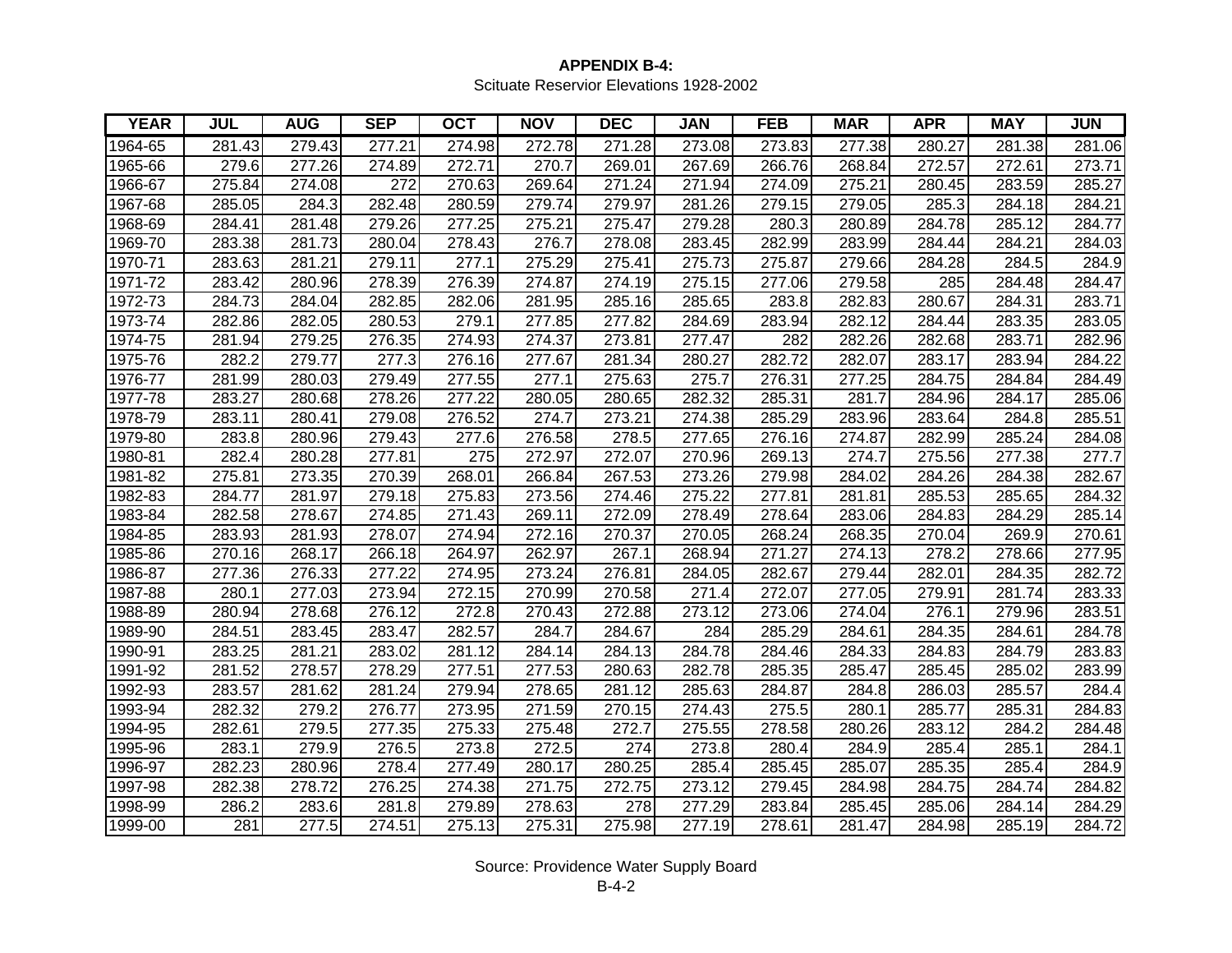#### **APPENDIX B-4:** Scituate Reservior Elevations 1928-2002

| <b>YEAR</b>    | JUL    | <b>AUG</b> | <b>SEP</b> | <b>OCT</b> | NOV    | <b>DEC</b> | JAN     | <b>FEB</b> | <b>MAR</b> | APR    | <b>MAY</b> | <b>JUN</b> |
|----------------|--------|------------|------------|------------|--------|------------|---------|------------|------------|--------|------------|------------|
| 2000-01        | 283.87 | 281.54     | 279.4      | 277.24     | 274.95 | 274.17     | 275.85  | 276.02     | 278.08     | 285.97 | 284.98     | 284.3      |
| 2001-02        | 284.98 | 282.65     | 280.39     | 278.12     | 275.73 | 273.58     | 271.83I | 271.07     | 270.5      |        |            |            |
|                |        |            |            |            |        |            |         |            |            |        |            |            |
| AVERAGE        | 282.35 | 280.32     | 278.44     | 276.81     | 275.73 | 276.09     | 277.32  | 278.61     | 279.72     | 282.52 | 283.35     | 283.33     |
| <b>MAXIMUM</b> | 286.17 | 285.14     | 283.47     | 282.87     | 285.21 | 285.16     | 285.65  | 285.45     | 285.47     | 286.03 | 285.65     | 285.56     |
| <b>MINIMUM</b> | 270.16 | 268.17     | 266.18     | 264.97     | 262.97 | 266.14     | 264.86  | 265.82     | 267.39     | 270.04 | 269.9      | 270.61     |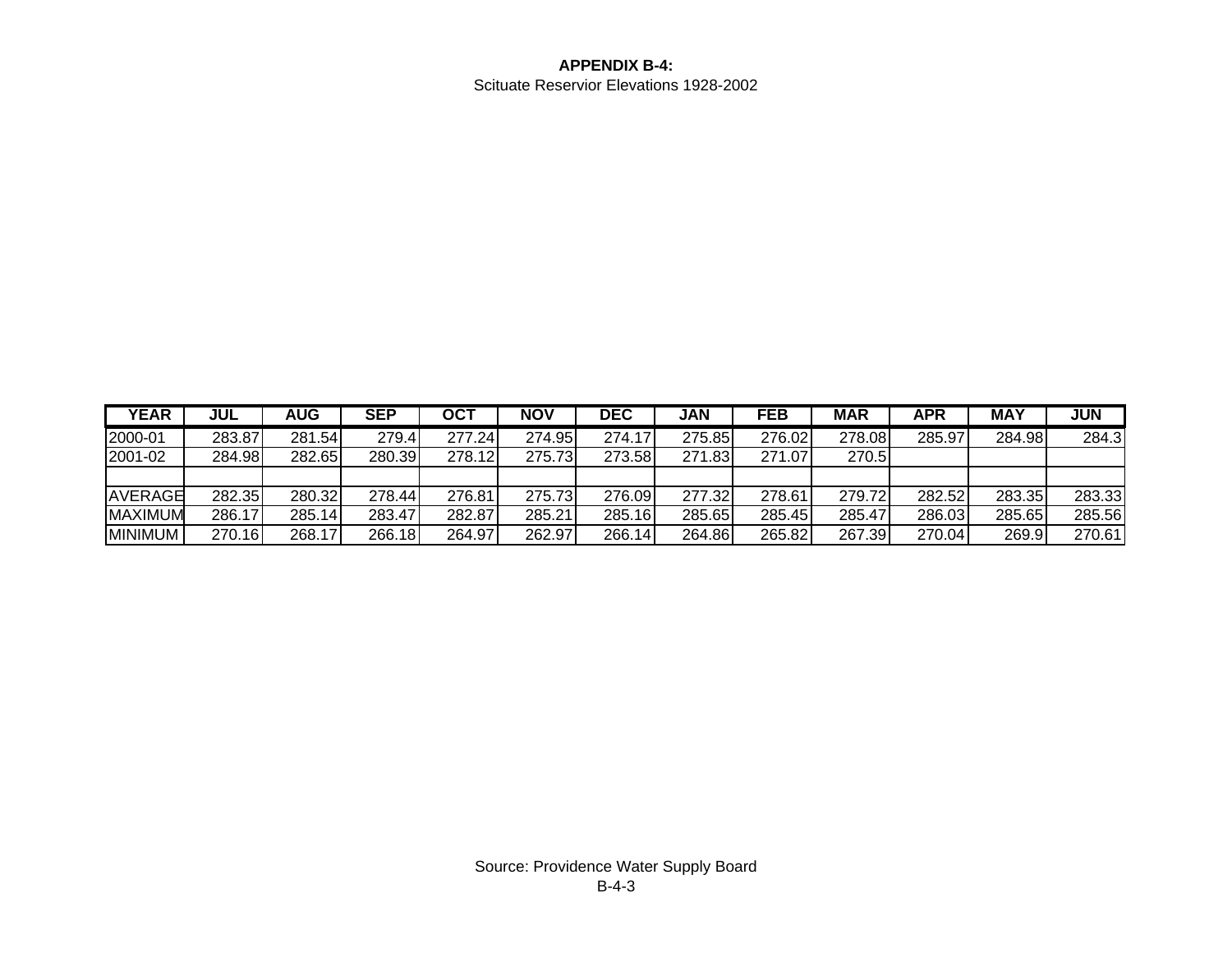#### **APPENDIX B-5: Rhode Island 2002 Groundwater Levels**

| <b>Observation Wells</b><br><b>New Historical Low Water</b> | Well | <b>Start Year</b><br>Number   Of Record | <b>Lithology and</b><br><b>Topographic Setting</b> | <b>Month-End Measurement</b><br>and Date Measured | <b>Previous Historical</b><br><b>Minimum Level</b> |
|-------------------------------------------------------------|------|-----------------------------------------|----------------------------------------------------|---------------------------------------------------|----------------------------------------------------|
| Levels                                                      |      |                                         |                                                    | (ft below land surface)                           | and Date Measured<br>(ft below land surface)       |
| February 2002                                               |      |                                         |                                                    |                                                   |                                                    |
| Richmond                                                    | 785  | 1989                                    | Sand & Gravel, Flat                                | 26.64 22                                          | 25.21 Feb. 28, 2000                                |
| Coventry                                                    | 342  | 1991                                    | Sand and Gravel, Valley                            | 10.17 21                                          | 8.89 Feb. 22, 2001                                 |
| Exeter                                                      | 6    | 1948                                    | Sand and Gravel, Valley                            | 6.65 21                                           | 6.60 Feb. 26, 1966                                 |
| Exeter                                                      | 158  | 1991                                    | Till, Hillside                                     | 13.32 21                                          | 6.97 Feb. 28, 1991                                 |
| Exeter                                                      | 278  | 1991                                    | Till, Hilltop                                      | 20.23 22                                          | 13.64 Feb. 28, 2000                                |
| Exeter                                                      | 475  | 1981                                    | Sand and Gravel, Valley                            | 16.59 21                                          | 15.50 Feb. 28, 1985                                |
| Exeter                                                      | 554  | 1988                                    | Sand and Gravel, Hilltop                           | 11.00 22                                          | 10.10 Feb. 28, 1989                                |
| Hopkinton                                                   | 67   | 1991                                    | Till, Hillside                                     | 20.80 22                                          | 16.73 Feb. 22, 1994                                |
| New Shoreham (Block Island)                                 | 258  | 1991                                    | Till, Undulating                                   | 13.10 28                                          | 11.69 Feb. 29, 2000                                |
| Richmond                                                    | 417  | 1976                                    | Sand and Gravel, Valley                            | 7.48 22                                           | 7.36 Feb. 28, 1985                                 |
| Richmond                                                    | 785  | 1989                                    | Sand and Gravel, Flat                              | 26.64 22                                          | 25.21 Feb. 28, 2000                                |
| Tiverton                                                    | 274  | 1990                                    | Till, Terrace                                      | 2.77 26                                           | 2.01 Feb. 19, 1996                                 |
| Warwick                                                     | 59   | 1991                                    | Till, Hillside                                     | 8.21 21                                           | 4.93 Feb. 26, 1997                                 |
| Westerly                                                    | 522  | 1969                                    | Sand and Gravel, Flat                              | 13.35 22                                          | 13.07 Feb. 21, 1981                                |
| West Greenwich                                              | 206  | 1991                                    | Till, Hillside                                     | 4.72 22                                           | 4.02 Feb. 28, 1989                                 |
| March 2002                                                  |      |                                         |                                                    |                                                   |                                                    |
| Richmond                                                    | 785  | 1989                                    | Sand & Gravel, Flat                                | 26.92 20                                          | 25.21 Feb. 28, 2000                                |

Source: United States Geological Survey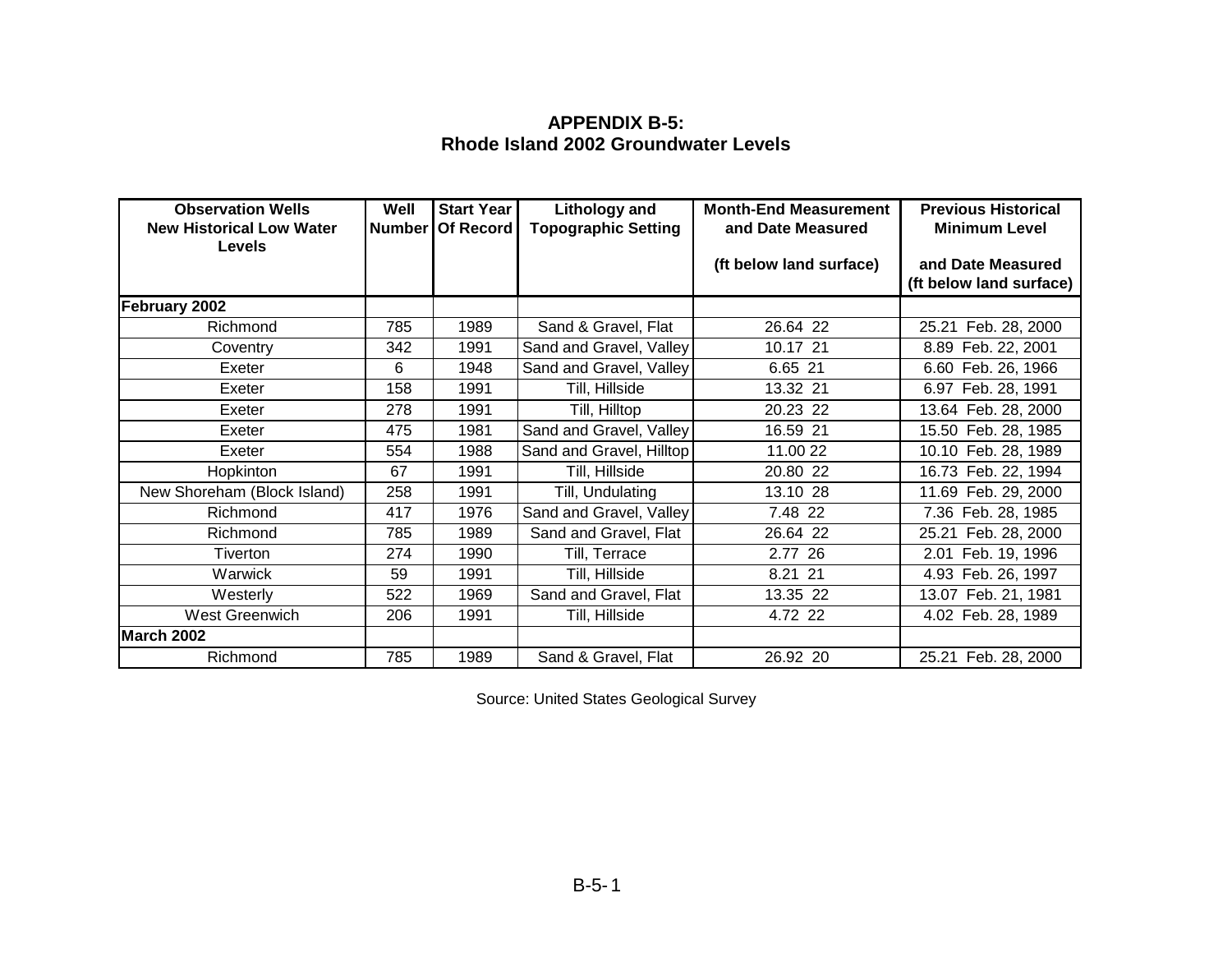#### **Appendix C: WATER RESOURCES BOARD EMERGENCY INTERCONNECTIONS PROGRAM**

| <b>System</b>           | <b>Location</b>       | <b>Cost</b>  | <b>Description</b>           | <b>Anticipated Start Up</b>  |
|-------------------------|-----------------------|--------------|------------------------------|------------------------------|
| <b>Bristol</b>          | <b>Raw Water Line</b> | \$3,781,00   |                              | not emerg. interconnect.     |
| County WA               | EP                    | \$600,000    | EP connection                | completed 1997               |
|                         | $\overline{EP}$       | \$200k-1.5M  | reinforce EP trans           | redundancy to E.Bay Pipeline |
|                         | <b>Touisset Point</b> | \$1,669,000  |                              | not emerg. interconnect.     |
| Cumberland              | Woonsocket            | \$163,200    |                              | 2 years away                 |
|                         | Woonsocket            | \$102,500    |                              | 1 year away                  |
| E.Smithfield            | Providence            | \$135,600    | <b>Bicentennial Rd</b>       | normal connection            |
|                         | Providence            | \$1,423,700  | Ridge Rd-Waterman Rd         |                              |
| Stone Bridge            | Fall River, Ma        | \$191,600    |                              | remote possibility           |
| Greenville              | Johnston              | \$1,738,100  |                              | redundancy of supply         |
|                         | Smithfield            | \$964,800    | Pleasant View Ave            | $6 - 9$ months               |
| Harrisville             | Pascoag               | \$757,700    | Steere farm-Lapham farm Rd   | completed 1997               |
| <b>KCWA</b>             | <b>RIEDC</b>          | \$35,930     |                              |                              |
|                         | N.Kingstown           | \$32,290     | Post Rd (Abandoned)          | 1 year                       |
| Kingston                | URI                   | \$201,400    | Field House-Rte 138          | Mar-02                       |
|                         | <b>United Water</b>   | \$174,300    | <b>Rte 138</b>               | 2 years away                 |
| Lincoln                 | Smithfield            | \$369,700    | <b>Twin River Rd</b>         | 1-2 years away               |
|                         | Smithfield            | \$377,700    | <b>Rte 116</b>               | 1-2 years away               |
| Narragansett            | Narragansett          | \$659,100    | Galilee-Jerusalem            | substantially complete       |
|                         | <b>United Water</b>   | \$350,800    | South Ferry Rd               | 1-2 years away               |
| Newport                 | Portsmouth            | \$45,200     | W.Main Rd@Lawton Valley      |                              |
| N.Kingstown             | <b>Ladd Center</b>    | \$1,478,000  | Exeter Rd                    | 3-4 years away               |
|                         | <b>RIEDC</b>          | \$206,000    | Kiefer Prk(A)& 22Essex RD    | 2 years away                 |
|                         | Warwick               | \$30,000     | Old Forge Rd                 | 1 year                       |
| N.Smithfield            | Woonsocket            | \$848,500    | Great Rd(NS)& Rhodes (W)     |                              |
| N.Tiverton<br><b>FD</b> | Stone Bridge          | \$628,800    |                              |                              |
| Pawtucket               | Providence            | \$461,800    | Unknown                      |                              |
| Providence              | Warwick               | \$1,000,000  | 102" butterfly value         |                              |
| Lincoln                 | Woonsocket            | \$20,028     |                              | Completed 1997               |
| Providence              | Woonsocket            | unknown      |                              | wheel through Lincoln        |
| S.Kingstown             | <b>United Water</b>   | \$1,463,700  | <b>Tuckertown Rd-Post Rd</b> | 2 years away                 |
| Westerly                | Stonington            | \$2,00,700   | West Broad St                |                              |
| Warwick                 | Warwick               | \$8,779      | convert meter pit            | complete                     |
|                         | <b>Total Cost</b>     | \$21,920,727 |                              |                              |

Source: Water Resources Board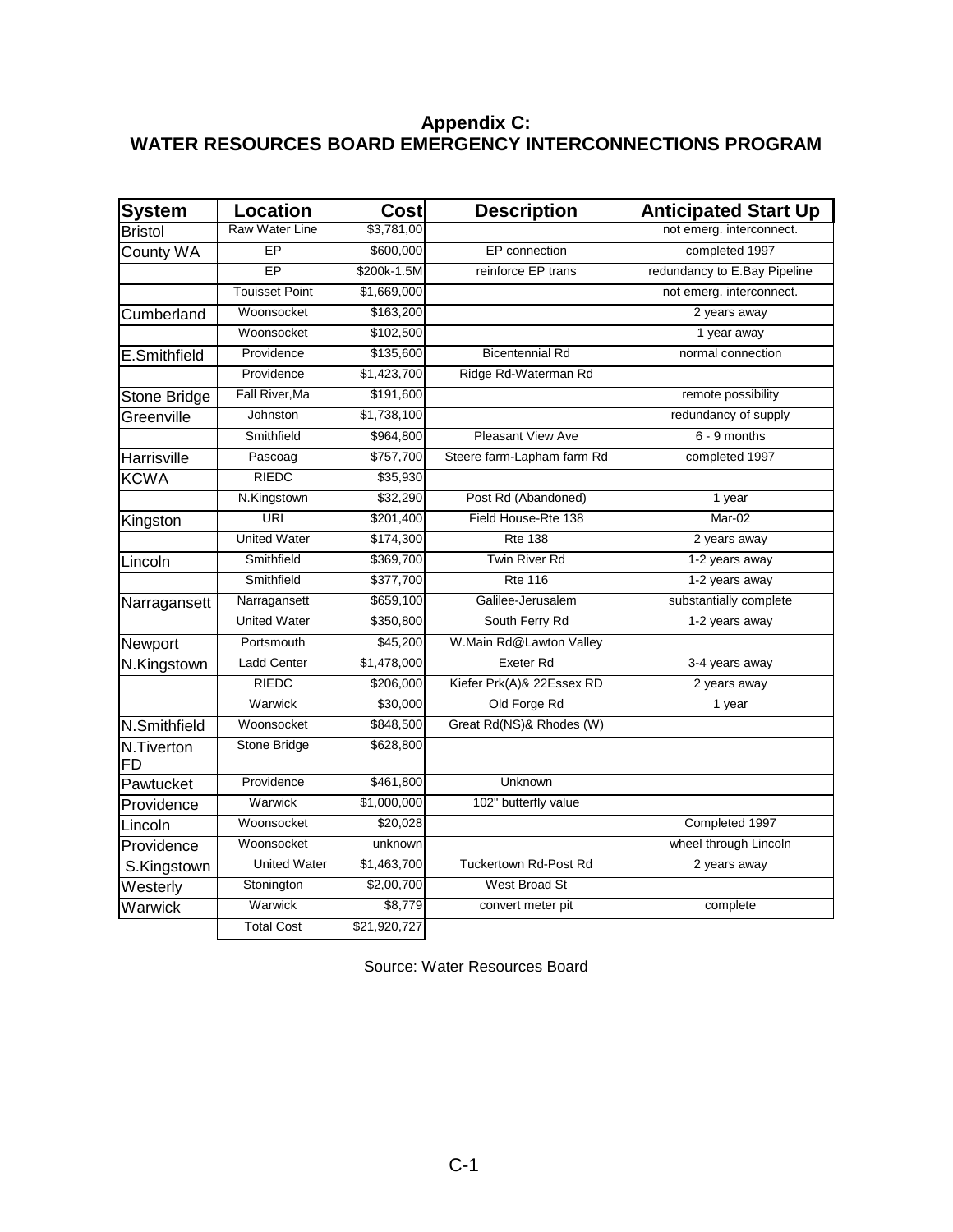### **APPENDIX D: FEDERAL FUNDING ASSISTANCE**

## **United States Department of Agriculture**

### **Farm Services Agency**

- ! Noninsured Crop Disaster Assistance Program
- **Emergency Conservation Program**
- **Emergency Loans**
- **Earm Ownership Loans**
- **EXAMP** Farm Operating Loans

## **Natural Resources Conservation Service**

- ! Agricultural Management Assistance Program
- **Environmental Quality Incentives Program**
- **EXECOURGE RESOURCE CONSERVATION And Development**
- ! Watershed Planning River Basin Surveys and Investigations
- **Emergency Watershed Protection Program**
- ! Watershed Protection and Flood Prevention Program\*

### **Rural Development, Rural Utilities Service**

- **Emergency Community Water Assistance Grants**
- ! Water and Wastewater Disposal Loans and Grants

## **Risk Management Agency**

**E** Federal Crop Insurance

## **Federal Emergency Management Agency**

- **E.** Disaster Relief and Emergency Assistance Program
- ! Hazard Mitigation Grant Program (geared toward disasters such as flood)

## **United States Army Corps of Engineers**

**Example 20 Emergency Water Supply/Drought Assistance Program** 

# **United States Department of the Interior**

#### **United States Geological Survey**

! National Stream Gauging Program

#### **United States Department of Commerce Economic Development Administration**

**Exercice Adjustment Program** 

## **United States Small Business Administration**

**Example 2** Economic Injury Disaster Loan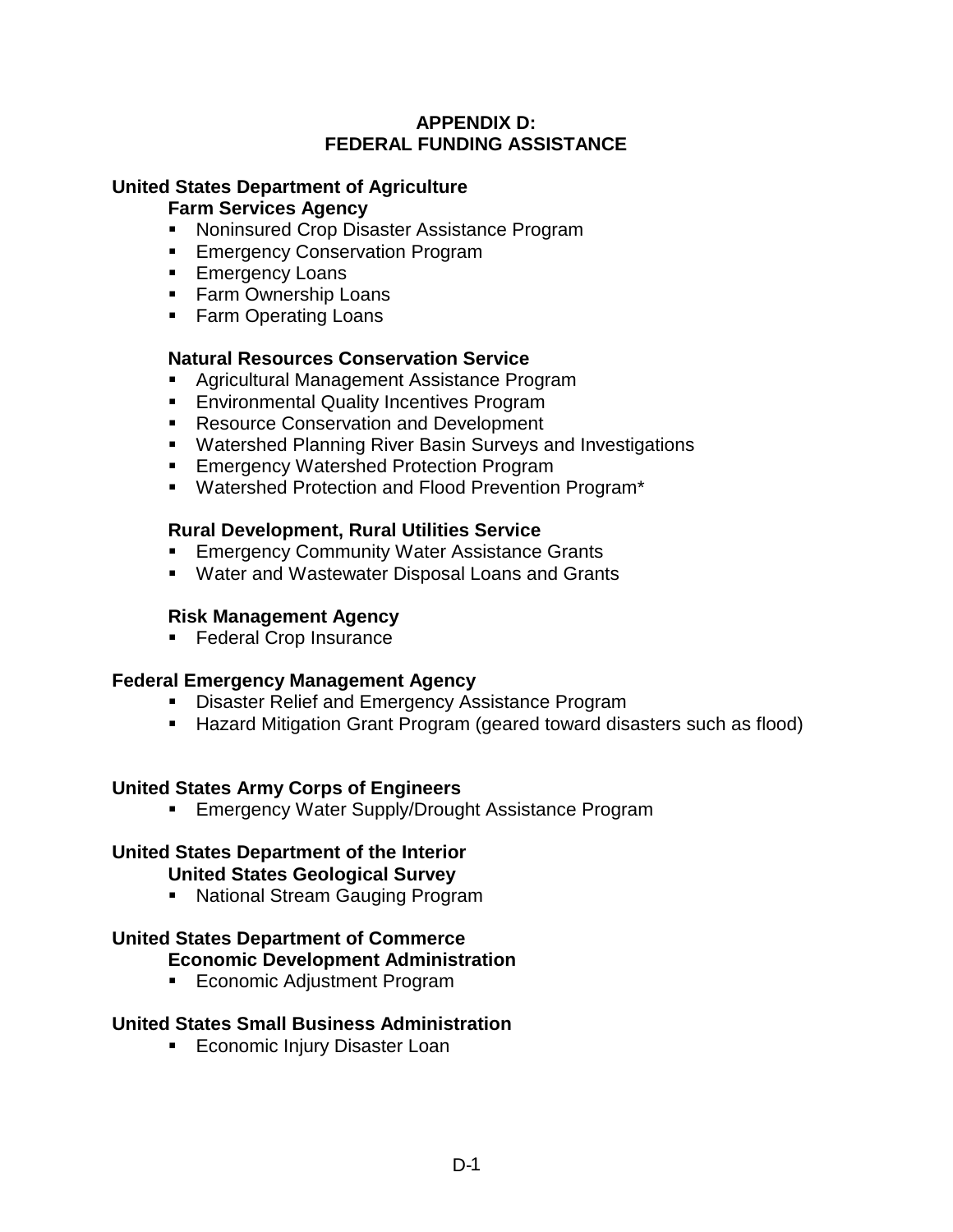#### **APPENDIX E: DEM DROUGHT RESPONSE PLAN FOR AGRICULTURE**

A. Monitoring - The Division of Agriculture (DAG) will monitor stream flow at the United States Geological Survey gauging stations, predominately within the Pawcatuck Basin. Stream flows will be evaluated in relation to selected flow levels indicative of low flow or drought conditions, as well as in relation to rainfall and groundwater levels. DAG will provide written information on stream flow and precipitation levels on a regular basis to farmers and stakeholders.

B. Disaster Funding - DAG, in coordination with the United States Department of Agriculture (USDA), will seek federal and state disaster and emergency response funding for agriculture as necessary. DAG will coordinate with the Governor's Office for a disaster declaration, if necessary, which will enable the state to seek federal disaster assistance. Federal disaster assistance will be sought to provide compensation for crop losses attributable to drought and cost sharing on ponds and wells constructed for emergency water supply.

C. Media Campaigns and Marketing - DAG will conduct a media campaign and special marketing program to increase and maintain public awareness of the importance of local agriculture, and foster support under drought conditions. The campaign will use a variety of available media to deliver information.

D. Emergency Water Supply - DAG will coordinate with appropriate state and federal agencies to provide emergency water supplies. The DAG and the Water Resources Board will develop and provide to farmers a list of water suppliers and transporters available to provide and/or transport water. DAG in coordination with USDA and the Emergency Management Agency will provide and set up water bladders at farms where water supply is critically low and where there is imminent danger of livestock or crop losses. DAG in coordination with appropriate offices of DEM, Army Corps of Engineers and USDA will issue emergency permits for pond or well construction in accordance with the protocol listed below in item G. DAG will facilitate any available effort to provide water to farmers under drought conditions.

F. Long Term Planning - DAG in coordination with the USDA shall continue long-term planning efforts to reduce the potential vulnerability of farmers to drought conditions, including water supply and use management by farmers of adequate water supplies, improvements to pumping and irrigation conveyance systems, and emergency response planning.

G. Construction and or Expansion of Agricultural Ponds - The Director of DEM may authorize revised and expedited permitting procedures for farmers during a drought. These procedures pertain to the review by DAG of the construction of new ponds, expansion of existing ponds, or the construction of temporary wells by farmers for agricultural purposes. The following standards and conditions shall apply: